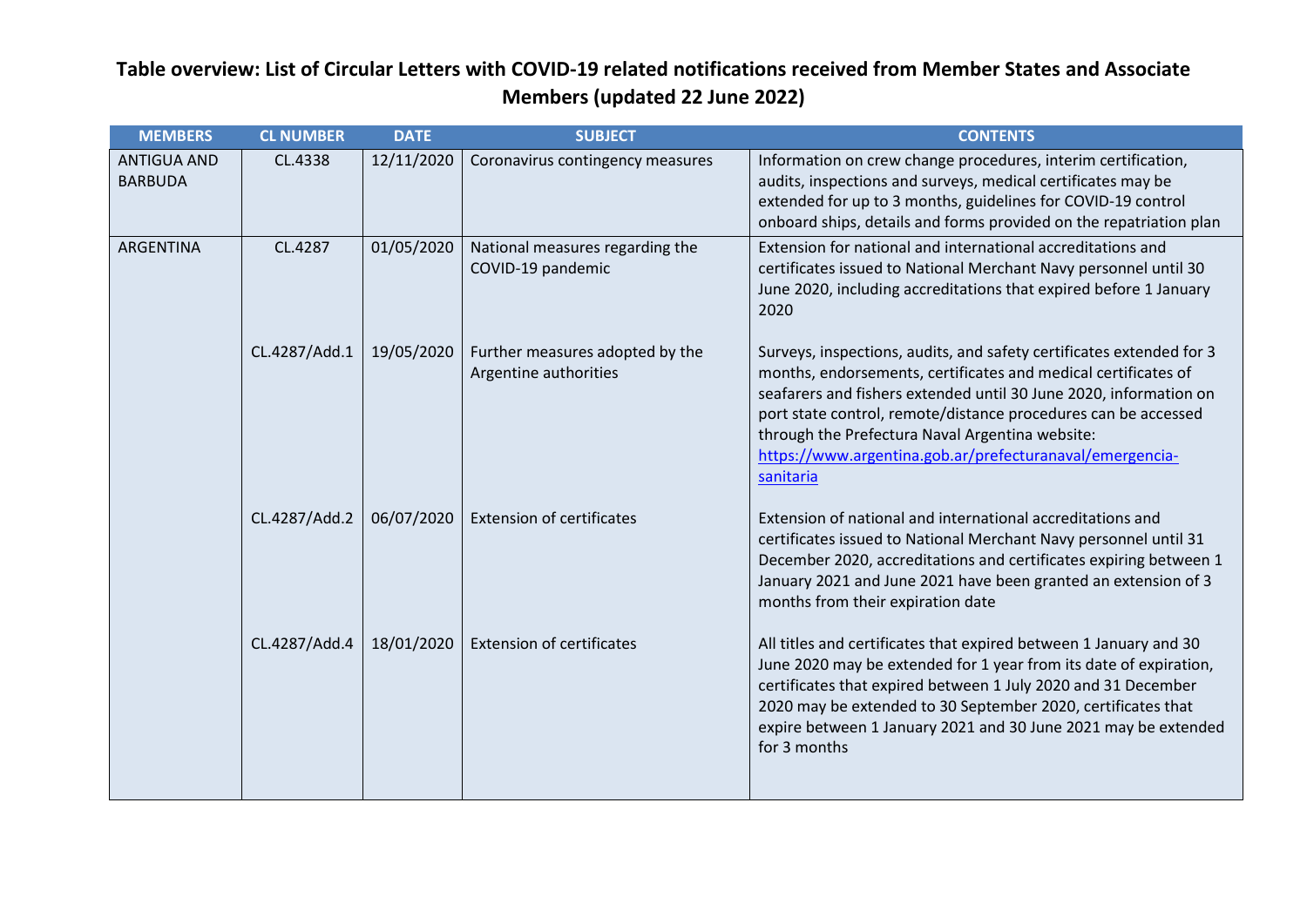| <b>MEMBERS</b> | <b>CL NUMBER</b> | <b>DATE</b> | <b>SUBJECT</b>                                                               | <b>CONTENTS</b>                                                                                                                                                                                                                                                                                                                                                                                                                                                                          |
|----------------|------------------|-------------|------------------------------------------------------------------------------|------------------------------------------------------------------------------------------------------------------------------------------------------------------------------------------------------------------------------------------------------------------------------------------------------------------------------------------------------------------------------------------------------------------------------------------------------------------------------------------|
|                | CL.4287/Add.5    | 01/09/2021  | <b>Extension of certificates</b>                                             | All titles and documents which expired between 1 January and 31<br>December 2020 are extended to 31 December 2021, titles and<br>documents which expired between 1 January 2021 and 30 June<br>2021 are extended to 31 December 2021, all titles and documents<br>which expired between 1 July 2021 and 31 December 2021 are<br>extended for 6 months from their date of expiration                                                                                                      |
|                | CL.4287/Add.6    | 27/10/2021  | Further extension of certificates                                            | Endorsement certificates and National and medical certificates of<br>seafarers issued by the Prefectura Naval Argentina due to expire<br>between 1 July and 31 December 2021 are extended for 6 months<br>from the expiration date                                                                                                                                                                                                                                                       |
|                | CL.4287/Add.7    | 05/01/2022  | Extension of the national and<br>international certificates and<br>documents | All titles and documents which expired between 1 January and 31<br>December 2020 are extended to 31 March 2022, all titles and<br>documents regarding the overseas, fluvial and fishing areas that<br>expired during 2021 and expire during 2022 have been extended for<br>1 year from their date of expiration, all titles and documents<br>regarding the overseas area that expire between 1 January and 30<br>June 2022 have been extended for 6 months from their expiration<br>date |
|                | CL.4287/Add.8    | 09/02/2022  | <b>Extension of certificates</b>                                             | All titles and certificates which expire between 1 January and 31<br>December 2020 are extended to 31 March 2022, all titles and<br>documents regarding the overseas, fluvial, river and fishing areas<br>that expired during 2021 and 2022 have been extended for 1 year<br>from their expiration date, all titles and documents regarding the<br>overseas area that expire between 1 January and 30 June 2022 have<br>been extended for 6 months from their expiration date            |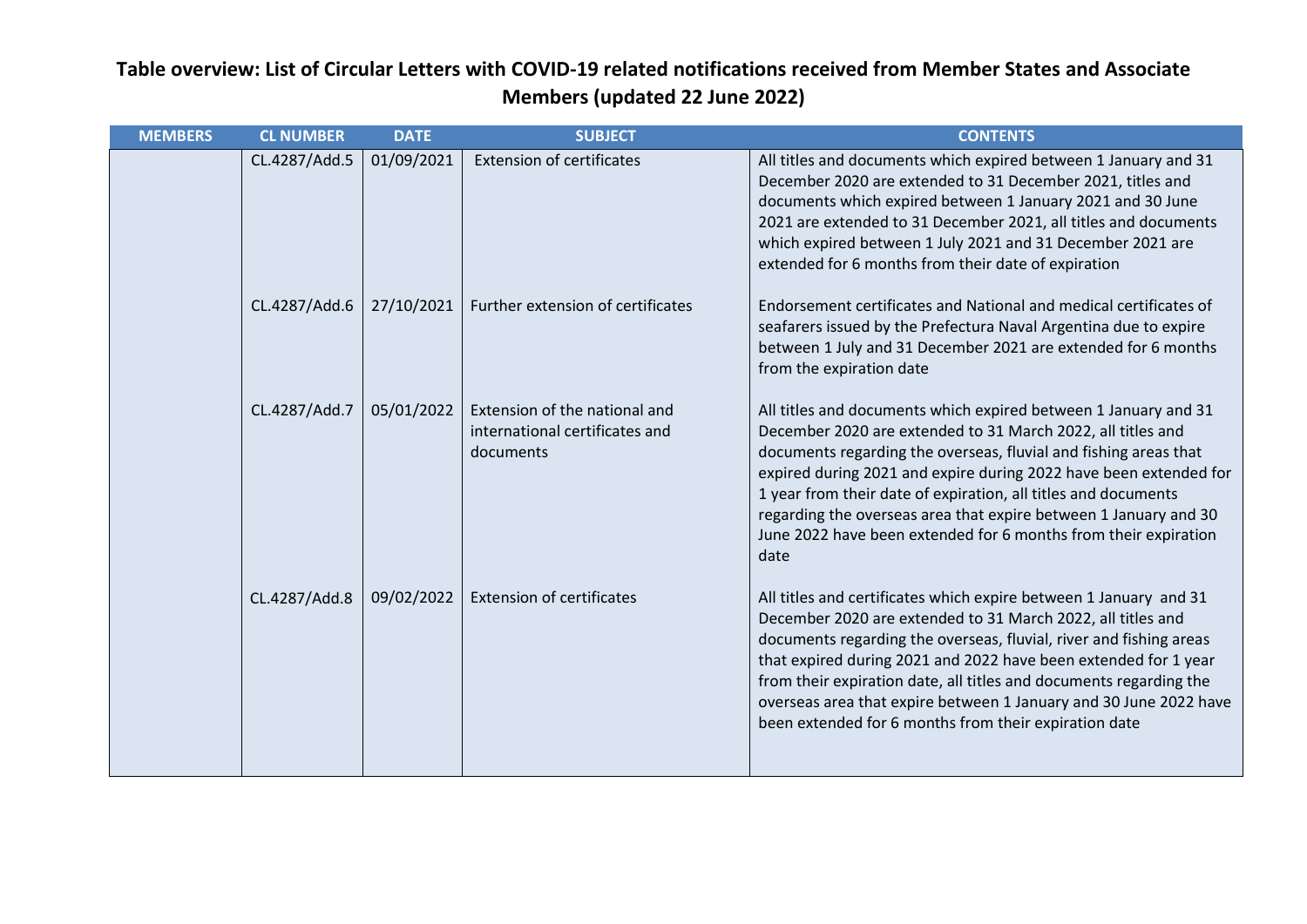| <b>MEMBERS</b> | <b>CL NUMBER</b> | <b>DATE</b> | <b>SUBJECT</b>                                                              | <b>CONTENTS</b>                                                                                                                                                                                                                                                             |
|----------------|------------------|-------------|-----------------------------------------------------------------------------|-----------------------------------------------------------------------------------------------------------------------------------------------------------------------------------------------------------------------------------------------------------------------------|
| AZERBAIJAN     | CL.4223          | 20/03/2020  | Contingency plans for ships and<br>Seafarers                                | Extension of Seafarers Identity Document or STCW Certificate by up<br>to 3 months                                                                                                                                                                                           |
|                | CL.4223/Add.1    | 17/06/2020  | Extension of certificates and<br>recognition of seafarers as key<br>workers | Certificates, endorsements, seafarer's identity documents and other<br>STCW documents that have expired or due to expire have been<br>extended to 1 October 2020, information on procedures for<br>extensions are given, seafarers have been recognised as 'key<br>workers' |
|                | CL.4223/Add.2    | 08/09/2020  | <b>Extension of certificates</b>                                            | Certificates, endorsements, and seafarer's identity documents that<br>have expired or are due to expire onboard have been extended until<br>31 December 2020, details on procedures for extensions                                                                          |
|                | CL.4223/Add 3    | 09/12/2020  | Updated extensions of certificates                                          | Seafarer certificates/documents, endorsements, seafarer's identity<br>documents that have expired or due to expire has been extended to<br>31 March 2021, details on procedures for extensions                                                                              |
|                | CL.4223/Add 4    | 11/03/2021  | <b>Extension of certificates</b>                                            | Certificates, endorsements and STCW documents which have<br>expired or are due to expire have been extended until 30 June 2021                                                                                                                                              |
|                | CL.4223/Add 5    | 11/06/2021  | <b>Extension of certificates</b>                                            | Certificates, endorsements, STCW documents and seafarer's identity<br>documents that have expired or due to expire have been extended<br>to 30 September 2021, information on procedures for extension                                                                      |
|                | CL.4223/Add.6    | 09/09/2021  | Updates to the extension of<br>certificates                                 | Certificates, endorsements, and seafarer's identity documents that<br>have expired or due to expire have been extended until 31<br>December 2021                                                                                                                            |
|                |                  |             |                                                                             |                                                                                                                                                                                                                                                                             |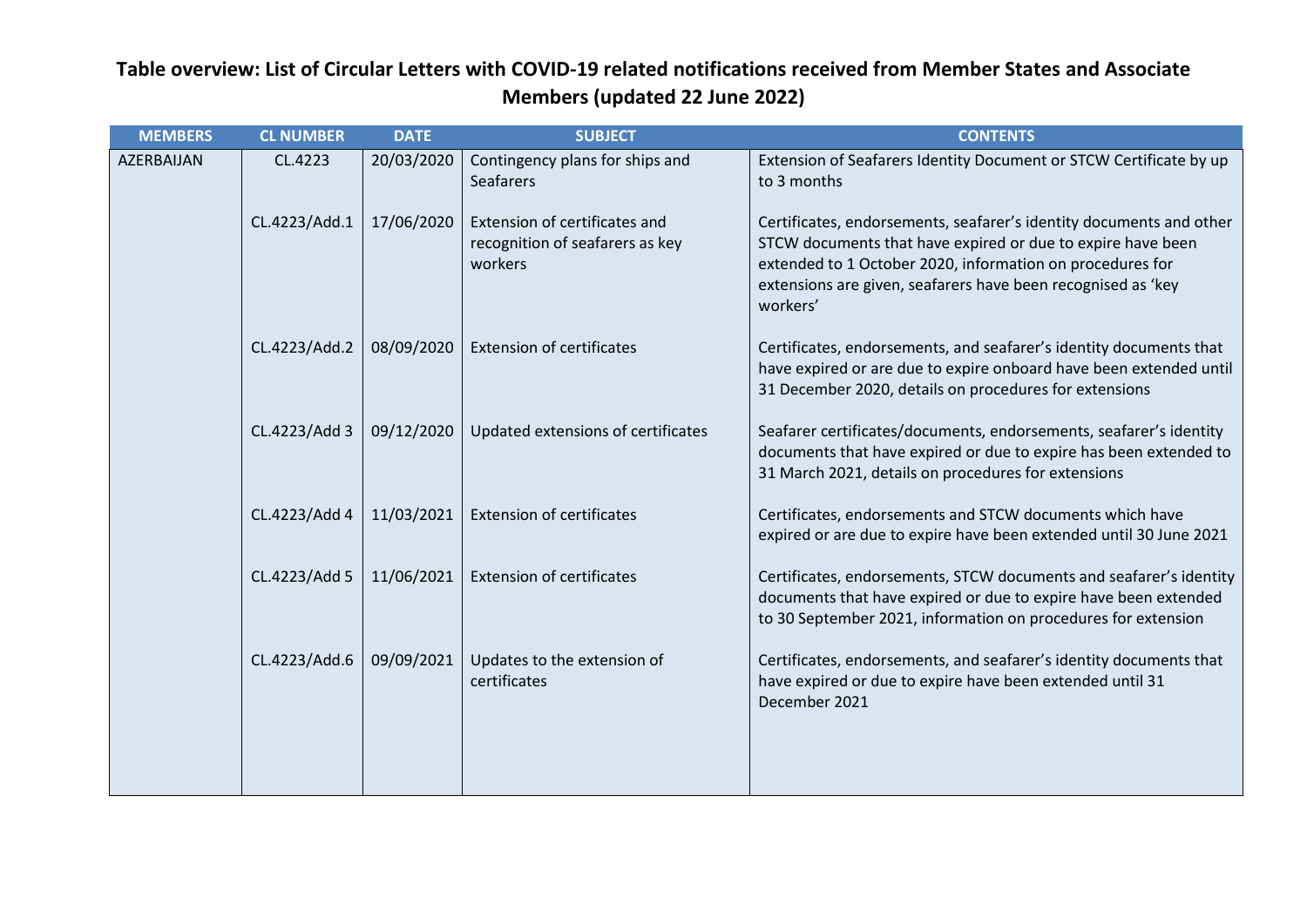| <b>MEMBERS</b>    | <b>CL NUMBER</b> | <b>DATE</b> | <b>SUBJECT</b>                                                       | <b>CONTENTS</b>                                                                                                                                                                                                                                                                                                                                                                           |
|-------------------|------------------|-------------|----------------------------------------------------------------------|-------------------------------------------------------------------------------------------------------------------------------------------------------------------------------------------------------------------------------------------------------------------------------------------------------------------------------------------------------------------------------------------|
|                   | CL.4223/Add 7    | 21/12/2021  | <b>Extension of certificates</b>                                     | Certificates, endorsements, and seafarer's identity documents have<br>been extended until 31 March 2022 for certificates/documents that<br>have expired or due to expire onboard ships in international<br>voyages except for in the Caspian sea                                                                                                                                          |
|                   | CL.4223/Add.8    | 21/03/2022  | <b>Extension of documents</b>                                        | Certificates, endorsements, and seafarer's identity documents of<br>seafarers on board ships in international voyages, expiring between<br>1 September 2021 and 31 March 2022 may be extended to 30 June<br>2022, seafarers on leave or not on a working contract can submit an<br>extension request                                                                                      |
| <b>BAHAMAS</b>    | CL.4225          | 20/03/2020  | Guidance and recommendations for<br>ships and seafarers              | Information regarding COVID-19 and travel, Seafarers' Employment<br>Agreement (SEA) may be extended upon request, repatriation at no<br>cost to the seafarer, medical certificates may be extended for up to<br>3 months, information on expired STCW certificates and seaman<br>record books, surveys and audits extended for up to 3 months,<br>information on extension of inspections |
|                   | CL.4225/Add.1    | 02/02/2021  | Updated Flag State guidance and<br>recommendations                   | The BMA Technical Alert 21-01 COVID-19 has been provided for<br>guidance and can also be found on<br>https://www.bahamasmaritime.com/publications/technical-alerts/                                                                                                                                                                                                                       |
| <b>BAHRAIN</b>    | CL.4285          | 30/04/2020  | <b>Extension of seafarer certificates</b>                            | Expired certificates of competency (CoC), certificates of proficiency<br>(CoP), medical certificates, certificates of basic training and<br>endorsements will be valid for up to 3 months starting from 26<br>March 2020, extension of ship certificates, inspection, and audits<br>until 30 June 2020 (excludes certificates issued directly by the PMA)                                 |
| <b>BANGLADESH</b> | CL.4239          | 27/03/2020  | Information on certificates, MSMD,<br>employment, surveys and audits | Certificates (CoC, CoP, CDC, medical), surveys and audits expiring<br>before 30 April 2020 can be extended up to 30 June 2020,<br>information related to SEA, MSMD and Port State Control Measures                                                                                                                                                                                        |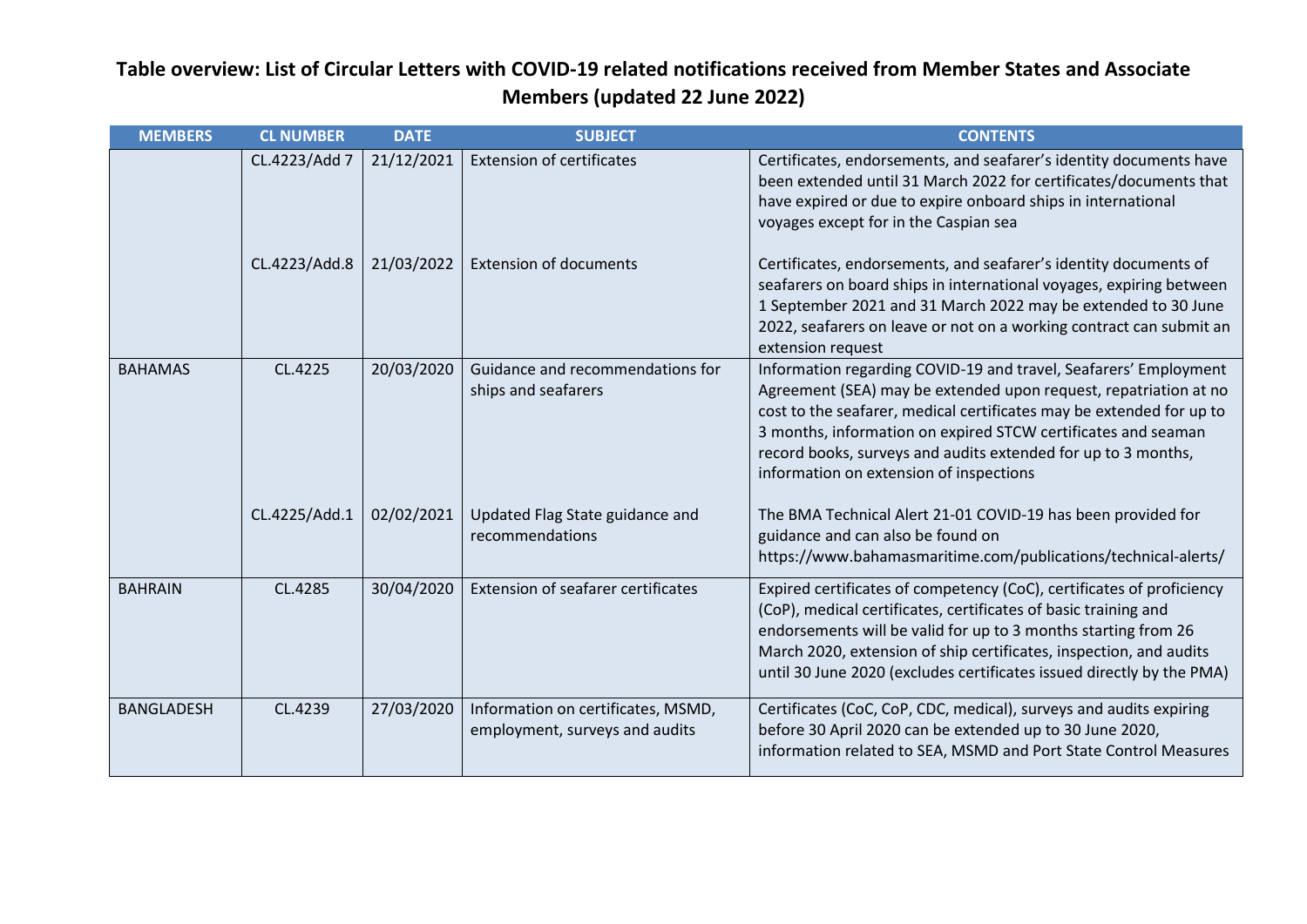| <b>MEMBERS</b>  | <b>CL NUMBER</b> | <b>DATE</b> | <b>SUBJECT</b>                                                                                                                                                                                                                                   | <b>CONTENTS</b>                                                                                                                                                                                                                                                                                                                                                                                                                                                                                                                                               |
|-----------------|------------------|-------------|--------------------------------------------------------------------------------------------------------------------------------------------------------------------------------------------------------------------------------------------------|---------------------------------------------------------------------------------------------------------------------------------------------------------------------------------------------------------------------------------------------------------------------------------------------------------------------------------------------------------------------------------------------------------------------------------------------------------------------------------------------------------------------------------------------------------------|
| <b>BARBADOS</b> | CL.4250          | 06/04/2020  | Seafarer certificates, documents,<br>surveys, audits and general guidance                                                                                                                                                                        | Information for seafarers regarding quarantine/self-isolation, STCW<br>certificates, MSMD, SEA extensions, surveys, audits, and dry-docking                                                                                                                                                                                                                                                                                                                                                                                                                   |
| <b>BELGIUM</b>  | CL.4255          | 07/04/2020  | Measures to Address COVID-19                                                                                                                                                                                                                     | Guidelines published and updated on the website:<br>https:/mobility.belgium.be/en/shipping/covid 19 coronavirus                                                                                                                                                                                                                                                                                                                                                                                                                                               |
|                 | CL.4255/Add.1    | 08/07/2020  | Belgium have designated seafarers as<br>key workers                                                                                                                                                                                              | Belgium have taken measures as a flag state and as a port state to<br>facilitate crew changes, the transit of seafarers and access to<br>medical care for seafarers                                                                                                                                                                                                                                                                                                                                                                                           |
|                 | CL.4255/Add.2    | 29/07/2021  | Campaign to vaccinate foreign<br>seafarers                                                                                                                                                                                                       | Starting a vaccination plan to inoculate all seafarers calling with a<br>ship in the Belgian ports of Antwerp, Zeebruges and Ghent, the J&J<br>vaccine will be administered from 26 July 2021 to all seafarers by<br>mobile medical teams who will board docked vessels                                                                                                                                                                                                                                                                                       |
|                 | CL.4255/Add.3    | 14/12/2021  | Booster vaccination campaign                                                                                                                                                                                                                     | From 6 December 2021 a booster vaccination campaign for both<br>Belgian and foreign seafarers arriving in a Belgian port will be<br>launched, Belgian seafarers to be vaccinated in recognised medical<br>centres in Antwerp and Zeebrugge, foreign seafarers will continue<br>to get vaccinated by roving teams boarding seagoing vessels in<br>Belgian ports                                                                                                                                                                                                |
| <b>BELIZE</b>   | CL.4306          | 25/06/2020  | Circulars and Notices that provide<br>guidance, issue support and<br>temporary solutions for shipowners,<br>ships and seafarers affected by<br>COVID-19 developed by the<br><b>International Merchant Marine</b><br>Registry of Belize (IMMARBE) | Extension of mandatory surveys, audits (SOLAS, MARPOL, Load Line,<br>ISM, ISPS, MLC, 2006, etc.) and dry-docking up to 31 July 2020<br>subject to certain conditions being met, QR Code system<br>implemented in order to provide electronic certificates, SEA<br>certificates that expire or are due to expire between 1 April 2020<br>and 31 August 2020 may be extended for up to 6 months with the<br>consent of the seafarer, information on necessary precautions to be<br>taken to minimize risks to seafarers, passengers and others onboard<br>ships |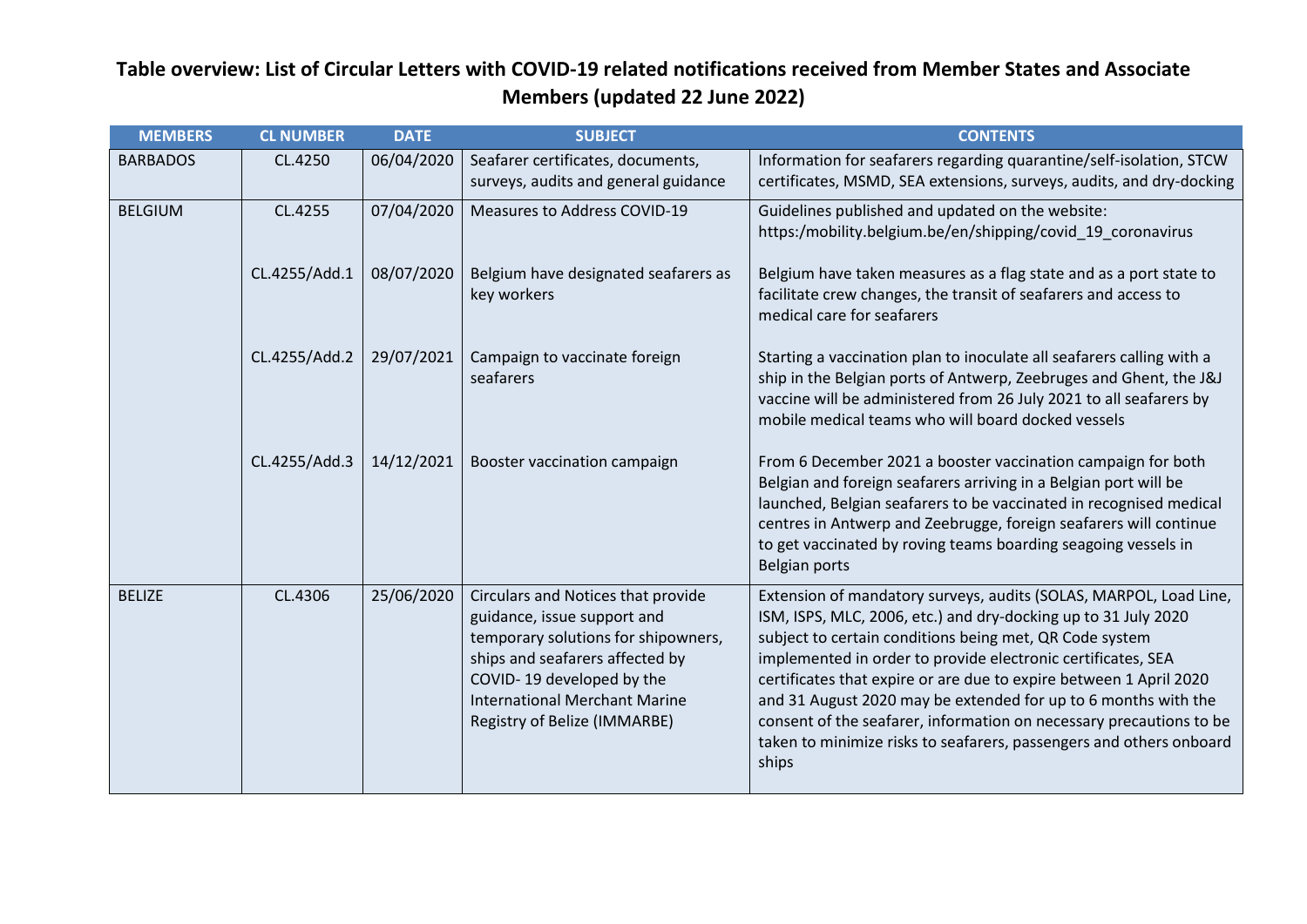| <b>MEMBERS</b>                     | <b>CL NUMBER</b> | <b>DATE</b> | <b>SUBJECT</b>                                                                                 | <b>CONTENTS</b>                                                                                                                                                                                                                                                                                                                                                                                                       |
|------------------------------------|------------------|-------------|------------------------------------------------------------------------------------------------|-----------------------------------------------------------------------------------------------------------------------------------------------------------------------------------------------------------------------------------------------------------------------------------------------------------------------------------------------------------------------------------------------------------------------|
|                                    | CL.4306/Add.1    | 22/07/2020  | Temporary measures taken in<br>response to COVID-19                                            | Mandatory surveys and audits may be granted a 3-month extension<br>on a case-to-case basis, dry-docking may be extended up to 3<br>months, vessels complying with the temporary measures will be<br>provided with electronic certificates by the authorized RO to be<br>valid until 31 October 2020, information for vessels requiring<br>another extension which goes beyond 3 months from the<br>mandatory due date |
|                                    | CL.4306/Add.2    | 01/10/2020  | Temporary measures being taken                                                                 | IMMARBE is granting on a case-by-case basis, a 3-month extension<br>of mandatory surveys, audits and dry docking, ships will be provided<br>with electronic certificates by the authorized RO, detailed<br>information on the extension processes provided                                                                                                                                                            |
| <b>BRAZIL</b>                      | CL.4266          | 14/04/2020  | Extension of personnel documents and<br>documents relating to ship operations<br>and platforms | CoC, CoP, permits, surveys, civil liability certificates, statement of<br>compliance for operation, complementary course and training<br>certificates extended until 31 July 2020, personal data labels<br>extended                                                                                                                                                                                                   |
| <b>BRUNEI</b><br><b>DARUSSALAM</b> | CL.4291          | 12/05/2020  | Measures to safeguard seafarers'<br>welfare and allow the flow of essential<br>goods           | The Maritime and Port Authority of Bruni Darussalam (MPABD) has<br>provided guidelines for ships and seafarers on MPABD's website:<br>http://www.mpabd.gov.bn/SitePages/Shipping%20Notices.aspx                                                                                                                                                                                                                       |
| <b>BULGARIA</b>                    | CL. 4463         | 14/10/2021  | Recognizing seafarers as key workers                                                           | Bulgaria has designated seafarers as key workers                                                                                                                                                                                                                                                                                                                                                                      |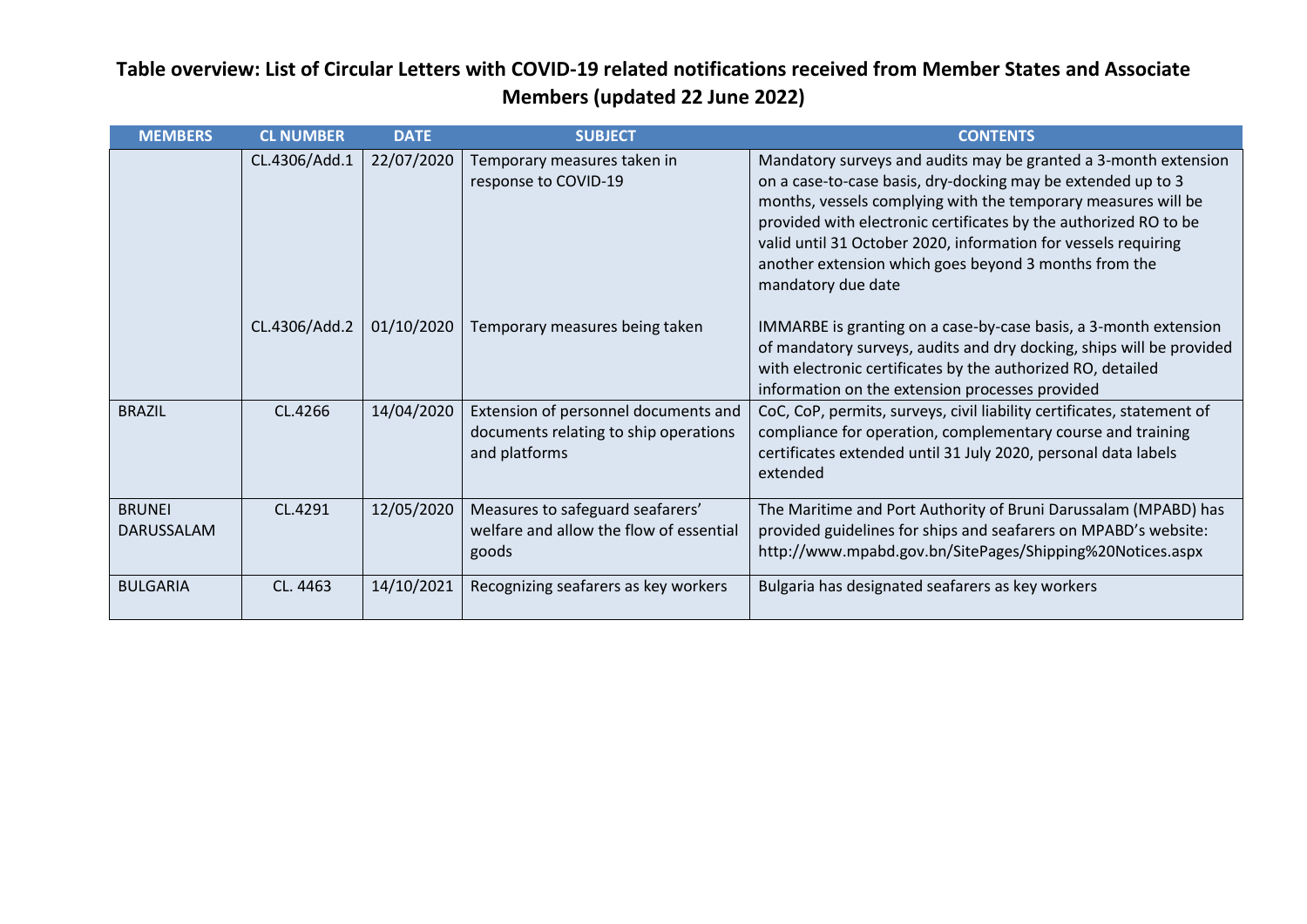| <b>MEMBERS</b>    | <b>CL NUMBER</b> | <b>DATE</b> | <b>SUBJECT</b>                                        | <b>CONTENTS</b>                                                                                                                                                                                                                                                                                                    |
|-------------------|------------------|-------------|-------------------------------------------------------|--------------------------------------------------------------------------------------------------------------------------------------------------------------------------------------------------------------------------------------------------------------------------------------------------------------------|
| <b>CANADA</b>     | CL.4226          | 20/03/2020  | Extending validity of certificates                    | Extension of CoC, CoP and medical certificates for 6 months from<br>date of expiry                                                                                                                                                                                                                                 |
|                   | CL.4226/Add.1    | 16/04/2020  | Canadian Measures to Address the<br>COVID-19 Pandemic | Up to date information on guidance and temporary measures<br>Canada has taken can be found on:<br>https://www.tc.gc.ca/en/initiatives/covid-19-measuresupdates-<br>guidance-tc.html                                                                                                                                |
|                   | CL.4226/Add.2    | 20/01/2020  | Information on repatriation                           | Foreign vessels operating in Canadian waters must comply with the<br>Maritime Labour Convention 2006, ensure crew members have a<br>valid SEA, make efforts to repatriate seafarers who have been<br>serving for longer than 11 months, information on crew changes<br>and port state control inspections provided |
| <b>CAPE VERDE</b> | CL.4274          | 23/04/2020  | Guidelines and measures being taken                   | Information for owners, bareboat charterers, managers, and<br>representatives of ships flying the Cabo-verdian flag on how RO's,<br>RSO's and companies can apply for an extension of 3 months for<br>surveys and annual/intermediate audits, guidelines can be found on<br>the IMP website: www.imp.cv            |
| <b>CHILE</b>      | CL.4273          | 21/04/2020  | Safety of seafarers and facilitation of<br>sea trade  | Extension of CoC and professional qualifications for 6 months.<br>deadline extension for the ship inspections, certification and<br>surveys, information on seafarer welfare                                                                                                                                       |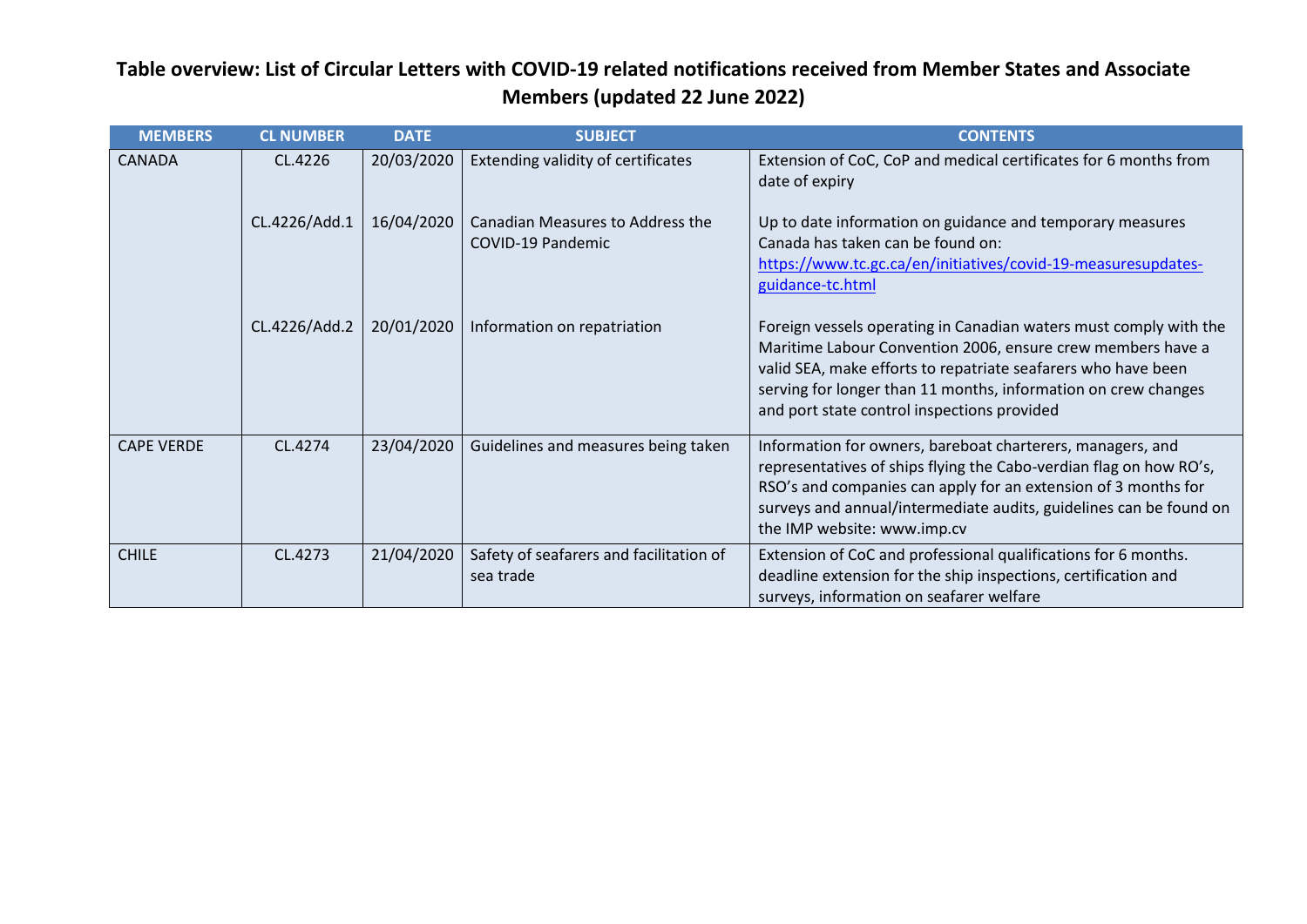| <b>MEMBERS</b> | <b>CL NUMBER</b> | <b>DATE</b> | <b>SUBJECT</b>                                                                                                   | <b>CONTENTS</b>                                                                                                                                                                                                                                                                                                     |
|----------------|------------------|-------------|------------------------------------------------------------------------------------------------------------------|---------------------------------------------------------------------------------------------------------------------------------------------------------------------------------------------------------------------------------------------------------------------------------------------------------------------|
| <b>CHINA</b>   | CL.4221          | 18/03/2020  | Guidance for ships and seafarers                                                                                 | Guidance on the prevention and control of COVID-19 on board                                                                                                                                                                                                                                                         |
|                | CL.4221/Add.1    | 31/03/2020  | Updates to the guidance given in<br>CL.4221                                                                      | Changes to precautionary measures and crew changing operations<br>when ships berth at ports                                                                                                                                                                                                                         |
|                | CL.4221/Add.2    | 21/04/2020  | <b>Extension of certificates of Chinese</b><br><b>Flagged Ships and Chinese Seafarers</b>                        | Ship survey certificates, SMC, DOC and ISSC expiring between 20<br>January 2020 and 30 September 2020 extended to 30 September<br>2020, CoC and CoP expiring between 20 January 2020 and 30<br>September 2020 extended automatically for 6 months from date of<br>expiry, medical certificates can also be extended |
|                | CL.4221/Add.3    | 24/04/2020  | Guidance on how to handle and offer<br>urgent assistance to seafarers in case<br>of sickness during the pandemic | Document aiming to provide guidance on how to safely and<br>effectively handle cases of seafarer's falling sick or being injured<br>during the pandemic of COVID-19                                                                                                                                                 |
|                | CL.4221/Add.4    | 27/04/2020  | Guidance on the prevention and<br>control of COVID-19 for ports and its<br>front-line staff                      | Measures for pilots, dock stevedores and other port staff when<br>conducting piloting, berthing, loading, and unloading operations of<br>ships, guidance on COVID-19 prevention and control in passenger<br>terminals with different risk categories                                                                |
|                | CL.4221/Add.5    | 30/06/2020  | Updates to the Guidance on the<br>Prevention and Control of COVID-19<br>on Board (V 3.0)                         | This updated guideline has improved on the dispensing and use of<br>epidemic control materials and psychological intervention to<br>seafarers facing crew change difficulties                                                                                                                                       |
|                | CL.4221/Add.6    | 14/09/2020  | Updates to the Guidance on the<br>Prevention and Control of COVID-19<br>on Board (V 4.0)                         | This new version has updated the prevention and control measures,<br>now covers areas such as ship-shore personnel exchange, crew<br>change operations and food safety                                                                                                                                              |
|                |                  |             |                                                                                                                  |                                                                                                                                                                                                                                                                                                                     |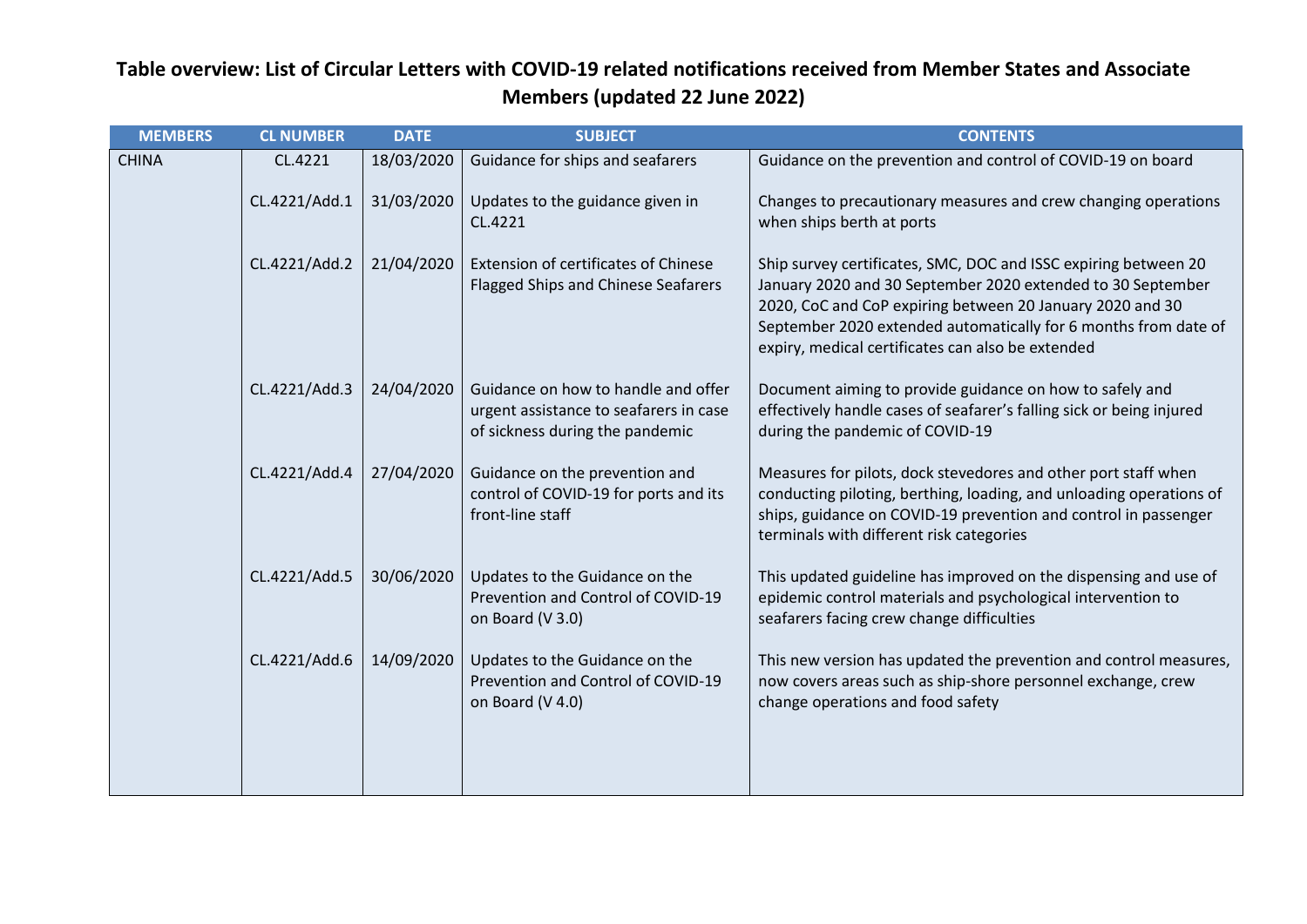| <b>MEMBERS</b>  | <b>CL NUMBER</b>   | <b>DATE</b> | <b>SUBJECT</b>                                                                                      | <b>CONTENTS</b>                                                                                                                                                                                                                                                                                                                                                                                                                                                             |
|-----------------|--------------------|-------------|-----------------------------------------------------------------------------------------------------|-----------------------------------------------------------------------------------------------------------------------------------------------------------------------------------------------------------------------------------------------------------------------------------------------------------------------------------------------------------------------------------------------------------------------------------------------------------------------------|
|                 | CL.4221/Add.7      | 13/11/2020  | <b>Extension of Certificates of Chinese</b><br><b>Flagged Ships</b>                                 | From 1 October 2020, ship survey certificates, SMC, DOC and ISSC of<br>Chinese flagged ships should not be extended automatically, in<br>special cases where it is impossible for the Chinese flagged ships<br>engaged in international voyages to undergo surveys, audits or<br>inspections due to COVID-19, a written application should be<br>submitted to the ship survey institution and certificates may be<br>extended for up to 3 months                            |
|                 | CL.4221/Add.8      | 10/02/2021  | Updates to the Guidance on the<br>Prevention and Control of COVID-19<br>on Board (V 5.0)            | New precautionary measures for seafarers and prevention and<br>control measures for ships engaged in cold chain logistics and the<br>container transportation of high-risk non-cold chain goods                                                                                                                                                                                                                                                                             |
|                 | CL.4221/Add.9      | 03/03/2021  | Guidance on the Prevention and<br>Control of COVID-19 for Ports and Its<br>Front-Line Staff (V5.0)  | New version developed introducing new contents on prevention<br>and control measures for ships engaged in cold chain logistics and<br>front-line staff                                                                                                                                                                                                                                                                                                                      |
|                 | CL.4221/<br>Add.10 | 07/07/2021  | Updates to the Guidance on the<br>Prevention and Control of COVID-19<br>on Board Manual (V 6.0)     | Introduced new precautionary measures for ship-shore interface                                                                                                                                                                                                                                                                                                                                                                                                              |
|                 | CL.4221/<br>Add.11 | 16/09/2021  | Updated version of Guidance on the<br>Prevention and Control of COVID-19<br>on Board Manual (V 6.0) | The new version has added information on the disposal of domestic<br>waste and sewage                                                                                                                                                                                                                                                                                                                                                                                       |
| <b>COLOMBIA</b> | CL.4275            | 22/04/2020  | Measures taken in response to<br>COVID-19                                                           | Information can be found on<br>https://www.dimar.mil.co/coronavirus-covid19/medidas and<br>https://coronaviruscolombia.gov.co/Covid19/ decretos.html,<br>information on restricted maritime activities, port restrictions,<br>details on border closure and exceptions, information on restrictions<br>of maritime, land and river crossings due to the closure of the<br>border of Panama, Ecuador, Peru and Brazil from 00:00 hours on 17<br>March 2020 until 30 May 2020 |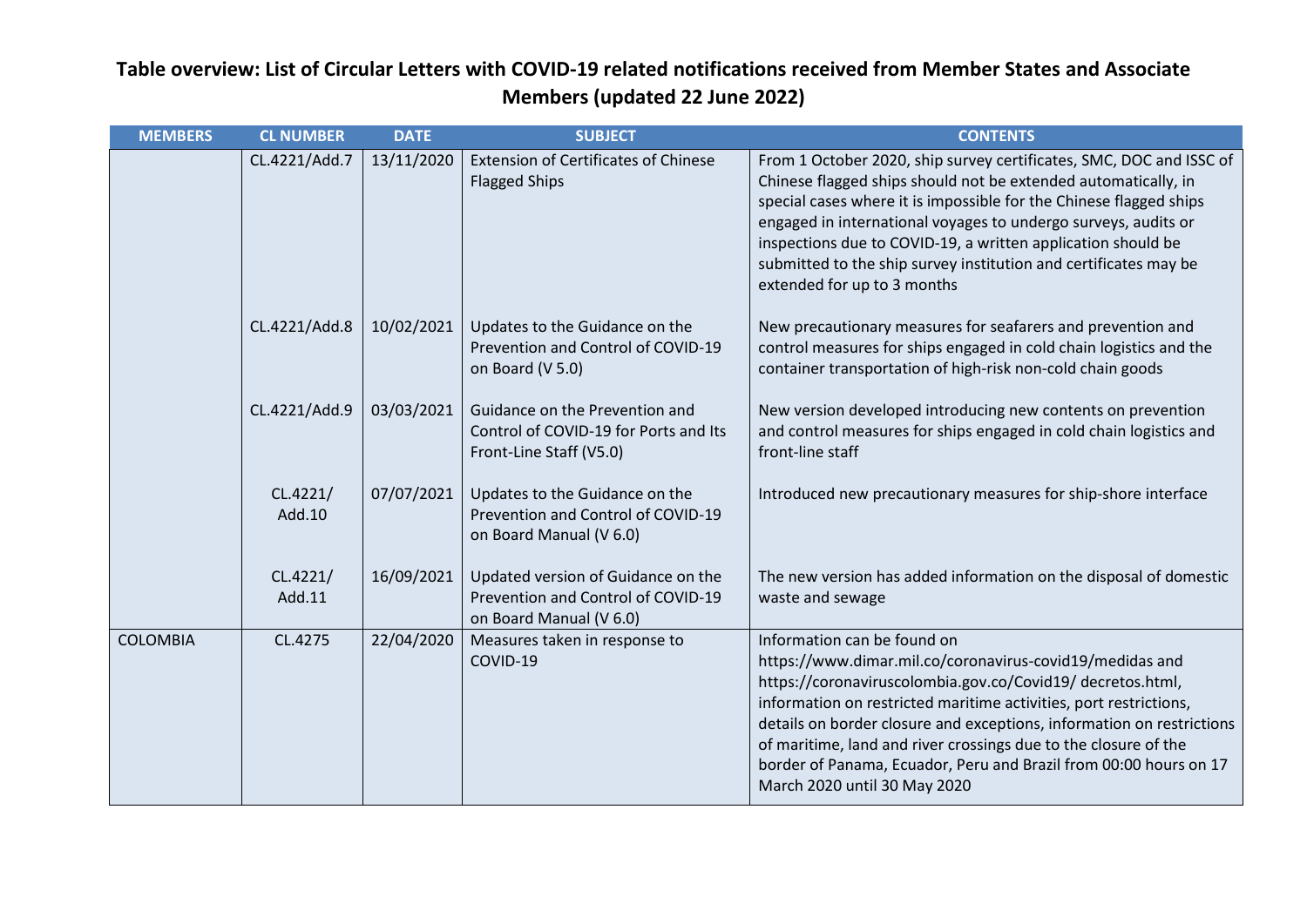| <b>MEMBERS</b>      | <b>CL NUMBER</b> | <b>DATE</b> | <b>SUBJECT</b>                                                                                                                    | <b>CONTENTS</b>                                                                                                                                                                                                                                   |
|---------------------|------------------|-------------|-----------------------------------------------------------------------------------------------------------------------------------|---------------------------------------------------------------------------------------------------------------------------------------------------------------------------------------------------------------------------------------------------|
| <b>COOK ISLANDS</b> | CL.4263          | 14/04/2020  | Links to circulars containing measures<br>and guidelines related to COVID-19<br>and temporary measures for shipping<br>operations | Information on mandatory surveys, audits, inspections and validity<br>of statutory certificates, extension of CoC and CoP due to expire<br>before 1 July 2020 for 4 months from the date of expiry, information<br>on the format of documentation |
| <b>CROATIA</b>      | CL.4241          | 30/03/2020  | Extension of seafarer's personal<br>documents and employment<br>guidelines                                                        | Extension of up to 3 months for CoC, CoP, medical certificates,<br>seaman's books, embarkment permits, employment agreements,<br>seafarer's identity documents and endorsement of foreign<br>certificates                                         |
|                     | CL.4241/Add.2    | 27/05/2020  | Extension of seafarer documents and<br>seafarer's employment agreements                                                           | Medical certificates, CoC, CoP, endorsements and seaman books<br>expiring before 18 September 2020 can be extended for 3 months<br>without the need to submit an application, SEA may be extended<br>with the consent of the seafarer             |
|                     | CL.4241/Add.5    | 04/02/2021  | Seafarers declared key workers                                                                                                    | Seafarers have been designated as key workers                                                                                                                                                                                                     |
|                     | CL.4241/Add.6    | 08/03/2021  | Extension of seafarer certificates and<br>documents                                                                               | Certificates and documents for seafarers, who are currently<br>embarked/due to embark onboard vessels, that are due to expire<br>will be valid until disembarkation or repatriation                                                               |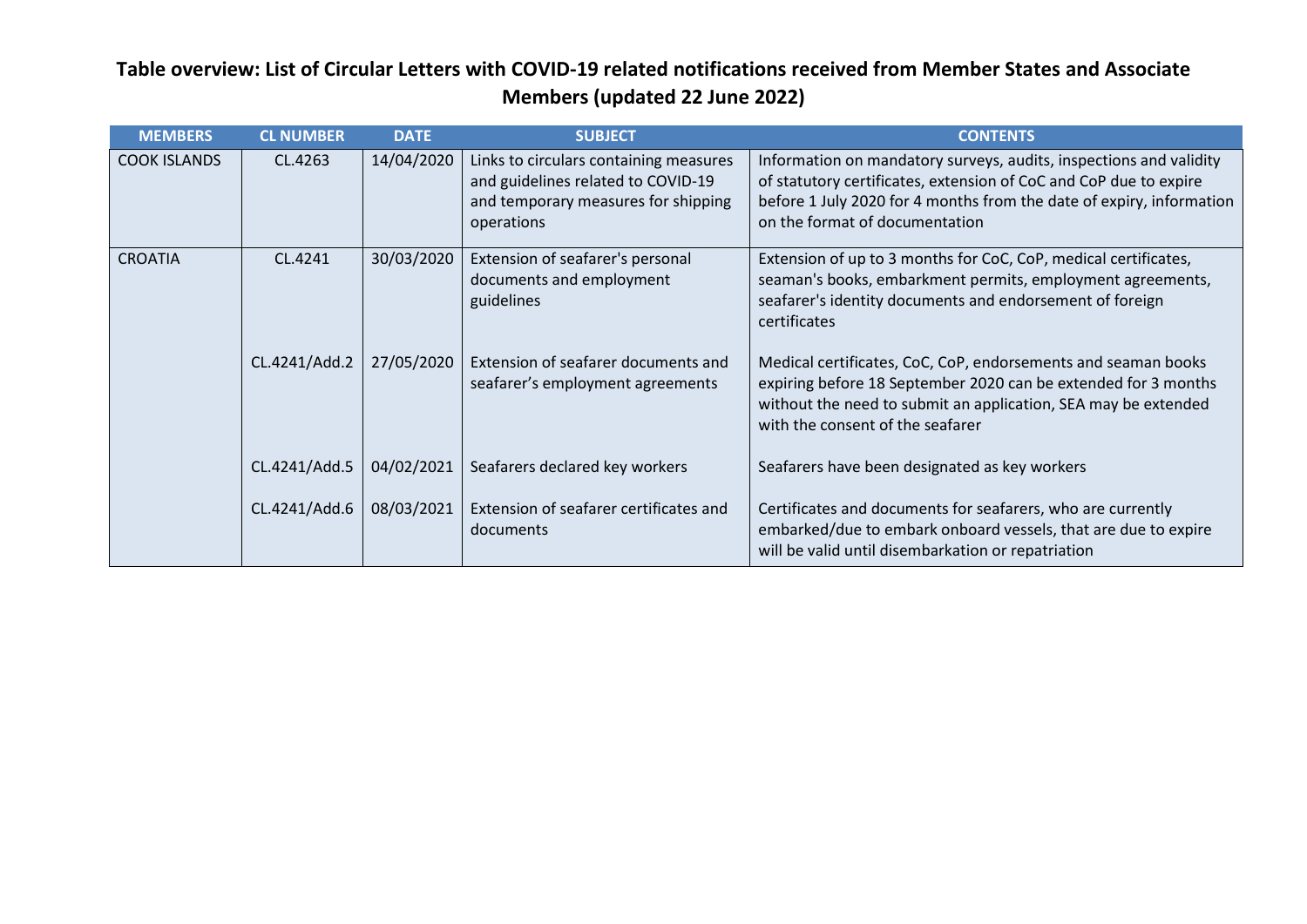| <b>MEMBERS</b> | <b>CL NUMBER</b> | <b>DATE</b> | <b>SUBJECT</b>                                                                | <b>CONTENTS</b>                                                                                                                                                                                                                                                                                                                                               |
|----------------|------------------|-------------|-------------------------------------------------------------------------------|---------------------------------------------------------------------------------------------------------------------------------------------------------------------------------------------------------------------------------------------------------------------------------------------------------------------------------------------------------------|
| <b>CUBA</b>    | CL.4249          | 02/04/2020  | Guidelines for seafarer's CoC or CoP<br>certificates                          | Extension of CoC, CoP endorsement and medical certificates for 3<br>months from date of expiry                                                                                                                                                                                                                                                                |
|                | CL.4249/Add.1    | 13/07/2020  | Extension of the validity of instruction<br>No.11-2020                        | The validity of instruction No.11-2020 will be extended for an<br>indefinite period from 00:00 am on 23 April 2020                                                                                                                                                                                                                                            |
|                | CL.4249/Add.2    | 09/02/2021  | <b>Extension of certificates</b>                                              | Seafarer certificates and medical certificates may be extended until<br>30 April 2021, information provided on repatriation                                                                                                                                                                                                                                   |
|                | CL.4249/Add.3    | 15/10/2021  | Temporary extension of degrees, CoC,<br>endorsements and medical certificates | Qualifications, CoC, endorsements and medical certificates due to<br>expire between September to January 2022 is extended until 31<br>January 2022, extension does not apply for seafarers who may be<br>repatriated and those who are unenrolled in the national territory<br>and their title is close to expiration                                         |
|                | CL.4249/Add.4    | 07/02/2022  | <b>Extension of certificates</b>                                              | Qualifications, CoC, endorsements and medical certificates for<br>seafarers on board ships is extended to 30 April 2022, extension<br>does not apply for seafarers who may be repatriated and those who<br>are unenrolled in the national territory and their title is close to<br>expiration                                                                 |
| <b>CYPRUS</b>  | CL.4251          | 03/04/2020  | Provisional measures for ships and<br>seafarers                               | Extension of certificates for seafarers with a renewed contract who<br>joined the ship before 1 March 2020, CoC, CoP, medical certificates,<br>seafarer's identification, sea service record books and<br>endorsements which have expired or expiring after 1 March 2020 to<br>be extended to 1 September 2020, guidelines provided for surveys<br>and audits |
|                | CL.4251/Add.1    | 22/06/2020  | Protocol for crew changes                                                     | Crew changes now allowed at Cyprus ports, detailed information on<br>the procedures for conducting crew changes                                                                                                                                                                                                                                               |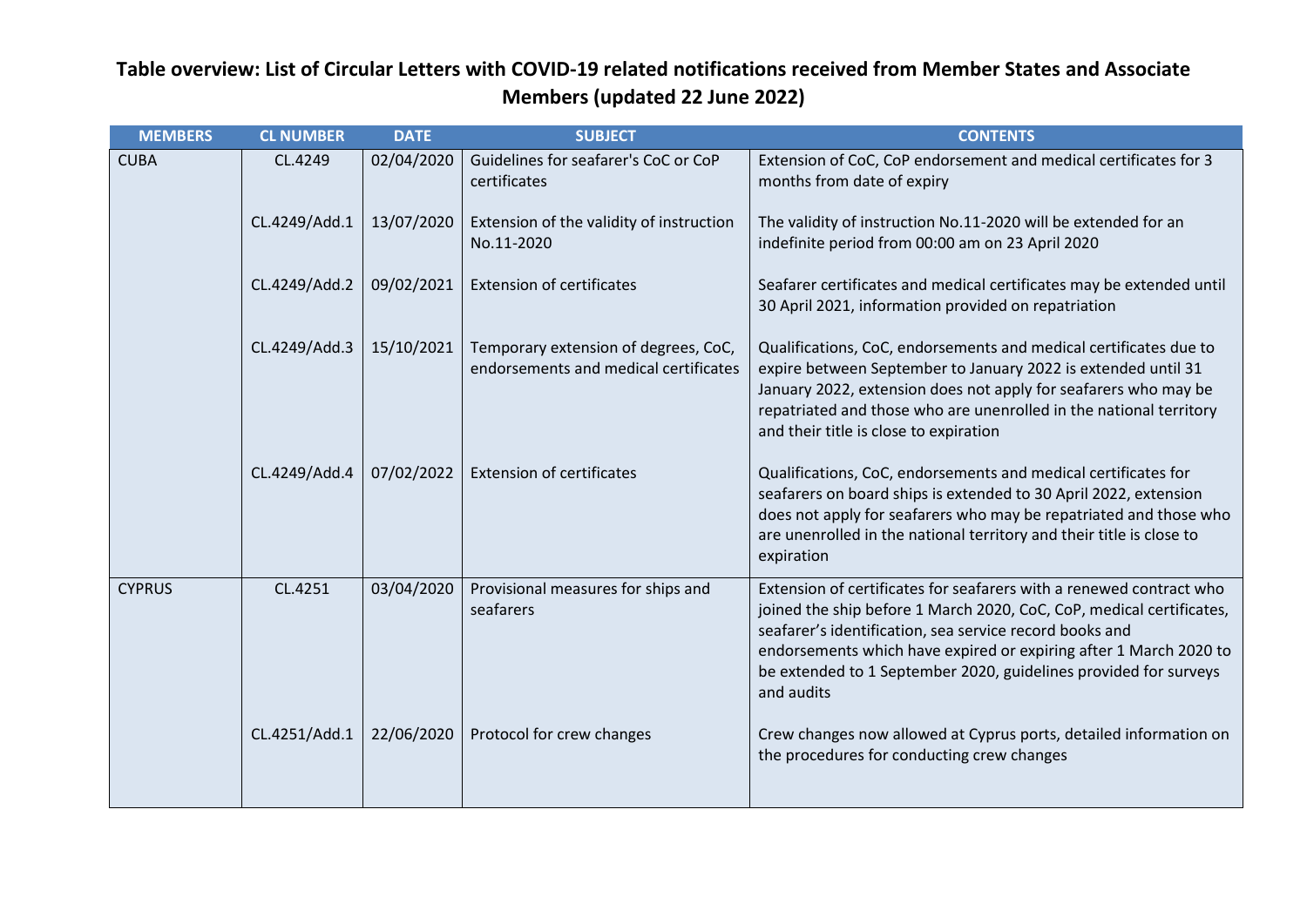| <b>MEMBERS</b>                  | <b>CL NUMBER</b> | <b>DATE</b> | <b>SUBJECT</b>                                                                                        | <b>CONTENTS</b>                                                                                                                                                                                                                                                                                                                                                                                              |
|---------------------------------|------------------|-------------|-------------------------------------------------------------------------------------------------------|--------------------------------------------------------------------------------------------------------------------------------------------------------------------------------------------------------------------------------------------------------------------------------------------------------------------------------------------------------------------------------------------------------------|
|                                 | CL.4251/Add.2    | 26/01/2021  | Updated measures in regard<br>to COVID-19                                                             | CoC, CoP and documentary evidence issued by the Republic of<br>Cyprus that expires between 1 March 2020 and 29 June 2021 shall<br>be considered valid until 30 June 2021                                                                                                                                                                                                                                     |
|                                 | CL.4251/Add.3    | 06/08/2021  | <b>COVID-19 Vaccines</b>                                                                              | Vaccines available for seafarers onboard ships flying the flag of<br>Cyprus on a first come first serve basis, applications can be made for<br>the provision of vaccines, vaccines are free for seafarers,<br>information provided on how to administer the vaccine, vaccination<br>cards and application for vaccines, application forms and<br>vaccination records for seafarers are provided in the annex |
| <b>CZECH</b><br><b>REPUBLIC</b> | CL.4290          | 11/05/2020  | Measures taken regarding crew<br>certificates and employment                                          | Contains forms to support out-crossing the Czech border to join the<br>ship, details on the application procedures for extensions, CoC, CoP<br>and medical certificates extended for 3 months, extensions granted<br>for seaman's books                                                                                                                                                                      |
| <b>DOMINICA</b>                 | CL.4361          | 17/12/2020  | Designating seafarers as essential<br>workers                                                         | On 30 October 2020, the Commonwealth of Dominica designated all<br>seafarers, marine/maritime workers, and aviation personnel as key<br>workers providing an essential service in order to facilitate timely<br>crew changes and seafarer repatriation                                                                                                                                                       |
| <b>ECUADOR</b>                  | CL.4267          | 16/04/2020  | Extension of certificates, guidelines<br>and procedures for seafarers and ships                       | Medical certificates expiring between 16 March and 31 May 2020<br>can be extended for up to 3 months, information on seafarer<br>welfare and safety onboard, details on ship operations                                                                                                                                                                                                                      |
|                                 | CL.4267/Add.1    | 06/08/2020  | General safety protocols for<br>commercial and non-commercial boats<br>entering the Galapagos islands | Biosecurity measures to be applied in commercial and non-<br>commercial vessels entering the province of the Galapagos, to<br>protect the health and safety of the crew and occupants, mandatory<br>for shipowners, shipping agents and crew                                                                                                                                                                 |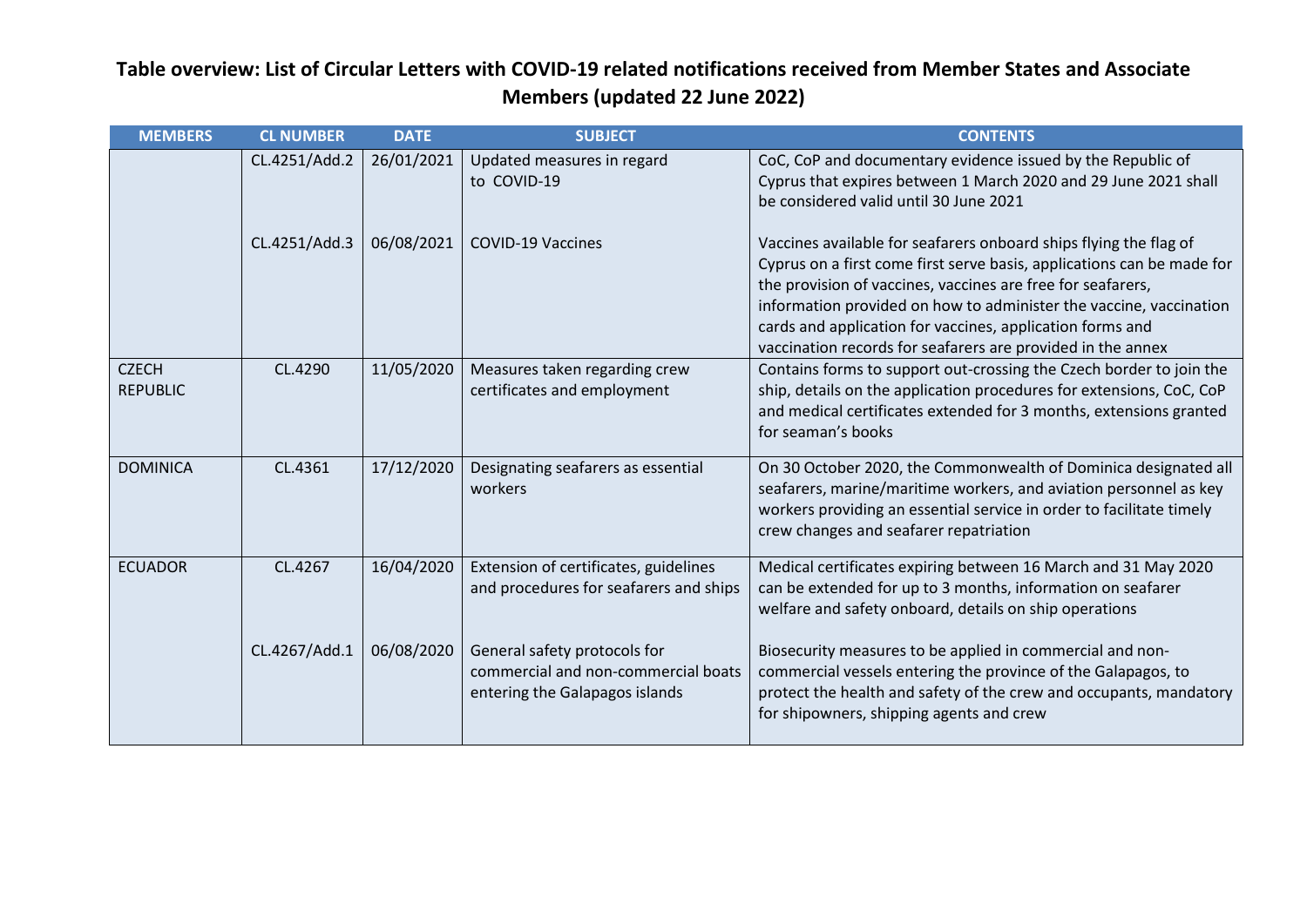| <b>MEMBERS</b>  | <b>CL NUMBER</b> | <b>DATE</b> | <b>SUBJECT</b>                                                                                                                    | <b>CONTENTS</b>                                                                                                                                                                                                                                                                                                                                                                                                                                                                                                                                                                                      |
|-----------------|------------------|-------------|-----------------------------------------------------------------------------------------------------------------------------------|------------------------------------------------------------------------------------------------------------------------------------------------------------------------------------------------------------------------------------------------------------------------------------------------------------------------------------------------------------------------------------------------------------------------------------------------------------------------------------------------------------------------------------------------------------------------------------------------------|
| <b>ESTONIA</b>  | CL.4272          | 21/04/2020  | Repatriation of seafarers, extension of<br>certificates, inspections, recreational<br>craft, and navigation in Estonian<br>waters | Guidelines on crossing the state border, information on repatriation<br>and disembarkation of crew members at Estonian ports, details of<br>extension of certificates can be found in the Maritime<br>Administration's Circular No. 6 of 31 March 2020, inspections<br>extended for 3 months, examination of skippers suspended, surveys<br>of recreational craft still active, information for skippers, details of<br>navigation and port supervision                                                                                                                                              |
|                 | CL.4272/Add.1    | 02/06/2020  | Measures put in place due to<br>COVID-19                                                                                          | Expired certificates may be renewed via e-learning, expired medical<br>certificates can be extended for 3 months, information on the<br>extension of statutory certificates for ships flying the Estonian flag<br>has been published in Maritime Administration Circular No. 6 of 31<br>March 2020, examinations of skippers recommenced on 15 May<br>2020, surveys of recreational craft are being carried out, details<br>provided on repatriation of seafarers, documents to be carried while<br>navigating at sea with recreational craft, port supervision and<br>navigation in Estonian waters |
|                 | CL.4272 Add.2    | 09/03/2021  | Overview of current measures                                                                                                      | Information provided on repatriation and disembarkation, seafarers<br>certificates, ship supervision and inspections, navigation in Estonian<br>waters and port supervision                                                                                                                                                                                                                                                                                                                                                                                                                          |
| <b>ETHIOPIA</b> | CL.4235          | 25/03/2020  | Temporary extension of certificates<br>and seafarer books                                                                         | CoC, CoP, medical certificates and seafarer books expiring before 1<br>September 2020 to be extended for 6 months                                                                                                                                                                                                                                                                                                                                                                                                                                                                                    |
|                 | CL.4235/Add.4    | 21/08/2020  | Extension of certificates and seafarers'<br>books                                                                                 | The validity of CoC, CoP, CoE, medical certificate and seafarer books<br>are extended for 6 months to the maximum date of 1 March 2021                                                                                                                                                                                                                                                                                                                                                                                                                                                               |
|                 | CL.4235/Add.7    | 16/03/2021  | Further extension of certificates and<br>seafarers' books                                                                         | Certificates, seaman books and other documents issued by the<br>authority have been extended for 6 months until the end of<br>September 2021                                                                                                                                                                                                                                                                                                                                                                                                                                                         |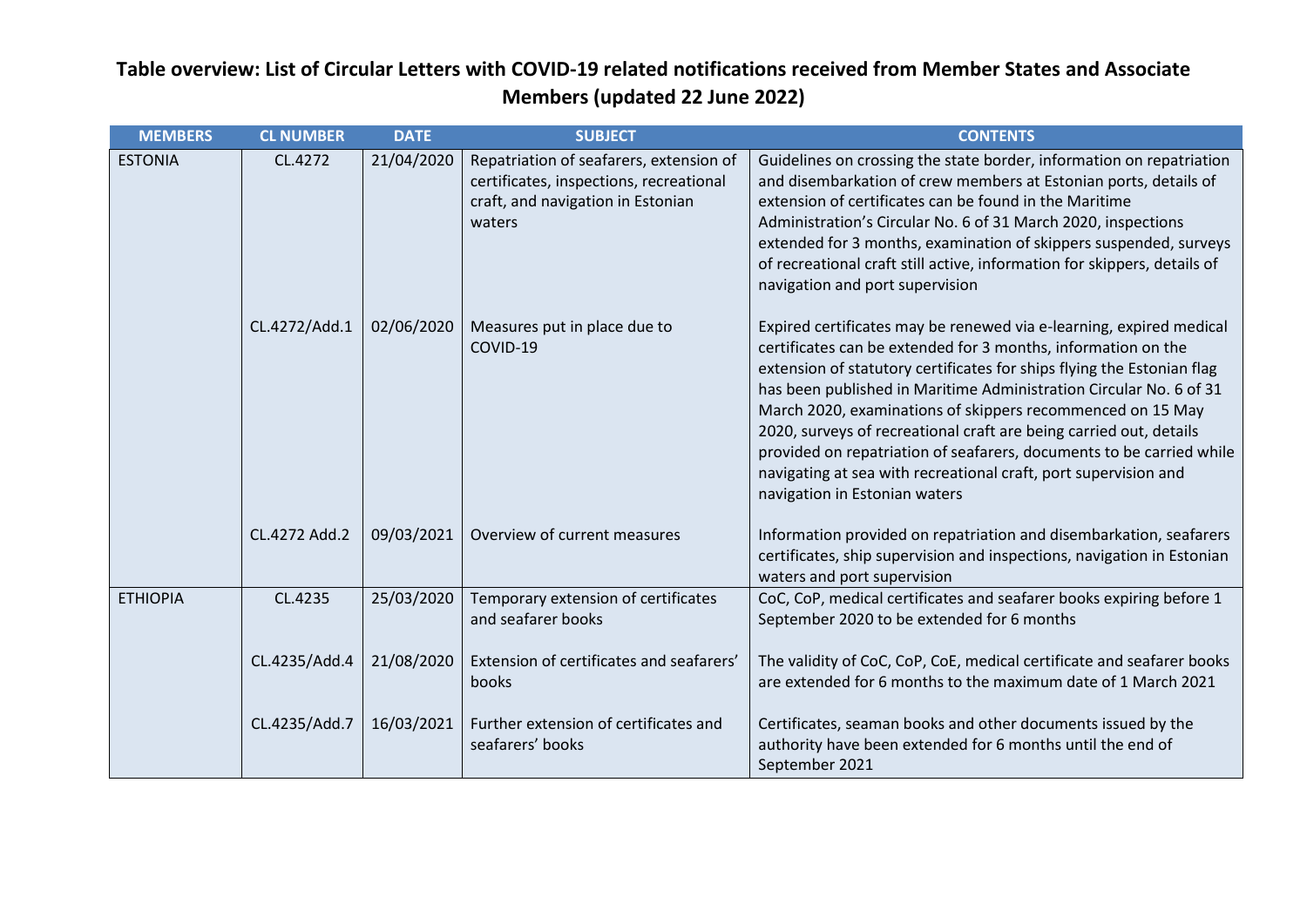| <b>MEMBERS</b> | <b>CL NUMBER</b> | <b>DATE</b> | <b>SUBJECT</b>                                                     | <b>CONTENTS</b>                                                                                                                                                                                                                                                                                                                                        |
|----------------|------------------|-------------|--------------------------------------------------------------------|--------------------------------------------------------------------------------------------------------------------------------------------------------------------------------------------------------------------------------------------------------------------------------------------------------------------------------------------------------|
| <b>EYGPT</b>   | CL.4240          | 27/03/2020  | <b>Extension of certificates</b>                                   | CoC of seafarers extended for 3 months                                                                                                                                                                                                                                                                                                                 |
|                | CL.4240/Add.1    | 31/07/2020  | Extension of seafarer documents and<br>courses                     | As of 30 June 2020, COCs, CoPs, medical certificates, short<br>mandatory courses, and the seaman's discharge book is extended<br>for 3 months                                                                                                                                                                                                          |
|                | CL.4240/Add.2    | 02/09/2020  | Crew change and repatriation in<br><b>Egyptian Ports</b>           | Procedures to facilitate crew changes and repatriation, information<br>on the required documents to be submitted to the Egyptian ports 48<br>hours before arrival of the ship                                                                                                                                                                          |
|                | CL.4320          | 07/09/2020  | Measures taken to accelerate the<br>digitalization of port systems | Overview of measures taken by some of the Egyptian ports such as<br>video conferencing for meetings, workshops, and training, I.T team<br>working remotely, the electronic platform which allows customers<br>to view reports and carry out their work, online reservation systems,<br>many online services offered, information on the JIT system     |
|                | CL.4240/Add.3    | 15/10/2020  | Measures taken to eliminate obstacles<br>to crew changes           | The Egyptian airspace is open to air traffic as of 1 July 2020,<br>seafarers can now travel without restrictions, flights can be<br>scheduled on the Egypt Air website/call centres/sales offices                                                                                                                                                      |
|                | CL.4240/Add.4    | 04/01/2021  | Information on crew change and<br>repatriation on Egyptian ports   | All seafarers and crews should have a PCR certificate with a negative<br>result 72 hours before arrival at Egyptian territories or a PCR test<br>can be performed before disembarkation at the ports and seafarers<br>cannot disembark until the results are negative, information<br>provided for truck drivers and crews and for all arrivals by air |
|                | CL.4240/Add.5    | 06/01/2021  | Seafarers classed as key workers                                   | Egypt designates seafarers as key workers                                                                                                                                                                                                                                                                                                              |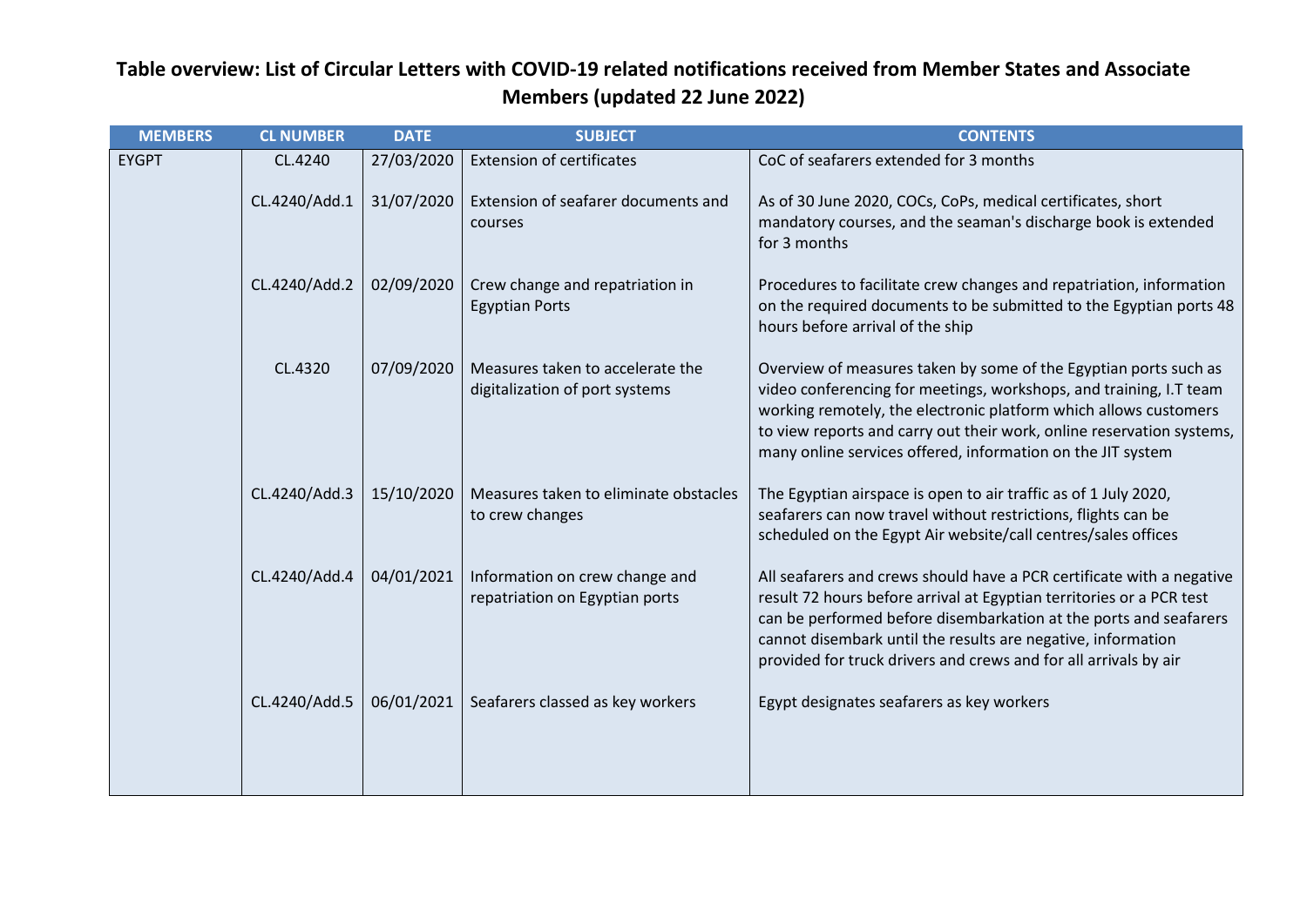| <b>MEMBERS</b> | <b>CL NUMBER</b> | <b>DATE</b> | <b>SUBJECT</b>                                      | <b>CONTENTS</b>                                                                                                                                                                                                                                                                                                                                                                                                                                                                      |
|----------------|------------------|-------------|-----------------------------------------------------|--------------------------------------------------------------------------------------------------------------------------------------------------------------------------------------------------------------------------------------------------------------------------------------------------------------------------------------------------------------------------------------------------------------------------------------------------------------------------------------|
|                | CL.4240/Add.6    | 01/07/2021  | Measures coming into force on 31 July<br>2021       | Details of measures being taken with passengers and crew arriving<br>in the country with or without COVID-19 vaccination certificates,<br>information on vaccines approved by WHO and the Egyptian Drug<br>Authority                                                                                                                                                                                                                                                                 |
| <b>FIJI</b>    | CL.4385          | 16/02/2021  | <b>Extension of certificates</b>                    | STCW certificates and medical certificates of Fijian seafarers<br>onboard internal vessels are valid for 6 months from its date of<br>expiry or until 10 August 2021                                                                                                                                                                                                                                                                                                                 |
|                | CL.4385/Add 1    | 11/02/2020  | <b>Extension of certificates</b>                    | All Fiji STCW certificates are extended to 10 August 2022, STCW<br>short course and medical certificates can be extended, information<br>provided on the revalidation of CoCs and CoPs                                                                                                                                                                                                                                                                                               |
| <b>FINLAND</b> | CL.4260          | 09/04/2020  | <b>Extension of certificates</b>                    | Guidelines for renewing CoC and CoP, recently expired medical<br>certificates will be valid for up to 3 months                                                                                                                                                                                                                                                                                                                                                                       |
|                | CL.4260/Add.1    | 16/06/2020  | Updated information on extension of<br>certificates | Medical certificates may be extended for 3 months, CoC and CoP<br>expiring between 16 March and 31 October 2020 may be extended<br>for 6 months, dispensations and endorsements may be applied for                                                                                                                                                                                                                                                                                   |
|                | CL.4260/Add.2    | 04/02/2021  | Seafarers designated as key workers                 | Professional seafarers and marine personnel have been designated<br>as key workers who provide an essential service, contact<br>information of Finland's National Focal Point on Crew Change and<br>Repatriation of seafarer's provided                                                                                                                                                                                                                                              |
|                | CL.4260/Add.3    | 22/07/2021  | <b>Extension of certificates</b>                    | CoCs and CoPs expiring on or before 31 December 2021 may be<br>extended for 6 months from its date of expiration, regarding<br>certificates whose validity have already been extended - their new<br>period of validity will start from the expiration date of the previous<br>extension, dispensations for CoPs may be granted for up to 6<br>months, information on foreign authorities extending validity of<br>certificates, these provisions will remain until 31 December 2021 |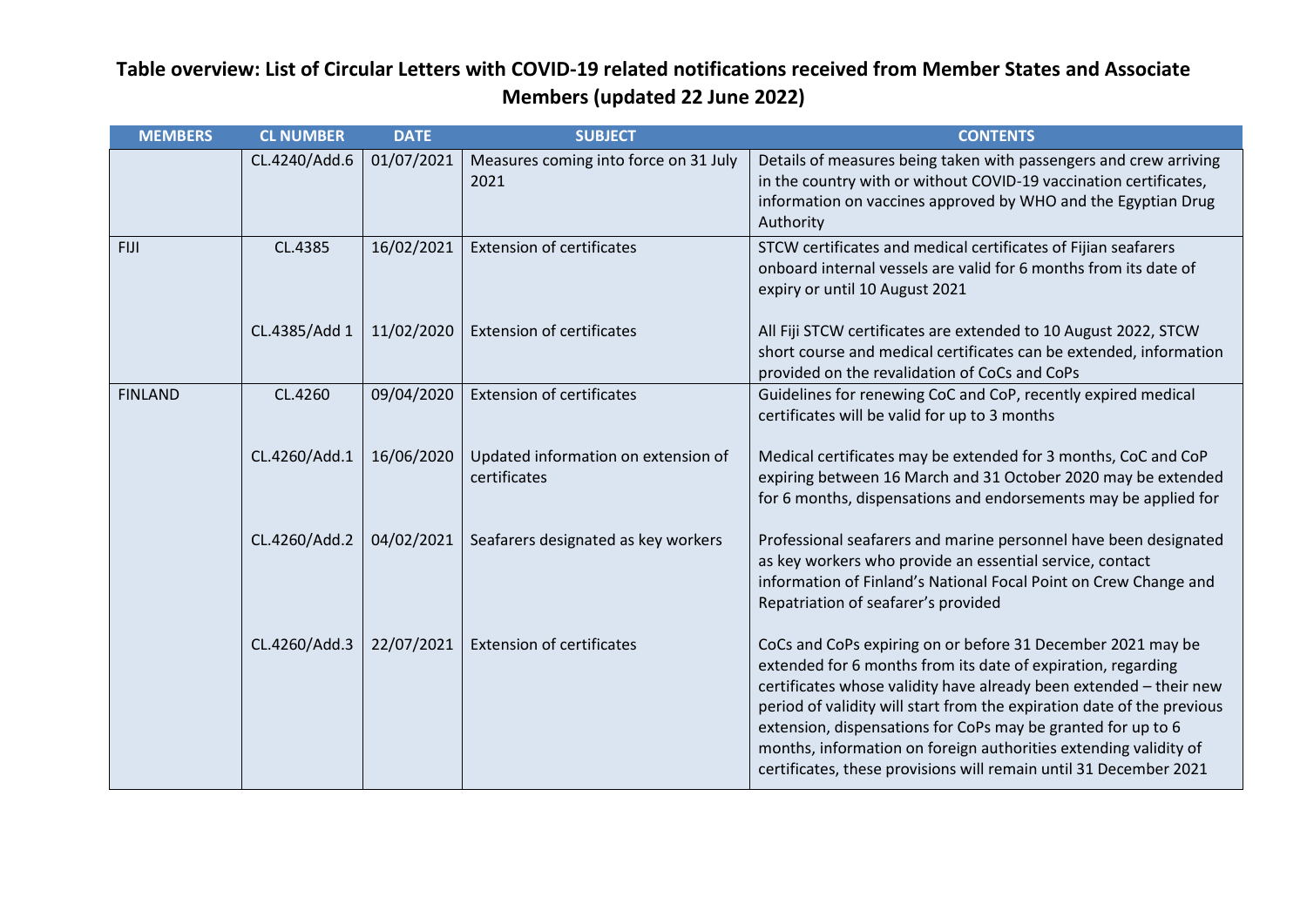| <b>MEMBERS</b> | <b>CL NUMBER</b> | <b>DATE</b> | <b>SUBJECT</b>                                                                                      | <b>CONTENTS</b>                                                                                                                                                                                                                                                                                                                                                                                                                                                                                                                  |
|----------------|------------------|-------------|-----------------------------------------------------------------------------------------------------|----------------------------------------------------------------------------------------------------------------------------------------------------------------------------------------------------------------------------------------------------------------------------------------------------------------------------------------------------------------------------------------------------------------------------------------------------------------------------------------------------------------------------------|
| <b>FRANCE</b>  | CL.4234          | 26/03/2020  | <b>Extension of Certificates and</b><br>guidelines for seafarers                                    | Most certificates expiring during health emergency period to be<br>extended for 3 months                                                                                                                                                                                                                                                                                                                                                                                                                                         |
|                | CL.4234/Add.1    | 17/04/2020  | Extension of certificates, information<br>on inspections and COVID-19 related<br>guidance for ships | Validity of French vessels certificates, including navigation license,<br>seafarer, and medical certificates, expiring during the period of the<br>state of health emergency are extended from the expiration date,<br>up to 3 months after the end of the state of the health emergency<br>(excludes ISM, ISPS, MLC and ILO188), inspections suspended,<br>information on cross-Channel Ferry traffic, general measures and<br>precautions for ships regarding the COVID-19 pandemic                                            |
|                | CL.4234/Add.2    | 30/04/2020  | Updated information on inspections<br>and the extension of certificates                             | STCW, STCW-F and medical certificates, endorsements,<br>documentary evidence for seafarers, maritime education/training<br>institution approvals and French vessels certificates, including<br>navigation licenses expiring on 12 March 2020 are extended for up<br>to 6 months after the end of the state of health emergency<br>(currently 24 July 2020), inspections suspended                                                                                                                                                |
|                | CL.4234/Add.3    | 08/07/2020  | Assistance and guidance for seafarers                                                               | Measures put in place to combat difficulties faced by seafarers; a<br>crisis centre has been set up to support and follow up on<br>shipowners' request for crew changes abroad, procedures put in<br>place to ease crew changeovers in mainland France and overseas                                                                                                                                                                                                                                                              |
|                | CL.4234/Add.5    | 03/09/2020  | Extension of seafarer and ship<br>certificates                                                      | CoC, CoP, CoE, CoR, medical certificates, education and training<br>documents and French vessels certificates, including navigation<br>licenses, that expired on or after 12 March 2020 have been<br>extended to 6 months from the end of the state emergency which<br>ended on 10 July 2020, information to ships and crews on basic<br>protective measures, protocol with specific recommendations for<br>cruising can be found on https://www.ecologie.gouv.fr/covid-19-<br>retrouvé-lensemble-des-actions-engagees-ministere |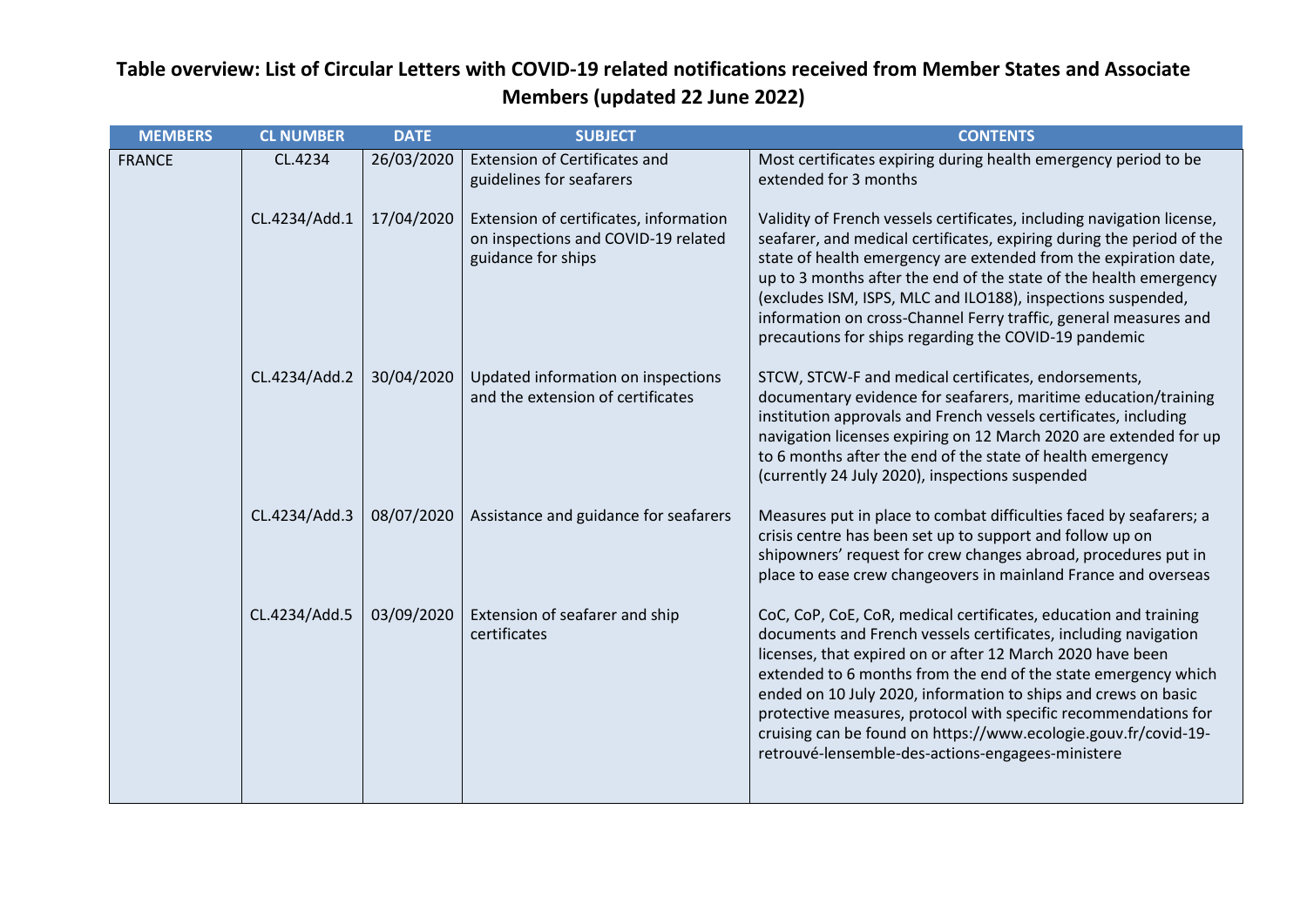| <b>MEMBERS</b> | <b>CL NUMBER</b>   | <b>DATE</b> | <b>SUBJECT</b>                              | <b>CONTENTS</b>                                                                                                                                                                                                                                                                                                                                                                                                                                                           |
|----------------|--------------------|-------------|---------------------------------------------|---------------------------------------------------------------------------------------------------------------------------------------------------------------------------------------------------------------------------------------------------------------------------------------------------------------------------------------------------------------------------------------------------------------------------------------------------------------------------|
|                | CL.4234/Add.7      | 11/01/2020  | Updated measures in relation to<br>COVID-19 | French vessel certificates, STCW-F certificates, endorsements,<br>documentary evidence for seafarers, maritime education/training<br>institutions approvals expiring from 12 March 2020 is extended for<br>up to 6 months after the end of the state of health emergency<br>(currently set for 16 February 2021), medical certificates may be<br>extended to 16 February 2021, information and guidelines on<br>COVID-19 measures and protocols for cruise ships provided |
|                | CL.4234/Add.8      | 18/02/2021  | <b>Extension of certificates</b>            | STCW and STCW-F CoC, CoP, medical certificates and training<br>certificates have been extended to 1 June 2021                                                                                                                                                                                                                                                                                                                                                             |
|                | CL.4234/Add.9      | 25/05/2021  | <b>Extending seafarer certificates</b>      | STCW and STCW-F CoCs and CoPs, medical certificates and training<br>certificates that expired between 12 March 2020 and 10 January<br>2021 may be extended up to 1 July 2021, certificates expiring<br>between 11 January 2021 and 31 March 2021 may be extended up<br>to 1 September 2021                                                                                                                                                                                |
|                | CL.4234/<br>Add.10 | 02/06/2021  | COVID-19 vaccination of seafarers           | Seafarers are now considered to be part of the priority professions<br>for vaccination as part of France's national program                                                                                                                                                                                                                                                                                                                                               |
|                | CL.4234/<br>Add.11 | 02/07/2021  | <b>Extending certificates</b>               | STCW and STCW-F CoC's, CoP's and training certificates expiring<br>between 12 March 2020 and 10 January 2021 may be extended up<br>to 1 October 2021 and those expiring between 11 January 2021 and<br>31 March 2021 may be extended up to 31 December 2021, medical<br>certificates may also be extended up to 1 July 2021                                                                                                                                               |
|                | CL4234/<br>Add.13  | 04/10/2021  | <b>Extension of certificates</b>            | STCW and STCW-F CoC's, CoP's and training certificates expiring<br>between 12 March 2020 and 10 January 2021 as well as those<br>expiring between 11 January 2021 and 31 March 2021 may be<br>extended up to 31 December 2021, extensions do not apply to<br>medical certificates                                                                                                                                                                                         |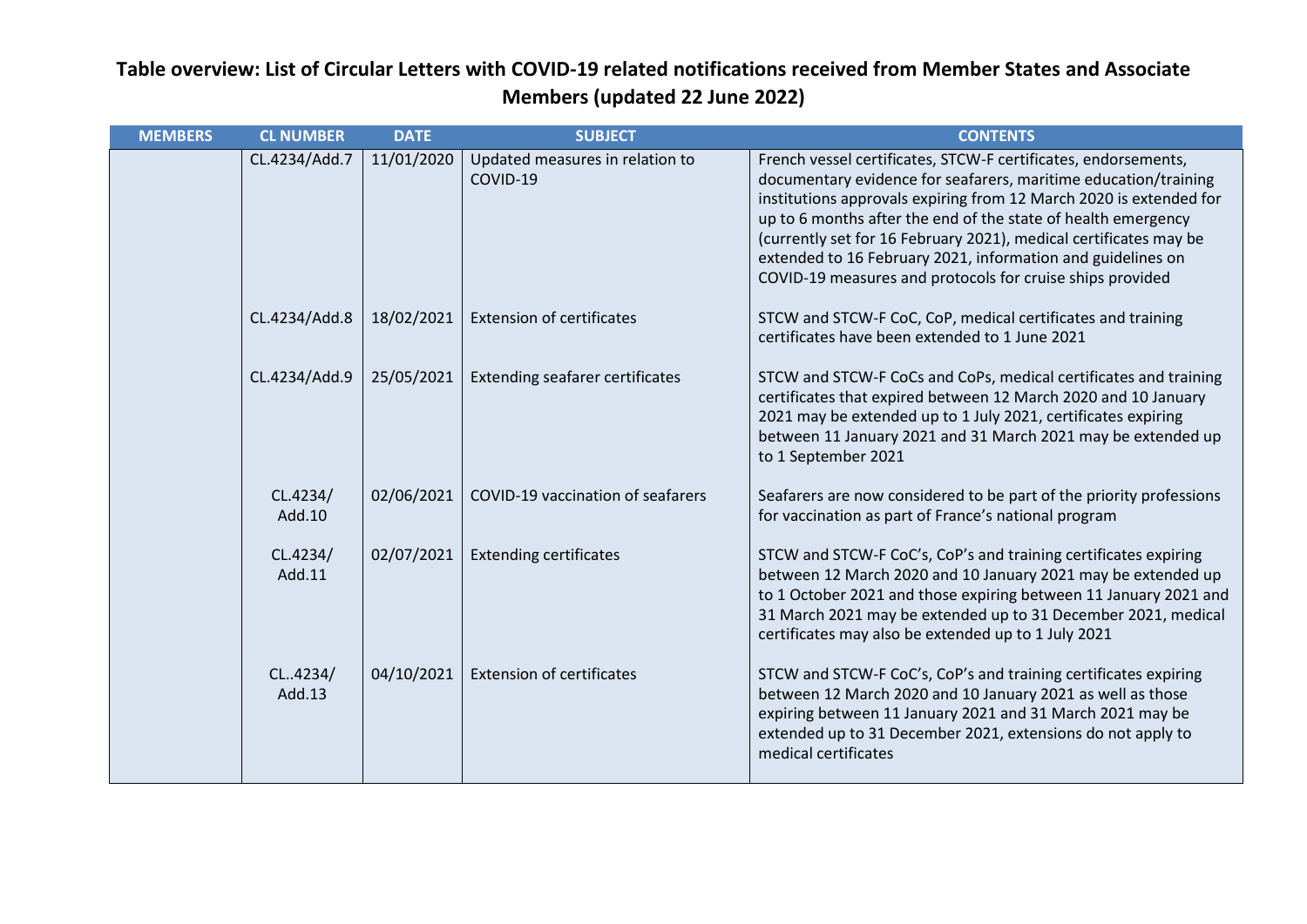| <b>MEMBERS</b> | <b>CL NUMBER</b>   | <b>DATE</b> | <b>SUBJECT</b>                                                                                                    | <b>CONTENTS</b>                                                                                                                                                                                                                                                                                                                                                                                                                  |
|----------------|--------------------|-------------|-------------------------------------------------------------------------------------------------------------------|----------------------------------------------------------------------------------------------------------------------------------------------------------------------------------------------------------------------------------------------------------------------------------------------------------------------------------------------------------------------------------------------------------------------------------|
| <b>GABON</b>   | CL.4293            | 20/05/2020  | Recommended framework of<br>protocols for ensuring safe ship crew<br>changes and travel during the<br>coronavirus | Representatives of Gabon flagged vessels, deputy commissioners,<br>ship-owners & ship-operators, masters, flag state surveyors and<br>recognized organizations encouraged to consider the protocol set<br>out in IMO's Circular Letter No.4204/Add.14, 5 May 2020<br>Coronavirus (COVID-19) - Recommended Framework of Protocols<br>for Ensuring Safe Ship Crew Changes and Travel during the<br>Coronavirus (COVID-19) Pandemic |
| <b>GEORGIA</b> | CL.4232            | 24/03/2020  | Extension of validity of STCW<br>Certificates                                                                     | Extension of Seafarers Identity Document or STCW Certificate by up<br>to 3 months subject to conditions                                                                                                                                                                                                                                                                                                                          |
|                | CL.4232/Add.1      | 17/04/2020  | Georgian seafarers' certification and<br>training system                                                          | CoC, CoP and seaman books expiring by 1 September 2020 are<br>automatically extended for 6 months, medical certificates expiring<br>after 1 January 2020 are automatically extended by 6 months,<br>information on renewal of certificates                                                                                                                                                                                       |
|                | CL.4232/Add.4      | 15/06/2020  | Seafarers granted "key worker" status;<br>crew changes allowed in Georgian<br>ports                               | Seafarers have been designated as "key workers" and crew changes<br>are allowed in Georgian ports both for Georgians and seafarers of<br>different nationalities from 15 June 2020, details of requirements<br>for sign-in and sign-off on vessels calling in Georgian ports                                                                                                                                                     |
|                | CL.4232/Add.9      | 25/01/2021  | <b>Extension of seafarer certificates</b>                                                                         | CoC, CoP and seaman's books expiring between 1 January 2021 and<br>30 April 2021 shall automatically be renewed until 30 June 2021,<br>medical certificates expiring by 30 April 2020 shall also be<br>automatically renewed until 30 June 2021                                                                                                                                                                                  |
|                | CL.4232/<br>Add.11 | 17/08/2021  | Validity of seafarer certificates                                                                                 | Seafarers' documents expiring before 1 October 2021 can be<br>extended for up to 3 months                                                                                                                                                                                                                                                                                                                                        |
|                | CL.4232/<br>Add.14 | 20/12/2021  | Extension of seafarer certificates                                                                                | CoC, CoP, seaman's books and medical certificates expiring before 1<br>March 2022 can be extended for up to 3 months                                                                                                                                                                                                                                                                                                             |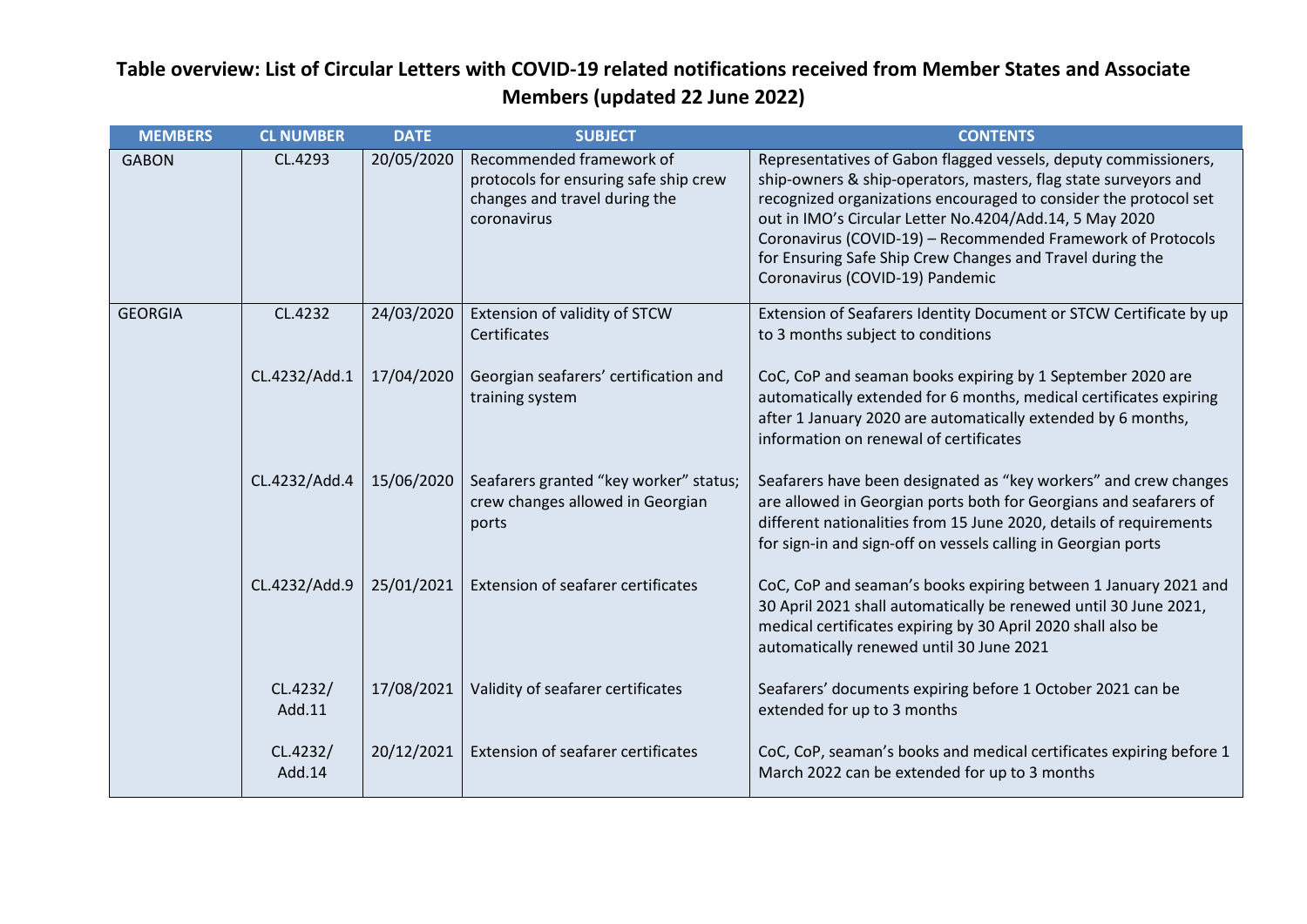| <b>MEMBERS</b> | <b>CL NUMBER</b> | <b>DATE</b> | <b>SUBJECT</b>                                                                                 | <b>CONTENTS</b>                                                                                                                                                                                                                                                                                                                                                                                                                                                                                                                                                                                                                                                                                                                                    |
|----------------|------------------|-------------|------------------------------------------------------------------------------------------------|----------------------------------------------------------------------------------------------------------------------------------------------------------------------------------------------------------------------------------------------------------------------------------------------------------------------------------------------------------------------------------------------------------------------------------------------------------------------------------------------------------------------------------------------------------------------------------------------------------------------------------------------------------------------------------------------------------------------------------------------------|
| <b>GERMANY</b> | CL.4235          | 25/03/2020  | Measures regarding the issuance and<br>renewal of shipping and seafarer<br>related regulations | Ship's statutory certificates extended by 3 months, seafarers'<br>certificates extended by 6 months from date of expiry, information<br>on port control and inspections                                                                                                                                                                                                                                                                                                                                                                                                                                                                                                                                                                            |
|                | CL.4235/Add.2    | 22/04/2020  | Measures concerning COVID-19                                                                   | Control and compliance measures on board German and foreign-<br>flagged vessels in German ports are suspended until 30 June 2020                                                                                                                                                                                                                                                                                                                                                                                                                                                                                                                                                                                                                   |
|                | CL.4235/Add.3    | 25/06/2020  | Updates on COVID-19 measures taken                                                             | Ship surveys will no longer be extended beyond 30 June 2020 and<br>will only be waived in exceptional circumstances, inspections have<br>been resumed in a restricted manner, information on ship's<br>statutory certificates with new measures that will be valid from 1<br>July 2020, all seafarer certificates (CoC, CoP, CoR and evidence of<br>qualification) that expire before 1 September 2020 are<br>automatically extended for 6 months, certificates of fitness for<br>service at sea expiring after 30 June 2020 must be renewed by a<br>medical examination, details on port state control and applications<br>for the issuance of certificates, further information can be found on<br>https://www.deutsche-flagge.de/de/coronavirus |
|                | CL.4235/Add.5    | 01/10/2020  | Current measures being taken                                                                   | Information on the issuance and renewal of ship certificates, validity<br>of all seafarers' certificates (CoC, CoP, and documentary evidence)<br>and endorsements of recognition that expired before 1 September<br>2020 are extended by 6 months, information on port state control,<br>security, and ship inspections                                                                                                                                                                                                                                                                                                                                                                                                                            |
|                | CL.4235/Add.6    | 22/12/2020  | Information on ship certificates and<br>seafarer certificates                                  | Information provided on statutory ship certificates, port state<br>control and inspections, all seafarer certificates (CoP, CoC,<br>documentary evidence) that expire before 1 July 2021 are extended<br>for 6 months, endorsements are also extended for 6 months                                                                                                                                                                                                                                                                                                                                                                                                                                                                                 |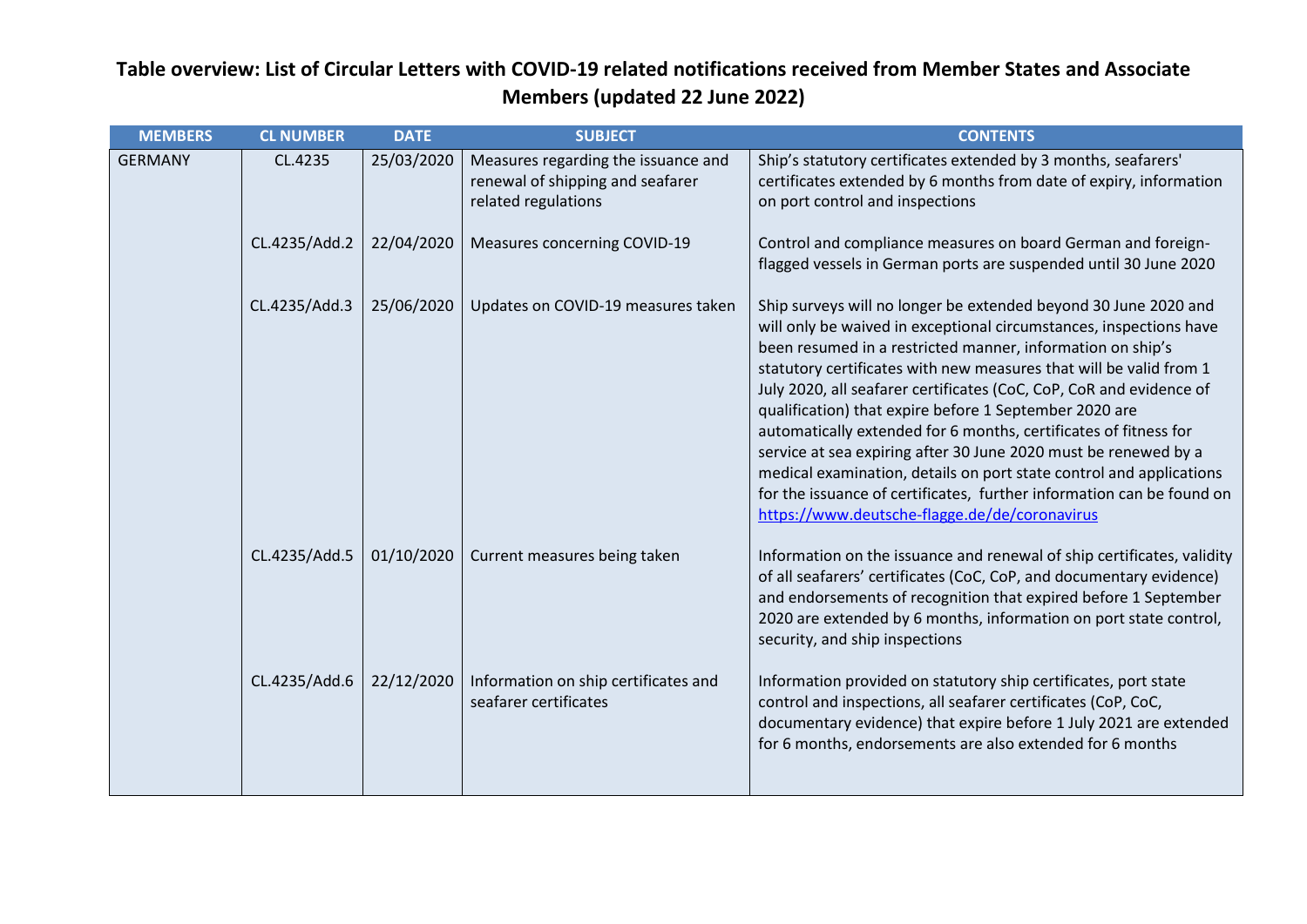| <b>MEMBERS</b> | <b>CL NUMBER</b> | <b>DATE</b> | <b>SUBJECT</b>                                                                                                             | <b>CONTENTS</b>                                                                                                                                                                                                                                                                                                                                                                                                                                                                                                            |
|----------------|------------------|-------------|----------------------------------------------------------------------------------------------------------------------------|----------------------------------------------------------------------------------------------------------------------------------------------------------------------------------------------------------------------------------------------------------------------------------------------------------------------------------------------------------------------------------------------------------------------------------------------------------------------------------------------------------------------------|
|                | CL.4235/Add.8    | 12/11/2021  | Update on German measures                                                                                                  | The issuance and renewal of ship certificates and the endorsement<br>of certificates requires inspections by surveyors, surveys can be<br>waived in exceptional circumstances on a case-by-case basis, all<br>seafarers certificates and endorsements that expired before 1 July<br>2021 are extended for 6 months, information provided on port state<br>control, security inspections and MARPOL and ballast water<br>inspections                                                                                        |
| <b>GHANA</b>   | CL.4257          | 07/04/2020  | Guidance on the certification of<br>seafarers                                                                              | Extension of CoC, CoP and medical certificates due to expire soon,<br>until 30 June 2020                                                                                                                                                                                                                                                                                                                                                                                                                                   |
| <b>GREECE</b>  | CL.4241          | 30/03/2020  | Guidelines for certificates, seafarer<br>books, port state control and<br>inspections                                      | Information on ship operation restrictions, seafarer health issues,<br>extension of certificates, inspections, surveys, audits, repatriation<br>issues and port state control issues                                                                                                                                                                                                                                                                                                                                       |
|                | CL.4241/Add.1    | 03/04/2020  | Extension of Inspections, audits,<br>certificates, and surveys                                                             | Extensions granted for up to 3 months, CoC and CoP extended for 6<br>months from date of expiration                                                                                                                                                                                                                                                                                                                                                                                                                        |
|                | CL.4284          | 29/04/2020  | Information on amendments to<br>legislation concerning the acquisition<br>and possession of weapons on board<br>ships      | Categories of weapons/firearms requiring a transit permit have<br>been expanded, details of changes to transit declarations,<br>information for ships carrying dangerous goods/cargoes, passengers<br>prohibited from carrying out recreational target shooting as ships<br>transit Greek jurisdiction                                                                                                                                                                                                                     |
|                | CL.4241/Add.3    | 07/07/2020  | Update on the measures taken to<br>facilitate and progressively restore<br>maritime transport services and<br>connectivity | Details provided on general restrictions of ships operations, all<br>restrictions relating to the transportation of passengers by ships<br>operating from the mainland Greece to the islands and between the<br>islands of the country have been lifted, information on the<br>conditions for performing passenger maritime cabotage and<br>international voyages, CoP, CoC and endorsements that have<br>expired or are due to expire have been extended to 31 December<br>2020, information on port state control issues |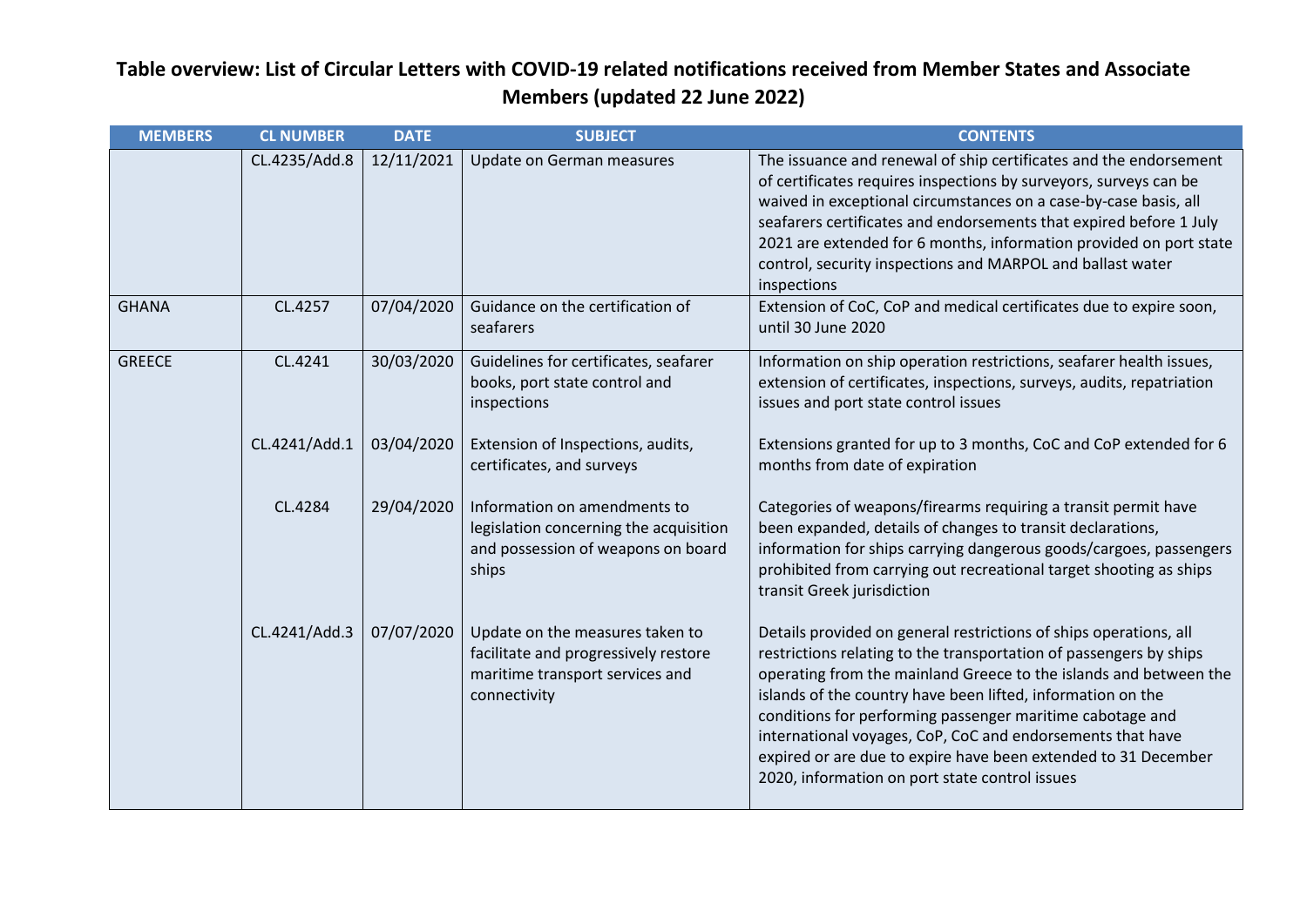| <b>MEMBERS</b> | <b>CL NUMBER</b> | <b>DATE</b> | <b>SUBJECT</b>                                         | <b>CONTENTS</b>                                                                                                                                                                                                                                                                                                                                                                                                                                                                    |
|----------------|------------------|-------------|--------------------------------------------------------|------------------------------------------------------------------------------------------------------------------------------------------------------------------------------------------------------------------------------------------------------------------------------------------------------------------------------------------------------------------------------------------------------------------------------------------------------------------------------------|
|                | CL.4241/Add.4    | 05/01/2021  | <b>Extension of certificates</b>                       | CoC's and CoP's which expire or are due to expire on 31 March 2021<br>have been extended for 6 months, physical surveys, audits and<br>inspections of Greek flagged vessels may be extended for 4 months<br>providing a remote survey conducted with R.I.T has shown<br>satisfactory results, information on inspections for verifying the<br>rectification of damages or failures of a vessel                                                                                     |
|                | CL.4241/Add.7    | 31/03/2021  | Extension of seafarer certificates                     | CoC's, CoP's and endorsements of attestation expiring between 1<br>April 2021 to 30 September 2021 may be extended for 6 months                                                                                                                                                                                                                                                                                                                                                    |
|                | CL.4241/Add.8    | 12/10/2021  | <b>Extension of seafarer certificates</b>              | CoC's, CoP's and endorsements of attestation due to expire from 1<br>October 2021, are extended until 30 November 2021                                                                                                                                                                                                                                                                                                                                                             |
|                | CL.4241/Add.9    | 30/11/2021  | Update of seafarer certificates                        | CoC's, CoP's and endorsements of attestation are extended until 30<br>June 2022                                                                                                                                                                                                                                                                                                                                                                                                    |
| <b>ICELAND</b> | CL.4295          | 22/05/2020  | Measures taken in response to the<br>COVID-19 pandemic | Vessels arriving in Iceland are required to transmit the Captain's<br>Declaration of Health via SafeSeaNet, information on travel<br>restrictions, surveys, ship certificates, inspections, and port state<br>control, STCW certificates (CoC, CoP and endorsements), STCW<br>medical certificates and STCW-F certificates can be extended for up<br>to 3 months, but no longer than 1 September 2020, details on<br>quarantine for those arriving in Iceland from high-risk areas |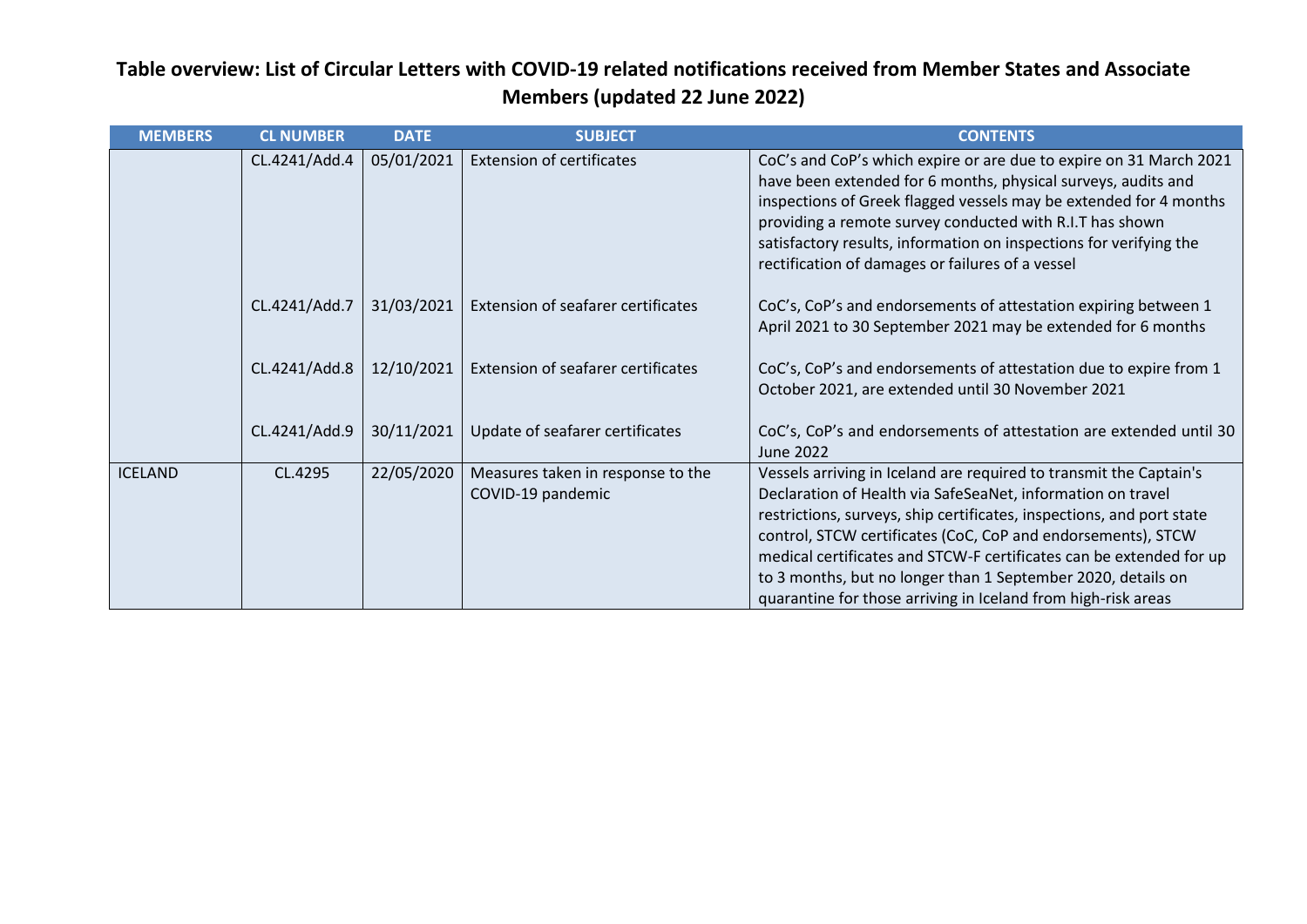| <b>MEMBERS</b> | <b>CL NUMBER</b> | <b>DATE</b> | <b>SUBJECT</b>                                                                                                               | <b>CONTENTS</b>                                                                                                                                                                                                                                                                                                                                                                                                                                                                                                                                                                                                                                                               |
|----------------|------------------|-------------|------------------------------------------------------------------------------------------------------------------------------|-------------------------------------------------------------------------------------------------------------------------------------------------------------------------------------------------------------------------------------------------------------------------------------------------------------------------------------------------------------------------------------------------------------------------------------------------------------------------------------------------------------------------------------------------------------------------------------------------------------------------------------------------------------------------------|
| <b>INDIA</b>   | CL.4254          | 07/04/2020  | Extension of seafarer statutory<br>certificates, CoC, audits and surveys                                                     | Extension of all STCW Certificates expiring between 23 March and 1<br>October 2020 for 6 months from date of expiry. Mandatory<br>statutory surveys, inspections and DOC/SMC/MLC/ISPS audits can<br>be extended for 3 months                                                                                                                                                                                                                                                                                                                                                                                                                                                  |
|                | CL.4254/Add.1    | 22/04/2020  | Updates to the information in CL.4254                                                                                        | Information on processing fees for some extensions being waived,<br>details on the extension of surveys, inspections and audits,<br>information on record keeping                                                                                                                                                                                                                                                                                                                                                                                                                                                                                                             |
|                | CL.4254/Add.2    | 30/04/2020  | Guidance for shipping and seafarers<br>for the prevention and management<br>of COVID-19                                      | Details on COVID-19, guidance, and preventative measures for<br>seafarers onboard, outbreak management plans for ships, guidelines<br>on rational use of PPE, instructions for shipping companies, ships,<br>RPS providers, maritime training institutes (MTIs), information on<br>CoC examinations, past DGS orders concerning COVID-19 related<br>measures, details on the generation of an e-pass                                                                                                                                                                                                                                                                          |
|                | CL.4254/Add.3    | 22/05/2020  | Extension of the validity of seafarer's<br>certificates, ship's statutory<br>certificates, periodical surveys, and<br>audits | Recap of past DSG orders regarding temporary measures taken,<br>ships whose survey, inspection or audits expire on or before 30 June<br>2020 will be granted a waiver of processing fees and extensions<br>providing they fulfil certain requirements which have been listed,<br>CoC, CoP and CoE's expiring between 1 March 2020 and 31<br>December 2020 are extended for 6 months from their date of expiry<br>irrespective of whether the seafarer is/was on ship at the time of<br>expiry or not, in cases where revalidation of expired certificates<br>need to be carried out, the new validity will be issued for 5 years<br>from the original certificate expiry date |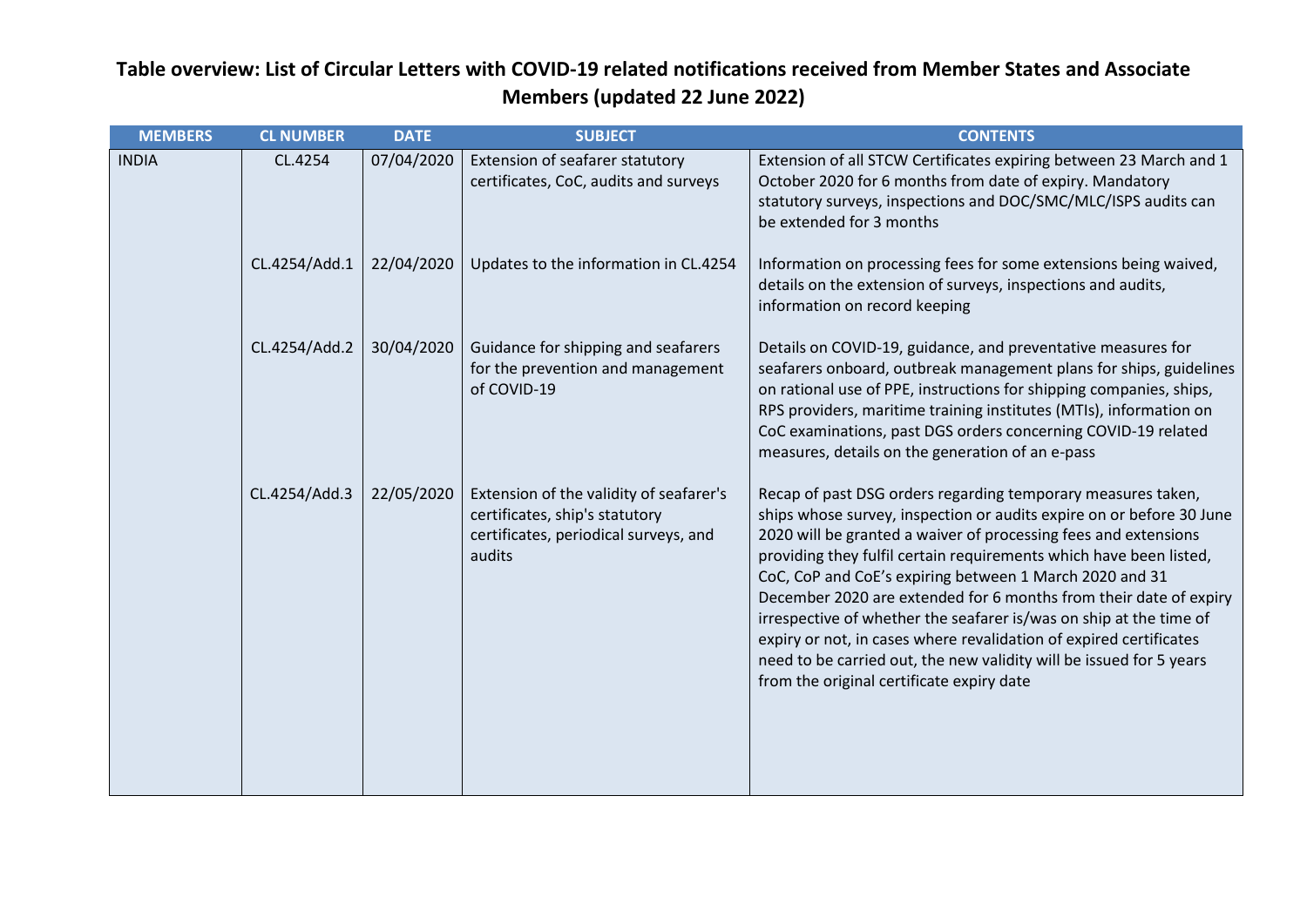| <b>MEMBERS</b>   | <b>CL NUMBER</b> | <b>DATE</b> | <b>SUBJECT</b>                                                               | <b>CONTENTS</b>                                                                                                                                                                                                                                                                                                                                                                                                                                                                                                                                                                                                                                                                                          |
|------------------|------------------|-------------|------------------------------------------------------------------------------|----------------------------------------------------------------------------------------------------------------------------------------------------------------------------------------------------------------------------------------------------------------------------------------------------------------------------------------------------------------------------------------------------------------------------------------------------------------------------------------------------------------------------------------------------------------------------------------------------------------------------------------------------------------------------------------------------------|
|                  | CL.4254/Add.4    | 13/07/2020  | Extension of seafarer and ship<br>certificates                               | All STCW certificates and associated endorsements issued by the<br>DGS that are expiring on or before 31 December 2020 have been<br>extended to 31 December 2021, seafarers intending to join a ship<br>after 31 October 2020 with certificates expiring after 31 December<br>2020, will have to undergo courses and revalidate their certificates<br>as usual, information on applications for extensions, information on<br>the extension of certificates for seafarers whose certificates expire<br>after 31 December 2020 but are intending to join ships prior to 31<br>October 2020, information on the extension of ship's statutory<br>certificates, periodical surveys, inspections, and audits |
|                  | CL.4254/Add.5    | 05/05/2021  | Extension of CoC and CoP                                                     | Seafarer CoC's and CoP's are extended until 31 December 2021 or<br>one contract, whichever is later and irrespective of whether a<br>seafarer had previously applied for an extension under any<br>order/SOP or is ashore or onboard the ship                                                                                                                                                                                                                                                                                                                                                                                                                                                            |
| <b>INDONESIA</b> | CL.4268          | 16/04/2020  | Seafarer certificates and documents                                          | Extension of CoC and CoE's expiring between 1 March 2020 and 31<br>May 2020 for up to 6 months, medical certificates and CoP can be<br>extended for up to 3 months, information provided on MSMD, sign<br>on documents, SEA, seaman books, repatriation, internships, and<br>seafarer welfare                                                                                                                                                                                                                                                                                                                                                                                                            |
|                  | CL.4268/Add.1    | 04/08/2020  | Extension of the contingency plan for<br>seafarers and ship owners/operators | CoC, CoP, CoE and CoR may be extended for up to 6 months from its<br>date of expiry and medical certificates may be extended for 3<br>months from its date of expiry, information provided on SEA,<br>MSMD, repatriation, education and training courses, sign on<br>documents, cadets and apprentices and seafarer's books                                                                                                                                                                                                                                                                                                                                                                              |
|                  | CL.4268/Add.2    | 05/01/2021  | Measures for crew changes and<br>repatriation                                | Information and standard operating procedures for crew changes<br>and repatriation provided                                                                                                                                                                                                                                                                                                                                                                                                                                                                                                                                                                                                              |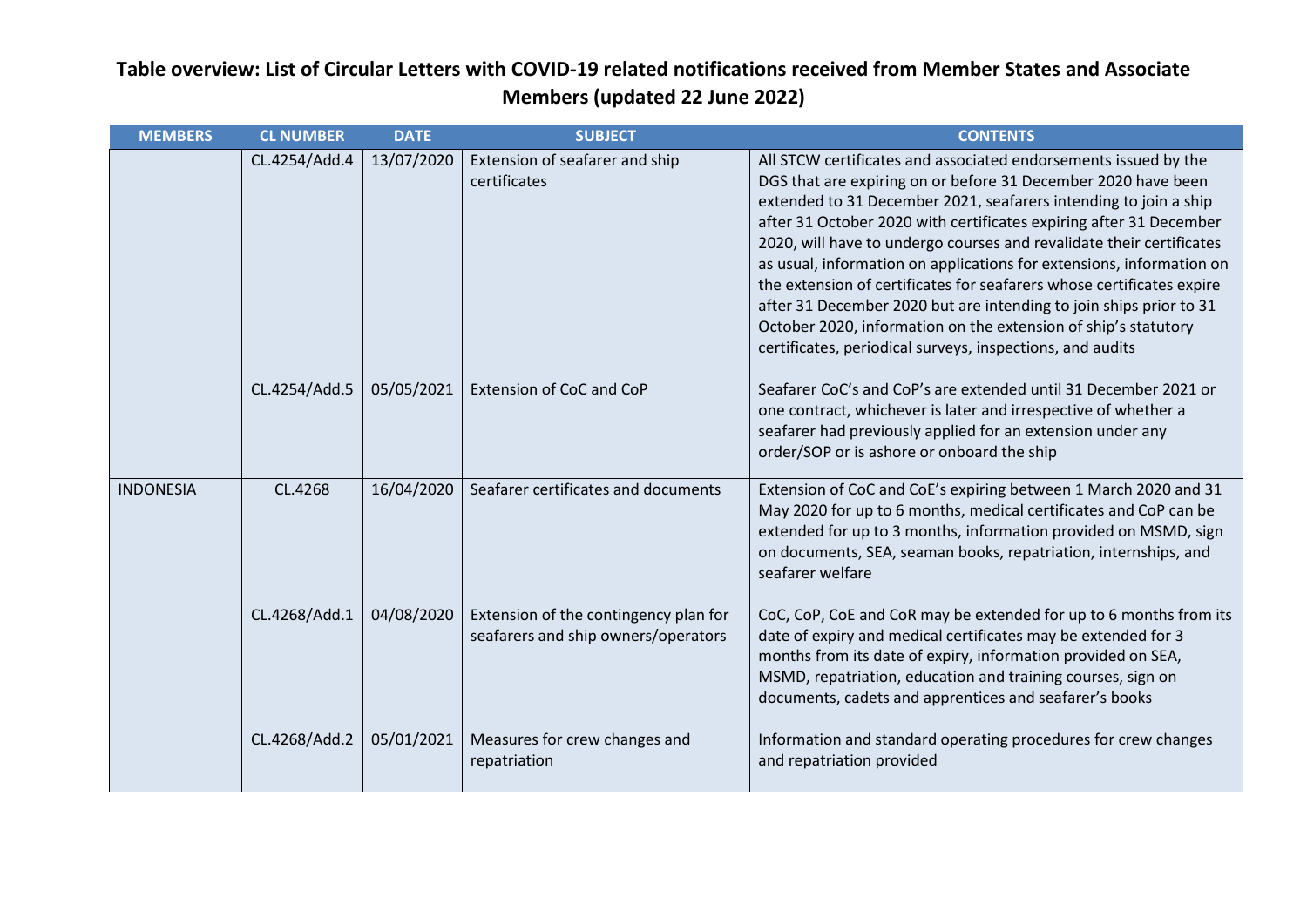| <b>MEMBERS</b>                              | <b>CL NUMBER</b> | <b>DATE</b> | <b>SUBJECT</b>                                                                                                               | <b>CONTENTS</b>                                                                                                                                                                                                                                                                                                                                                                                                                                                                                                       |
|---------------------------------------------|------------------|-------------|------------------------------------------------------------------------------------------------------------------------------|-----------------------------------------------------------------------------------------------------------------------------------------------------------------------------------------------------------------------------------------------------------------------------------------------------------------------------------------------------------------------------------------------------------------------------------------------------------------------------------------------------------------------|
|                                             | CL.4268/Add.3    | 03/03/2021  | Extension of guidelines for<br>contingency plan for<br>seafarers/operators and maritime<br>education and training institutes | CoC and CoE may be exempted by issuance of a temporary CoE valid<br>for 1-year, medical certificates automatically extended for 3 months<br>from its date of expiration, CoP's may be exempted until 31<br>December 2021, MSMD may also be exempted, information<br>provided on SEA, seaman's books, repatriation, apprentices and<br>education and training programs                                                                                                                                                 |
|                                             | CL.4268/Add.4    | 09/11/2021  | Adopted measures for cross border<br>travellers through sea transportation<br>modes                                          | Guidance for cross border travellers at ports, information on<br>protocols on the traveling requirements for cross border travellers<br>and Indonesian or foreign crew signing on/off on board the ship                                                                                                                                                                                                                                                                                                               |
|                                             | CL.4268/Add.5    | 13/01/2022  | Extension of guidelines for<br>contingency plan for<br>seafarers/operators and maritime<br>education and training institutes | Expired CoC, CoP and CoE are automatically extended to 30 June<br>2022, education and training certificates may be extended, Sea<br>Working Agreements may be extended on board, seaman's books<br>that have expired would still be considered valid, MSMD may be<br>exempted, medical certificates automatically extended for 3 months<br>from its date of expiration, information provided on protective and<br>regulatory measures, repatriation, cadets/apprentices and marine<br>education and training programs |
| <b>IRAN (ISLAMIC</b><br><b>REPUBLIC OF)</b> | CL.4216          | 17/03/2020  | Extension of surveys, inspections, and<br>certifications                                                                     | Surveys, inspections and seafarers' documents and certificates<br>expiring in January-March is extended to 31 May 2020                                                                                                                                                                                                                                                                                                                                                                                                |
|                                             | CL.4216/Add.1    | 12/05/2020  | Extension of certificates and<br>information on training courses                                                             | CoPs, CoCs, medical certificates, dispensation and endorsement of<br>foreign certificates expiring before 21 September 2020 will be<br>extended for 6 months from the date of expiry, information on<br>theoretical and practical training courses for seafarers                                                                                                                                                                                                                                                      |
|                                             | CL.4216/Add.2    | 01/06/2020  | <b>Extension of certificates</b>                                                                                             | Surveys, inspections, statutory certificates including the CLC, BCLC,<br>Wreck Removal, ISSC, DOC of safety management companies,<br>seafarers' documents and certificates expiring on or before May<br>2020 have been extended until 31 July 2020                                                                                                                                                                                                                                                                    |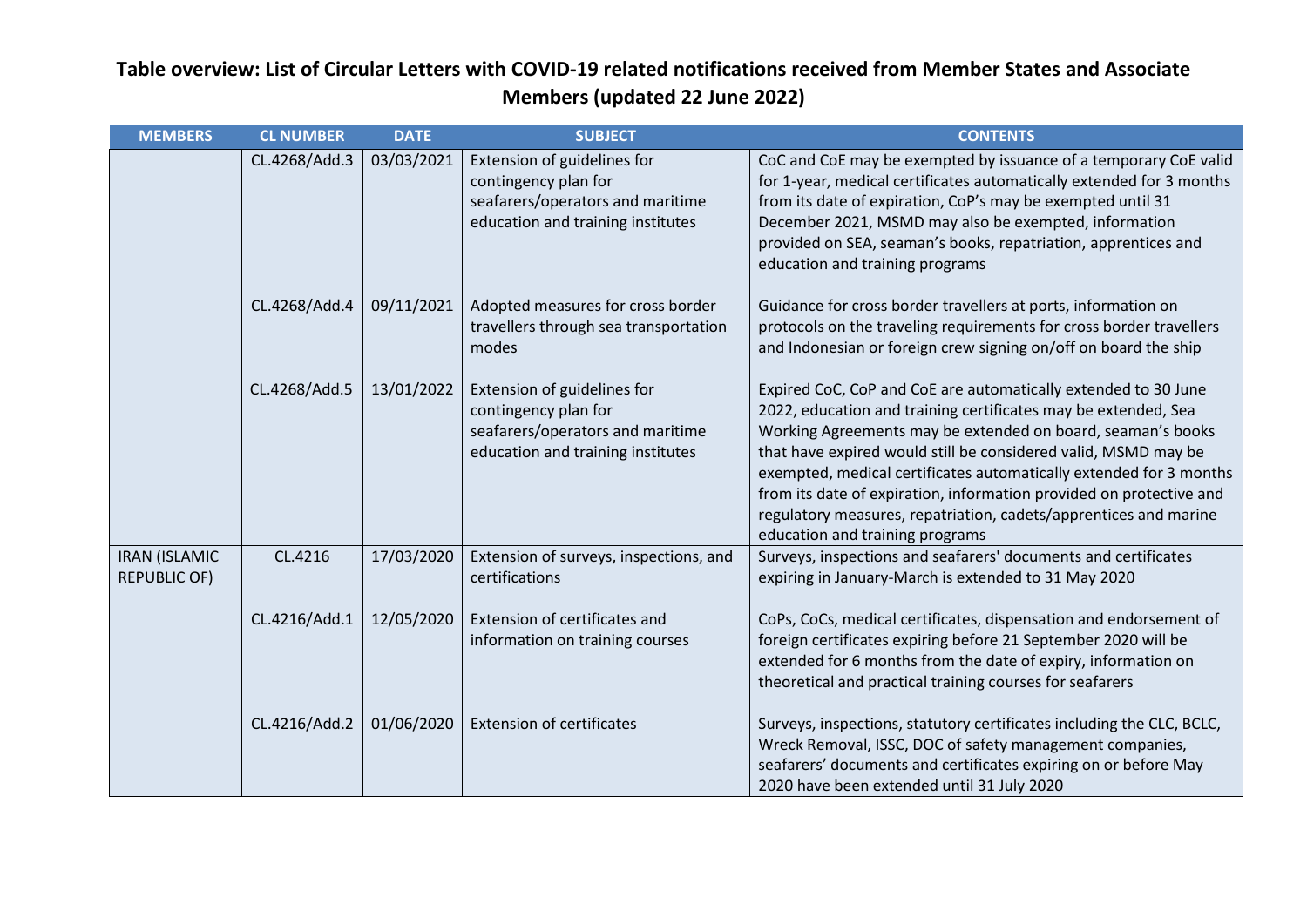| <b>MEMBERS</b> | <b>CL NUMBER</b> | <b>DATE</b> | <b>SUBJECT</b>                                                                                                       | <b>CONTENTS</b>                                                                                                                                                                                                                                                                                                                                                                                                                                                                                                                                                                                                                                                                                                                                                              |
|----------------|------------------|-------------|----------------------------------------------------------------------------------------------------------------------|------------------------------------------------------------------------------------------------------------------------------------------------------------------------------------------------------------------------------------------------------------------------------------------------------------------------------------------------------------------------------------------------------------------------------------------------------------------------------------------------------------------------------------------------------------------------------------------------------------------------------------------------------------------------------------------------------------------------------------------------------------------------------|
|                | CL.4216/Add.3    | 03/08/2020  | Procedures for extending/endorsing<br>certificates and postponing statutory<br>surveys for vessels                   | Surveys and statutory certificates may be extended/endorsed or<br>postponed up to 30 September 2020 if certain conditions are met,<br>information on conditions required for extensions                                                                                                                                                                                                                                                                                                                                                                                                                                                                                                                                                                                      |
|                | CL.4216/Add.4    | 01/10/2020  | <b>Updated Procedures for</b><br>extending/endorsing certificates and<br>postponing statutory surveys for<br>vessels | All seafarers' certificates including CoCs, CoPs, medical certificates<br>etc expiring from the onset of COVID-19 Pandemic until 20 March<br>2021, will be valid until 20 March 2021, deadlines and information<br>on Flag State surveys and statutory certification provided                                                                                                                                                                                                                                                                                                                                                                                                                                                                                                |
|                | CL.4216/Add.5    | 18/03/2021  | <b>Extension of certificates</b>                                                                                     | Seafarers' certificates including endorsements, COCs, COPs and<br>medical certificates have been extended until 21 September 2021                                                                                                                                                                                                                                                                                                                                                                                                                                                                                                                                                                                                                                            |
|                | CL.4216/Add.6    | 14/09/2021  | Extension of seafarer's certificates                                                                                 | Seafarers' certificates including endorsements, COCs, COPs and<br>medical certificates have been extended until 20 March 2022                                                                                                                                                                                                                                                                                                                                                                                                                                                                                                                                                                                                                                                |
| <b>IRELAND</b> | CL.4233          | 25/03/2020  | Temporary processes and procedures<br>for seafarers, guidance on surveys/<br>certification and ship inspections      | Extension of 6 months for CoC and CoP and extension of 3 months<br>for medical certificates, ship certificates and surveys, SEA can be<br>extended for up to 6 months with the consent of the seafarer                                                                                                                                                                                                                                                                                                                                                                                                                                                                                                                                                                       |
|                | CL.4233/Add.1    | 14/07/2020  | Temporary measures and extension of<br>certificates                                                                  | Any Irish CoC or CoP that expires/is due to expire between 1 March<br>2020 and 31 August 2020 is extended until 30 September 2020 or<br>until 6 months from its date of expiry, information on Certificates of<br>Equivalent Competency (CeC) and seaman's books, medical<br>certificates that expire or are due to expire between 1 March 2020<br>and 31 August 2020 are extended until 30 September 2020 or until 3<br>months from its date of expiry, SEA's that expire or are due to<br>expire between 1 March 2020 and 31 August 2020 may be extended<br>until 30 September 2020 or until 6 months from its date of expiry<br>with seafarers' consent, information on shipowner liability, seagoing<br>service, MSMD, training/forms and port state control inspections |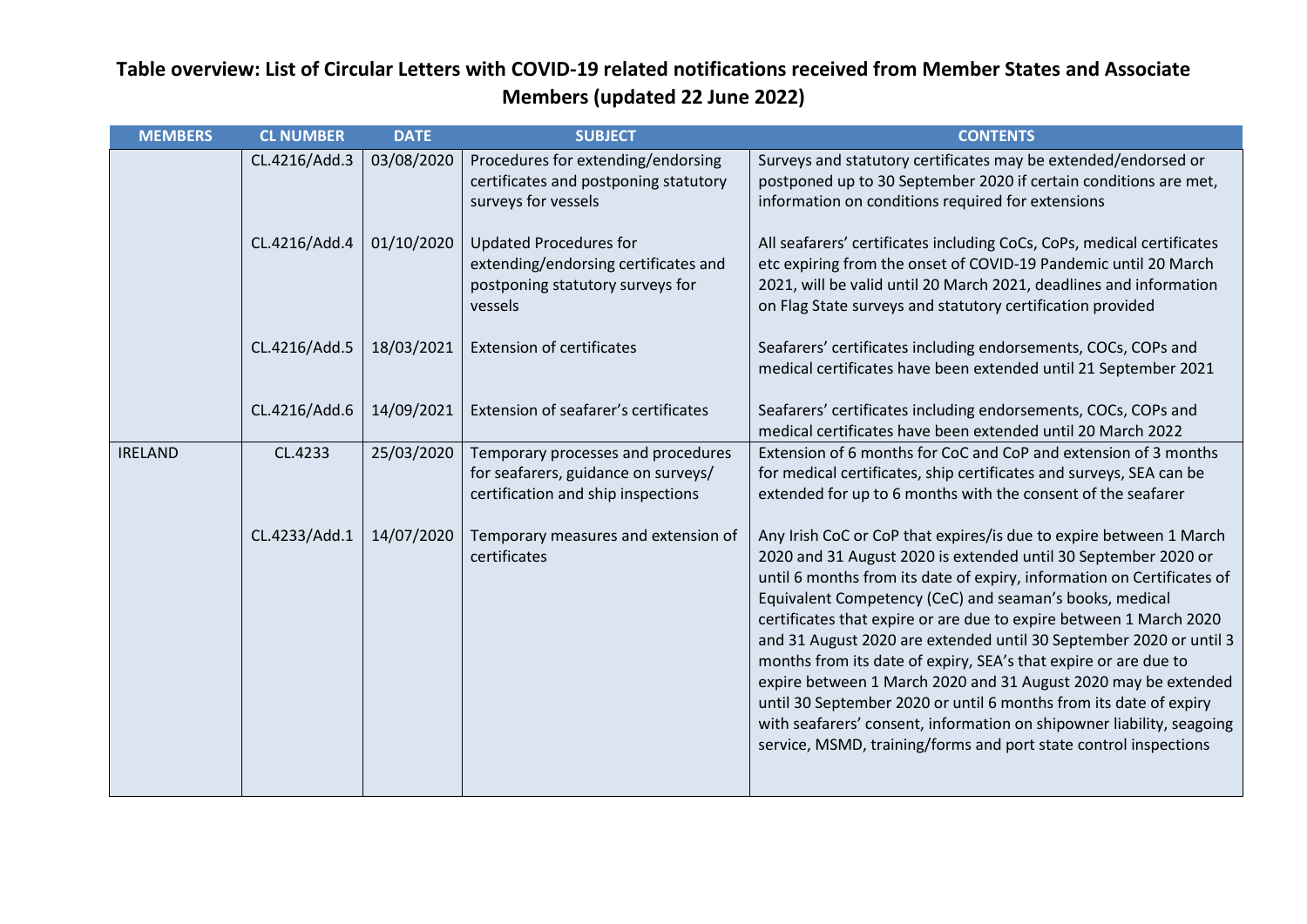| <b>MEMBERS</b> | <b>CL NUMBER</b> | <b>DATE</b> | <b>SUBJECT</b>                                                 | <b>CONTENTS</b>                                                                                                                                                                                                                                                                                                                                                                                                                                                                                                                                                                                                                                    |
|----------------|------------------|-------------|----------------------------------------------------------------|----------------------------------------------------------------------------------------------------------------------------------------------------------------------------------------------------------------------------------------------------------------------------------------------------------------------------------------------------------------------------------------------------------------------------------------------------------------------------------------------------------------------------------------------------------------------------------------------------------------------------------------------------|
|                | CL.4233/Add.2    | 22/04/2021  | Measures taken in relation to<br>COVID-19                      | Procedures for all ships arriving in Irish ports and for suspected<br>cases of COVID-19 on board, Irish-issued CoC's and CoP's that<br>expired on or after 21 May 2020 have been extended for 6 months<br>from the date of expiry or until 31 October 2021, medical<br>certificates which expired or are due to expire between 15<br>December 2020 and 31 October 2021 have been extended for 3<br>months, SEA may be extended for up to 6 months, extension of ship<br>certificates and surveys will be considered on a case by case basis,<br>cruise ships not permitted into Irish ports/waters, maritime staff<br>classed as essential workers |
| <b>ISRAEL</b>  | CL.4505          | 02/02/2022  | Measures taken due to COVID-19                                 | CoC, CoP and documentary evidence issued by the State of Israel<br>expiring between 1 June 2021 and 1 June 2022 will be valid until 31<br>December 2022                                                                                                                                                                                                                                                                                                                                                                                                                                                                                            |
| <b>ITALY</b>   | CL.4231          | 24/03/2020  | Information on seafarer's training<br>courses and certificates | Seafarer training centres closed, CoP's for certain courses extended<br>for 6 months if they meet requirements, CoC and certificates of<br>endorsements extended until 30 June 2020                                                                                                                                                                                                                                                                                                                                                                                                                                                                |
|                | CL.4231/Add.1    | 02/04/2020  | Measures to address COVID-19                                   | Dry - dock bottom ship's inspections postponed until 30 June 2020<br>subject to the satisfactory result of in-water bottom surveys                                                                                                                                                                                                                                                                                                                                                                                                                                                                                                                 |
|                | CL.4231/Add.2    | 17/04/2020  | Extension of ship certificates                                 | Extension of certificates relating to the international conventions<br>(MARPOL 73/78, Ballast Water Management Convention, Anti-<br>fouling Systems Convention) for up to 3 months, information on<br>annual and intermediate surveys                                                                                                                                                                                                                                                                                                                                                                                                              |
|                | CL.4231/Add.4    | 28/04/2020  | Renewal of endorsements of CoC's for<br>foreign seafarers      | Automatic extension of CoC for seafarers on board or about to go on<br>board to 31 December 2020                                                                                                                                                                                                                                                                                                                                                                                                                                                                                                                                                   |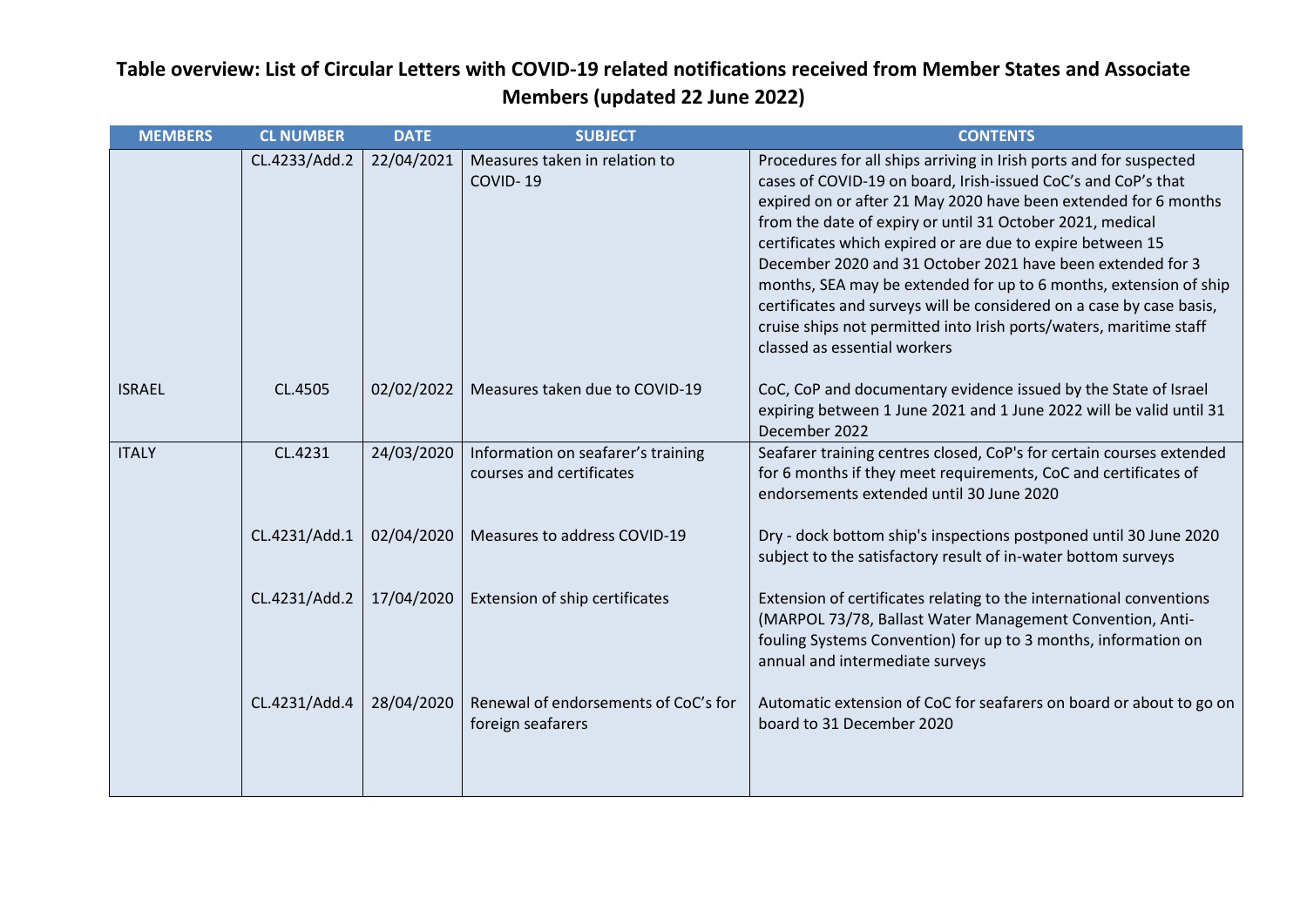| <b>MEMBERS</b> | <b>CL NUMBER</b>   | <b>DATE</b> | <b>SUBJECT</b>                                                                                                      | <b>CONTENTS</b>                                                                                                                                                                                                                                                                                                  |
|----------------|--------------------|-------------|---------------------------------------------------------------------------------------------------------------------|------------------------------------------------------------------------------------------------------------------------------------------------------------------------------------------------------------------------------------------------------------------------------------------------------------------|
|                | CL.4231/Add.6      | 15/05/2020  | Guidance on surveys and inspections                                                                                 | Statutory surveys and inspections may be extended, and once grace<br>period is over, normal on-site survey procedures will take place - if<br>this is not possible then remote survey/inspection techniques will be<br>carried out, a short-term certificate with validity limited to 12<br>months may be issued |
|                | CL.4231/Add.7      | 01/06/2020  | Information on medical certificates<br>and training certificates                                                    | The medical examination certificates, medical first aid and medical<br>care training certificates are further extended until notice is given<br>regarding the end of the state of emergency, the validity of the<br>pre- boarding medical examination is extended from 10 to 15 days                             |
|                | CL.4231/Add.8      | 21/07/2020  | Measures to address dry-docking                                                                                     | The in dry-dock inspection of the bottom of a ship can be postponed<br>until 30 September 2020, subject to the satisfactory result of an in-<br>water bottom survey                                                                                                                                              |
|                | CL.4231/Add.9      | 10/08/2020  | Protocol on measures for the<br>management of the epidemiological<br>emergency from COVID-19 aboard<br>cruise ships | The protocol to limit the spread of COVID-19 applies to Italian<br>flagged ships and all ships of any nationality, engaged in cruise<br>services, certified to carry more than 36 passengers, calling at Italian<br>ports                                                                                        |
|                | CL.4231/<br>Add.10 | 21/08/2020  | Extension of seafarer and ship<br>certificates                                                                      | Information on applications for renewal of certificates, seafarer<br>certificates extended for up to 6 months, statutory ship certificates<br>may be extended, or a remote survey/inspection/audit carried out                                                                                                   |
|                | CL.4231/<br>Add.11 | 02/09/2020  | Ships forgoing annual leave                                                                                         | The Italian Coast Guard Headquarters has been exempting, on a<br>case-by-case basis, any single ship for any specific voyage from the<br>prohibition of forgoing annual leave, provided the shipowner<br>produces the required documents for review                                                              |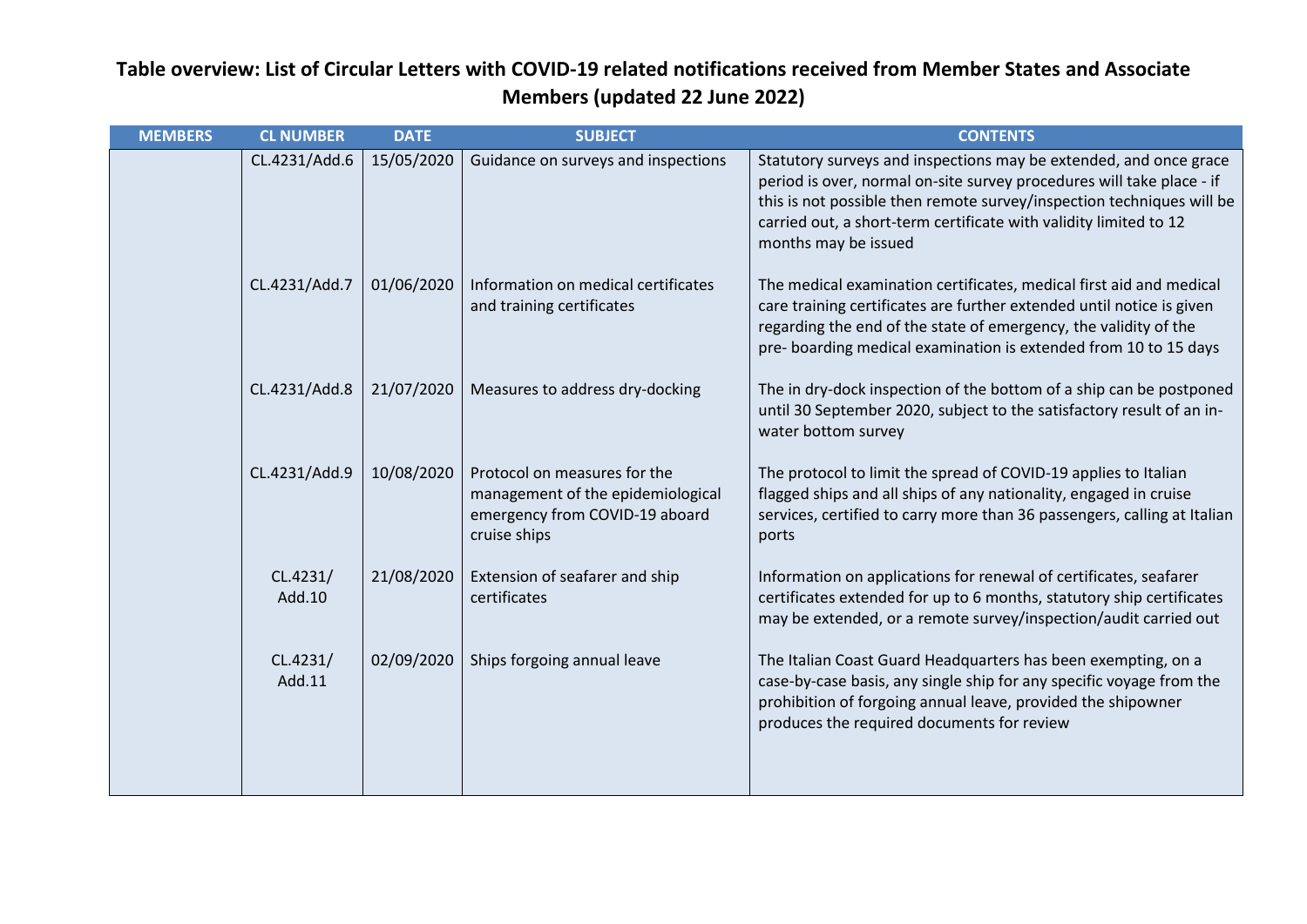| <b>MEMBERS</b> | <b>CL NUMBER</b>   | <b>DATE</b> | <b>SUBJECT</b>                                                                                           | <b>CONTENTS</b>                                                                                                                                                                                                                                                                                                                                                                                 |
|----------------|--------------------|-------------|----------------------------------------------------------------------------------------------------------|-------------------------------------------------------------------------------------------------------------------------------------------------------------------------------------------------------------------------------------------------------------------------------------------------------------------------------------------------------------------------------------------------|
|                | CL.4231/<br>Add.12 | 07/09/2020  | Remote surveys and audits                                                                                | Information on authorities authorised to carry out remote annual<br>and intermediate surveys, in order to issue a provisional certificate<br>with a validity of 6 months, the full survey will have to be carried out<br>in port as soon as possible                                                                                                                                            |
|                | CL.4231/<br>Add.13 | 04/01/2021  | Measures to address COVID-19                                                                             | Information on CoP's which have been extended until 31 December<br>2020                                                                                                                                                                                                                                                                                                                         |
|                | CL.4231/<br>Add.14 | 04/01/2021  | <b>Extension of certificates</b>                                                                         | COCs and endorsements issued to foreign seafarers embarked on<br>Italian ships are automatically extended until disembarkation                                                                                                                                                                                                                                                                  |
|                | CL.4231/<br>Add.15 | 15/01/2020  | Inspections                                                                                              | The in dry-dock inspection of the bottom of the ship can be<br>postponed subject to the satisfactory result of an in-water bottom<br>survey                                                                                                                                                                                                                                                     |
|                | CL.4231/<br>Add.16 | 26/01/2021  | Seafarers designated as key workers                                                                      | Italy has declared seafarers to be essential/key workers                                                                                                                                                                                                                                                                                                                                        |
|                | CL.4231/<br>Add.17 | 27/01/2021  | Extension of the validity of the 2-year<br>medical examination certificate                               | The biannual medical review for seafarers has been extended to 90<br>days after the end of the COVID-19 state of emergency which is set<br>as 30 April 2021                                                                                                                                                                                                                                     |
|                | CL.4231/<br>Add.19 | 18/03/2021  | Measures related to COVID-19 in the<br>context of certifications related to<br>international conventions | The automatic 3-month extension of the validity of statutory<br>certificates has been withdrawn to re-establish the previous<br>inspection procedures and the ordinary period of validity of<br>certificates however extensions of the validity of existing certificates<br>may be requested, information given on annual and/or intermediate<br>surveys of the relevant statutory certificates |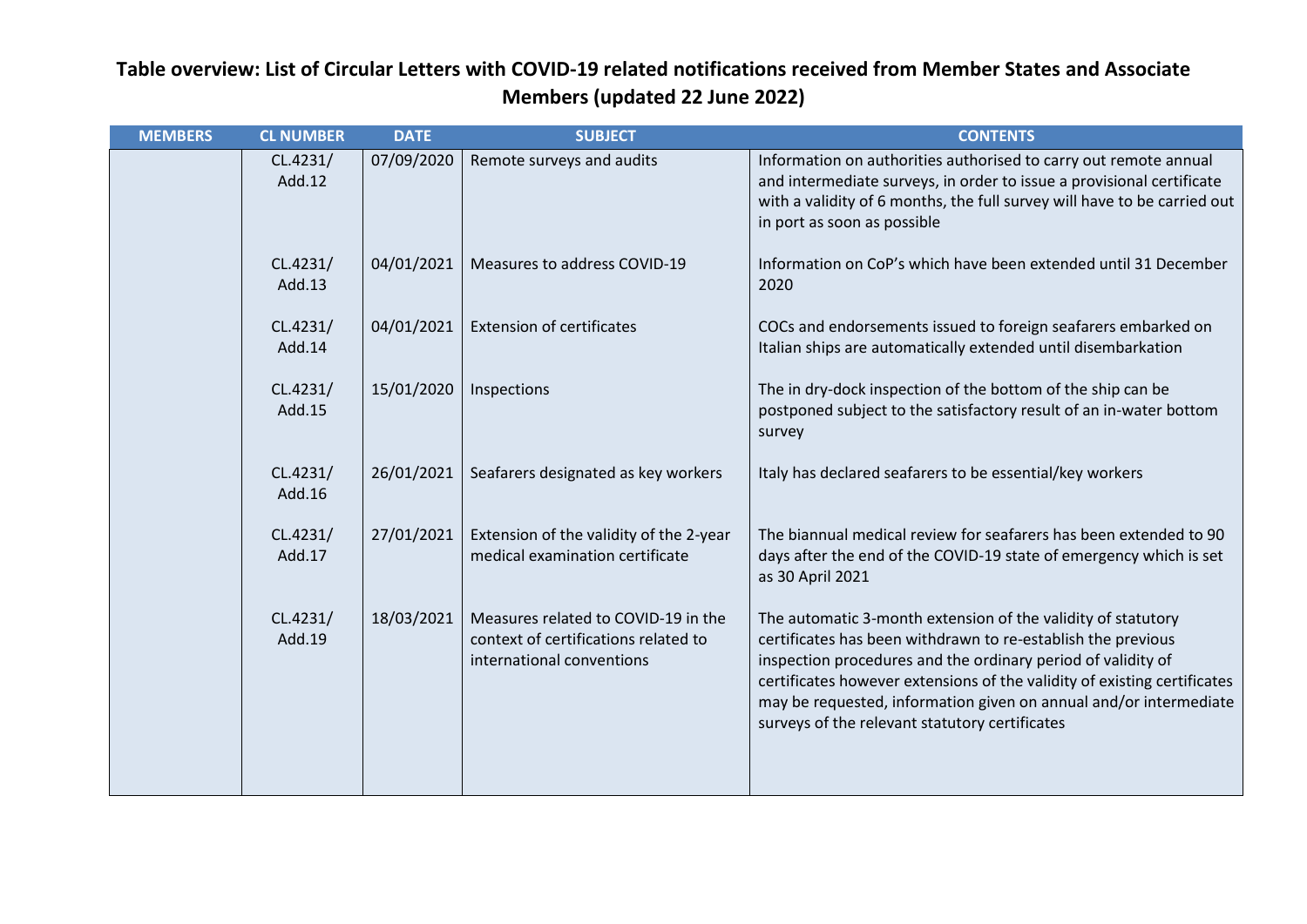| <b>MEMBERS</b> | <b>CL NUMBER</b>   | <b>DATE</b> | <b>SUBJECT</b>                                                                                            | <b>CONTENTS</b>                                                                                                                                                                                                                                                                                                                     |
|----------------|--------------------|-------------|-----------------------------------------------------------------------------------------------------------|-------------------------------------------------------------------------------------------------------------------------------------------------------------------------------------------------------------------------------------------------------------------------------------------------------------------------------------|
|                | CL.4231/<br>Add.20 | 08/04/2021  | Measures to facilitate safe travelling<br>for seafarers and address appropriate<br>shore leave procedures | The Italian government has published the "Protocol for Seafarers to<br>join ships, for shore leave and to leave the ship for repatriation" in<br>order to address the concerns regarding safe travelling for seafarers,<br>crew changes and shore leave                                                                             |
|                | CL.4231/<br>Add.21 | 14/05/2021  | Vaccinations for seafarers                                                                                | The Italian Ministry of Health have facilitated access for seafarers to<br>the anti-SARS-CoV-2 vaccination                                                                                                                                                                                                                          |
|                | CL.4231/<br>Add.22 | 10/08/2021  | Information on the 2-year medical<br>certificates                                                         | Medical centres resuming their regular operations conducting<br>medical fitness examinations and issuing the 2-year medical<br>certificate, extension of the 2-year medical certificate will be<br>suspended from 1 October 2021                                                                                                    |
|                | CL.4231/<br>Add.23 | 01/10/2021  | Extension of the 2-year medical<br>certificates                                                           | The 2-year seafarer medical certificate has been extended to 31<br>October 2021 for seafarers who embarked on or before 17<br>September to 31 December 2021, extension limited to seafarers<br>currently embarked on ships carrying out long distance navigation<br>whose 2-year medical certificate has expired during embarkation |
|                | CL.4231/<br>Add.24 | 03/11/2021  | COVID-19 vaccines for seafarers                                                                           | Updated list of Italian ports where seafarers - regardless of their<br>nationality and ship's Flag - may receive the COVID-19 vaccination                                                                                                                                                                                           |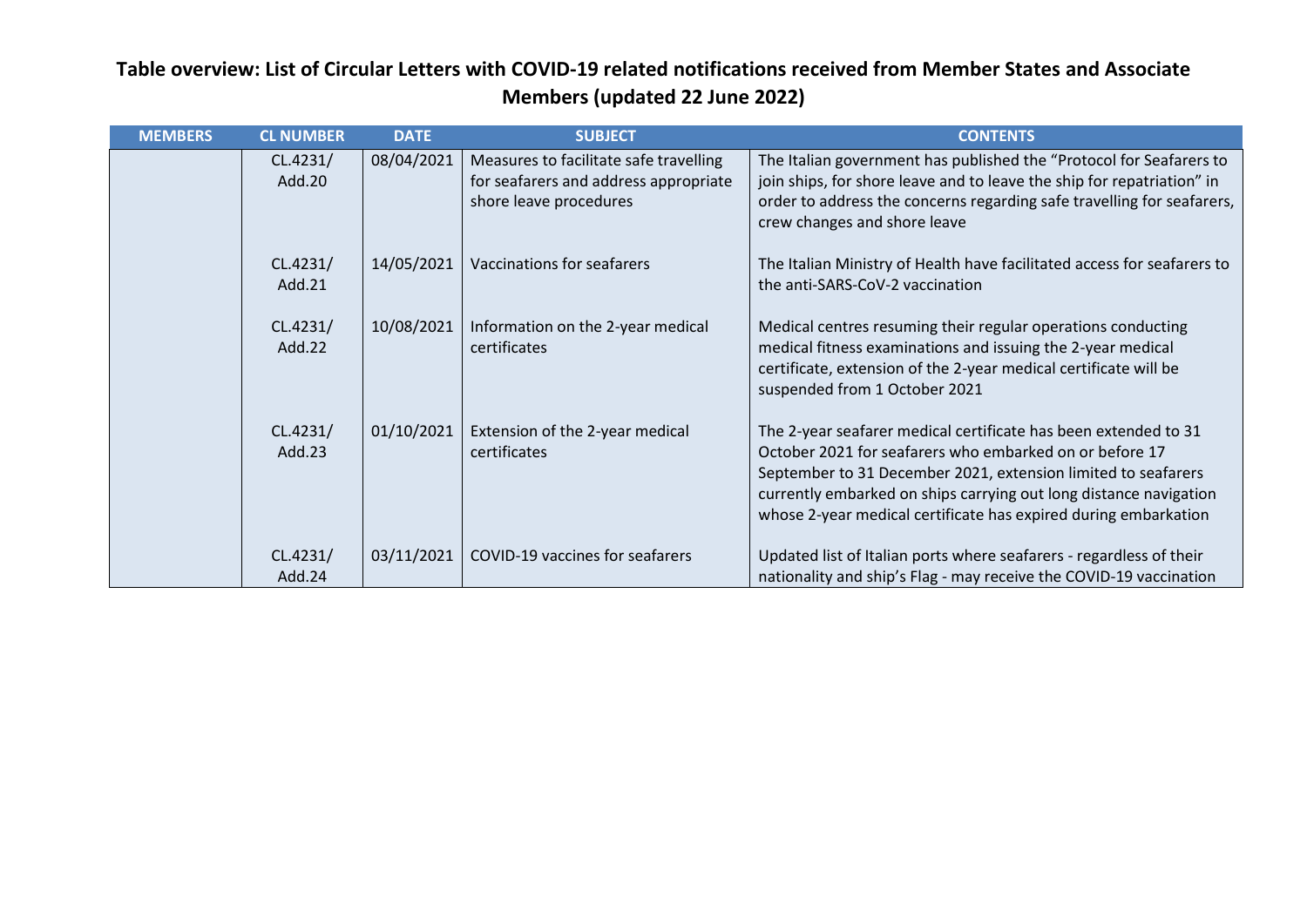| <b>MEMBERS</b> | <b>CL NUMBER</b> | <b>DATE</b> | <b>SUBJECT</b>                                                                                                                                                                                       | <b>CONTENTS</b>                                                                                                                                                                                                                                                                                                                                                                                                                                                                                                                                                                                                                               |
|----------------|------------------|-------------|------------------------------------------------------------------------------------------------------------------------------------------------------------------------------------------------------|-----------------------------------------------------------------------------------------------------------------------------------------------------------------------------------------------------------------------------------------------------------------------------------------------------------------------------------------------------------------------------------------------------------------------------------------------------------------------------------------------------------------------------------------------------------------------------------------------------------------------------------------------|
| <b>JAMAICA</b> | CL.4264          | 14/04/2020  | Measures and guidelines relating to<br>vessel registration, surveys,<br>inspections, certificates, and<br>repatriation                                                                               | Certificates of Registry, Radio Licences, endorsements, SEA, medical<br>certificates, and Seafarer's record books extended until 30 June<br>2020, seafarer's documents, surveys, registration documentation<br>and inspections extended for 3 months, details regarding<br>repatriation                                                                                                                                                                                                                                                                                                                                                       |
|                | CL.4264/Add.1    | 13/07/2020  | Updated measures and guidelines for<br>ships and seafarers                                                                                                                                           | Vessel surveys and inspections whose extensions have expired and<br>where it has not been possible for the necessary surveys to be<br>conducted are advised to contact the MAJ through the associated<br>RO, SEA may be further extended upon mutual agreement between<br>the seafarer and owner, information on repatriation, normal<br>procedures for the issue and renewal of seafarers documentation<br>have resumed, medical certificates may be extended for 3 months,<br>third schedule lists seafarers among the class of "essential workers"<br>that are exempt from movement restrictions under the Disaster Risk<br>Management Act |
| <b>JAPAN</b>   | CL.4262          | 14/04/2020  | Guidance on seafarer's certificates                                                                                                                                                                  | Extension of COC endorsements, Japanese COC and COP expiring on<br>or after 17 February 2020, extension of medical certificates                                                                                                                                                                                                                                                                                                                                                                                                                                                                                                               |
| <b>JORDAN</b>  | CL.4235          | 25/03/2020  | <b>Certification of seafarers</b>                                                                                                                                                                    | Certificates of compliance, endorsements and medical certificates<br>expiring after 18 March to be extended for 2 months                                                                                                                                                                                                                                                                                                                                                                                                                                                                                                                      |
|                | CL.4235/Add.1    | 21/04/2020  | Procedures for ships entering port of<br>Aqaba, guidelines for stakeholders and<br>ship operators, measures for ships<br>flying the Jordanian flag and JMC staff,<br>details on National Defence Law | Details of precautionary measures to be taken by ships entering<br>Jordanian territorial water to prevent entry of COVID-19 in Jordan,<br>safety information for all stakeholders, seafarer welfare and ship<br>operator guidelines, instructions for JMC's staff within the building<br>of JMC, 1 month extension of fishermen's navigation licenses<br>expiring soon, information on measures taken to adapt and comply<br>with National Defence Law                                                                                                                                                                                        |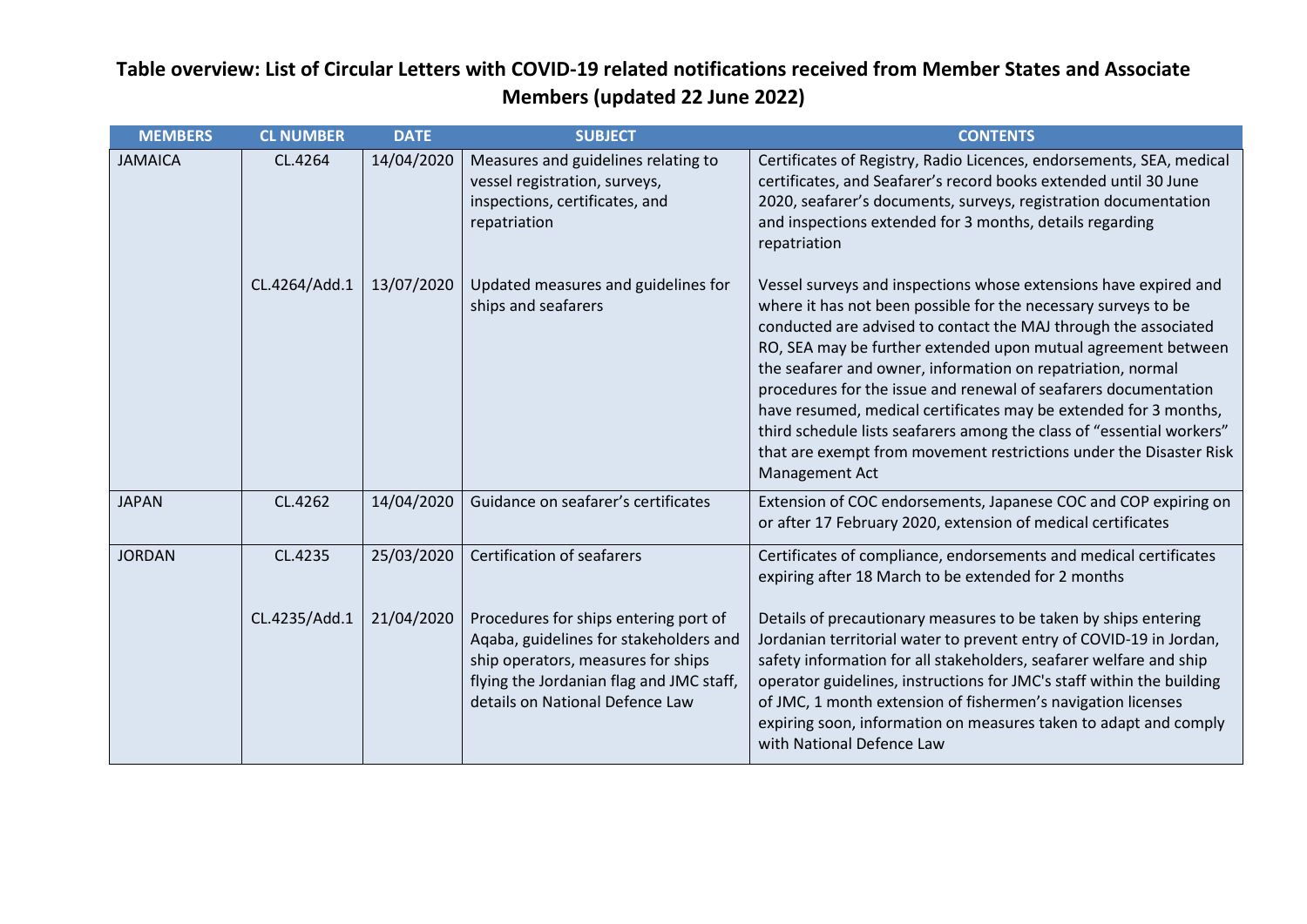| <b>MEMBERS</b> | <b>CL NUMBER</b> | <b>DATE</b> | <b>SUBJECT</b>                                                                                                                        | <b>CONTENTS</b>                                                                                                                                                                                                                                                                                                                                                                                                                                                                                                                                                                  |
|----------------|------------------|-------------|---------------------------------------------------------------------------------------------------------------------------------------|----------------------------------------------------------------------------------------------------------------------------------------------------------------------------------------------------------------------------------------------------------------------------------------------------------------------------------------------------------------------------------------------------------------------------------------------------------------------------------------------------------------------------------------------------------------------------------|
| <b>KENYA</b>   | CL.4286          | 30/04/2020  | Temporary measures in relation to<br>vessel inspections/surveys, vessels<br>certification and the validity of<br>seafarers' documents | Statutory surveys, audits and inspections may be<br>extended/postponed, statutory certificates expiring between 1<br>March 2020 and 31 August 2020 are extended for 3 months, CoCs,<br>CoPs, STCW, non-STCW and medical certificates due to expire are<br>extended for 6 months from date of expiry or until 1 October 2020<br>(whichever is earlier), SEA expiring between 1 March 2020 and 31<br>August 2020 can be extended for 6 months by agreement of the<br>ship owner and seafarer, information on minimum safe manning,<br>port state control and ship owners liability |
|                | CL.4286/Add.1    | 20/97/2020  | Measures to authorise and facilitate<br>crew changes in Kenya                                                                         | Crew changes are allowed in the port of Mombasa, guidelines for<br>safe crew changes have been developed                                                                                                                                                                                                                                                                                                                                                                                                                                                                         |
|                | CL.4286/Add.2    | 07/10/2021  | Temporary measures in relation to the<br>validity of seafarer documents                                                               | CoCs, CoPs, medical certificates, CDCs, STCW, non-STCW certificates<br>which will expire or are due to expire between 1 August 2021 and<br>31 December 2021 are extended for 6 months from the date of<br>expiry or until 1 April 2022, whichever is earlier, SEA's which will<br>expire or are due to expire between 1 August 2021 and 31<br>December 2021 are extended for 6 months from the date of expiry<br>upon agreement between the ship owner and seafarer                                                                                                              |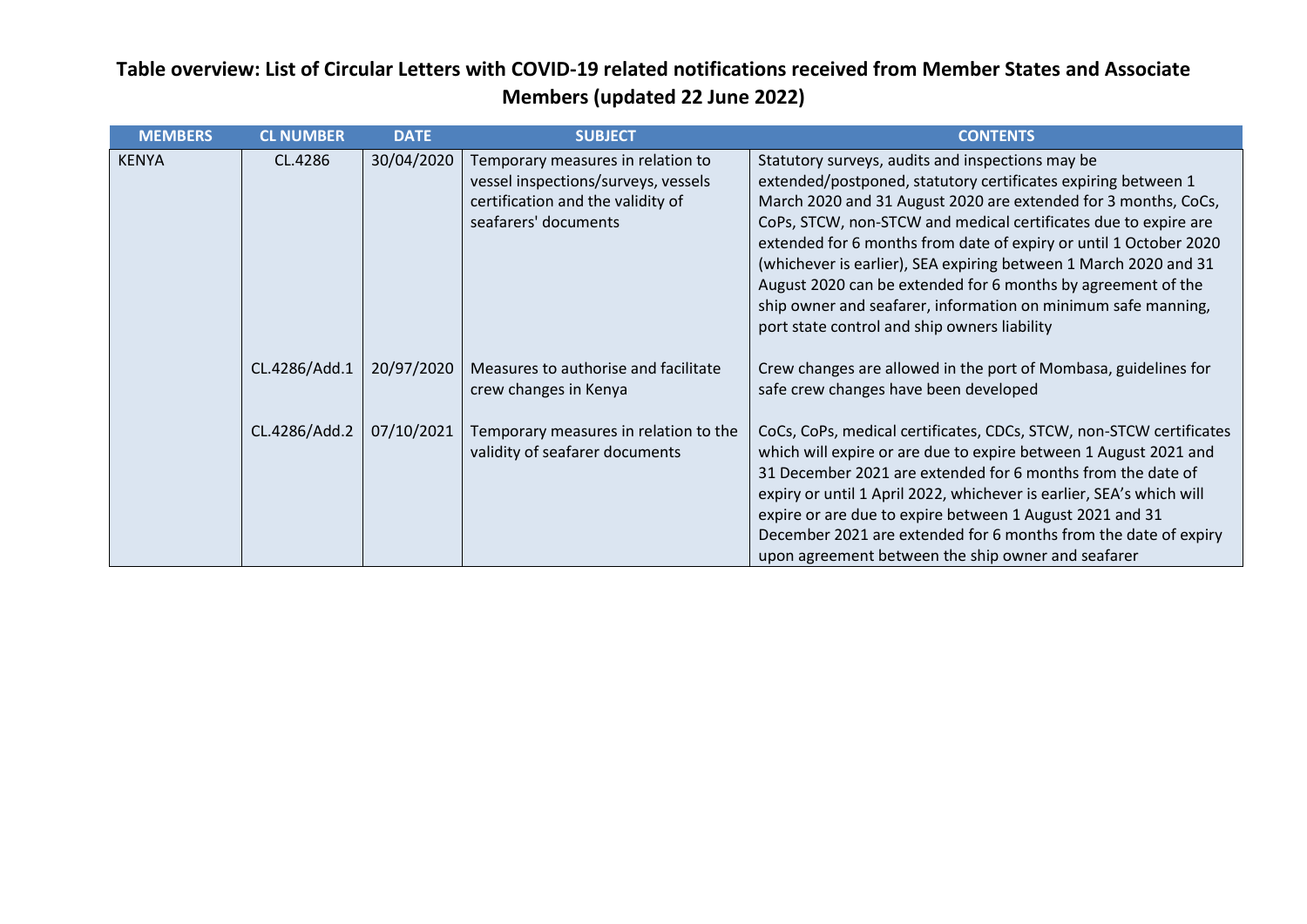| <b>MEMBERS</b> | <b>CL NUMBER</b> | <b>DATE</b> | <b>SUBJECT</b>                                                           | <b>CONTENTS</b>                                                                                                                                                                                                                                                                                                                                                                                                                                                                                                                                                                                                                                                     |
|----------------|------------------|-------------|--------------------------------------------------------------------------|---------------------------------------------------------------------------------------------------------------------------------------------------------------------------------------------------------------------------------------------------------------------------------------------------------------------------------------------------------------------------------------------------------------------------------------------------------------------------------------------------------------------------------------------------------------------------------------------------------------------------------------------------------------------|
| KIRIBATI       | CL.4299          | 01/06/2020  | Extension of statutory certificates,<br>surveys, inspections, and audits | SEA may be extended upon request with the consent of the<br>seafarer, details on how to extend CoC and CoP, information on<br>obtaining a short-term dispensation letter in the event an official<br>letter of extension cannot be produced, statutory surveys and<br>certificates may be extended for 3 months, inspections and audits<br>may be extended, remote inspection techniques should be<br>considered where possible, STCW certificates/endorsements and<br>marine medical fitness certificates expiring between 1 April 2020 to<br>1 November 2020 may be extended for 6 months from the date of<br>expiry, information on revalidation of certificates |
|                | CL.4299/Add.1    | 27/08/2020  | Seafarers declared Key Workers                                           | The Government of Kiribati has declared seafarers as key workers<br>and realises the need to enable seafarers to undertake important<br>supply tasks during the onset of the global Covid-19 pandemic                                                                                                                                                                                                                                                                                                                                                                                                                                                               |
|                | CL.4299/Add.2    | 09/10/2020  | Extension of STCW and medical<br>certificates                            | All Kiribati issued STCW and STCW-F certificates, associated<br>endorsements and medical certificates that expired on 1 April 2020<br>or later are extended until 1 April 2021                                                                                                                                                                                                                                                                                                                                                                                                                                                                                      |
|                | CL.4299/Add.3    | 14/01/2021  | Border closures and extension of<br>certificates                         | Kiribati Border Closure has been extended to end of February 2021,<br>the validity of Kiribati Seafarers Certificates extended to 1 April 2021                                                                                                                                                                                                                                                                                                                                                                                                                                                                                                                      |
|                | CL.4299/Add.4    | 07/04/2021  | Extension of border closure and<br>certificates                          | Border closure has been extended to the end of June 2021, STCW-F,<br>STCW, associated endorsements and medical certificates expiring<br>from 1 April 2021 have been extended to 31 December 2021,<br>information on quarantine for all incoming travellers and<br>revalidation of certificates                                                                                                                                                                                                                                                                                                                                                                      |
| <b>KUWAIT</b>  | CL.4270          | 17/04/2020  | Extension of statutory certificates,<br>surveys, audits, and inspections | Extension of surveys and audits for up to 3 months, information on<br>SMD and exemptions to SMD, details on the extension of CoC and<br>CoP, SEA may be extended with approval of the seafarer,<br>information on renewal of Seaman's record books                                                                                                                                                                                                                                                                                                                                                                                                                  |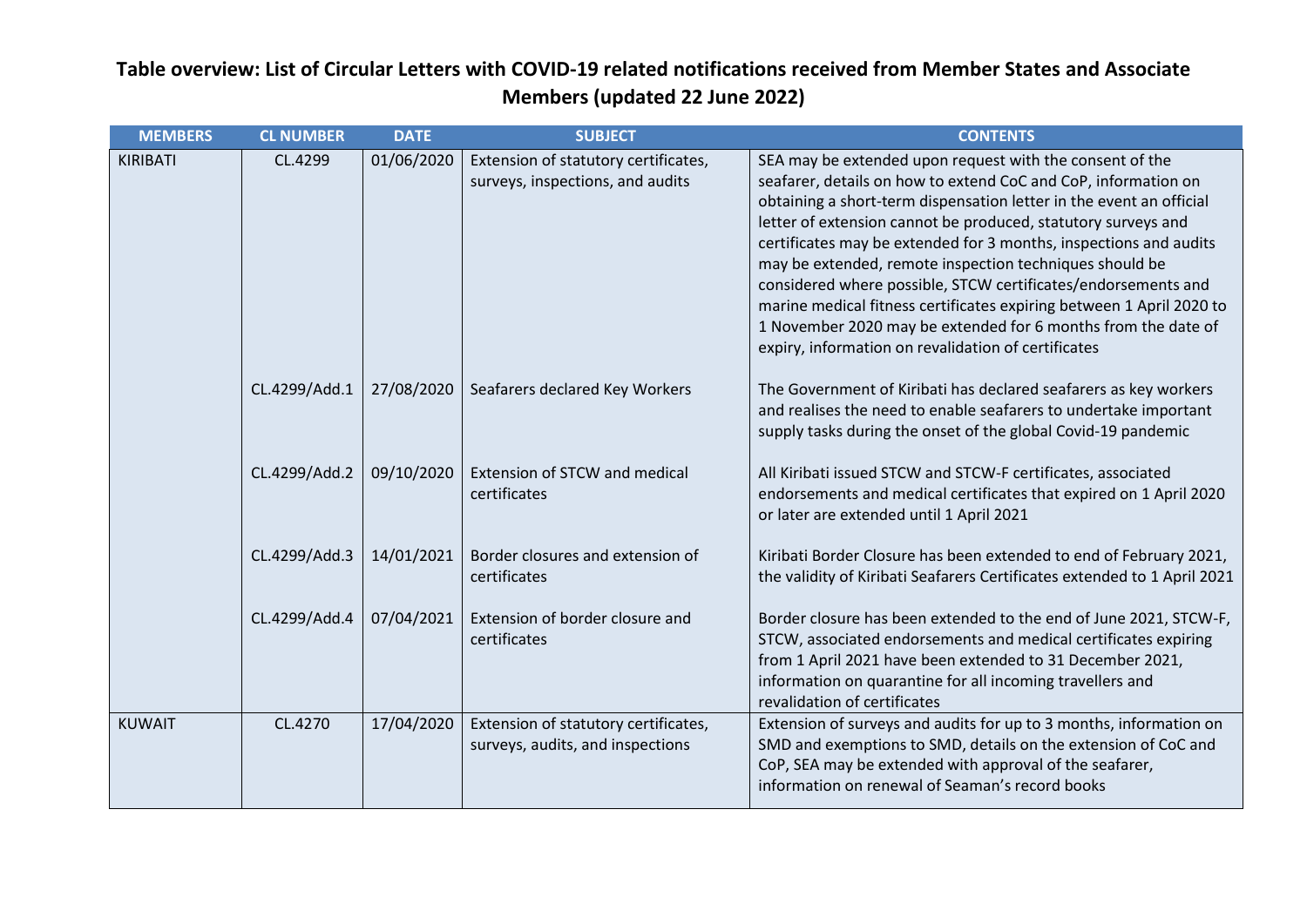| <b>MEMBERS</b> | <b>CL NUMBER</b> | <b>DATE</b> | <b>SUBJECT</b>                                                             | <b>CONTENTS</b>                                                                                                                                                                                                                                                                                                                                                                                                                                                                                                                                            |
|----------------|------------------|-------------|----------------------------------------------------------------------------|------------------------------------------------------------------------------------------------------------------------------------------------------------------------------------------------------------------------------------------------------------------------------------------------------------------------------------------------------------------------------------------------------------------------------------------------------------------------------------------------------------------------------------------------------------|
| LATVIA         | CL.4280          | 27/04/2020  | Extension of certificates, audits,<br>surveys and inspections              | CoC may be extended, existing qualification documents for Masters<br>and Officers will be extended, medical certificates extended for up<br>to 3 months, surveys and audits may be extended for 3 months,<br>most PSC inspections postponed, information on port control, up to<br>date information can be found on the website: www.lja.lv/en                                                                                                                                                                                                             |
|                | CL.4280/Add.1    | 25/06/2020  | Changes in the provision of services                                       | Submission/reception of documents and assessments of the<br>competency of seafarers at the Registry of Seamen are only by<br>advance appointment, information on professional education<br>programmes and short training programmes of seafarers, if the<br>seafarer holds a valid CoC or CoP however any training COP or DE<br>has expired, the validity of the training course certificate is<br>automatically extended until the end of the voyage                                                                                                      |
| <b>LEBANON</b> | CL.4276          | 23/04/2020  | Contingency measures for extension of<br>ships and seafarers' certificates | CoC, CoP, GMDSS radio operator certificates, seaman's books,<br>endorsements of foreign certificates, medical certificates, ships'<br>certificates, ships' statutory certificates, certificates from service<br>providers, annual ship ISM audits and ISPS expiring between 15<br>March 2020 and 15 July 2020 are valid for 3 months after its expiry<br>date, surveys and audits expiring by 15 July 2020 are extended for 3<br>months, information on repatriation, details on how to extend<br>seafarers certificates, SEA may be extended for 3 months |
|                | CL.4276/Add.1    | 22/12/2020  | Seafarers as key workers                                                   | Lebanon designates seafarers as key workers                                                                                                                                                                                                                                                                                                                                                                                                                                                                                                                |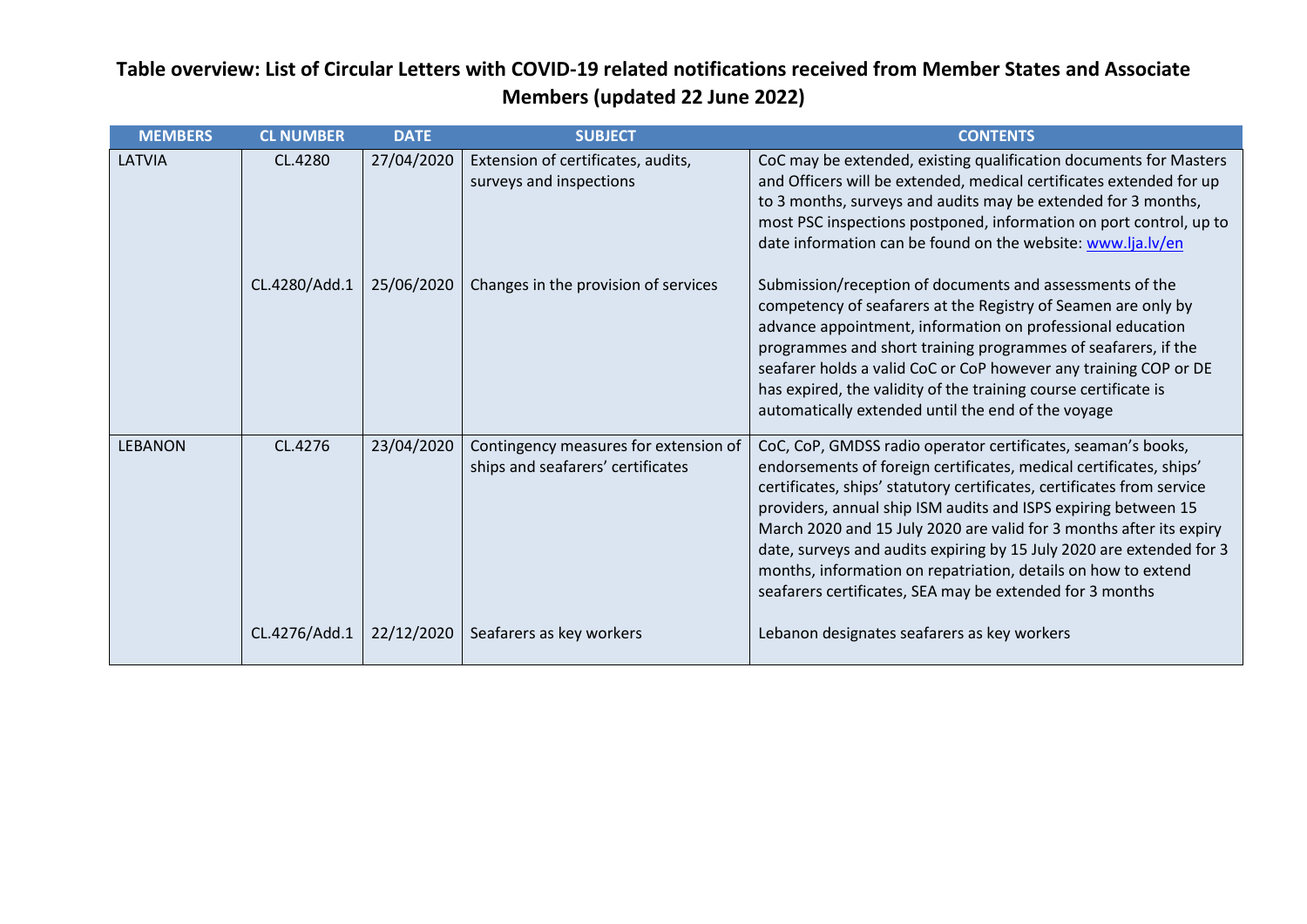| <b>MEMBERS</b> | <b>CL NUMBER</b> | <b>DATE</b> | <b>SUBJECT</b>                                                                                                                                         | <b>CONTENTS</b>                                                                                                                                                                                                                                                                                                                                                                                              |
|----------------|------------------|-------------|--------------------------------------------------------------------------------------------------------------------------------------------------------|--------------------------------------------------------------------------------------------------------------------------------------------------------------------------------------------------------------------------------------------------------------------------------------------------------------------------------------------------------------------------------------------------------------|
| LIBERIA        | CL.4270          | 17/04/2020  | Guidance for seafarers and ship<br>owners                                                                                                              | Guidance can be found on the Liberian Registry's website at:<br>Liberian Registry response to the COVID-19 pandemic                                                                                                                                                                                                                                                                                          |
|                | CL.4230/Add.4    | 18/05/2020  | Statement in support of the<br>recommended framework of protocols<br>for ensuring safe ship crew changes<br>and travel during the COVID-19<br>pandemic | Panama and Liberia join to support IMO Circular Letter<br>No.4204/Add.14 for the "Recommended Framework of Protocols<br>Ensuring Safe Ship Crew Changes and Travel During the COVID-19<br>Pandemic, they call upon other Flag States to join them in their<br>support of these protocols which ensure the safety of the seafarers<br>at sea, the goods they carry, and the environment in which they sail    |
| <b>LIBYA</b>   | CL.4380          | 09/02/2021  | Extension of permits and certificates<br>for ships and seafarers                                                                                       | All LP&MTA issued STCW certificates and endorsements, safety<br>training certificates and medical fitness certificates expiring<br>between 26 March 2020 and 1 October 2020 may be extended until<br>31 March 2021, information provided on SEA extensions,<br>inspections, surveys, and audits                                                                                                              |
|                | CL.4380/Add.1    | 08/04/2021  | Further extension of STCW certificates<br>and associated endorsements                                                                                  | STCW certificates including CoC's, CoP's, certificates of ratings,<br>GMDSS radio operator certificates, cook certificates, seaman books,<br>and LP&MTA endorsements which expire on or after 1 April 2021<br>are automatically extended until 30 September 2021, medical<br>fitness certificates which expire on or after 1 April 2021 may be<br>extended for up to 3 months from the expiry date           |
|                | CL.4380/Add.2    | 15/11/2021  | <b>Extension of certificates</b>                                                                                                                       | Medical fitness certificates which expire on or after 1 October 2021<br>may be extended for up to 3 months from the expiry date, STCW<br>certificates including CoC's, CoP's, certificates of ratings, GMDSS<br>radio operator certificates, marine cook certificates, seaman books,<br>and LP&MTA endorsements which expire on or after 1 October 2021<br>are automatically extended until 31 December 2021 |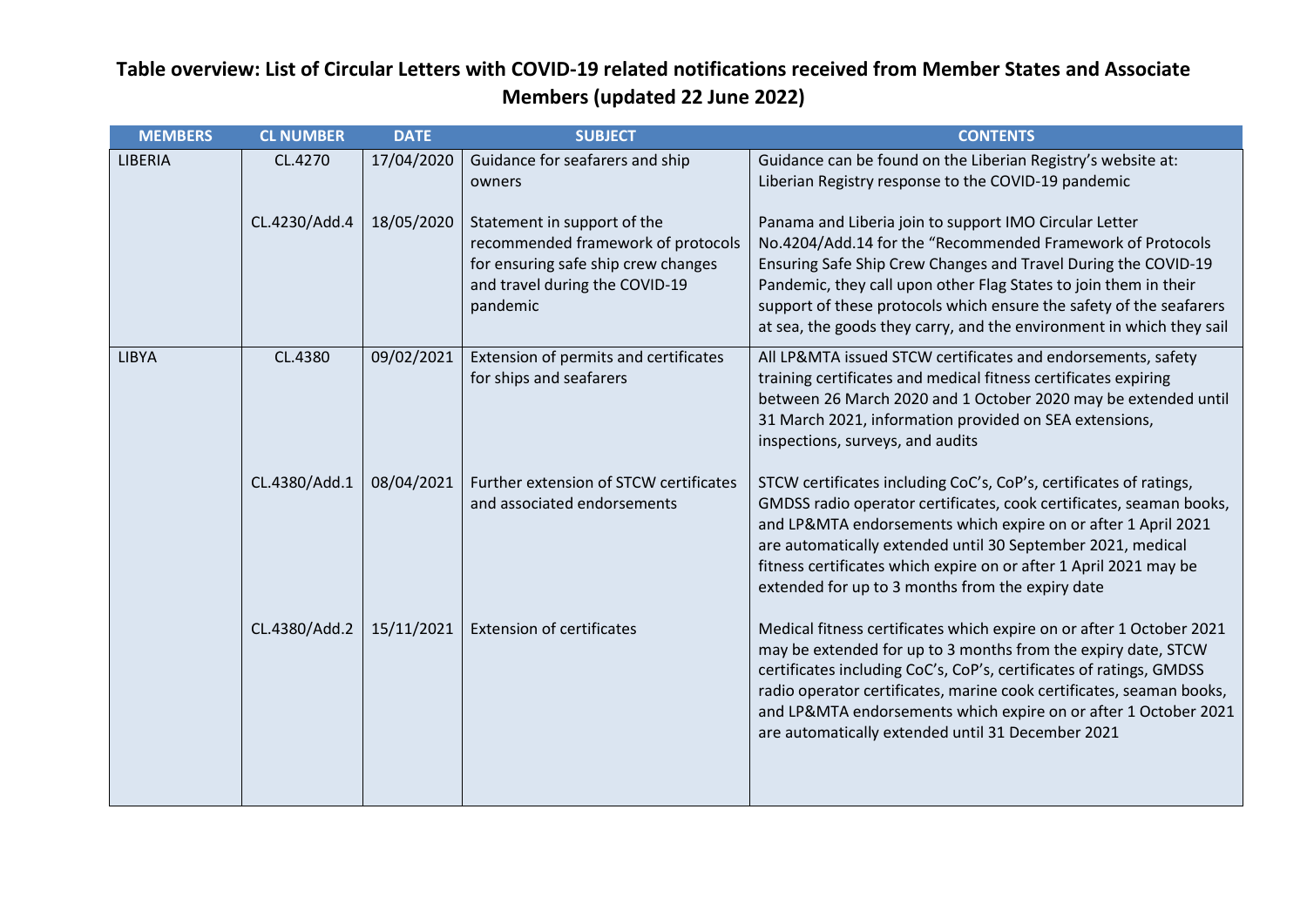| <b>MEMBERS</b>                    | <b>CL NUMBER</b> | <b>DATE</b> | <b>SUBJECT</b>                                                                             | <b>CONTENTS</b>                                                                                                                                                                                                                                                                                                                                                                                                                                                                                                                                         |
|-----------------------------------|------------------|-------------|--------------------------------------------------------------------------------------------|---------------------------------------------------------------------------------------------------------------------------------------------------------------------------------------------------------------------------------------------------------------------------------------------------------------------------------------------------------------------------------------------------------------------------------------------------------------------------------------------------------------------------------------------------------|
|                                   | CL.4380/Add.3    | 10/01/2022  | Further extension of STCW certificates<br>and associated endorsements                      | STCW certificates including CoC's, CoP's, certificates of ratings,<br>GMDSS radio operator certificates, marine cook certificates, seaman<br>books, and LP&MTA endorsements which expire on or after 1<br>January 2022 are automatically extended until 31 March 2022,<br>medical fitness certificates which expire on or after 1 January 2022<br>may be extended for up to 3 months from the expiry date                                                                                                                                               |
| LITHUANIA                         | CL.4279          | 27/04/2020  | Measures for shipping and seafarers<br>regarding COVID-19                                  | Guidelines can be found on the Lithuanian Transport Safety<br>Administration website at: https://ltsa.lrv.lt/en/news/information-<br>of-the-lithuanian-transport-safety-administration-which-is-<br>important-for-shipping-and-seafarers-after-the-announcement-of-<br>the-quarantine                                                                                                                                                                                                                                                                   |
| MADAGASCAR                        | CL. 4318         | 18/08/2020  | <b>Extension of certificates</b>                                                           | Certain seafarer certificates, medical certificates and seafarer books<br>have been extended for 6 months from their date of expiry                                                                                                                                                                                                                                                                                                                                                                                                                     |
| <b>MALDIVES</b>                   | CL.4256          | 08/04/2020  | Extension of certificates and permits                                                      | CoC expiring on or after 1 March 2020 may apply for a 6-month<br>extension, mandatory short course for revalidation of CoC extended<br>for 6 months, medical/trading certificates, and port facility permits<br>expiring on 1 March 2020 extended until 30 June 2020                                                                                                                                                                                                                                                                                    |
|                                   | CL.4256/Add.1    | 01/02/2022  | Designation of seafarers as key<br>workers                                                 | Seafarers have been declared key workers                                                                                                                                                                                                                                                                                                                                                                                                                                                                                                                |
| <b>MARSHALL</b><br><b>ISLANDS</b> | CL.4233          | 25/03/2020  | Policies, guidance, and important<br>information regarding COVID-19                        | Webpage (https://www.register-iri.com/covid-19/) created to<br>provide guidance and measures for ships and seafarers                                                                                                                                                                                                                                                                                                                                                                                                                                    |
| <b>MEXICO</b>                     | CL.4304/Add.1    | 19/06/2020  | Actions taken by the National<br>Maritime Authority of the Mexican<br><b>United States</b> | High seas and coastal navigations remain active at national ports,<br>humanitarian bridges set up to disembark passengers/crew to be<br>repatriated, to transfer passengers and those with COVID-19<br>symptoms, information on measures to prevent the spread of<br>COVID-19 especially upon the arrival of ships, ports can allow a ship<br>in quarantine and evacuate infected people, details on extension of<br>certificates, online training and the education of seafarers<br>conducted electronically, essential port constructions to continue |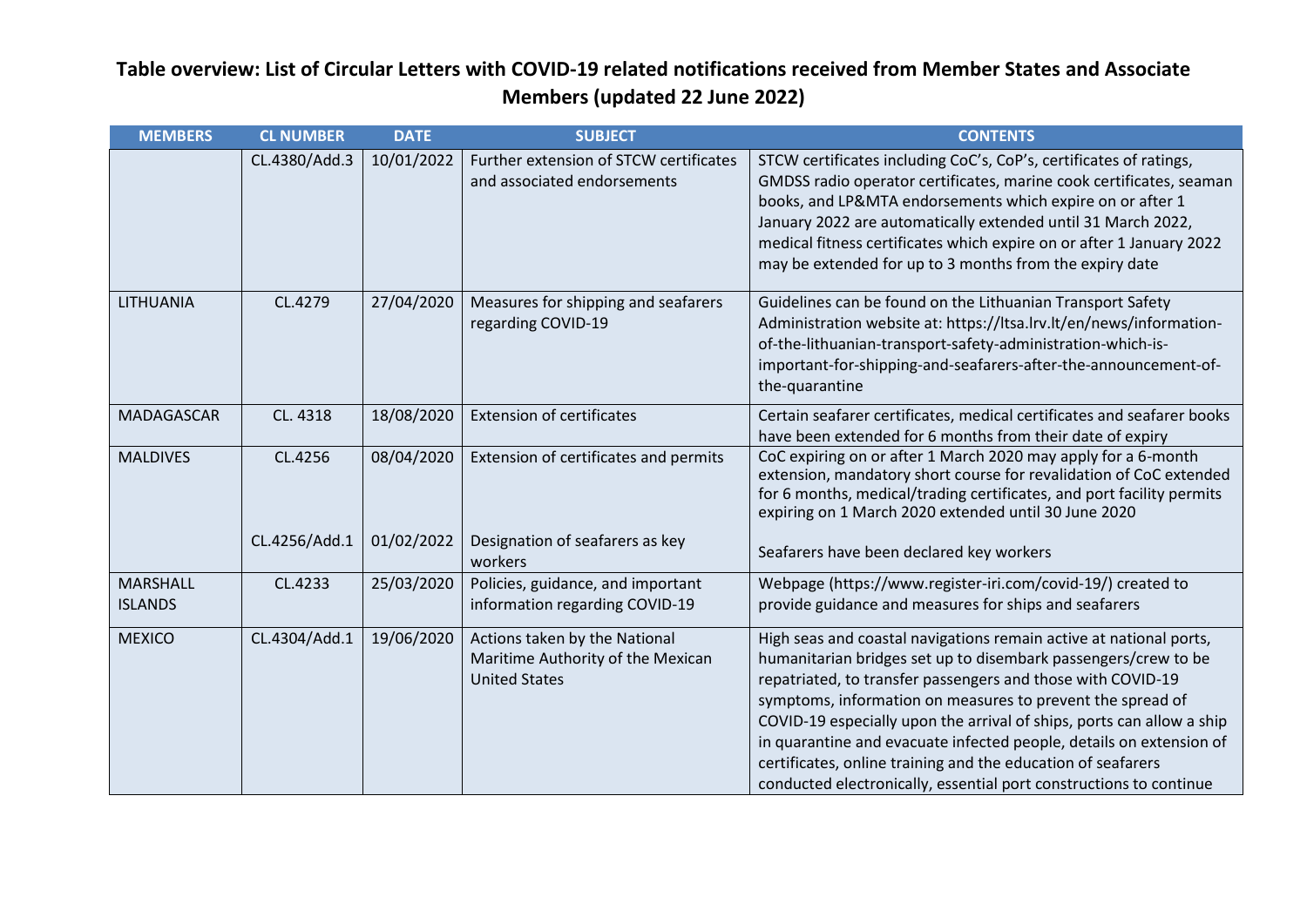| <b>MEMBERS</b>    | <b>CL NUMBER</b> | <b>DATE</b> | <b>SUBJECT</b>                                                   | <b>CONTENTS</b>                                                                                                                                                                                                                                                                                                                                                                                               |
|-------------------|------------------|-------------|------------------------------------------------------------------|---------------------------------------------------------------------------------------------------------------------------------------------------------------------------------------------------------------------------------------------------------------------------------------------------------------------------------------------------------------------------------------------------------------|
|                   | CL.4304/Add.3    | 25/01/2022  | <b>Extension of certificates</b>                                 | Certificates of competence, endorsements, control cards, lake cards<br>and maritime identity documents have been extended to 31<br>December 2021, information on the issuance of certificates of<br>psychophysical aptitude, documents issued during 1 March 2020 to<br>20 March 2022 have been extended to 31 March 2022, information<br>on inspections and verification visits                              |
| <b>MONTENEGRO</b> | CL.4244          | 31/03/2020  | Extension of maritime documents and<br>employment contracts      | CoC, CoP and health certificates expiring before 30 June 2020 to be<br>extended for 3 months, employment contracts can be extended for<br>up to 3 months with consent of seafarer                                                                                                                                                                                                                             |
|                   | CL.4244/Add.1    | 05/10/2020  | Certificates                                                     | Blank STCW certificates and endorsements provided for viewing                                                                                                                                                                                                                                                                                                                                                 |
|                   | CL.4244/Add.2    | 17/12/2020  | Template                                                         | Blank STCW certificates and endorsements provided                                                                                                                                                                                                                                                                                                                                                             |
|                   | CL.4244/Add.3    | 19/04/2021  | Information on seafarer certificates<br>and documents            | Seafarers currently embarking or already on board a vessel who<br>hold certificates and documents issued by Montenegro that expire<br>upon the expiration of the SEA shall remain valid until<br>disembarkation or repatriation                                                                                                                                                                               |
|                   | CL.4244/Add.4    | 10/08/2021  | Templates                                                        | Blank STCW certificates and endorsements valid until 22 July 2026<br>provided                                                                                                                                                                                                                                                                                                                                 |
| <b>MOROCCO</b>    | CL.4277          | 22/04/2020  | Temporary measures taken with<br>regard to the COVID-19 outbreak | Titles and certificates of Moroccan vessels extended until 1 July<br>2020, ISM, ISPS and MLC and OIT188 can be extended for up to 6<br>months, expired STCW documents and medical certificates<br>extended until 1 July 2020, guidelines for seafarer welfare onboard,<br>details for ships on access to ports and port state control,<br>information on car-ferries and tax, financial and social provisions |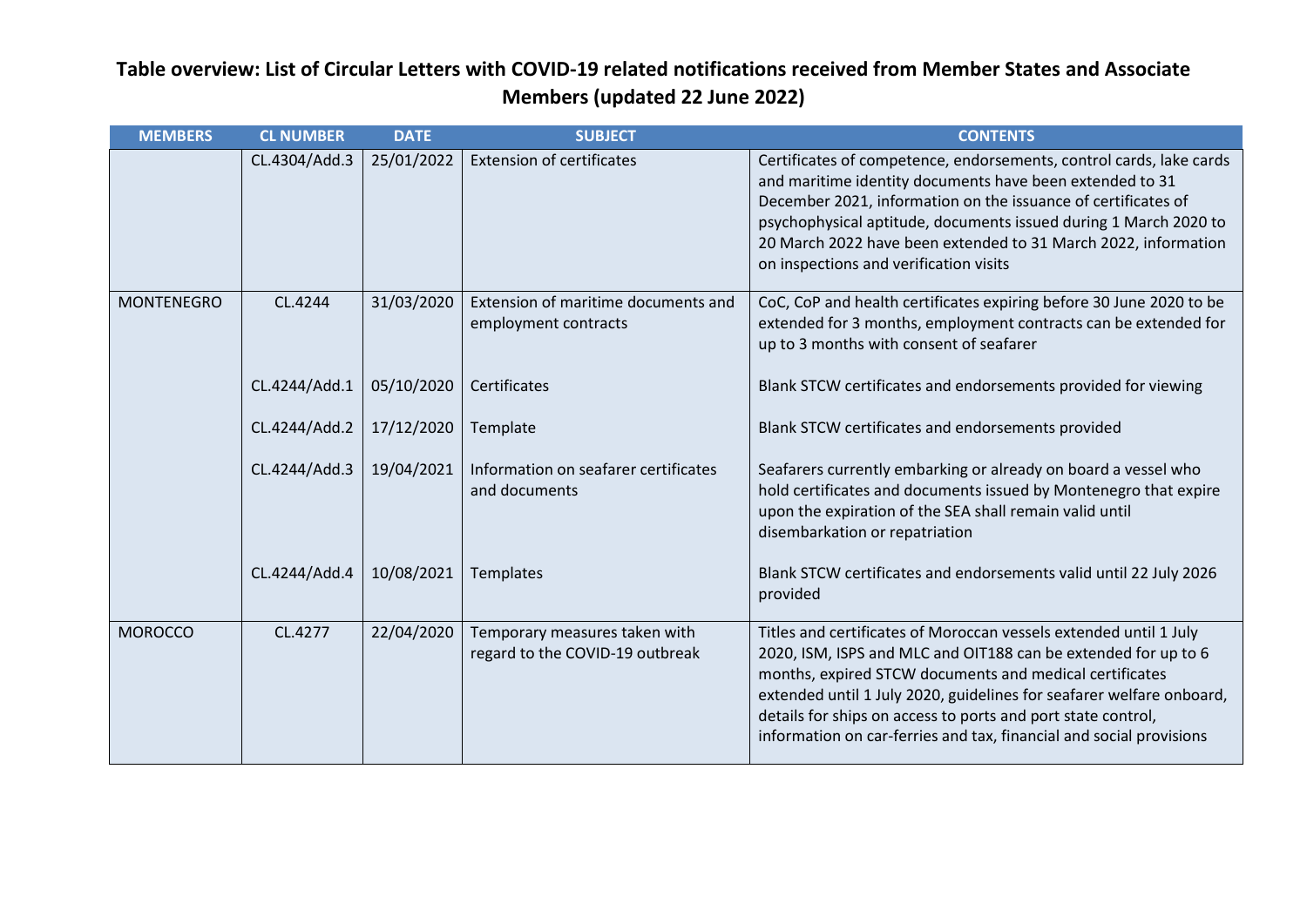| <b>MEMBERS</b> | <b>CL NUMBER</b> | <b>DATE</b> | <b>SUBJECT</b>                                                          | <b>CONTENTS</b>                                                                                                                                                                                                                                                                                                                                                                                 |
|----------------|------------------|-------------|-------------------------------------------------------------------------|-------------------------------------------------------------------------------------------------------------------------------------------------------------------------------------------------------------------------------------------------------------------------------------------------------------------------------------------------------------------------------------------------|
| <b>MYANMAR</b> | CL.4246          | 02/04/2020  | <b>Extension certificates</b>                                           | Extension of seafarers' STCW and medical certificates for 6 months                                                                                                                                                                                                                                                                                                                              |
|                | CL.4246/Add.2    | 17/04/2020  | Extending the validity of certificates to<br>Myanmar registered vessels | Extending survey, audits and inspections of certificates expiring<br>before 30 June 2020, surveys, certificates, and annual ISM and ISPC<br>internal audits extended for up to 3 months                                                                                                                                                                                                         |
|                | CL.4246/Add.4    | 19/08/2020  | Extension of certificates to Myanmar<br>registered vessels              | Information provided on the extension of certificates, Myanmar<br>registered vessels' certificates expiring between 30 June 2020 and<br>30 September 2020 may be extended for 3 months, guidance<br>showing a step-based approach to the issuance of short-term<br>certificates for further extension beyond three months                                                                       |
|                | CL.4246/Add.5    | 03/09/2020  | <b>Extension of SEA</b>                                                 | Conditions for the extension on SEA, SEA may be extended for a<br>maximum of 3 months                                                                                                                                                                                                                                                                                                           |
|                | CL.4246/Add.6    | 12/11/2020  | <b>Extension of certificates</b>                                        | Myanmar registered vessel certificates which expire between 30<br>September 2020 and 31 December 2020 may be extended for 3<br>months, information for ROs provided                                                                                                                                                                                                                             |
|                | CL.4246/Add.7    | 03/03/2021  | Updated information on the extension<br>of certificates                 | Myanmar registered vessels' certificates which expire between 1<br>January 2021 and 30th June 2021 may be extended for 3 months<br>from the date of expiry, surveys, audits, and inspections may be<br>postponed/extended, short term certificates may be provided with<br>a validity of 3 months from the extended date of expiry or until the<br>survey or audit or inspection can take place |
|                | CL.4246/Add.8    | 26/08/2021  | <b>Extension of STCW Certificates</b>                                   | MTCs can conduct online courses for revalidation of CoCs and CoPs,<br>STCW certificates expiring between 1 July 2021 and 31 December<br>2021 is extended to 31 March 2022 with no need to submit an<br>application at the DMA                                                                                                                                                                   |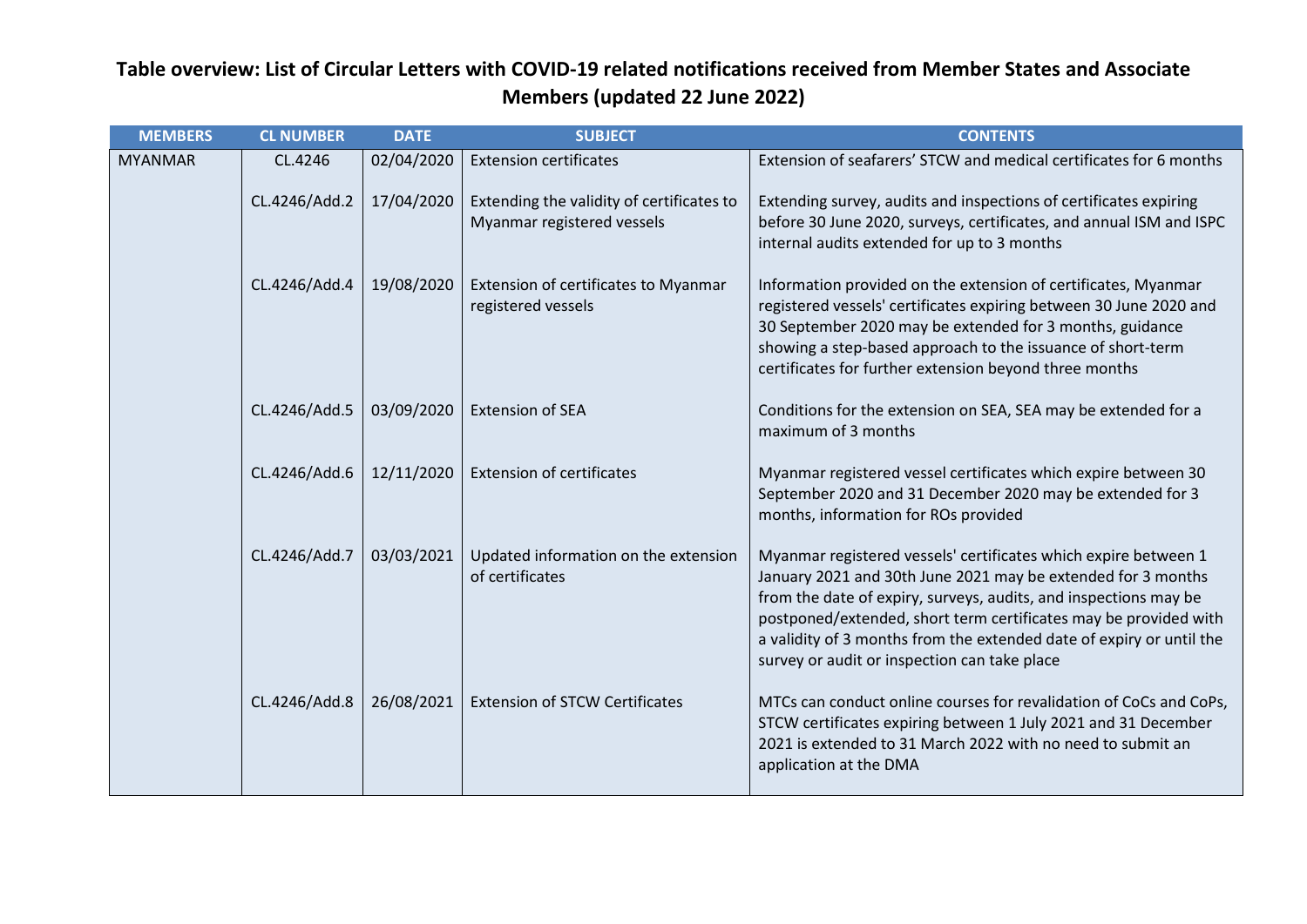| <b>MEMBERS</b> | <b>CL NUMBER</b>   | <b>DATE</b> | <b>SUBJECT</b>                                                                           | <b>CONTENTS</b>                                                                                                                                                                                                                                                                                                                                                                        |
|----------------|--------------------|-------------|------------------------------------------------------------------------------------------|----------------------------------------------------------------------------------------------------------------------------------------------------------------------------------------------------------------------------------------------------------------------------------------------------------------------------------------------------------------------------------------|
|                | CL.4246/Add.9      | 05/11/2021  | Further extension of certificates                                                        | Certificates of Myanmar registered vessels expiring between 1 July<br>2021 to 31 December 2021 is extended for 3 months, certificates<br>previously extended for 3 months in accordance with Marine<br>Guidance (1/2020), (3/2020), (8/2020) and Marine Instruction<br>(1/2020) is further extended for 3 months from its date of expiry                                               |
|                | CL.4246/<br>Add.10 | 09/12/2021  | Extension of the validity of the<br>certificates of Myanmar registered<br>vessels        | STCW Certificates of Myanmar seafarers serving onboard that are<br>expiring between 1 January 2022 to 31 March 2022 shall be<br>extended to 30 June 2022 without needing to submit application at<br>the DMA, the DMA has permitted the MTCs to conduct online<br>courses for revalidation of CoCs and CoPs                                                                            |
|                | CL.4246/<br>Add.11 | 10/03/2022  | Further extension of validity of the<br><b>STCW Certificates of Myanmar</b><br>seafarers | The validity of STCW certificates of Myanmar seafarers currently<br>serving onboard that are expiring between 1 April 2022 and 30 June<br>2022 is extended to 30 September 2022, MTCs can conduct online<br>courses for the revalidation of CoCs and CoPs                                                                                                                              |
|                | CL.4246/<br>Add.12 | 10/06/2022  | Extension of STCW Certificates of<br>Myanmar seafarers serving onboard                   | STCW certificates of Myanmar seafarers currently serving onboard<br>expiring between 1 July 2022 and 30 September 2022 is extended to<br>31 December 2022 without need to submit an application at the<br>DMA, the DMA has permitted the MTCs to conduct online courses<br>for revalidation of CoCs and CoPs in order to facilitate seafarers to<br>join ships with valid certificates |
| NETHERLANDS    | CL.4228            | 23/03/2020  | Contingency plans for ships and fish<br>trawlers                                         | Guidelines for seafarers and extension of certificates - Ship<br>certificates expiring before 19 June 2020 are extended for 3 months<br>and CoP, seaman books and CoC for 4 months                                                                                                                                                                                                     |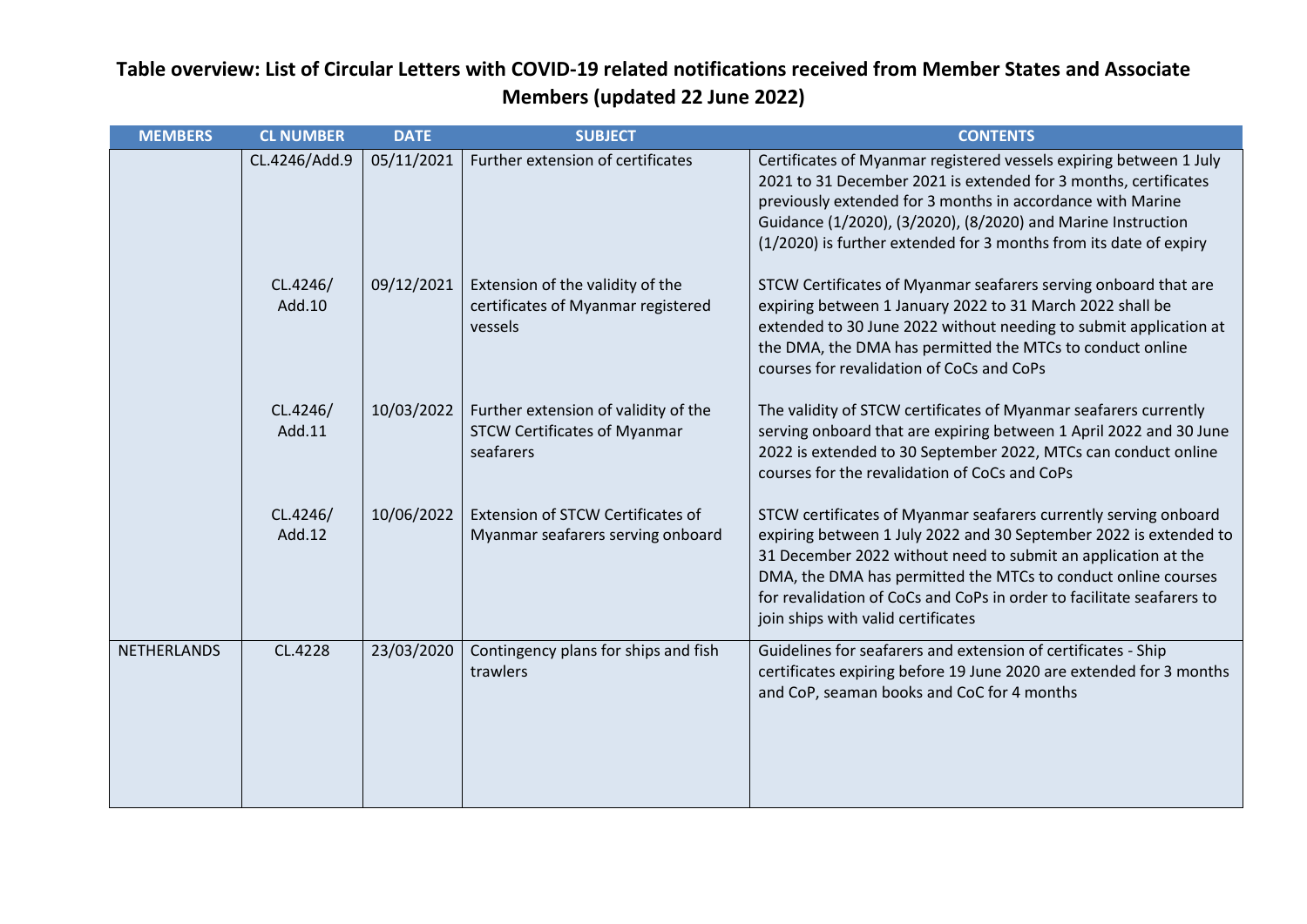| <b>MEMBERS</b> | <b>CL NUMBER</b> | <b>DATE</b> | <b>SUBJECT</b>                                                                   | <b>CONTENTS</b>                                                                                                                                                                                                                                                                                                                                                                                                                                                                                                                                                                                                                                               |
|----------------|------------------|-------------|----------------------------------------------------------------------------------|---------------------------------------------------------------------------------------------------------------------------------------------------------------------------------------------------------------------------------------------------------------------------------------------------------------------------------------------------------------------------------------------------------------------------------------------------------------------------------------------------------------------------------------------------------------------------------------------------------------------------------------------------------------|
|                | CL.4228/Add.1    | 08/04/2020  | Updated contingency plan and<br>guidelines                                       | Information on statutory surveys and certification, procedures for<br>reporting, musterlists and drills, repatriation, medical equipment,<br>port state control and seafarer certificates, annual ISM internal<br>audits postponed for 3 months, remote inspections and audits may<br>be carried out, information on seafarer welfare can be found on<br>www.ilent.nl, details on the Maritime Declaration of Health in Port<br>Authority Rotterdam/Amsterdam provided                                                                                                                                                                                        |
|                | CL.4228/Add.2    | 12/06/2020  | MAC contingency plan and guidelines<br>from the Maritime Authority of<br>Curaçao | Details on the contingency plan to all ships flying the flag of<br>Curaçao, all ships' certificates (including those issued by service<br>providers) expiring before 1 July 2020 will be valid for 3 months,<br>annual ISM internal audits postponed for 3 months, remote audits<br>may be carried out, information provided on MSMD, port state<br>control, seagoing service, endorsements, crew drills and seaman<br>books, CoC and CoP expiring before 1 July 2020 are extended for 4<br>months from the date of expiry, medical certificates expiring<br>between 31 March 2020 and 1 July 2020 can be used for up to 3<br>months after the date of expiry |
|                | CL.4228/Add.3    | 18/06/2020  | New measures for the shipping<br>community                                       | 2-week quarantine for incoming traffic and travellers, commercial<br>ports are reopening for certain commercial activities, repair and<br>maintenance facilities allowed to operate, information provided on<br>ship waste procedures, lay ups, onboard maintenance, local<br>commercial traffic and applicable ports, crew changes and<br>repatriation are now allowed and details for inbound and outbound<br>crew is provided                                                                                                                                                                                                                              |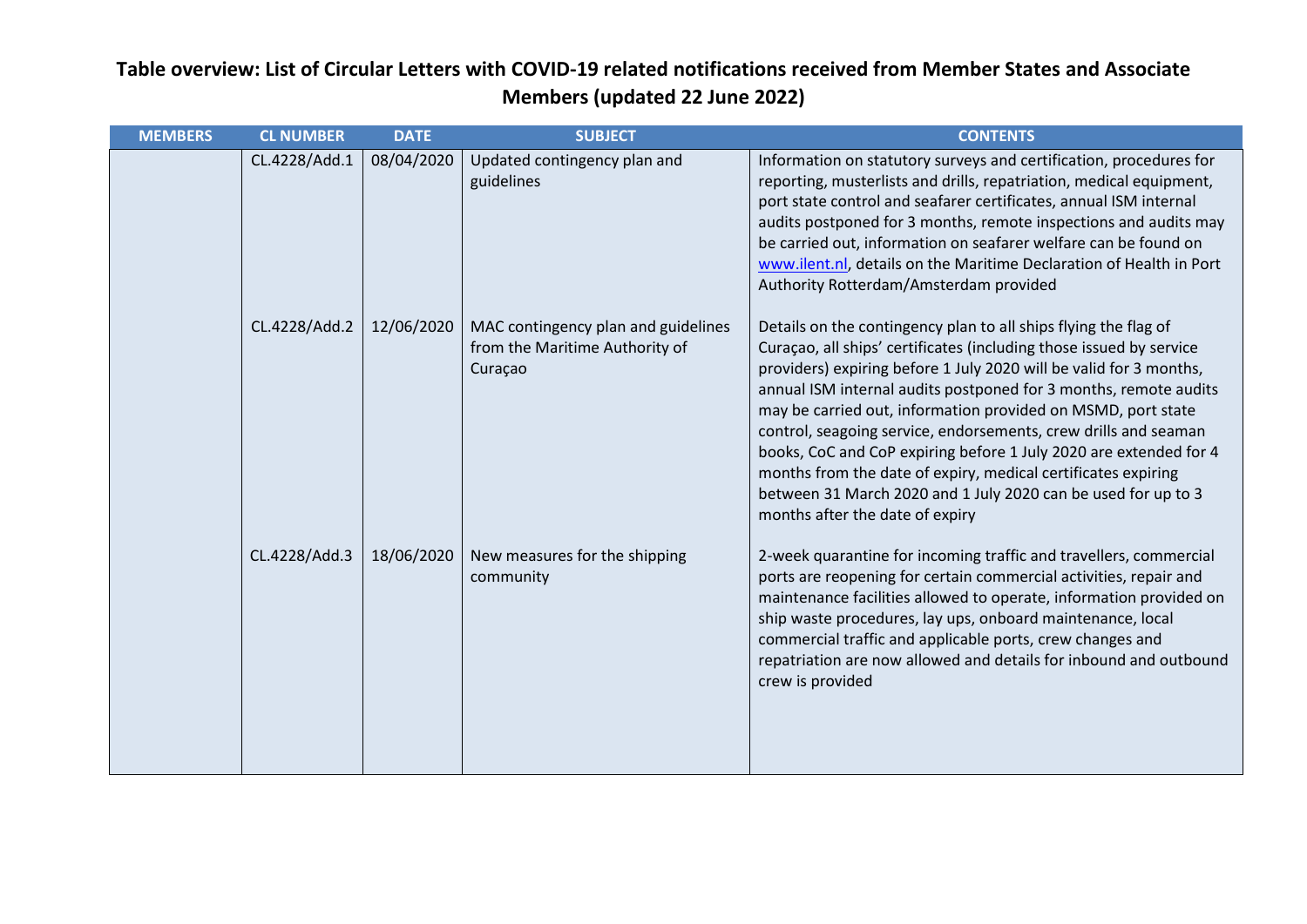| <b>MEMBERS</b>     | <b>CL NUMBER</b> | <b>DATE</b> | <b>SUBJECT</b>                                                           | <b>CONTENTS</b>                                                                                                                                                                                                                                                                                                                                                                                                                                                                                                                                                                                                                                                                                                                                |
|--------------------|------------------|-------------|--------------------------------------------------------------------------|------------------------------------------------------------------------------------------------------------------------------------------------------------------------------------------------------------------------------------------------------------------------------------------------------------------------------------------------------------------------------------------------------------------------------------------------------------------------------------------------------------------------------------------------------------------------------------------------------------------------------------------------------------------------------------------------------------------------------------------------|
|                    |                  |             | Updates to the MAC contingency plan<br>and guidelines                    | Commercial ports to be opened for some commercial activities,<br>details on the relaxing of the entry ban, more repair and<br>maintenance facilities allowed to operate, information on ship<br>waste management, local commercial traffic, layups, crew changes,<br>repatriation, and a list of ports to which the notice is applicable                                                                                                                                                                                                                                                                                                                                                                                                       |
| <b>NEW ZEALAND</b> | CL.4248          | 03/04/2020  | Extending the validity of New Zealand<br><b>Seafarer Certificates</b>    | CoC, medical and ancillary certificates expiring between 11 March<br>2020 and 30 June 2020 are extended for 3 months from the date of<br>expiry, subject to conditions                                                                                                                                                                                                                                                                                                                                                                                                                                                                                                                                                                         |
|                    | CL.4248/Add.1    | 06/04/2020  | Temporary formats for New Zealand<br><b>STCW and STCW-F certificates</b> | New STCW and STCW-F certificates will be issued in a temporary<br>format as found in the circular letter                                                                                                                                                                                                                                                                                                                                                                                                                                                                                                                                                                                                                                       |
|                    | CL.4248/Add.6    | 01/09/2020  | <b>Extension of New Zealand seafarer</b><br>ancillary certificates       | Seafarers who hold or are applying for a CoC, CoP, CoE or CoR do<br>not need to demonstrate continued competence, providing certain<br>conditions are met, the exemption is valid until 28 February 2021                                                                                                                                                                                                                                                                                                                                                                                                                                                                                                                                       |
|                    | CL.4248/Add.8    | 28/09/2020  | COVID-19 strategies                                                      | Information on maritime border restrictions which can be found on<br>https://www.health.govt.nz/ourwork/diseases-and-<br>conditions/covid-19-novel-coronavirus/covid-19-<br>informationspecificaudiences/covid-19-resources-border-<br>sector/covid-19-maritime-sector, details provided on crew changes,<br>seafarer welfare support and seafarer safety, guidance on the<br>testing and quarantine criteria for disembarkation can be found at<br>Guidance on the testing and quarantine criteria for disembarkation<br>can be found at https://www.health.govt.nz/our-work/diseases-<br>and-conditions/covid-19-novel-coronavirus/covid-19-<br>information-specific-audiences/covid-19-resources-border-<br>sector/covid-19-maritime-sector |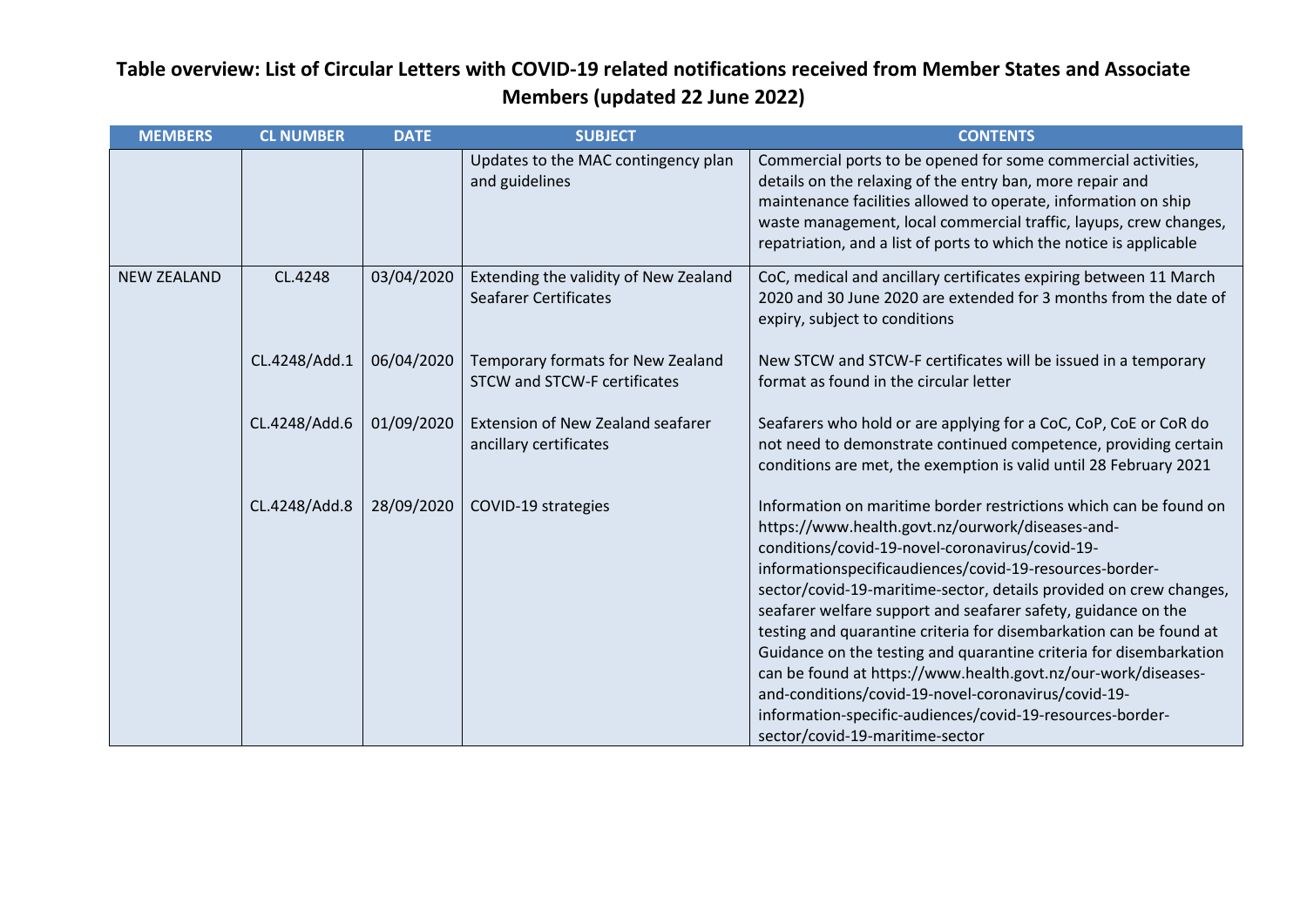| <b>MEMBERS</b> | <b>CL NUMBER</b> | <b>DATE</b> | <b>SUBJECT</b>                                                                               | <b>CONTENTS</b>                                                                                                                                                                                                                                                                                                                                                                                                                                                                            |
|----------------|------------------|-------------|----------------------------------------------------------------------------------------------|--------------------------------------------------------------------------------------------------------------------------------------------------------------------------------------------------------------------------------------------------------------------------------------------------------------------------------------------------------------------------------------------------------------------------------------------------------------------------------------------|
| <b>NIGERIA</b> | CL.4271          | 16/04/2020  | Extension of statutory and trading<br>certificates for all Nigerian registered<br>vehicles   | Extension of related ship certificates expiring between 1 March<br>2020 and 1 July 2020 for 3 months or until full resumption of<br>working operations in the Agency, extension of STCW certificates,<br>medical certificates and certificates of safety training expiring<br>between 1 March 2020 and 1 July 2020 for 3 months from date of<br>expiry, crew change subject to obtaining clearance from Port Health<br>and Nigerian Centre for Disease Control, guidelines for ship owners |
|                | CL.4271/Add.1    | 14/05/2020  | Information on Nigerian port<br>operations                                                   | Ports will be kept open, measures for safe operations and best<br>industry practices adopted, maritime trade and shipping activities<br>will continue to allow vital goods and essential medical supplies                                                                                                                                                                                                                                                                                  |
|                | CL.4271/Add.2    | 22/07/2020  | <b>Extension of Statuary and Trading</b><br>Certificates for all Nigerian flagged<br>vessels | Extension of statutory, trading and STCW certificates for all Nigerian<br>registered vessels for certificates expiring between 1 July 2020 and 1<br>October 2020 for 3 months from the date of expiry, crew<br>change/travels subject to obtaining clearance from the Port Health<br>and Nigerian Centre for Disease Control                                                                                                                                                               |
| <b>NORWAY</b>  | CL.4231          | 27/03/2020  | Extension of certificates and vessel<br>instructions                                         | Certificates and inspections expiring before 12 June 2020 extended<br>for 3 months, RO's authorised to grant extensions                                                                                                                                                                                                                                                                                                                                                                    |
|                | CL.4231/Add.3    | 23/04/2020  | Updates to the information given in<br>CL.4231                                               | All trading certificates and vessel instructions expiring in 2020<br>granted a 3-month extension, certificates and vessel instructions<br>expiring before 1 January 2021 extended for 3 months, instructions<br>to RO's, delegated authorities and service providers                                                                                                                                                                                                                       |
|                | CL.4231/Add.5    | 14/05/2020  | Guidelines for crew changes                                                                  | Infection control measures for crew/personnel residing in Norway<br>travelling to/from ships, information regarding local municipality<br>requirements, guidelines for crew/personnel arriving ships in<br>Norway from abroad who are travelling to/from the ship,<br>information on crew changes, documentary requirements for<br>change of crew and quarantine requirements                                                                                                              |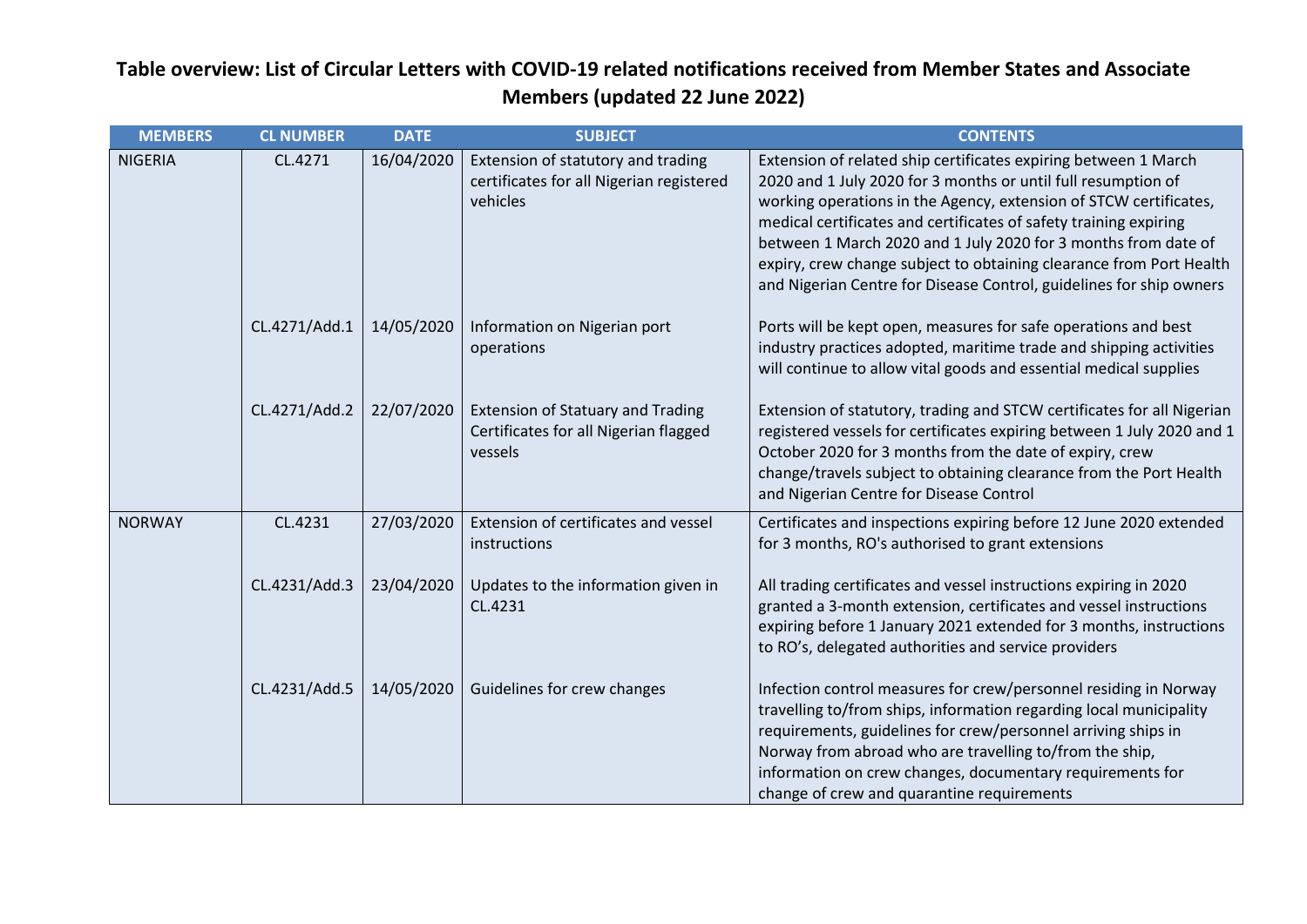| <b>MEMBERS</b> | <b>CL NUMBER</b>   | <b>DATE</b> | <b>SUBJECT</b>                                                                             | <b>CONTENTS</b>                                                                                                                                                                                                                                                                                                                                                                                                                                                                    |
|----------------|--------------------|-------------|--------------------------------------------------------------------------------------------|------------------------------------------------------------------------------------------------------------------------------------------------------------------------------------------------------------------------------------------------------------------------------------------------------------------------------------------------------------------------------------------------------------------------------------------------------------------------------------|
|                | CL.4231/<br>Add.18 | 05/03/2021  | Updated guidelines for crew changes                                                        | Rules relating to crew changes can be found on the website link<br>https://www.sdir.no/en/news/news-from-the-nma/guidelines-<br>regarding-seafarers-signing-on-and-off-ships-in-norwegian-ports/,<br>information from health authorities for representatives of shipping<br>companies and shipping agents, details on registration before entry<br>to Norway, testing, quarantine, guidelines for risk assessment,<br>suspected or confirmed cases of COVID-19 and coastal cruises |
| <b>OMAN</b>    | CL.4239            | 27/03/2020  | Extension of certificates and seafarer's<br>documents                                      | Certificates (medical, CoC and CoP), recognition<br>endorsements/documents and seafarer's identify documents<br>extended up to 30 June 2020                                                                                                                                                                                                                                                                                                                                        |
|                | CL.4239/Add.1      | 04/05/2020  | COVID-19 related information<br>regarding shipping and port operations                     | Maritime declaration of health form must be completed by the<br>masters of ships arriving from foreign ports 12 hours before arrival,<br>information on precautionary measures to be followed for seafarers<br>onboard and for shore personnel visiting ships, instructions for<br>Omani vessels and foreign vessels, instructions for shipowners, ship<br>managers, agents and masters of Omani ships and information on<br>crew changes                                          |
| PANAMA         | CL.4230            | 24/03/2020  | Employment agreement and<br>certificates                                                   | Certificates (medical and CoP), seafarer's documents, recognition<br>endorsements and employment contracts (upon request) extended<br>for up to 3 months and information on dispensation letters                                                                                                                                                                                                                                                                                   |
|                | CL.4230/Add.1      | 03/04/2020  | Updates to the guidance given in<br>CL.4230                                                | Additional information on seafarer's documents/certificates and<br>dispensation letters                                                                                                                                                                                                                                                                                                                                                                                            |
|                | CL.4230/Add.2      | 03/04/2020  | Guidelines for postponement/<br>extension of statutory certification &<br>service requests | Most statutory certificates, surveys, audits, and inspections with<br>due date between March and May 2020 extended for up to 3<br>months, information on conditional certificates and annual service<br>of life saving appliances                                                                                                                                                                                                                                                  |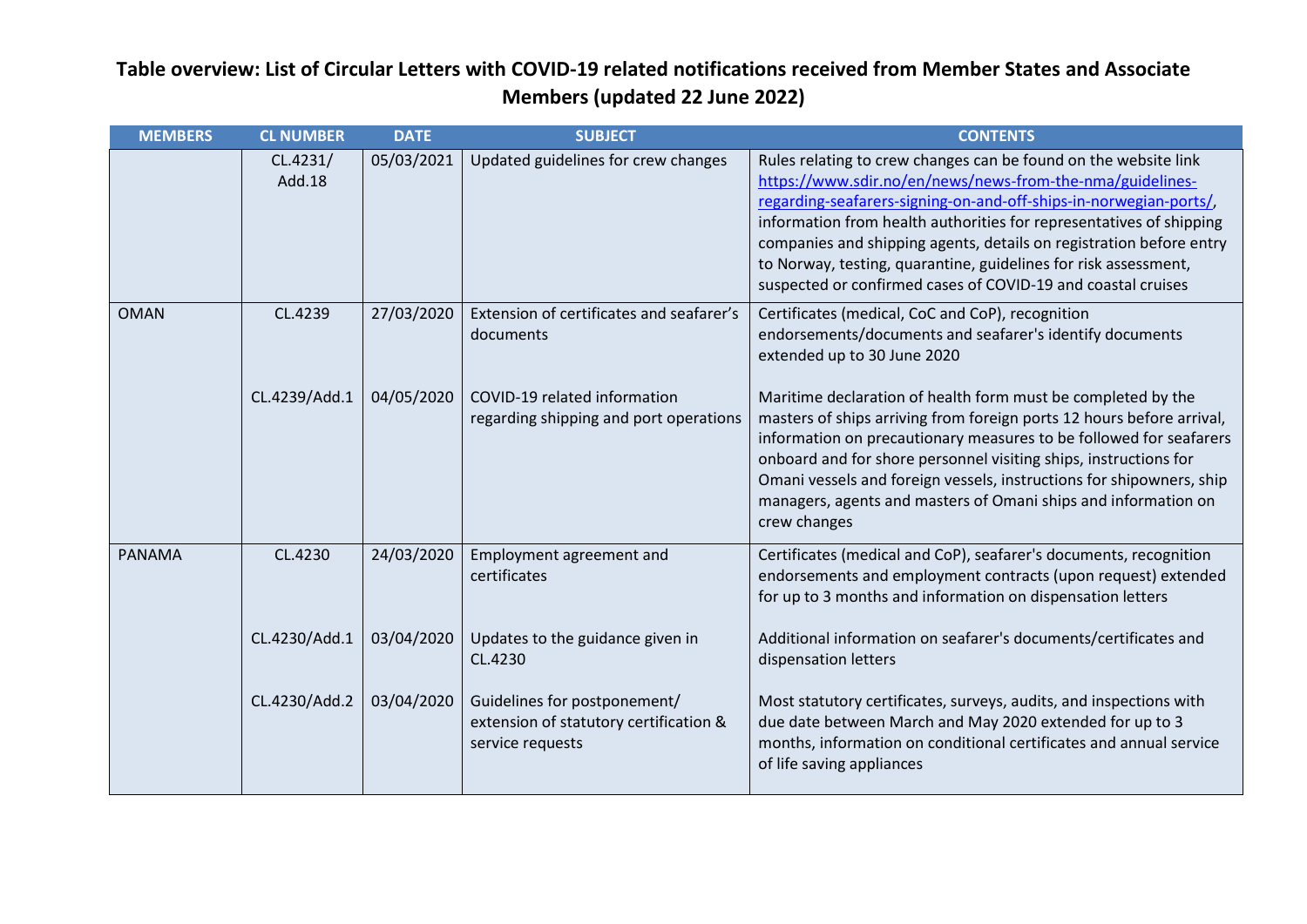| <b>MEMBERS</b> | <b>CL NUMBER</b>        | <b>DATE</b> | <b>SUBJECT</b>                                                                                                                                         | <b>CONTENTS</b>                                                                                                                                                                                                                                                                                                                                                                                                                                                                                     |
|----------------|-------------------------|-------------|--------------------------------------------------------------------------------------------------------------------------------------------------------|-----------------------------------------------------------------------------------------------------------------------------------------------------------------------------------------------------------------------------------------------------------------------------------------------------------------------------------------------------------------------------------------------------------------------------------------------------------------------------------------------------|
|                | CL.4230/Add.3           | 27/04/2020  | Measures taken in response to the<br>COVID-19 pandemic                                                                                                 | Information regarding offices that are working remotely, details on<br>registration of property titles and ship mortgages, audits,<br>inspections, surveys, dry docking, crew licenses, contracts and<br>endorsements are extended for 3 months                                                                                                                                                                                                                                                     |
|                | CL.4230/Add.4           | 18/05/2020  | Statement in support of the<br>recommended framework of protocols<br>for ensuring safe ship crew changes<br>and travel during the COVID-19<br>pandemic | Panama and Liberia join to support IMO Circular Letter<br>No.4204/Add.14 for the "Recommended Framework of Protocols<br>Ensuring Safe Ship Crew Changes and Travel During the COVID-19<br>Pandemic. They call upon other Flag States to join them in their<br>support of these protocols which ensure the safety of the seafarers<br>at sea, the goods they carry, and the environment in which they sail                                                                                           |
|                | CL.4230/Add.5           | 01/06/2020  | Panama designates seafarers as "key<br>workers"                                                                                                        | Panama shows its support for seafarers and supports the need for<br>safer crew changes, licenses, certificates, and employment contracts<br>can be extended for 3 months, upon agreement, and at no cost to<br>the seafarer, at the end of the extension all seafarers will be entitled<br>to their annual paid vacation and to be repatriated                                                                                                                                                      |
|                | CL.4230/Add.8<br>/Rev.1 | 25/06/2020  | Guidelines for ships and seafarers                                                                                                                     | Detailed instructions for repatriations, embarkation, or<br>disembarkation of crew during the COVID-19 pandemic period                                                                                                                                                                                                                                                                                                                                                                              |
|                | CL.4230/Add.8<br>/Rev.2 | 25/06/2020  | The main actions taken by the Panama<br>Maritime Authority (PMA) to combat<br>the COVID-19 pandemic                                                    | Information on extension of the SEA agreement, seafarers'<br>certificates, dispensation letters, inspections, medical certificates,<br>and the extension of the validity of colour copies of the full terms of<br>seafarers' technical documents, details on the renewal of Maritime<br>training course certificates, some maritime training courses may be<br>taught online, protocols for joining a ship, leaving a ship and<br>repatriation, crew health self-declaration/ship crew changes form |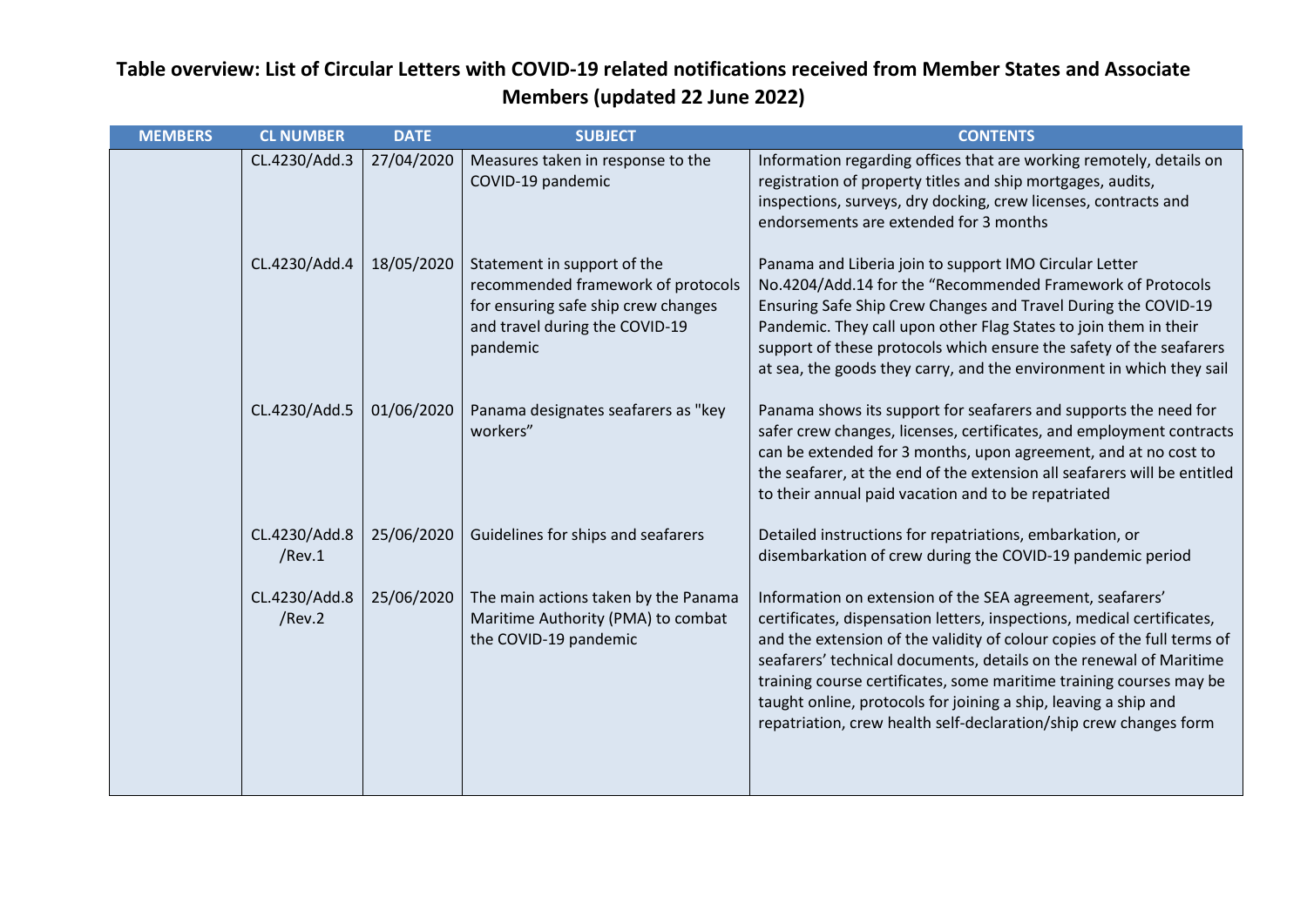| <b>MEMBERS</b> | <b>CL NUMBER</b>   | <b>DATE</b> | <b>SUBJECT</b>                                                                                                       | <b>CONTENTS</b>                                                                                                                                                                                                                                                                                                                                                                                                                                                                                                      |
|----------------|--------------------|-------------|----------------------------------------------------------------------------------------------------------------------|----------------------------------------------------------------------------------------------------------------------------------------------------------------------------------------------------------------------------------------------------------------------------------------------------------------------------------------------------------------------------------------------------------------------------------------------------------------------------------------------------------------------|
|                | CL.4230/Add.9      | 30/06/2020  | Updates to the Marine Merchant<br><b>Notice</b>                                                                      | Marine Merchant Notice has been modified to strengthen and<br>reinforce its initial purpose, which is the protection of seafarers,<br>invites companies to consider Panama as a crew change hub (see<br>https://amp.gob.pa/crew-change-during-covid-19/ for more details)                                                                                                                                                                                                                                            |
|                | CL.4230/<br>Add.10 | 17/07/2020  | Measures taken to support seafarers                                                                                  | Details on the measures that have been taken to support seafarers<br>in their repatriation and a call for other Member States to allow the<br>repatriation, landing and boarding of seafarers from their territories                                                                                                                                                                                                                                                                                                 |
|                | CL.4230/<br>Add.11 | 20/07/2020  | Proposed information format available<br>to IMO Member States, related to<br>COVID-19 and crew changes               | A proposal by the Panama Maritime Administration of a format of<br>information available to IMO Member States related to COVID-19<br>and crew changes, will allow IMO member states to provide<br>updated information from their countries regarding actions,<br>protocols, activities, declarations, communications, contact points,<br>links on web pages and allow crew changes to be carried out safely                                                                                                          |
|                | CL.4230/<br>Add.12 | 21/09/2020  | <b>Guidance for seafarers</b>                                                                                        | Information on crew changes and repatriation, SEA may be<br>extended for 3 months, dispensation letters may be provided, CICA<br>continue to be issued, Seaman's book, CoC, CoP, Endorsement of<br>courses, CoC and CoP for 3 months, medical certificates that have<br>expired between January and September may be granted an<br>authorisation letter for 6 months, medical certificates which have<br>expired onboard may be extended for up to 3 months, information<br>on maritime training centres and courses |
|                | CL.4230/<br>Add.13 | 21/09/2020  | Manual produced called "Diagram of<br>the modalities for repatriation,<br>disembarkation and embarkation of<br>crew" | Details on safe ways to carry out repatriations and crew changes,<br>the manual can be found on the AMP website:<br>https://amp.gob.pa/wp-content/uploads/2020/07/21072020-<br>Instructivo-de-Repatriaci%C3%B3n-Espa%C3%B1ol-2.pdf                                                                                                                                                                                                                                                                                   |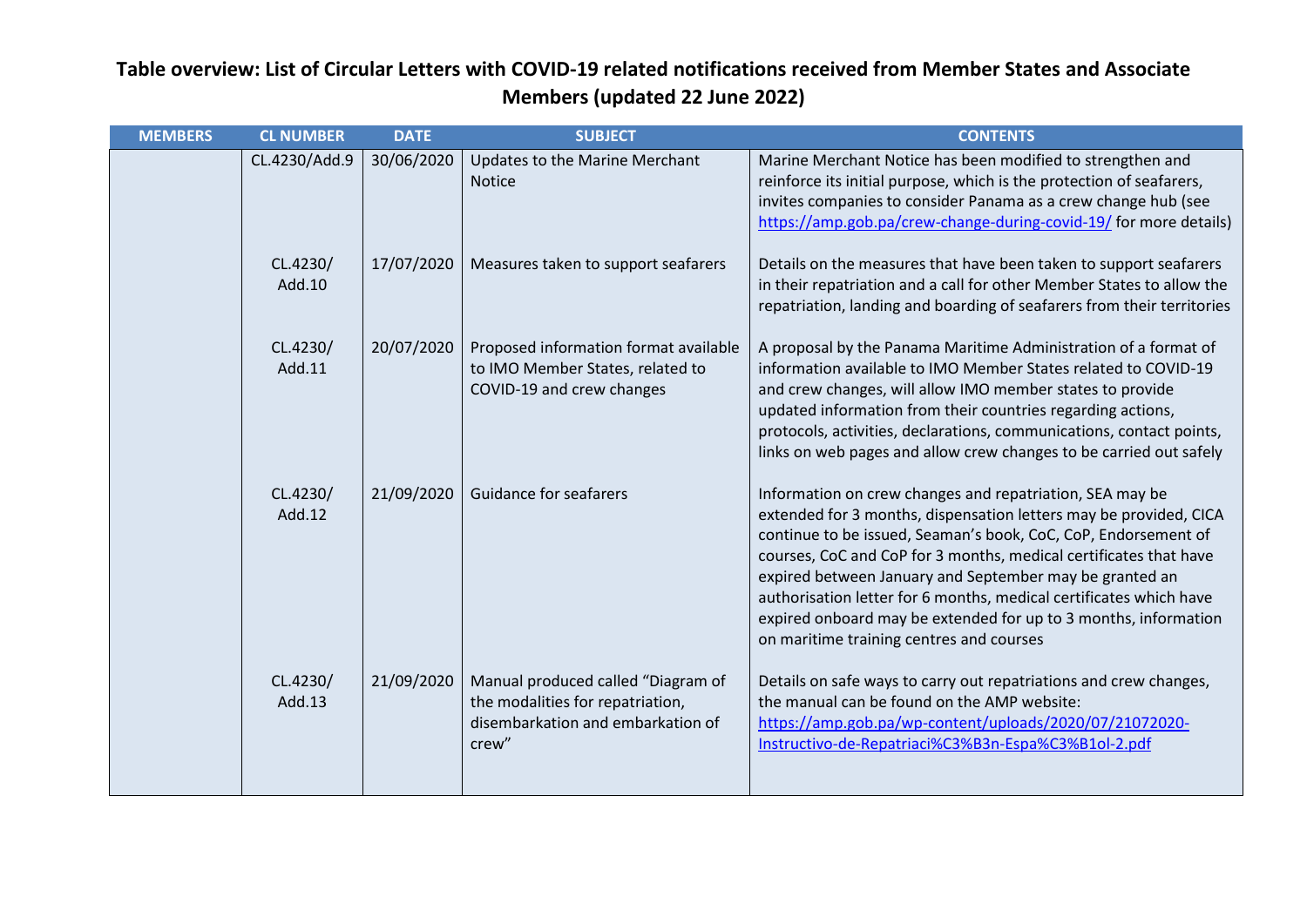| <b>MEMBERS</b>     | <b>CL NUMBER</b>   | <b>DATE</b> | <b>SUBJECT</b>                                                                                                                   | <b>CONTENTS</b>                                                                                                                                                                                                                                                                                                                                                                                                                                                                           |
|--------------------|--------------------|-------------|----------------------------------------------------------------------------------------------------------------------------------|-------------------------------------------------------------------------------------------------------------------------------------------------------------------------------------------------------------------------------------------------------------------------------------------------------------------------------------------------------------------------------------------------------------------------------------------------------------------------------------------|
|                    | CL.4230/<br>Add.14 | 25/02/2021  | Extension of SEA and other seafarer<br>certificates                                                                              | SEA's due to expire may be extended for up to 3 months, details<br>provided on extension of SEA, information given on the extension of<br>certificates of endorsements, dispensation letters, CICA and<br>maritime training centres, Seaman's books, course endorsements,<br>CoC, CoP and endorsements of CoC and CoP may be extended for 3<br>months, medical certificates which expired between January and<br>September 2020 may be extended by issuance of an Authorization<br>letter |
|                    | CL.4230/<br>Add.15 | 15/03/2022  | Free vaccinations for seafarers                                                                                                  | COVID-19 vaccinations being offered to all seafarers, regardless of<br>their nationalities, who are on board vessels of all Flag States<br>arriving to Panamanian Ports as well as those transiting via the<br>Panama canal                                                                                                                                                                                                                                                               |
| PERU               | CL.4296            | 27/05/2020  | Extension of seafarer and ship<br>certificates and details on a<br>recommendation guide by the<br><b>National Port Authority</b> | Statutory ship certificates, CoC, titles, medical certificates and<br>endorsements have been extended, sanitary protection and<br>preventive measures have been imposed, a recommendations guide<br>has been developed with guidelines produced for port facilities<br>regarding sanitary controls                                                                                                                                                                                        |
| <b>PHILIPPINES</b> | CL.4237            | 25/03/2020  | Extension of STCW certificates for<br>seafarers                                                                                  | Automatic 2-month extension from date of expiry of certificates<br>expiring between 13 March 2020 and 13 April 2020                                                                                                                                                                                                                                                                                                                                                                       |
|                    | CL.4237/Add.1      | 16/04/2020  | Further extension of validity of STCW<br>certificates                                                                            | STCW certificates issued to Filipino seafarers expiring between 13<br>March to 31 May 2020 may be extended for 6 months from the date<br>of expiry                                                                                                                                                                                                                                                                                                                                        |
|                    | CL.4237/Add.2      | 27/04/2020  | Extension of statutory certificates                                                                                              | Surveys, inspections, and statutory certificates issued by the<br>Maritime Industry Authority (MARINA) extended to 31 May 2020                                                                                                                                                                                                                                                                                                                                                            |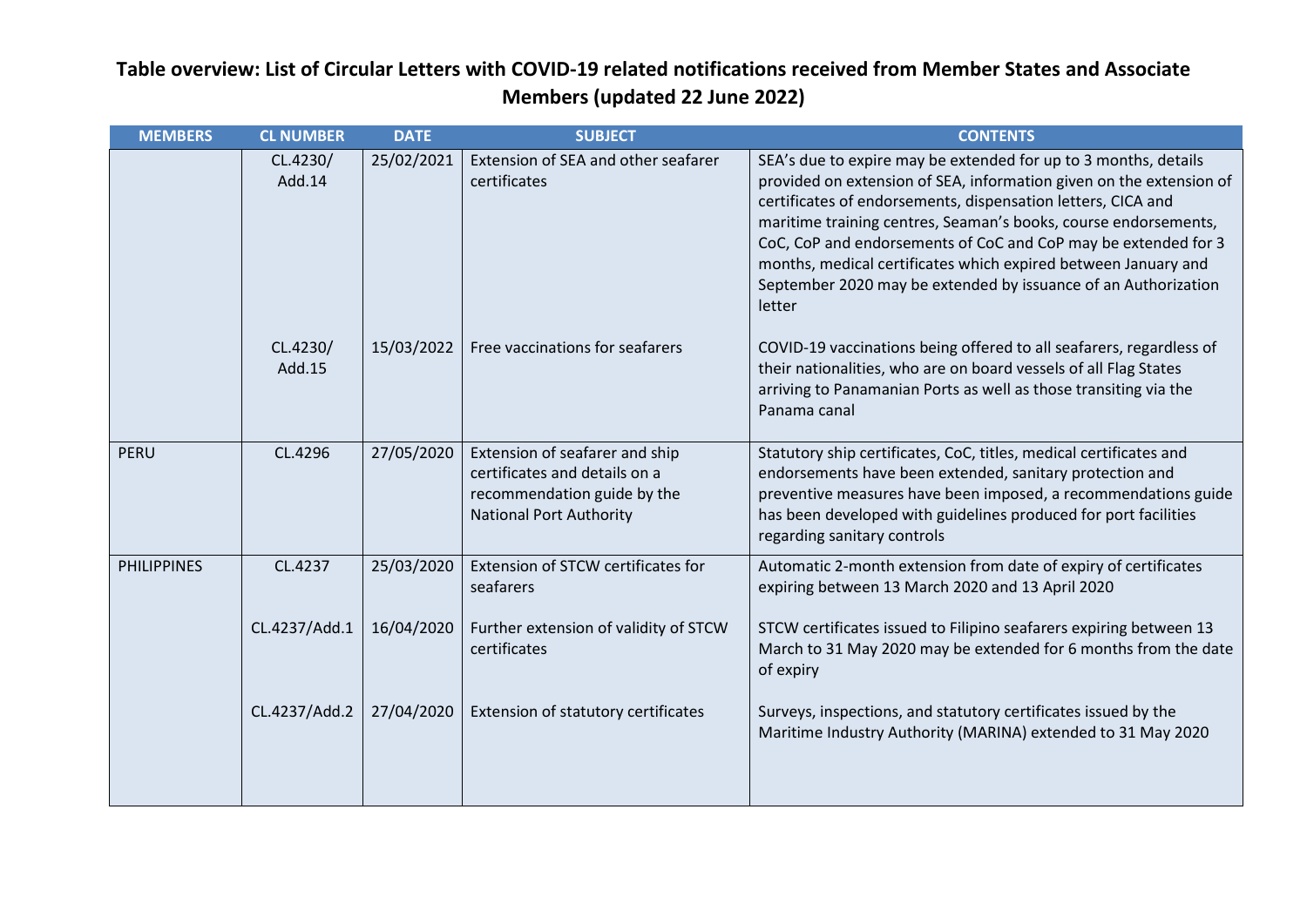| <b>MEMBERS</b> | <b>CL NUMBER</b>   | <b>DATE</b> | <b>SUBJECT</b>                                                                 | <b>CONTENTS</b>                                                                                                                                                                                                                                                                                                                                                  |
|----------------|--------------------|-------------|--------------------------------------------------------------------------------|------------------------------------------------------------------------------------------------------------------------------------------------------------------------------------------------------------------------------------------------------------------------------------------------------------------------------------------------------------------|
|                | CL.4237/Add.7      | 30/06/2020  | Extension of the validity of passports<br>for Overseas Filipino Workers (OFWs) | The extension of validity for expiring ePassports has been<br>authorised, applications for extensions can be sent by mail, courier<br>or an authorised representative of the seafarer or shipping<br>company, shipping companies/manning agencies should ensure that<br>Filipino seafarers have the 10-year valid ePassport prior to<br>deployment               |
|                | CL.4237/Add.8      | 02/07/2020  | <b>Extension of STCW certificates</b>                                          | All STCW certificates that have expired or are expiring between 1<br>June 2020 to 30 June 2020 will be automatically extended for 6<br>months from the date of expiry, details regarding extensions for<br>shipping companies and manning/crewing agencies                                                                                                       |
|                | CL.4237/<br>Add.10 | 24/07/2020  | Joint Circular No. 01 Series of 2020                                           | Titled "Guidelines for the Establishment of the Philippine Green<br>Lane to Facilitate the Speedy and Safe Travel of Seafarers, including<br>their Safe and Swift Disembarkation, and Crew Change during the<br>COVID-19 Pandemic", this guide provides guidelines and process<br>flows for the main six identified scenarios in crew change and<br>repatriation |
|                | CL.4237/<br>Add.11 | 22/09/2020  | Information on new eSID and SRB<br>being issued                                | eSID to be issued to seafarers, old SIRB will no longer be issued and<br>instead a new enhanced and more secure SRB is being issued                                                                                                                                                                                                                              |
|                | CL.4237/<br>Add.13 | 20/10/2020  | Extension of seafarer documents and<br>certificates                            | All STCW certificates, SRB and SIRB of Filipino seafarers who are<br>either onboard or ashore, that have expired or due to expire<br>between 13 March 2020 and 31 December 2020 have been<br>extended for 1 year, information provided on revalidation and<br>expedite processing                                                                                |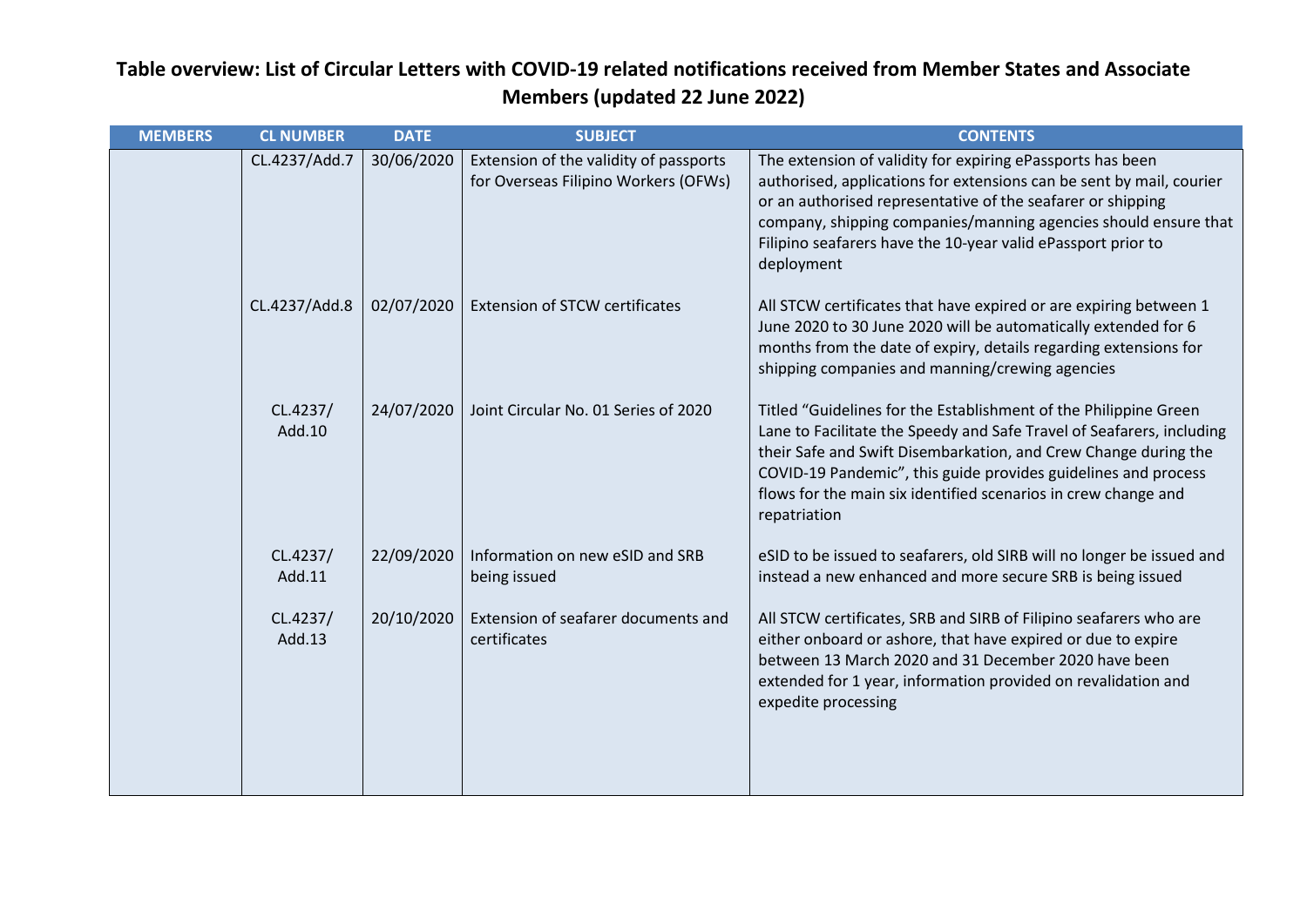| <b>MEMBERS</b> | <b>CL NUMBER</b>   | <b>DATE</b> | <b>SUBJECT</b>                         | <b>CONTENTS</b>                                                                                                                                                                                                                                                                                                                                                                                                                                               |
|----------------|--------------------|-------------|----------------------------------------|---------------------------------------------------------------------------------------------------------------------------------------------------------------------------------------------------------------------------------------------------------------------------------------------------------------------------------------------------------------------------------------------------------------------------------------------------------------|
|                | CL.4237/<br>Add.16 | 18/11/2020  | <b>Guidance for seafarers</b>          | Seafarers with STCW certificates that are due to expire onboard may<br>be issued with a dispensation permit, information provided on<br>disembarkation, statutory certificate extensions and survey<br>certificates issued during the ECQ, protocol issued to ensure safe<br>crew changes and travel can be found at<br>https://marina.gov.ph/marina-advisory-flag-state-administration-<br>advisory/                                                         |
|                | CL.4237/<br>Add.17 | 22/12/2020  | Extension of seafarer certificates     | STCW certificates that expire between 13 March 2020 and 31<br>December 2020 will be extended for 1 year from the date of expiry<br>providing conditions are met, revalidation of seafarer certificates<br>that have expired or are due to expire between 13 March 2020 and<br>31 December 2020 may be extended for 5 years, information on the<br>conditions for extensions                                                                                   |
|                | CL.4237/<br>Add.23 | 09/09/2021  | <b>Extension of STCW certificates</b>  | All STCW certificates previously extended by MARINA<br>Advisories bearing reference numbers "MA-2020-83", "MA-2020-<br>73", "MA-2020-66", and "MA-2020-64" is extended to 31 December<br>2021, All STCW certificates issued by MARINA expiring between 1<br>July 2021 and 31 December 2021 shall be extended for 1 year from<br>its date of expiry, extensions apply to seafarers currently onboard,<br>information provided on revalidation of CoCs and CoPs |
|                | CL.4237/<br>Add.26 | 10/01/2022  | Further extension of STCW certificates | All STCW certificates expiring onboard from 1 January 2022 to 30<br>June 2022 shall be extended for 1 year from the date of expiry, no<br>need to file an application for extension, information given on the<br>conditions for extensions, template provided for LMA's and shipping<br>companies, these measures are valid until 30 June 2022                                                                                                                |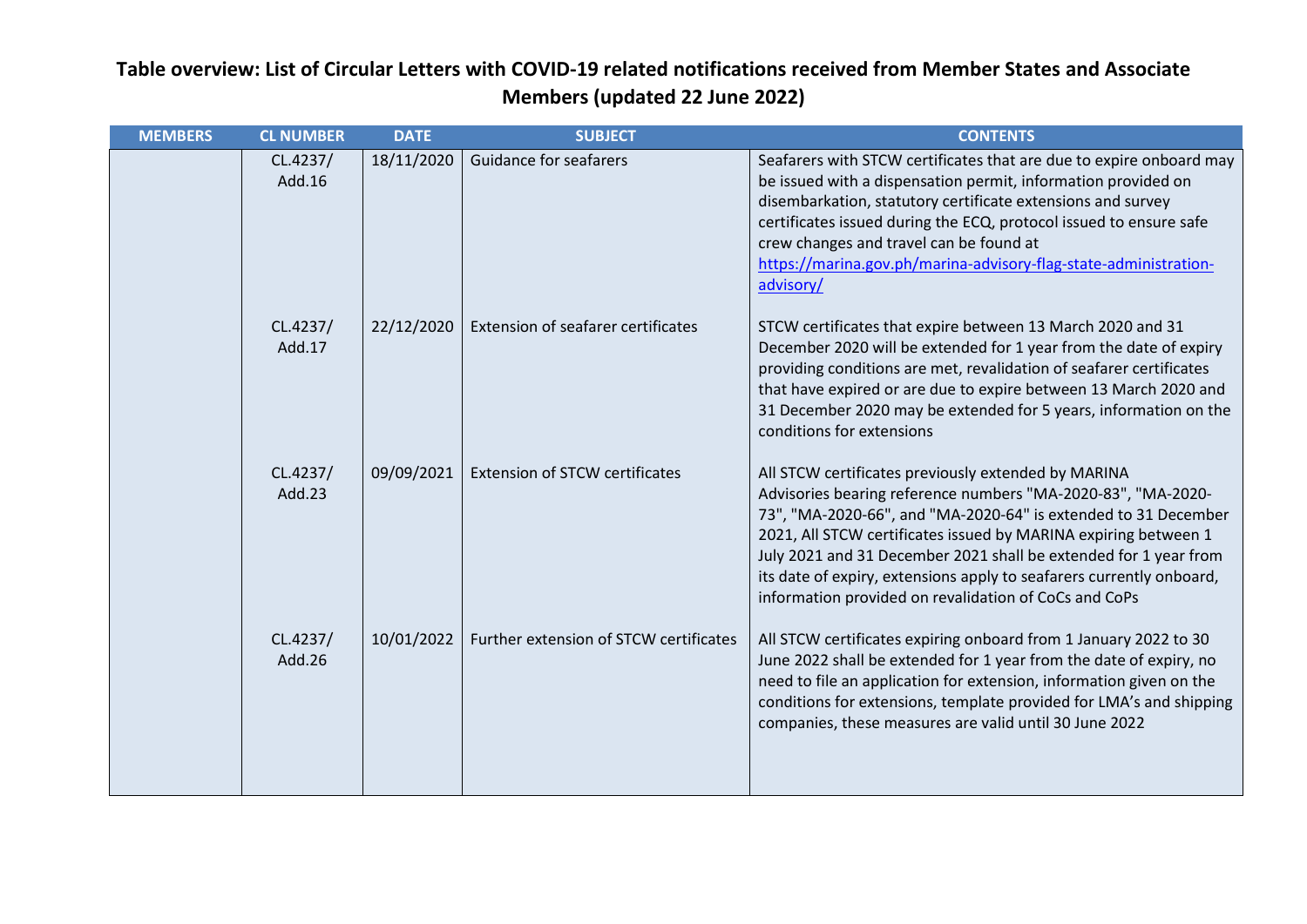| <b>MEMBERS</b>  | <b>CL NUMBER</b>   | <b>DATE</b> | <b>SUBJECT</b>                                                    | <b>CONTENTS</b>                                                                                                                                                                                                                                                                                                                                                                                                                                         |
|-----------------|--------------------|-------------|-------------------------------------------------------------------|---------------------------------------------------------------------------------------------------------------------------------------------------------------------------------------------------------------------------------------------------------------------------------------------------------------------------------------------------------------------------------------------------------------------------------------------------------|
|                 | CL.4237/<br>Add.28 | 13/05/2022  | <b>Extension of SIRB</b>                                          | Extension of all Seafarers Identification and Record (SIRB) for all<br>Filipino seafarers currently onboard ships operating overseas for 1<br>year from the date of expiry of SIRB's expiring between 1 January<br>2022 and 31 July 2022                                                                                                                                                                                                                |
| <b>POLAND</b>   | CL.4232            | 24/03/2020  | Certificate extensions                                            | Extension of maritime pilots' documents, seafarer's documents<br>(certificates - medical, CoC and CoP) until 1 September 2020, and<br>contracts up to 3 months                                                                                                                                                                                                                                                                                          |
|                 | CL.4232/Add.5      | 27/08/2020  | Guidelines for extending seafarer<br>certificates                 | CoP and CoC for seafarers currently onboard may be extended until<br>31 December 2020, maritime pilots' documents and medical<br>certificates expiring on or after 1 March 2020 are valid until 1<br>September 2020, SEA may be extended for a maximum of 3 months<br>with consent of the seafarer and a further extension may be given if<br>repatriation is not possible, information on the conditions for<br>extensions and the application process |
|                 | CL.4232/Add.7      | 08/12/2020  | <b>Extension of seafarer documents</b>                            | CoP's that expired on or after 1 February 2020 may be extended for<br>3 months, CoC's that expired on or after 1 March 2020 may be<br>extended for 3 months, medical certificates that expired on or after<br>1 March 2020 may be extended for 2 months, SEA may be extended<br>for 3 months, further information on the extension of contracts                                                                                                         |
| <b>PORTUGAL</b> | CL.4400            | 19/04/2021  | Designation of seafarers as key<br>workers                        | Seafarers designated as key workers and measures taken to<br>facilitate crew changes, the transit of seafarers and access to<br>medical care for seafarers                                                                                                                                                                                                                                                                                              |
| <b>QATAR</b>    | CL.4249            | 02/04/2020  | Contingency plans to mitigate<br>disruption to delivered services | Existing endorsements for recognition of a certificate extended for 3<br>months from date of expiry (CRA will be issued instead of new<br>endorsements)                                                                                                                                                                                                                                                                                                 |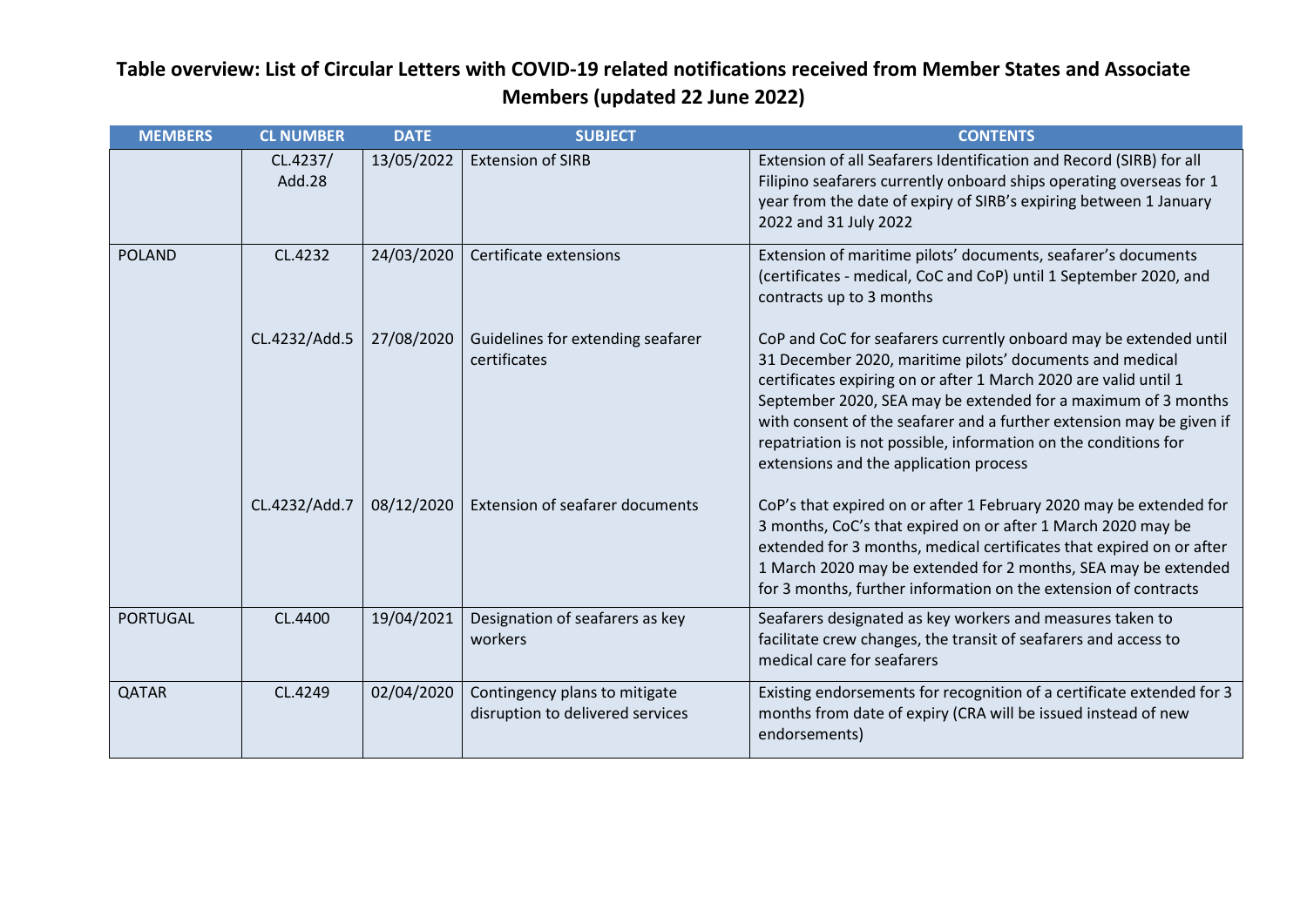| <b>MEMBERS</b>                       | <b>CL NUMBER</b>   | <b>DATE</b> | <b>SUBJECT</b>                                                                                         | <b>CONTENTS</b>                                                                                                                                                                                                                                                                                                                                  |
|--------------------------------------|--------------------|-------------|--------------------------------------------------------------------------------------------------------|--------------------------------------------------------------------------------------------------------------------------------------------------------------------------------------------------------------------------------------------------------------------------------------------------------------------------------------------------|
| <b>REPUBLIC OF</b><br><b>KOREA</b>   | CL.4259            | 09/04/2020  | COVID-19 measures and suggestions                                                                      | Information on measures taken by the Korean government such as<br>no restrictions on ships' arrivals/departures, remote ship<br>inspections/audits, guidelines on crew changes, employment period<br>and extension of the validity of certificates, information on port<br>state control, ship certificates can be extended for up to 3-6 months |
| <b>REPUBLIC OF</b><br><b>MOLDOVA</b> | CL.4252            | 03/04/2020  | Precautionary measures to minimise<br>risk of community spread of COVID-19<br>in the ports and onboard | Measures and guidelines related to COVID-19 for ships flying the<br>Moldova flag and seafarers onboard                                                                                                                                                                                                                                           |
|                                      | CL.4252/Add.1      | 09/04/2020  | Guidelines on the extension of<br>statutory inspections and statutory<br>certificates                  | Foreign CoC and CoP can be extended for up to 6 months from the<br>date of expiry, most mandatory survey and audit requirements are<br>suspended until 30 June 2020, extension of statutory certificates,<br>servicing of equipment, inspections, service providers of Moldova<br>Flag ships for up to 3 months                                  |
| <b>ROMANIA</b>                       | CL.4234            | 26/03/2020  | <b>Extension of certificates</b>                                                                       | Most certificates expiring during the health emergency period to be<br>extended for 3 months                                                                                                                                                                                                                                                     |
|                                      | CL.4234/Add.4      | 14/07/2020  | <b>Extension of seafarer documents</b>                                                                 | CoC, CoP, medical certificates, seaman's books, endorsements by<br>the RNA and training certificates are extended to 1 October 2020                                                                                                                                                                                                              |
|                                      | CL.4234/Add.6      | 05/01/2021  | Updated measures as a result of<br>COVID-19                                                            | CoC, CoP, medical certificates, seaman's books, and endorsements<br>issued by the RNA which will expire during active service have been<br>extended to 1 April 2021                                                                                                                                                                              |
|                                      | CL.4234/<br>Add.12 | 06/08/2021  | Extending the validity of documents                                                                    | CoCs, CoPs, medical certificates, seaman's books and endorsements<br>issued by the RNA expiring during seagoing service are extended to<br>31 December 2021                                                                                                                                                                                      |
|                                      | CL.4234/<br>Add.14 | 10/01/2022  | <b>Extension of seafarer documents</b>                                                                 | CoC, CoP, medical certificates, seaman's books, endorsements by<br>the RNA and training certificates are extended until repatriation by<br>no later than 30 June 2022                                                                                                                                                                            |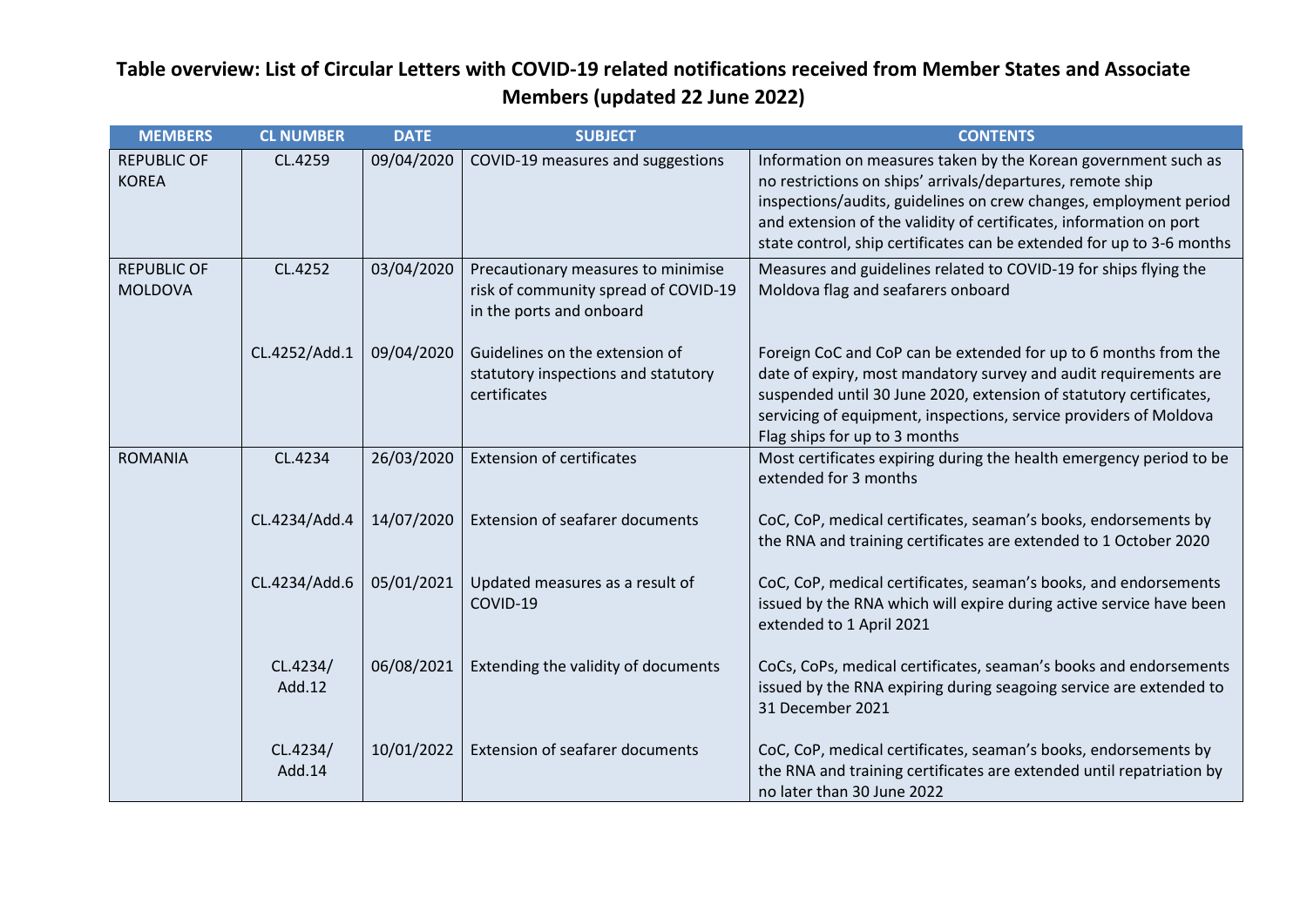| <b>MEMBERS</b>                      | <b>CL NUMBER</b>   | <b>DATE</b> | <b>SUBJECT</b>                                                               | <b>CONTENTS</b>                                                                                                                                                                                                                                                           |
|-------------------------------------|--------------------|-------------|------------------------------------------------------------------------------|---------------------------------------------------------------------------------------------------------------------------------------------------------------------------------------------------------------------------------------------------------------------------|
| <b>RUSSIAN</b><br><b>FEDERATION</b> | CL.4237            | 25/03/2020  | Measures and guidelines relating to<br>statutory certificates                | Statutory ship certificates, periodic surveys and inspections,<br>employment contracts (upon consent), medical certificates and<br>seafarer certificates extended for 3 months                                                                                            |
|                                     | CL.4237/Add.5      | 20/05/2020  | Additional urgent measures taken due<br>to the coronavirus COVID-19 pandemic | Seafarer's certificates expiring on or before 20 June 2020 extended<br>for 6 months, for medical certificates due to expire, the seafarer is<br>permitted to work without a valid medical certificate for 3 months                                                        |
|                                     | CL.4237/Add.6      | 12/06/2020  | <b>Extension of certificates</b>                                             | CoC, endorsement of certificates, CoP, tanker endorsements (oil<br>tankers, liquefied gas tankers, chemical tankers), certificates for<br>ship's cooks and STCW documents that have expired or is due to<br>expire before 20 September 2020, may be extended for 3 months |
|                                     | CL.4237/Add.9      | 13/07/2020  | Extension of seafarer's certificates and<br>documents                        | All seafarer certificates and documents expiring before 20<br>September 2020 are extended for 3 months, this extension is<br>applicable to seafarers working on board ships flying the flag of a<br>foreign state                                                         |
|                                     | CL.4237/<br>Add.12 | 05/10/2020  | Updated certificate and document<br>extensions                               | CoC, CoP, STCW certificates, cook's certificates and endorsements<br>that have expired or are due to expire on 31 December 2020 have<br>been extended to 31 March 2021                                                                                                    |
|                                     | CL.4237/<br>Add.18 | 14/01/2021  | Extension of seafarer certificates                                           | Seafarer's certificates/documents which have expired or are due to<br>expire before 31 March 2021 may be extended for 3 months                                                                                                                                            |
|                                     | CL.4237/<br>Add.19 | 19/03/2021  | Further extension of certificates                                            | CoC, CoP, STCW certificates, tanker endorsements, cook's<br>certificates and endorsements which have expired or are due to<br>expire before 30 June 2021 may be extended for 3 months                                                                                     |
|                                     | CL.4237/<br>Add.20 | 21/05/2021  | Seafarers recognised as key workers                                          | Seafarers are recognised as key workers and there are no<br>restrictions on crew changes                                                                                                                                                                                  |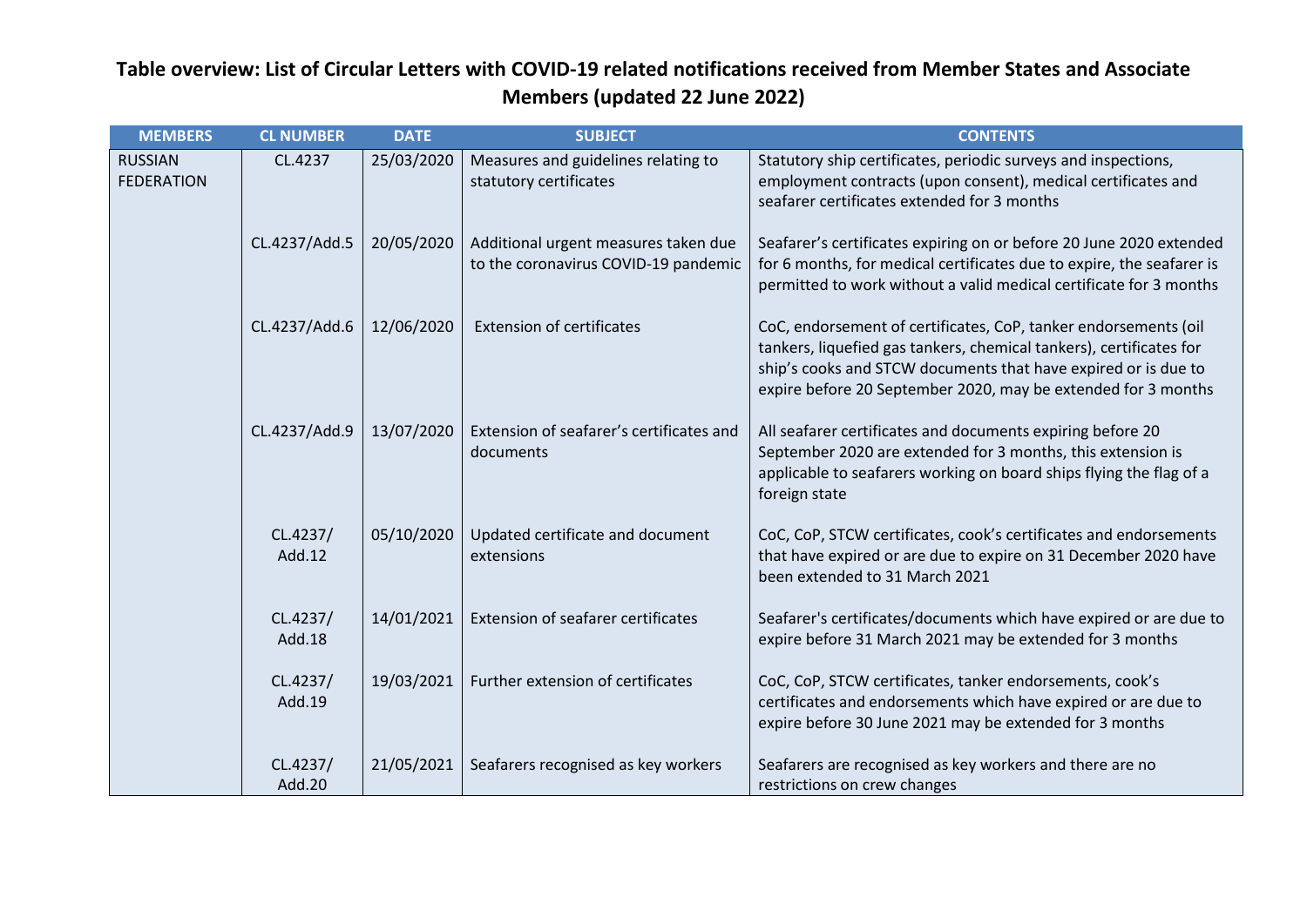| <b>MEMBERS</b> | <b>CL NUMBER</b>   | <b>DATE</b> | <b>SUBJECT</b>                     | <b>CONTENTS</b>                                                                                                                                                                                                                                                                                                                                                                                                                                                                                                |
|----------------|--------------------|-------------|------------------------------------|----------------------------------------------------------------------------------------------------------------------------------------------------------------------------------------------------------------------------------------------------------------------------------------------------------------------------------------------------------------------------------------------------------------------------------------------------------------------------------------------------------------|
|                | CL.4237/<br>Add.22 | 21/06/2021  | <b>Extension of certificates</b>   | CoC, endorsement on recognition of certificates issued by another<br>government, CoP, tanker endorsements (oil tankers, liquefied gas<br>tankers, chemical tankers), certificates for ship's cooks and other<br>STCW documents that have expired or are due to expire before 30<br>September 2021 have been extended for 3 months                                                                                                                                                                              |
|                | CL.4237/<br>Add.24 | 17/09/2021  | Measures taken due to COVID-19     | Seafarer's certificates and documents that have expired/due to<br>expire are extended to 31 December 2021, seafarers on board ships<br>that cannot extend their CoC, endorsement on recognition of<br>certificates issued by another government, CoP, tanker<br>endorsements (oil tankers, liquefied gas tankers, chemical tankers),<br>certificates for ship's cooks or other STCW documents are granted a<br>3 month extension on the validity of such documents                                             |
|                | CL.4237/<br>Add.25 | 16/12/2021  | Extension of seafarer certificates | Seafarer's certificates and documents which have expired or are due<br>to expire are extended to 31 March 2022, seafarers on board ships<br>that cannot extend their CoC, endorsement on recognition of<br>certificates issued by another government, CoP, tanker<br>endorsements (oil tankers, liquefied gas tankers, chemical tankers),<br>certificates for ship's cooks or other STCW documents are granted a<br>3 month extension on the validity of such documents                                        |
|                | CL.4237/<br>Add.27 | 23/03/2022  | <b>Extension of certificates</b>   | Seafarer's certificates and documents which have expired or are due<br>to expire are extended to 30 June 2022, a 3 month extension on the<br>validity of CoCs, endorsement on recognition of certificates issued<br>by another government, CoPs, tanker endorsements (oil tankers,<br>liquefied gas tankers, chemical tankers), certificates for ship's cooks<br>or other STCW documents is given to seafarers who cannot extend<br>their certificates due to being on board ships or COVID-19<br>restrictions |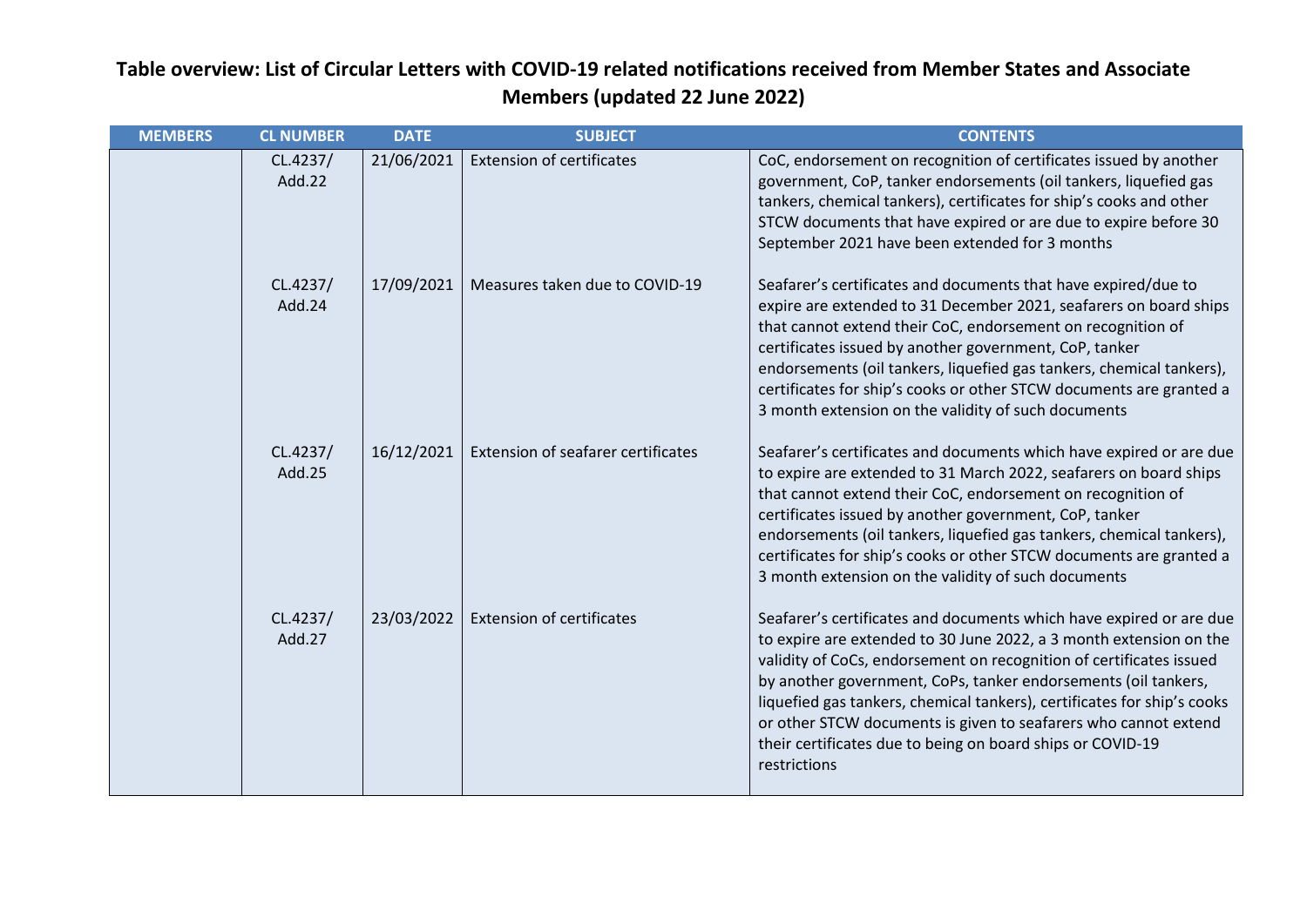| <b>MEMBERS</b>                                              | <b>CL NUMBER</b>   | <b>DATE</b> | <b>SUBJECT</b>                                                                  | <b>CONTENTS</b>                                                                                                                                                                                                                                                                                                                                                                                                                                                                                                                                                                                                                         |
|-------------------------------------------------------------|--------------------|-------------|---------------------------------------------------------------------------------|-----------------------------------------------------------------------------------------------------------------------------------------------------------------------------------------------------------------------------------------------------------------------------------------------------------------------------------------------------------------------------------------------------------------------------------------------------------------------------------------------------------------------------------------------------------------------------------------------------------------------------------------|
|                                                             | CL.4237/<br>Add.29 | 10/06/2022  | <b>Extension of certificates</b>                                                | Seafarer's certificates and documents which have expired or are due<br>to expire, are extended to 30 September 2022, CoCs, endorsements<br>on recognition of certificates issued by another Government, CoPs,<br>tanker endorsements (oil tankers, liquefied gas tankers, chemical<br>tankers), certificates for ship's cooks and other STCW documents<br>are extended for 3 months                                                                                                                                                                                                                                                     |
| <b>SAINT VINCENT</b><br><b>AND THE</b><br><b>GRENADINES</b> | CL.4248            | 03/04/2020  | Guidance and recommendations for<br>ships and seafarers                         | 3-month extensions for seafarers' certificates, ship surveys, audits,<br>inspections and seaman's record books providing conditions are<br>met, information on employment contracts and repatriation                                                                                                                                                                                                                                                                                                                                                                                                                                    |
|                                                             | CL.4248/Add.2      | 18/05/2020  | Temporary measures set for 2 months<br>starting from 18 May 2020                | Statutory surveys, dry-docking surveys and servicing of ship's<br>equipment extended, ISM internal audits may be extended for 3<br>months, DoC audits may be extended up to 18 July 2020, 3-month<br>extension may be given to existing SMC and ISSC certificates,<br>information on ML certificates, inspections postponed, SEA may be<br>extended upon request, repatriation at no cost to the seafarer,<br>validity of STCW endorsements may be extended, MSM and seaman<br>books extended, medical certificates extended up to 3 months,<br>details on drills, insurance/financial security and copies of<br>certificates/documents |
|                                                             | CL.4248/Add 3      | 30/06/2020  | <b>COVID-19 Contingency measures</b>                                            | The Maritime administration has adopted the measures in the<br>circular GEN 025 Rev.3 in relation to seafarer's certificates and ship<br>certificates and surveys, measures can be found on www.svg-<br>marad.com                                                                                                                                                                                                                                                                                                                                                                                                                       |
|                                                             | CL.4248/Add.4      | 17/07/2020  | Measures relating to seafarer<br>certificates, ship surveys and<br>certificates | The Maritime administration has adopted the measures in the<br>circular GEN 025 Rev.4 in relation to seafarer's certificates and<br>survey and certificates of Saint Vincent and the Grenadines flagged<br>vessels, measures have been published on www.svg-marad.com                                                                                                                                                                                                                                                                                                                                                                   |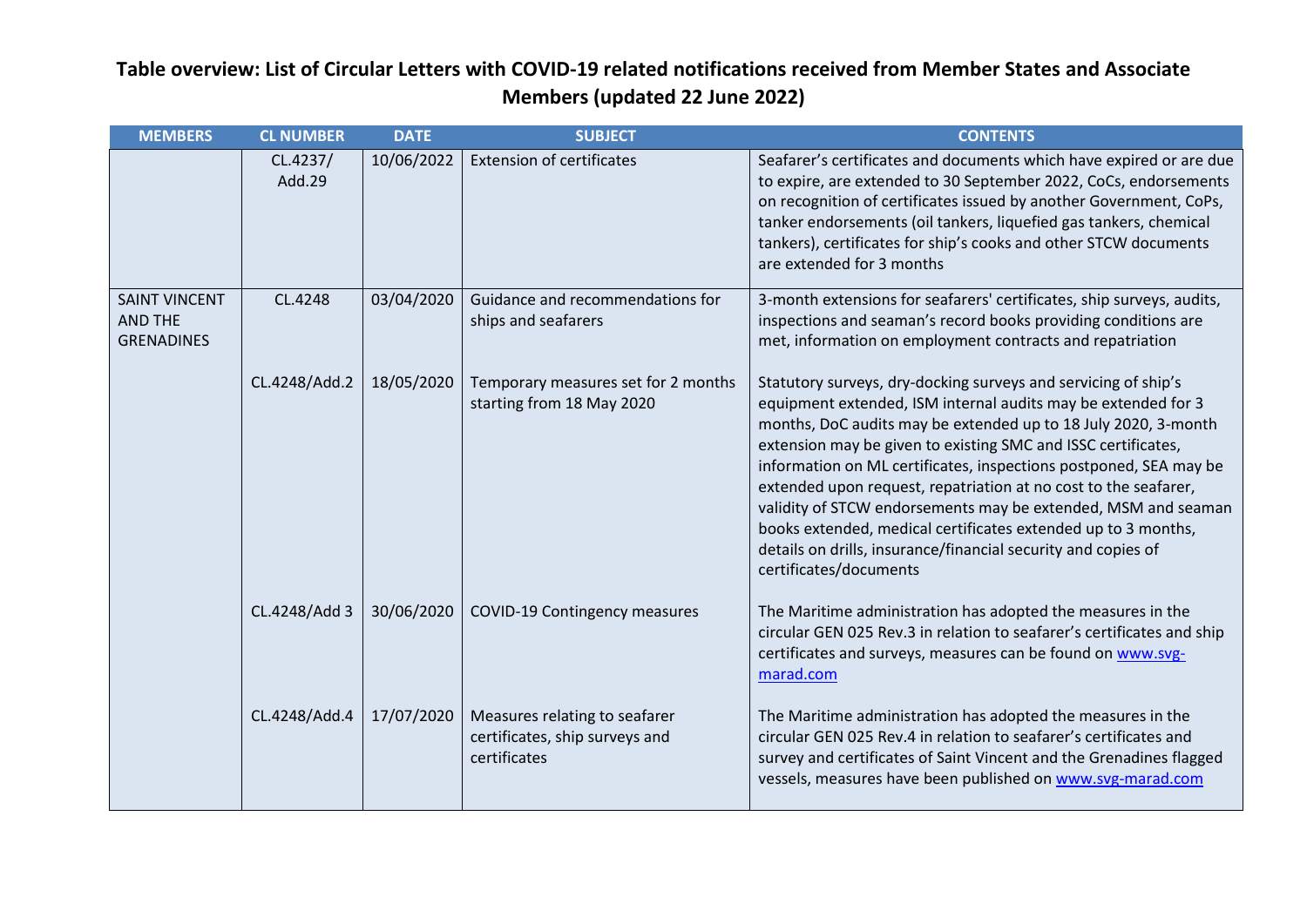| <b>MEMBERS</b> | <b>CL NUMBER</b> | <b>DATE</b> | <b>SUBJECT</b>                                                               | <b>CONTENTS</b>                                                                                                                                                                                                                                                                                                                                                                                                                                                                                                                                                                                               |
|----------------|------------------|-------------|------------------------------------------------------------------------------|---------------------------------------------------------------------------------------------------------------------------------------------------------------------------------------------------------------------------------------------------------------------------------------------------------------------------------------------------------------------------------------------------------------------------------------------------------------------------------------------------------------------------------------------------------------------------------------------------------------|
|                | CL.4248/Add.5    | 18/08/2020  | Temporary measures put in place for 2<br>months starting from 18 August 2020 | Statutory surveys and dry docking surveys may be extended, ISM<br>internal audits can be extended for 3 months and DoC audits up to<br>18 October 2020, existing SMC and ICCS certificates may be<br>extended for 3 months, information provided on ML certificates,<br>MSM documents, inspections, drills, temporary certificates and MLC<br>financial security, SEA agreements may be extended with consent of<br>the seafarer and repatriation is available at no cost to the seafarer,<br>CoC, CoP and seaman's books may be extended, medical certificates<br>due to expire may be extended for 3 months |
|                | CL.4248/Add.7    | 22/09/2020  | Information for ships and seafarers                                          | Surveys, audits and servicing of ships may be extended/postponed,<br>ML certificates may be extended to 18 November 2020 where the<br>renewal inspection cannot be conducted, information on annual flag<br>state inspections, drills, MLC financial security and pre-registration<br>inspections, SEA may be extended, CoC, seaman's books and CoP<br>may be extended, MSMD may be requested, medical certificates<br>that have expired or due to expire may be extended for 3 months                                                                                                                        |
|                | CL.4248/Add.9    | 20/10/2020  | Updated COVID-19 contingency<br>measures                                     | Information on scheduled statutory and dry-docking surveys,<br>servicing of ship's equipment, annual flag state inspections, pre-<br>registration inspections, SEA, repatriation, MLC financial security,<br>STCW endorsements, MSMD, seaman's books, copies of certificates,<br>medical certificates and drills, ISM internal audits, SMC and ISSC<br>certificates may be extended for 3 months, ISM documents of<br>compliance and ML certificates may be extended to 18 January 2021                                                                                                                       |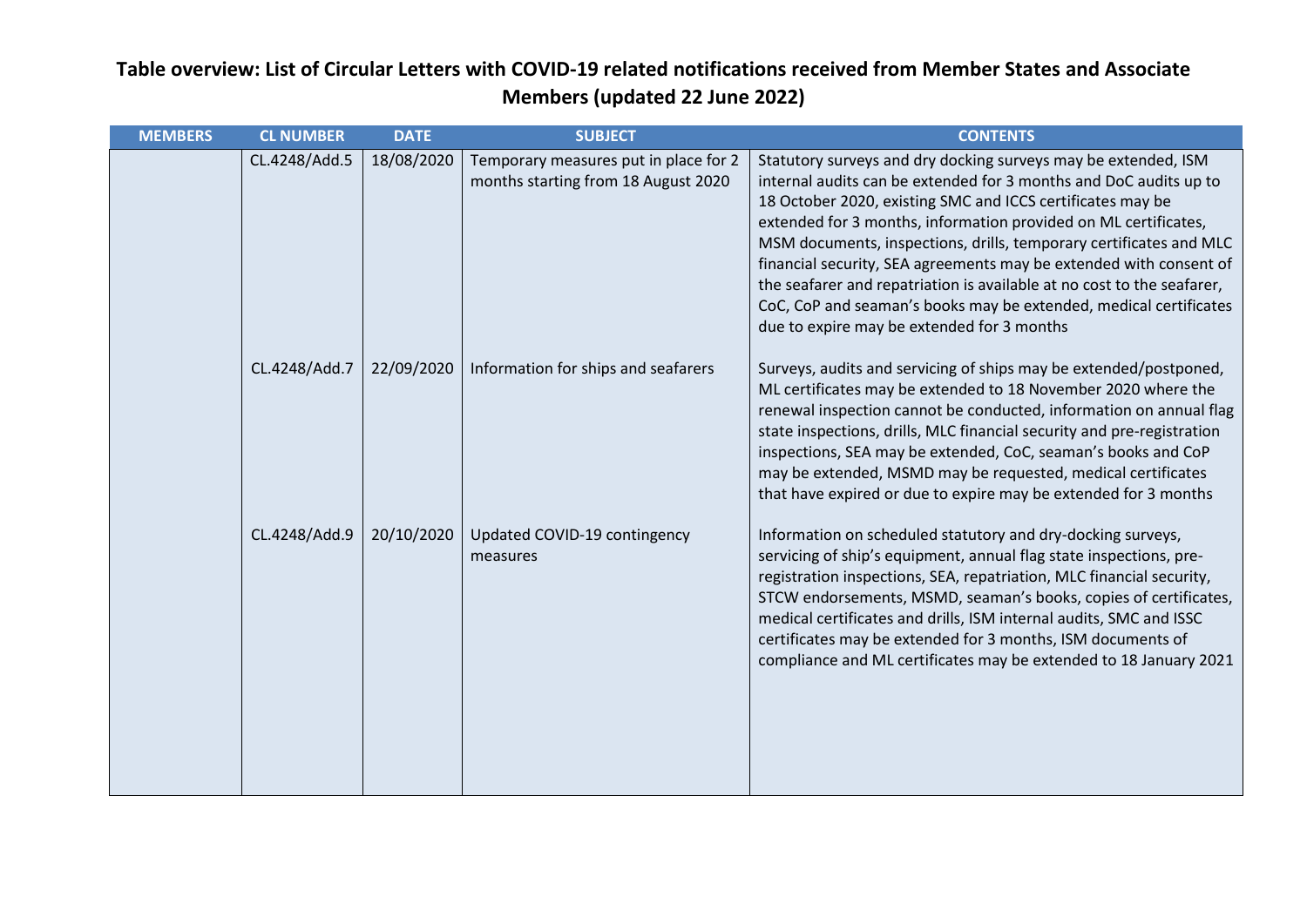| <b>MEMBERS</b> | <b>CL NUMBER</b>   | <b>DATE</b> | <b>SUBJECT</b>                                 | <b>CONTENTS</b>                                                                                                                                                                                                                                                                                                                                                                                                                                                                                                                                                                                                                                                                                                                                                                                      |
|----------------|--------------------|-------------|------------------------------------------------|------------------------------------------------------------------------------------------------------------------------------------------------------------------------------------------------------------------------------------------------------------------------------------------------------------------------------------------------------------------------------------------------------------------------------------------------------------------------------------------------------------------------------------------------------------------------------------------------------------------------------------------------------------------------------------------------------------------------------------------------------------------------------------------------------|
|                | CL.4248/<br>Add.10 | 21/01/2021  | Updated information for ships and<br>seafarers | Information provided on scheduled statutory surveys, dry docking<br>surveys, servicing, ISM internal audits, DoC audits, SMC and ISSC<br>renewal audits, ML certificates, inspections, SEA and repatriation,<br>MLC, extension of seafarer certificates and MSM documents                                                                                                                                                                                                                                                                                                                                                                                                                                                                                                                            |
|                | CL.4248/<br>Add.11 | 19/04/2021  | Updated measures due to COVID-19               | Information on the extension of scheduled statutory surveys, dry<br>docking surveys, servicing of ship's equipment, ISM internal audits,<br>DoC audits, SMC and ISSC renewal audits, ML certificates,<br>inspections, SEA and repatriation, MLC financial security, STCW<br>endorsements, MSM documents, medical certificates and drills,<br>temporary measures in place for 3 months from 18 April 2021                                                                                                                                                                                                                                                                                                                                                                                             |
|                | CL.4248/<br>Add.12 | 19/07/2021  | <b>COVID-19 Contingency measures</b>           | Scheduled statutory surveys and interim and initial audits may be<br>extended/postponed on a case to case basis, dry docking surveys<br>and servicing of ship's equipment may be extended, ISM internal<br>audits and SMC and ISSC renewal audits/verification may be<br>extended for up to 3 months, annual, additional or renewal audits<br>and ML certificates may be extended up to 18 September 2021,<br>information provided on flag state inspections, drills and MSM<br>documents, SEA may be extended with the seafarer entitled to<br>repatriation at no cost with 7 days notice, STCW endorsements and<br>seamen's books may be extended, medical certificates that have<br>expired/invalid may be used for up to 3 months, temporary<br>measures in place for 2 months from 18 July 2021 |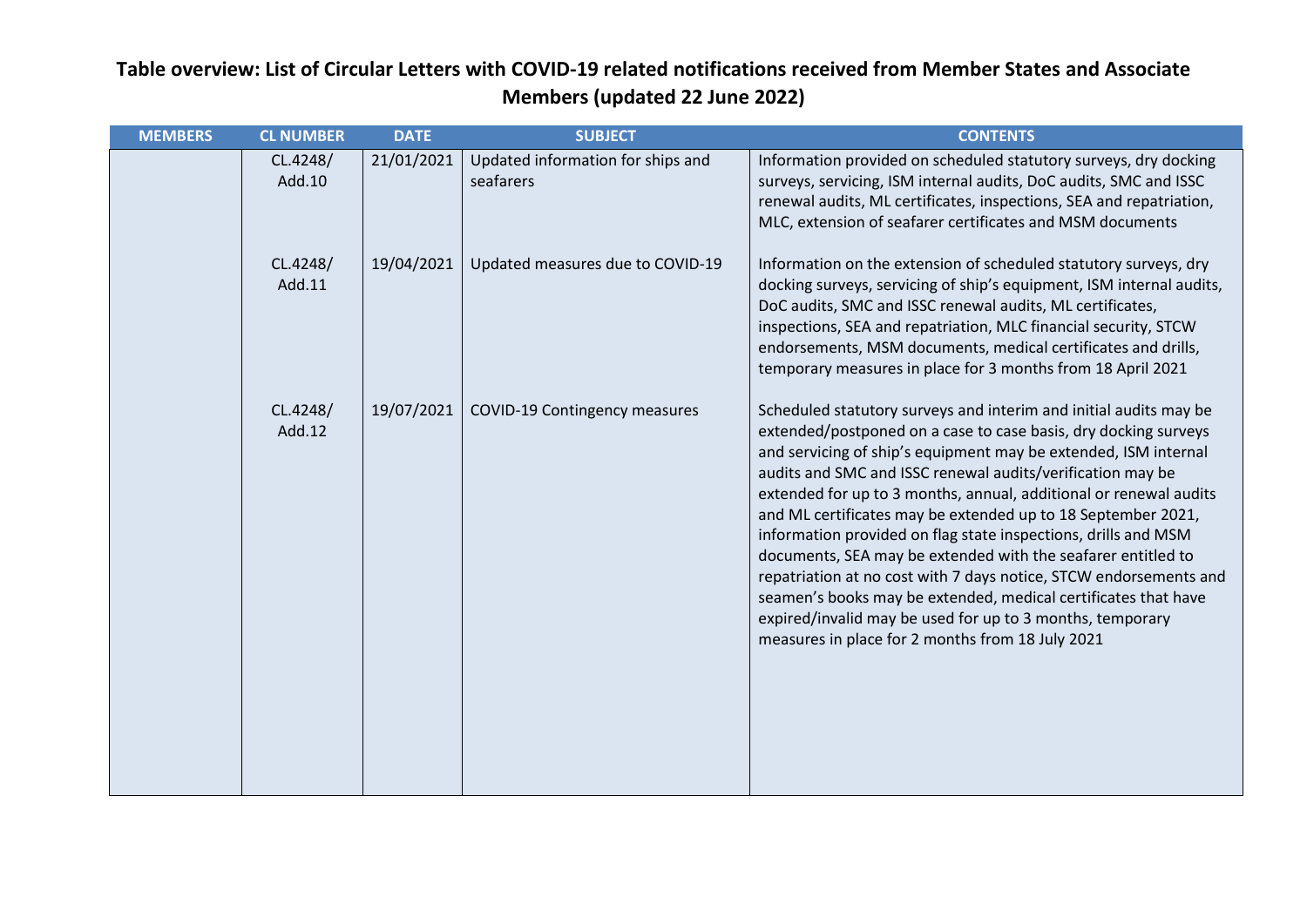| <b>MEMBERS</b> | <b>CL NUMBER</b>   | <b>DATE</b> | <b>SUBJECT</b>                   | <b>CONTENTS</b>                                                                                                                                                                                                                                                                                                                                                                                                                                                                                                                                                                                                                                                                                                                                                                                                                            |
|----------------|--------------------|-------------|----------------------------------|--------------------------------------------------------------------------------------------------------------------------------------------------------------------------------------------------------------------------------------------------------------------------------------------------------------------------------------------------------------------------------------------------------------------------------------------------------------------------------------------------------------------------------------------------------------------------------------------------------------------------------------------------------------------------------------------------------------------------------------------------------------------------------------------------------------------------------------------|
|                | CL.4248/<br>Add.13 | 28/09/2021  | Updated measures due to COVID-19 | Scheduled statutory surveys and interim and initial audits may be<br>extended/postponed on a case to case basis, dry docking surveys<br>and servicing of ship's equipment may be extended, ISM internal<br>audits and SMC and ISSC renewal audits/verification may be<br>extended for up to 3 months, annual, additional or renewal DoC<br>audits and ML certificates may be extended up to 18 December<br>2021, information on flag state inspections, drills and MSM<br>documents, SEA may be extended with the seafarer entitled to<br>repatriation at no cost with 7 days notice, STCW endorsements and<br>seamen's books may be extended, medical certificates that have<br>expired/invalid may be used for up to 3 months, temporary<br>measures in place for 3 months from 18 September 2021                                        |
|                | CL.4248/<br>Add.14 | 20/12/2021  | COVID-19 contingency measures    | Scheduled statutory surveys and interim and initial audits may be<br>extended/postponed on a case to case basis, dry docking surveys<br>and servicing of ship's equipment may be extended, ISM internal<br>audits and SMC and ISSC renewal audits/verification may be<br>extended for up to 3 months, annual, additional or renewal DoC<br>audits and ML certificates may be extended up to 18 March 2022,<br>information on flag state inspections, MLC financial security, drills<br>and MSM documents, SEA may be extended with the seafarer<br>entitled to repatriation at no cost to the seafarer with 7 days notice,<br>STCW endorsements and seamen's books may be extended, medical<br>certificates that have expired/invalid may be used for up to 3<br>months, temporary measures in place for 3 months from 18<br>December 2021 |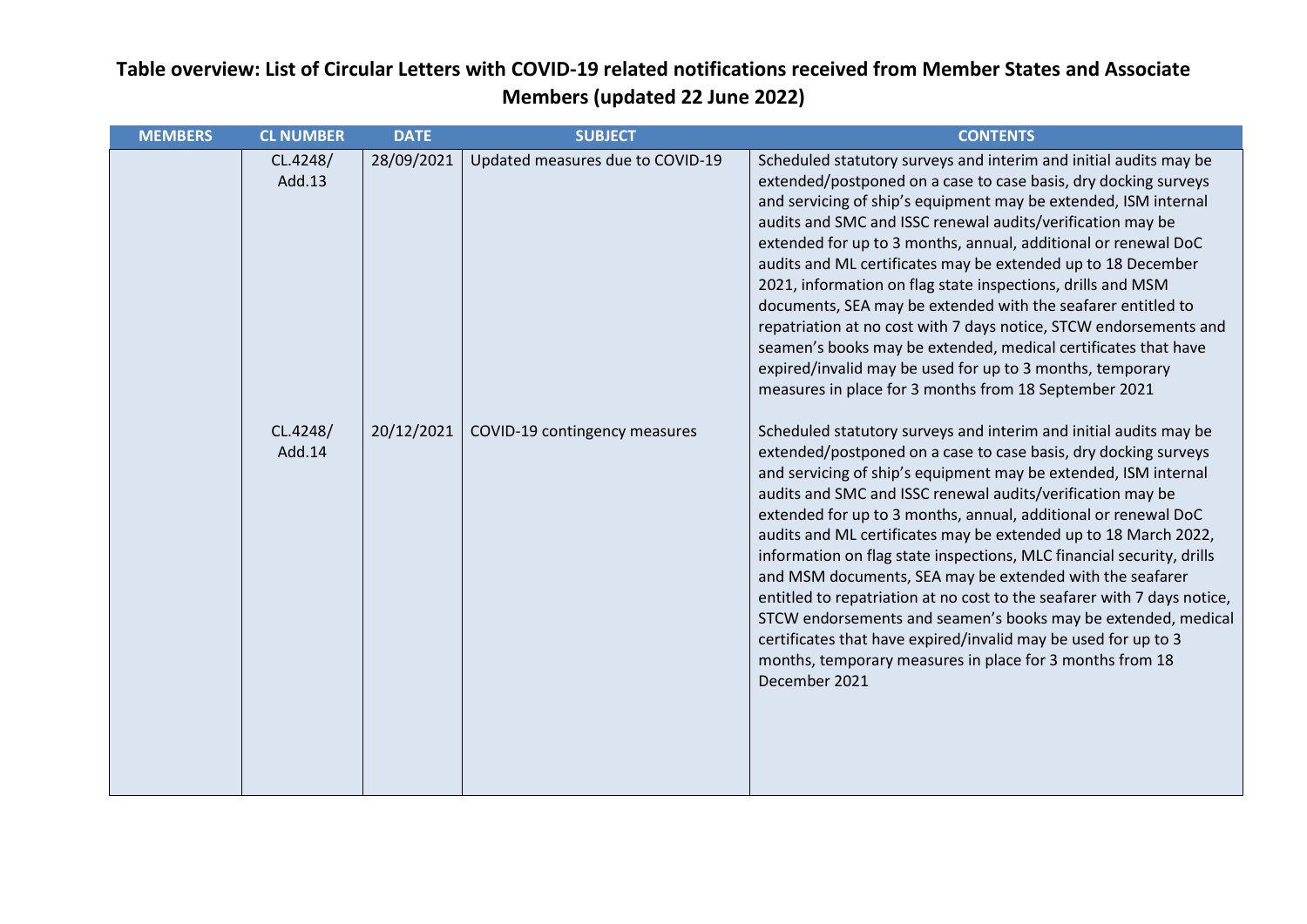| <b>MEMBERS</b> | <b>CL NUMBER</b>   | <b>DATE</b> | <b>SUBJECT</b>                           | <b>CONTENTS</b>                                                                                                                                                                                                                                                                                                                                                                                                                                                                                                                                                                                                                                                                                                                                            |
|----------------|--------------------|-------------|------------------------------------------|------------------------------------------------------------------------------------------------------------------------------------------------------------------------------------------------------------------------------------------------------------------------------------------------------------------------------------------------------------------------------------------------------------------------------------------------------------------------------------------------------------------------------------------------------------------------------------------------------------------------------------------------------------------------------------------------------------------------------------------------------------|
|                | CL.4248/<br>Add.15 | 01/04/2022  | Updated COVID-19 contingency<br>measures | Scheduled statutory surveys and dry docking surveys and servicing<br>of ship's equipment may be extended, ISM internal audits and SMC<br>and ISSC renewal audits/verification may be extended for up to 3<br>months, annual, additional or renewal DoC audits and ML<br>certificates may be extended up to 18 June 2022, information on<br>flag state inspections, MLC financial security, drills and MSM<br>documents, SEA may be extended with the seafarer entitled to<br>repatriation at no cost to the seafarer with 7 days notice, STCW<br>endorsements and seamen's books may be extended, medical<br>certificates that have expired/invalid may be used for up to 3<br>months, temporary measures in place for 3 months from 18 March<br>2021      |
|                | CL.4248/<br>Add.16 | 20/06/2022  | Updated COVID-19 contingency<br>measures | Scheduled statutory surveys and dry docking surveys and servicing<br>of ship's equipment may be extended, ISM internal audits and SMC<br>and ISSC renewal audits/verification may be extended for up to 3<br>months, annual, additional or renewal DoC audits and ML<br>certificates may be extended up to 18 September 2022, information<br>on drills and annual flag state inspections and pre-registration<br>inspections, SEA may be extended with the seafarer entitled to<br>repatriation at no cost to the seafarer with 7 days notice, STCW<br>endorsements and seamen's books may be extended, medical<br>certificates that have expired/invalid may be used for up to 3<br>months, temporary measures in place for 3 months from 18 June<br>2021 |
| SAMOA          | CL.4239            | 27/03/2020  | Certificates of competency               | Certificates expiring on 30 April 2020 extended for up to 3 months                                                                                                                                                                                                                                                                                                                                                                                                                                                                                                                                                                                                                                                                                         |
|                | CL.4239/Add.2      | 02/07/2021  | <b>Extension of certificates</b>         | STCW CoC's and CoP's have been extended for 6 months from the<br>date of expiry, SEA's may also be extended for seafarers awaiting<br>repatriation                                                                                                                                                                                                                                                                                                                                                                                                                                                                                                                                                                                                         |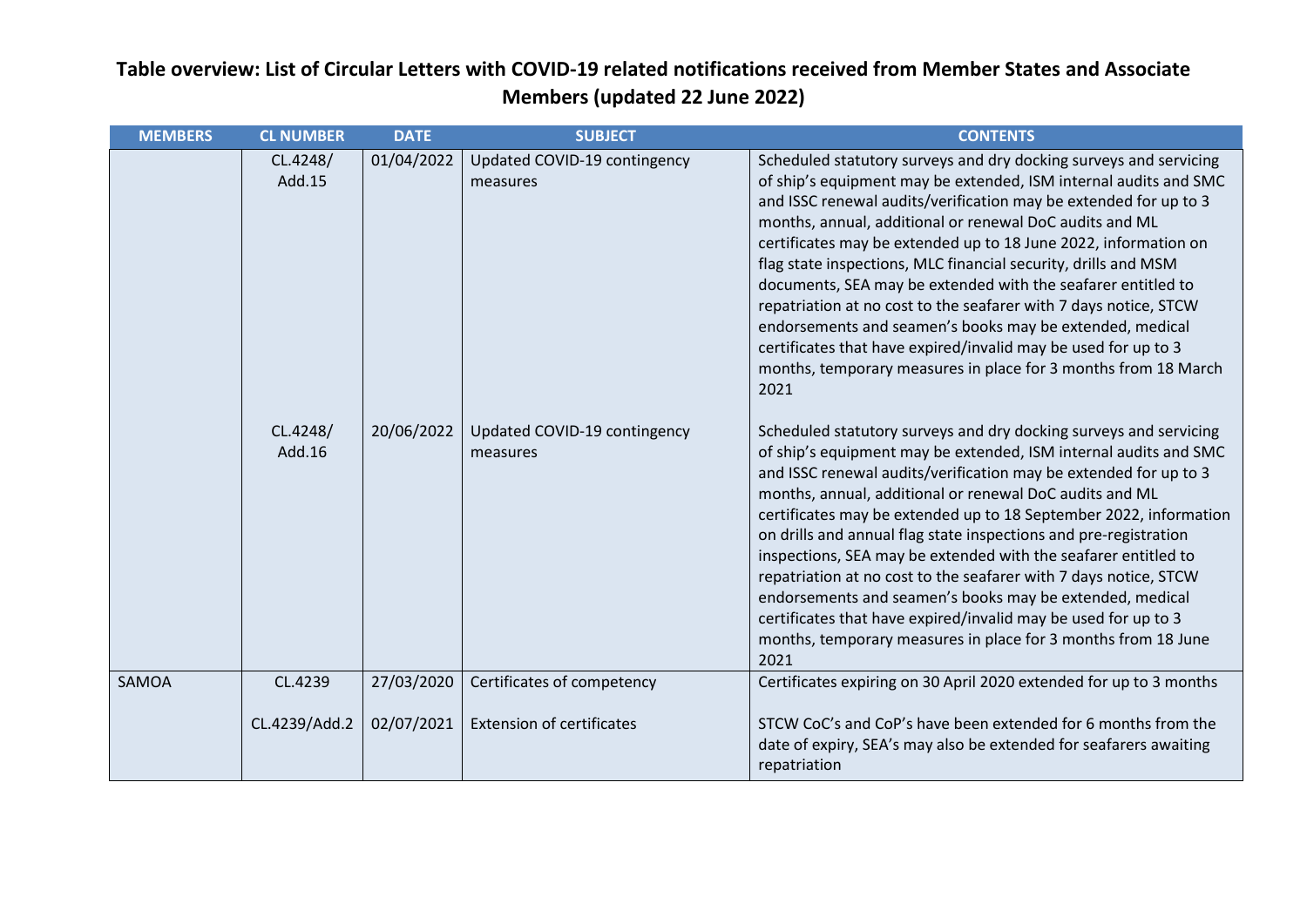| <b>MEMBERS</b>      | <b>CL NUMBER</b>         | <b>DATE</b> | <b>SUBJECT</b>                                                                    | <b>CONTENTS</b>                                                                                                                                                                                                                                                                                                                                                                                                                                                                                |
|---------------------|--------------------------|-------------|-----------------------------------------------------------------------------------|------------------------------------------------------------------------------------------------------------------------------------------------------------------------------------------------------------------------------------------------------------------------------------------------------------------------------------------------------------------------------------------------------------------------------------------------------------------------------------------------|
| <b>SAUDI ARABIA</b> | CL.4243                  | 31/03/2020  | Special guidelines for issuing<br>certificates and seafarer maritime<br>documents | Guidelines on renewing CoC (granted for up to 3 months), issuing a<br>new endorsement (granted for up to 3 months), extending medical<br>certificates and seaman's book due to expire on or before 30 June<br>2020 by up to 3 months from date of expiry                                                                                                                                                                                                                                       |
|                     | CL.4243/Add.1            | 08/02/2021  | Extension of Seaman's books and<br>medical certificates                           | Seaman's books and medical fitness certificates that expire on or<br>before 15 April 2021 is extended for 3 months from the date of<br>expiry                                                                                                                                                                                                                                                                                                                                                  |
|                     | CL.4243                  | 25/11/2021  | Vaccination campaign for seafarers<br>onboard ships                               | Launch of a vaccination campaign for seafarers working on board<br>ships through health centres within Saudi ports on the Arabian Gulf<br>and the Red Sea                                                                                                                                                                                                                                                                                                                                      |
| SINGAPORE           | CL.4204/<br>Add.22/Rev.1 | 25/06/2020  | Singapore Crew Change Guidebook                                                   | Guidance provided on protocols for crew changes and repatriation                                                                                                                                                                                                                                                                                                                                                                                                                               |
|                     | CL.4204/<br>Add.22/Rev.2 | 17/09/2020  | <b>Updated Guidebook</b>                                                          | Updates to the Singapore Crew Change Guidebook                                                                                                                                                                                                                                                                                                                                                                                                                                                 |
|                     | CL.4383                  | 11/02/2021  | Information on vaccines and boarding<br>restrictions                              | Guidance on vaccinations for key maritime personnel, any shore-<br>based personnel going on board a vessel must produce a valid<br>negative PCR test result taken as part of the rostered routine testing<br>(RRT) programme, within the last 7 days before boarding the vessel,<br>shore-based personnel not on an RRT programme are required to<br>show a valid negative test result from a COVID-19 PCR test or<br>Antigen Rapid Test (ART) within 72 hours prior to boarding the<br>vessel |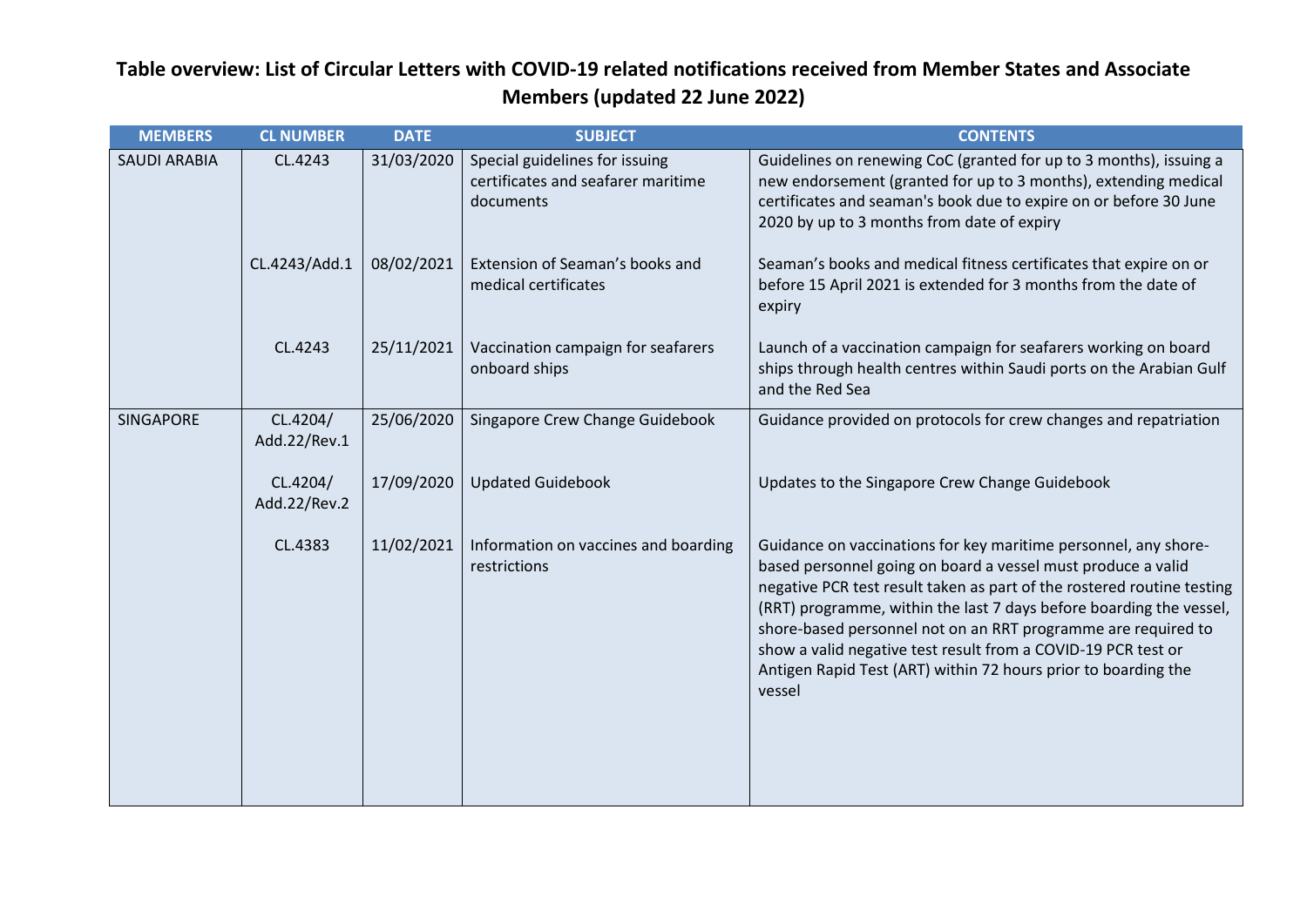| <b>MEMBERS</b>      | <b>CL NUMBER</b> | <b>DATE</b> | <b>SUBJECT</b>                                                                      | <b>CONTENTS</b>                                                                                                                                                                                                                                                                                                                                                                                                                                                                                                                                                    |
|---------------------|------------------|-------------|-------------------------------------------------------------------------------------|--------------------------------------------------------------------------------------------------------------------------------------------------------------------------------------------------------------------------------------------------------------------------------------------------------------------------------------------------------------------------------------------------------------------------------------------------------------------------------------------------------------------------------------------------------------------|
|                     | CL.4383/Add.1    | 24/11/2021  | Information on vaccinations and crew<br>changes                                     | Fully vaccinated seafarers from specific countries/regions under the<br>Vaccinated Travel Lane can sign-on in Singapore without serving<br>quarantine, updated crew change policies can be found on<br>https://www.mpa.gov.sg/web/portal/home/port-of-<br>singapore/circulars-and-notices/port-marine-circulars, vaccines<br>being offered to seafarers onboard ocean going vessels calling at<br>Singapore or signing on to ships in Singapore regardless of<br>their nationality, seafarers can register for vaccinations at<br>https://go.gov.sg/mpa-icc-seavax |
| <b>SLOVENIA</b>     | CL.4396          | 01/04/2021  | Seafarers designated as essential<br>workers<br>Extension of seafarer documents and | Workers engaged in international transport, including seafarers, are<br>considered as providing essential services and are granted entry into<br>the Republic of Slovenia without quarantine and without submission<br>of a negative COVID-19 test result                                                                                                                                                                                                                                                                                                          |
|                     | CL.4396/Add.1    | 22/06/2021  | certificates                                                                        | Seafarers embarked on board holding certificates due to expire or<br>that have already expired are valid until the seafarer's repatriation                                                                                                                                                                                                                                                                                                                                                                                                                         |
| <b>SOUTH AFRICA</b> | CL.4285          | 30/04/2020  | Guidelines for seafarers and vessel<br>certification during the COVID-19<br>period  | Extension of seafarer certificates expiring during/shortly after<br>lockdown until 30 September 2020, medical/eyesight certificates,<br>vessel certificates and surveys are valid for up to 3 months from<br>date of expiry, information on the safe manning of ships                                                                                                                                                                                                                                                                                              |
|                     | CL.4285/Add.1    | 03/07/2020  | <b>Updates to Guidelines for Seafarers</b><br>and Vessel Certification              | Extension of seafarer certificates until 31 December 2020 to any<br>that expire during the national lockdown and/or shortly thereafter,<br>medical certificates, ship certificates and surveys may be extended<br>for 3 months, guidance for seafarers holding foreign certificates, link<br>to SAMSA marine notices for ships and seafarers                                                                                                                                                                                                                       |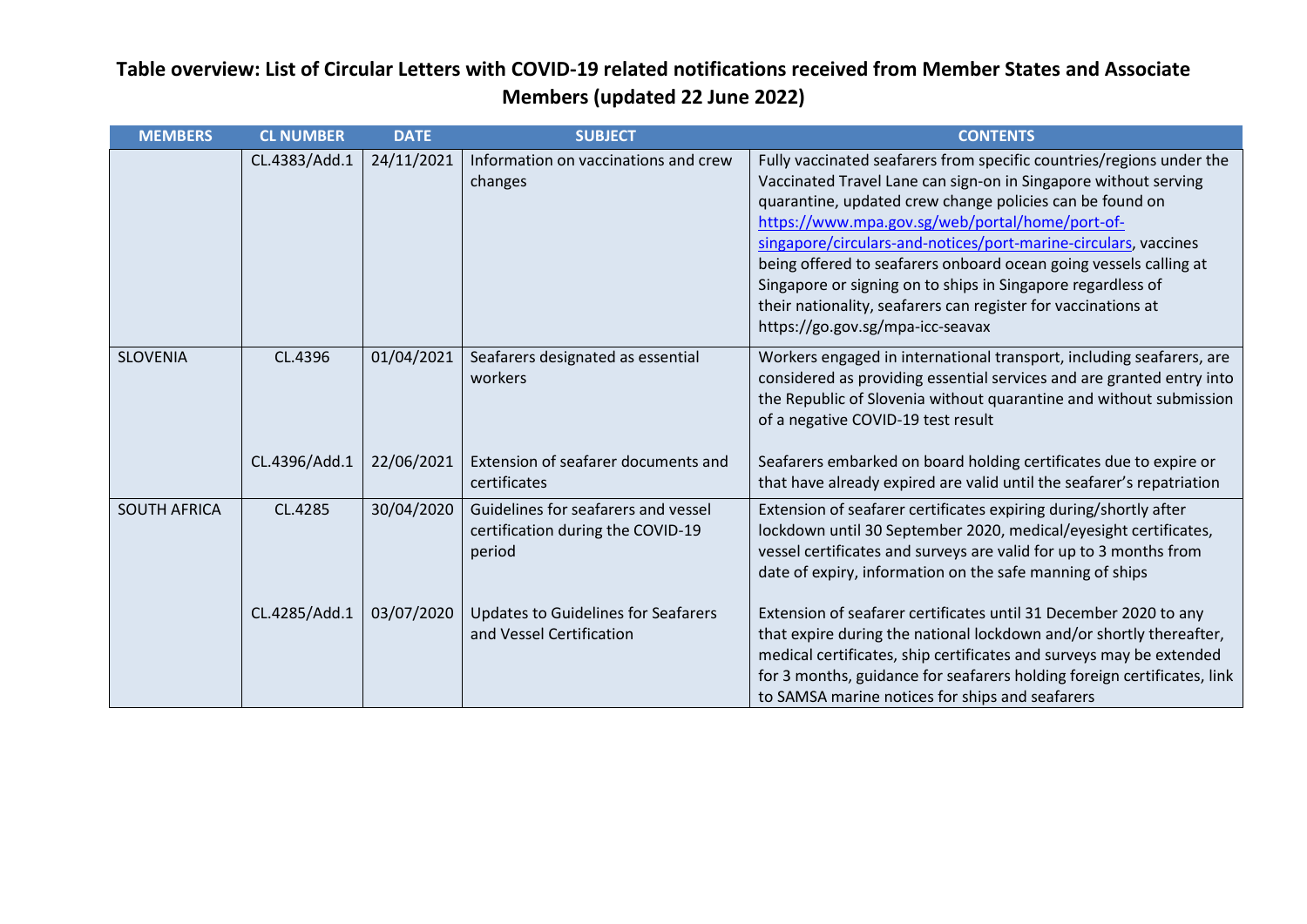| <b>MEMBERS</b> | <b>CL NUMBER</b> | <b>DATE</b> | <b>SUBJECT</b>                                                                                            | <b>CONTENTS</b>                                                                                                                                                                                                                                                                                                                                                                                                                                                                                                                                                 |
|----------------|------------------|-------------|-----------------------------------------------------------------------------------------------------------|-----------------------------------------------------------------------------------------------------------------------------------------------------------------------------------------------------------------------------------------------------------------------------------------------------------------------------------------------------------------------------------------------------------------------------------------------------------------------------------------------------------------------------------------------------------------|
| SPAIN          | CL.4247          | 03/04/2020  | Information on certificates, port<br>control, surveys, and extensions                                     | Extension of certificates granted, extension of the term of validity of<br>the dispatches and crew, suspension of non-emergency<br>surveys/inspections, prohibition of entry into Spanish ports for ships<br>from Italy, restricted traffic from Balearic Islands, Canary Islands,<br>Ceuta, and cruise ships                                                                                                                                                                                                                                                   |
|                | CL.4247/Add.1    | 01/04/2020  | Extension of certificates and detailed<br>information on prohibition of entry<br>and traffic restrictions | Validity term of dispatches by time/crew signing on and off<br>extended, CoC, CoP and certificates/documents for ships/boats<br>providing services are extended, training certificates extended for<br>up to 6 months, certificates of revision of first-aid kits on board<br>extended for up to 5 months from date of expiry, medical<br>certificates extended for up to 3 months from date of expiration,<br>guidelines on prohibition of entry and traffic restrictions                                                                                      |
|                | CL.4247/Add.2    | 01/05/2020  | Information on border control and<br>transits                                                             | Measures have been introduced to allow seafarers to cross the<br>borders and transit through Spanish territory                                                                                                                                                                                                                                                                                                                                                                                                                                                  |
|                | CL.4247/Add.3    | 11/05/2020  | Updated information to the guidance<br>given in CL.4247/Add.1                                             | Information on facilitating the transit of seafarers, updates to the<br>extension of certificates - medical certificates and certificates of<br>revision of the first-aid kits onboard ships extended for up to 6<br>months from date of expiry, information on port restrictions                                                                                                                                                                                                                                                                               |
|                | CL.4247/Add.4    | 05/06/2020  | Update on measures to be taken<br>during the state of alarm                                               | Information on extension of certificates, extension of the term of<br>validity of the dispatches by time, and the crew signing on<br>and off, inspections and surveys are gradually being reactivated,<br>details on designated entry points, information on sanitary<br>measures for passengers that have been put in place, distance and<br>on-line maritime theory training for the theoretical part of the<br>approved courses is authorized, details on recreational crafts,<br>details on the Ballast Water Convention and tourist passenger<br>transport |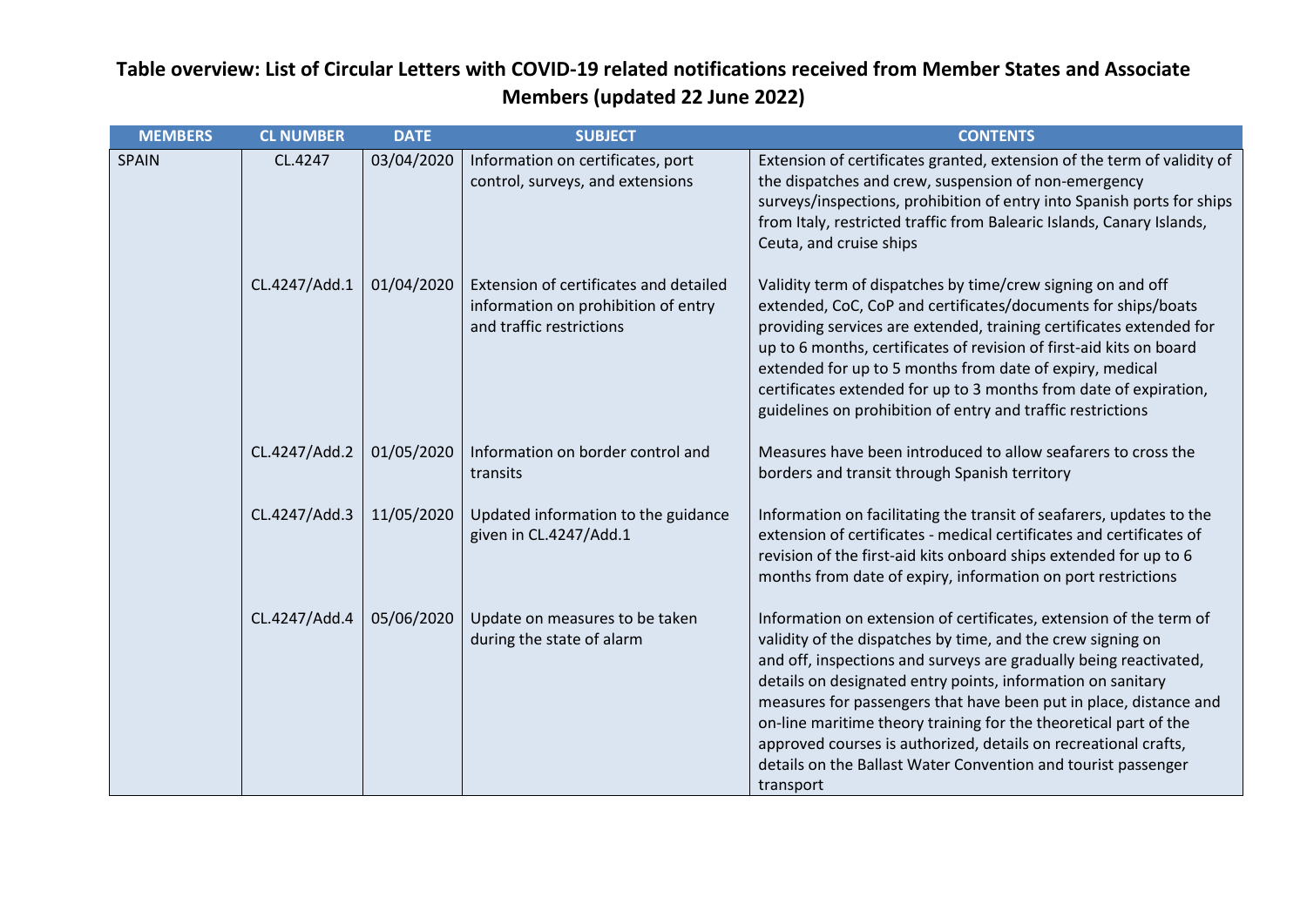| <b>MEMBERS</b>   | <b>CL NUMBER</b>   | <b>DATE</b> | <b>SUBJECT</b>                                                               | <b>CONTENTS</b>                                                                                                                                                                                                                                                                                                                                                                                                                                                                                                                 |
|------------------|--------------------|-------------|------------------------------------------------------------------------------|---------------------------------------------------------------------------------------------------------------------------------------------------------------------------------------------------------------------------------------------------------------------------------------------------------------------------------------------------------------------------------------------------------------------------------------------------------------------------------------------------------------------------------|
| <b>SRI LANKA</b> | CL.4237            | 25/03/2020  | Guidance relating to certificates and<br>contract of employment of Seafarers | Statutory certificates expiring before 30 April 2020 extended to 31<br>May 2020, CoC, CoP, CoR and Medical certificates expiring before 30<br>April 2020 extended till June 2020 and SEA extended upon request                                                                                                                                                                                                                                                                                                                  |
|                  | CL.4237/Add.3      | 28/04/2020  | Extension of certificates, surveys,<br>audits and employment contracts       | CoC, CoP, Seaman's books and CoR expiring on or before 1 May<br>2020 remain valid until 1 October 2020, medical certificates expiring<br>on or before 1 May 2020 is extended for 3 months, short term<br>certificates, employment contracts and audits may be extended for<br>3 months, statutory surveys expiring between 1 May 2020 and 1<br>October 2020 may be extended for 3 months                                                                                                                                        |
|                  | CL.4237/Add.4      | 18/05/2020  | Updates to the validity period of<br>seafarers' certificates                 | Updates to the validity period of seafarers' certificates (applicable to<br>the holders of the certificates issued by/on behalf of the MSS)<br>expiring between 13 March 2020 and 1 October 2020, CoC, CoP,<br>CoR and CDC may be extended for up to 6 months from the date of<br>expiry, medical certificates and SEA may be extended for up to 3<br>months from its date of expiry upon certain conditions                                                                                                                    |
|                  | CL.4237/<br>Add.14 | 23/10/2020  | Information on seafarer's certificates                                       | All CDCs, CoCs, training certificates, associated endorsements and<br>cooks' certificates issued by MSS and certificates of recognition<br>which have expired or will expire between 1 May 2020 and 31<br>December 2020 will be extended until 30 September 2021, medical<br>certificates that have expired or are due to expire will be extended<br>for 3 months from the date of expiry and may be extended for a<br>further 3 months for seafarers unable to sign off due to various<br>restrictions on a case-by-case basis |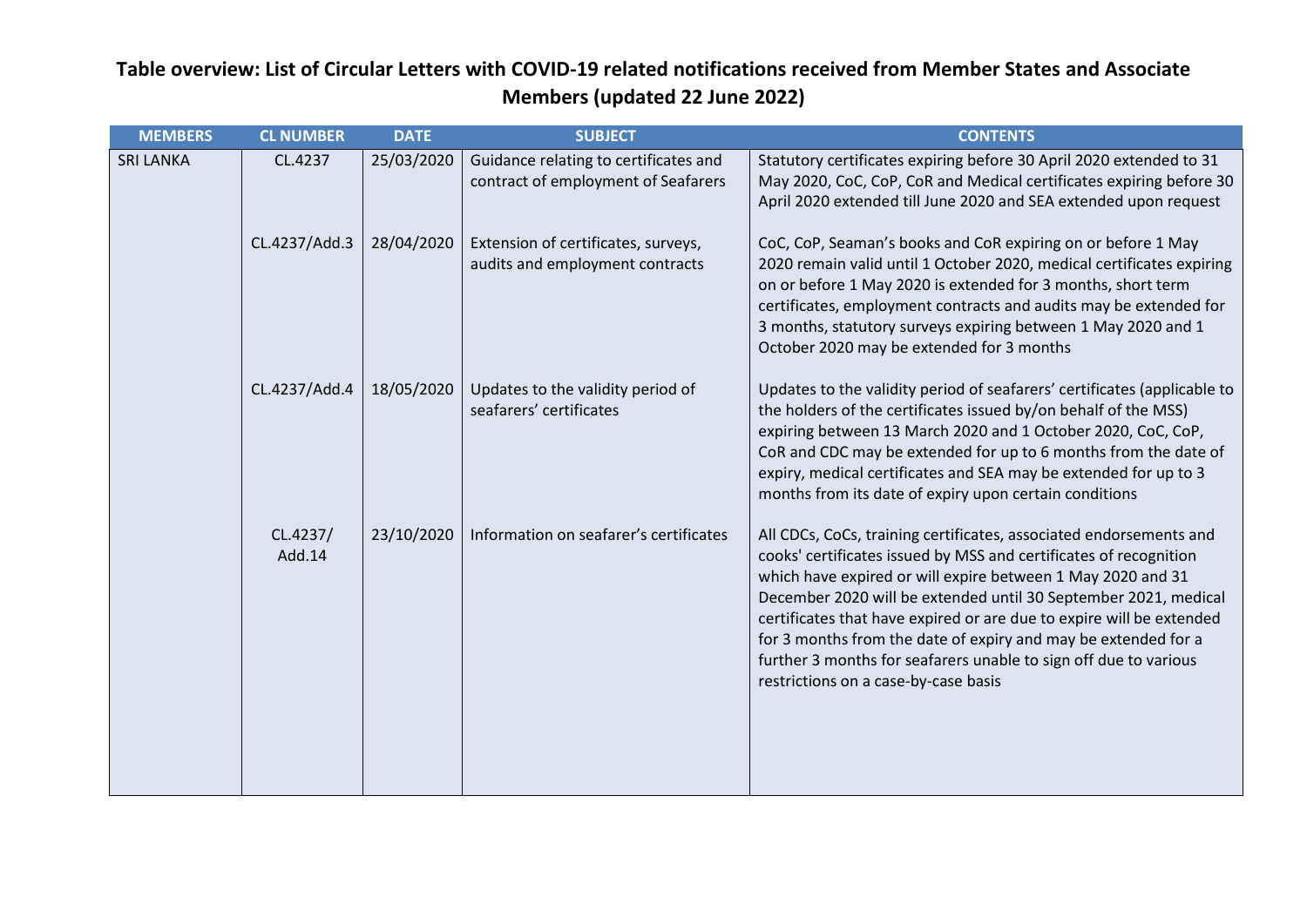| <b>MEMBERS</b> | <b>CL NUMBER</b>   | <b>DATE</b> | <b>SUBJECT</b>                                           | <b>CONTENTS</b>                                                                                                                                                                                                                                                                                                                                                                                                                                                                                                                                                                                                                                                                                                                                  |
|----------------|--------------------|-------------|----------------------------------------------------------|--------------------------------------------------------------------------------------------------------------------------------------------------------------------------------------------------------------------------------------------------------------------------------------------------------------------------------------------------------------------------------------------------------------------------------------------------------------------------------------------------------------------------------------------------------------------------------------------------------------------------------------------------------------------------------------------------------------------------------------------------|
|                | CL.4237/<br>Add.15 | 16/11/2020  | Extension of seafarers' certificates                     | All CDCs, CoCs, CoRs, training certificates, associated endorsements<br>and cooks' certificates issued by the MSS, expiring between 1 May<br>2020 and 30 December 2021 may be extended until 31 December<br>2021, medical certificates may be extended for 3 months,<br>information on the revalidation of certificates                                                                                                                                                                                                                                                                                                                                                                                                                          |
|                | CL.4237/<br>Add.21 | 10/06/2021  | <b>Extension of certificates</b>                         | CDCs, CoCs, CoRs, training certificates, endorsements and cooks'<br>certificates issued by MSS that have expired or are expiring between<br>31 December 2020 and 31st December 2021 will be extended until<br>31 December 2022, seafarers unable to revalidate their CoPs and<br>CoCs that have expired or expiring between 1 January 2021 and<br>30th June 2022 have been granted an extension of up to 18 months<br>from the date of expiry, medical certificates that have expired or are<br>expiring will be extended for 3 months from the date of expiry and<br>a further extension of another 3 months may be granted upon<br>certain conditions for seafarers who are unable to sign off due to<br>various restrictions of port of calls |
| <b>SWEDEN</b>  | CL.4245            | 01/04/2020  | Extension of surveys, inspections, and<br>certifications | Statutory certificates, surveys, audits (annual ISM and ISPS internal<br>audits postponed for only 3 months), foreign certificates, medical<br>certificates, CoC and CoP will remain valid for 6 months from the<br>date of expiry and further information provided on safe manning<br>and PSC inspections                                                                                                                                                                                                                                                                                                                                                                                                                                       |
|                | CL.4245/Add.2      | 02/07/2020  | Update on extensions and temporary<br>guidelines         | Seafarers designated as "key workers" since the temporary<br>restriction of non-essential travel to Sweden on 19 March 2020, all<br>ships' statutory certificates, medical certificates, CoC and CoP that<br>expire on or after the 1st of April and before 1 September 2020 will<br>remain valid for 6 months from the date of expiry, information on<br>foreign certificates, surveys, audits, inspections, port facility security<br>and dispensations, guidelines in the event of difficulties maintaining<br>safe manning                                                                                                                                                                                                                   |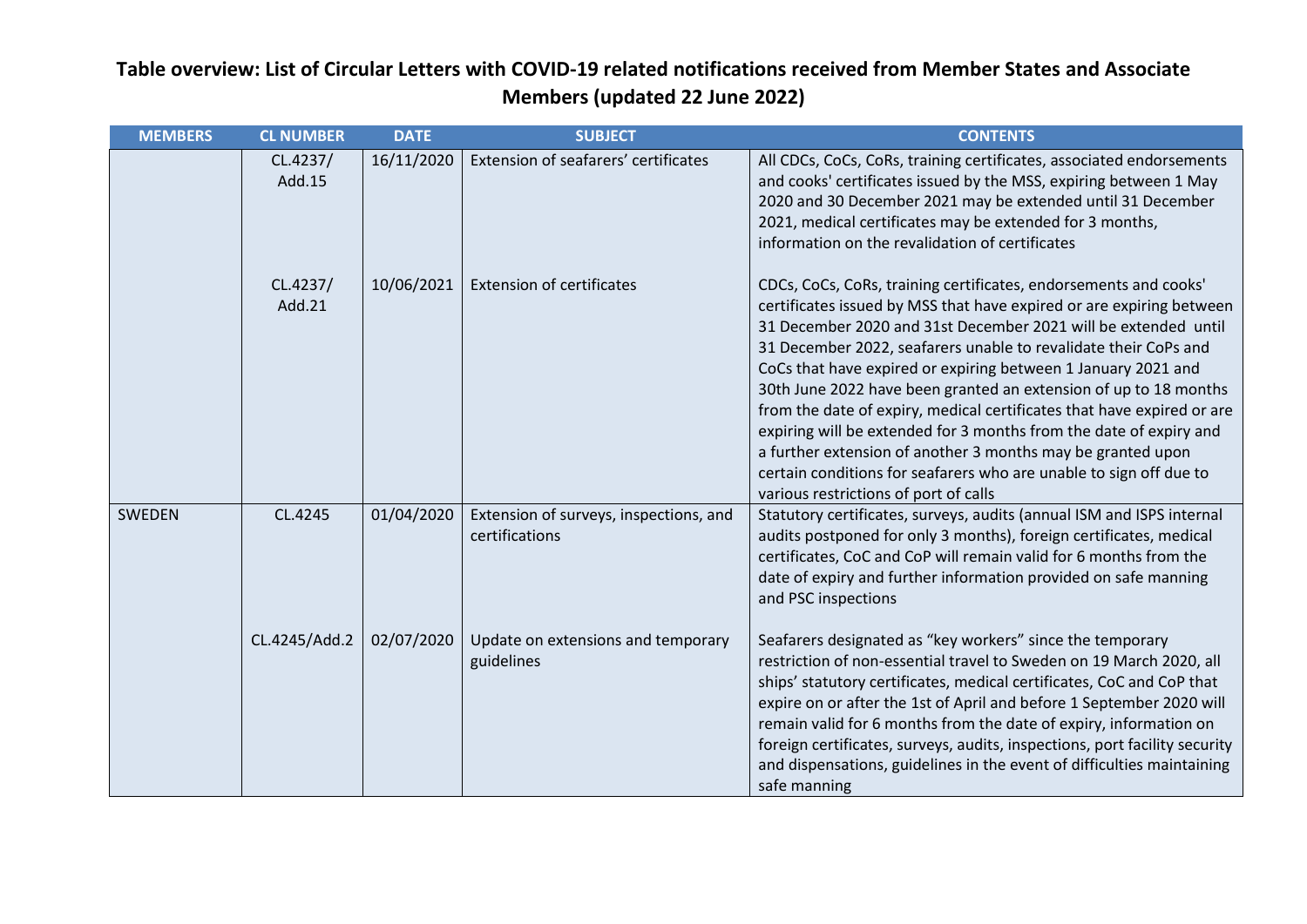| <b>MEMBERS</b> | <b>CL NUMBER</b> | <b>DATE</b> | <b>SUBJECT</b>                                             | <b>CONTENTS</b>                                                                                                                                                                                                                                                                                                                                                                                                                                                                                                                        |
|----------------|------------------|-------------|------------------------------------------------------------|----------------------------------------------------------------------------------------------------------------------------------------------------------------------------------------------------------------------------------------------------------------------------------------------------------------------------------------------------------------------------------------------------------------------------------------------------------------------------------------------------------------------------------------|
|                | CL.4245/Add.3    | 02/09/2020  | Measures to mitigate disruption to the<br>maritime section | Details of the measures taken can be found on<br>https://transportstyrelsen.se/en/About-us/coronavirus-covid-19/,<br>includes information on surveys, audits, inspections, seafarer<br>documents, Swedish endorsement of foreign certificates,<br>dispensations, MSD and details on port facility security                                                                                                                                                                                                                             |
|                | CL.4245/Add.6    | 22/12/2020  | Measures taken due to COVID-19                             | Ships' statutory certificates, medical certificates, CoC, CoP that<br>expire on or after 1 April 2020 and before 31 May 2021 are valid for<br>15 months from the original date of expiry of the certificate, but no<br>longer than 30 September 2021, information provided on the<br>extension of surveys, audits (ISM, ISPS) and inspections, safe<br>manning, and port facility security                                                                                                                                             |
|                | CL.4245/Add.8    | 08/02/2021  | Entry restrictions to Sweden                               | Passengers aboard ships are required to present a negative COVID-<br>19 test results upon entry into Sweden, this requirement is not<br>applicable to seafarers                                                                                                                                                                                                                                                                                                                                                                        |
|                | CL.4245/Add.9    | 08/03/2021  | Current measures taken due to<br>COVID-19                  | All ships' statutory certificates (excluding extensions related to ISM<br>or ISPS), medical certificates, CoC's and CoP's that expire on or after<br>1 April 2020 and before 31 May 2021 will remain valid for 15<br>months from the date of expiry but not longer than 30 September<br>2021, information provided on surveys and audits, safe manning,<br>inspections, and port facility security                                                                                                                                     |
| SWITZERLAND    | CL.4305          | 17/06/2020  | Temporary measures and policies                            | SEA may be extended for 2 months under the same conditions as<br>the existing agreement and all compensation due and subsequent<br>repatriation must be provided for, Switzerland requests all<br>Members States/other Countries to allow for/facilitate the travelling<br>of transport workers without undue restrictions and with IMO's<br>recommendations, information on MSM and watchkeeping, All<br>Statutory certifications issued by SMNO and/or any Recognized<br>Organization (RO) may be extended for a maximum of 3 months |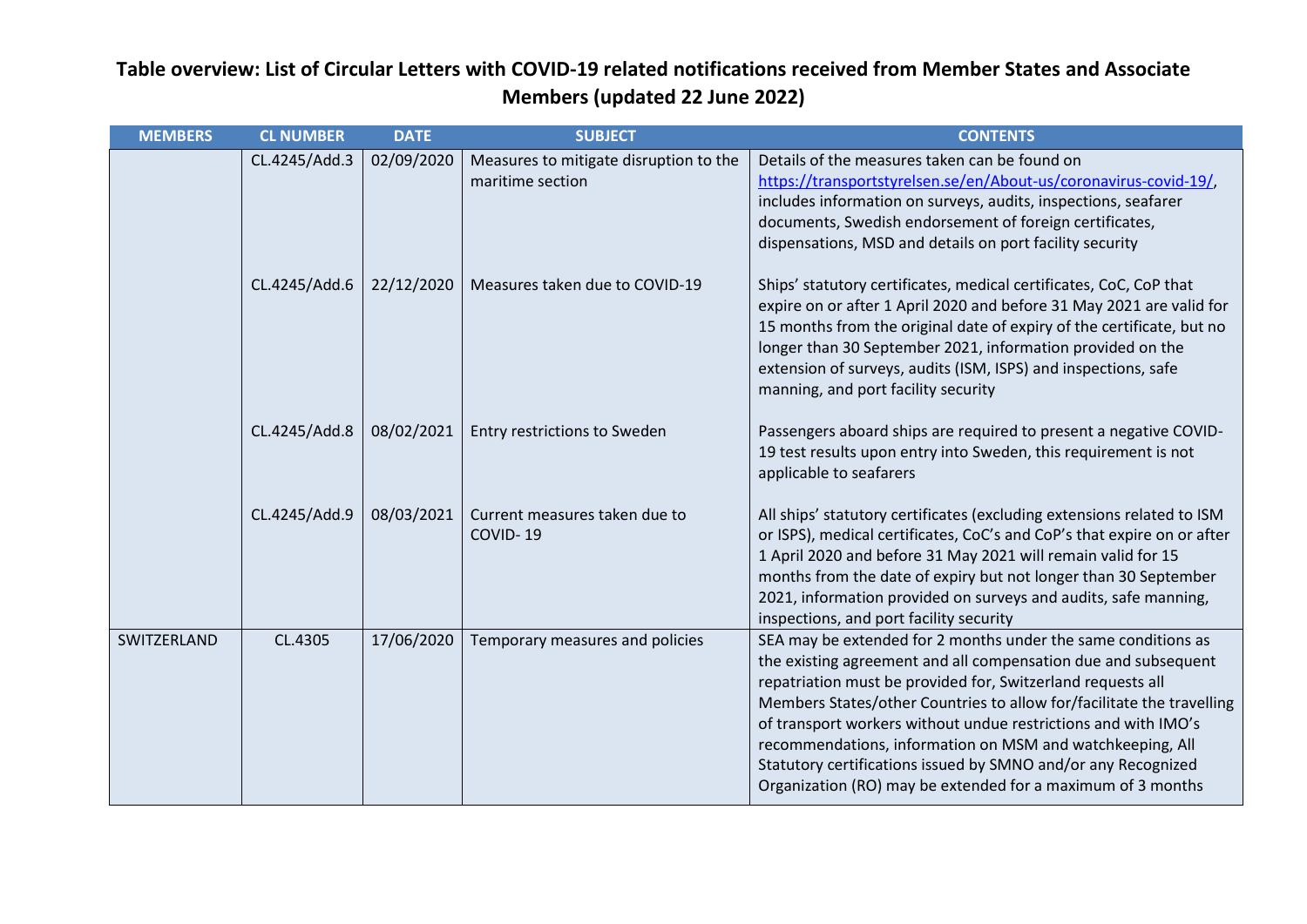| <b>MEMBERS</b>  | <b>CL NUMBER</b> | <b>DATE</b> | <b>SUBJECT</b>                                                                                    | <b>CONTENTS</b>                                                                                                                                                                                                                                                                                                                                     |
|-----------------|------------------|-------------|---------------------------------------------------------------------------------------------------|-----------------------------------------------------------------------------------------------------------------------------------------------------------------------------------------------------------------------------------------------------------------------------------------------------------------------------------------------------|
| <b>TANZANIA</b> | CL.4288          | 11/05/2020  | Extension of certificates and<br>instructions for ports for dealing with<br>the COVID-19 pandemic | Seafarers' documents/certificates (CoC, CoP, medical certificates,<br>CDC and endorsements) issued/endorsed by URT expiring before 1<br>July 2020 are extended for 3 months from their date of their expiry,<br>contact details listed for any inquiries, instructions given for<br>major/minor ports, maritime declaration of health form attached |
|                 | CL.4288/Add.1    | 02/08/2021  | <b>Extension of certificates</b>                                                                  | Seafarers with certificates and documents expiring before 1 October<br>2021 are extended for 3 months, no need to attend revalidation                                                                                                                                                                                                               |
| <b>THAILAND</b> | CL.4258          | 08/04/2020  | Extension of statutory supervision and<br>statutory certificates                                  | All certificates and supplementary documents issued by the Marine<br>Department expiring before 1 July 2020 are extended for 3 months,<br>statutory ship certificates, surveys, audits and inspections to resume<br>once COVID-19 situation is improved, ship operations to follow IMO<br>guidelines for seafarer welfare                           |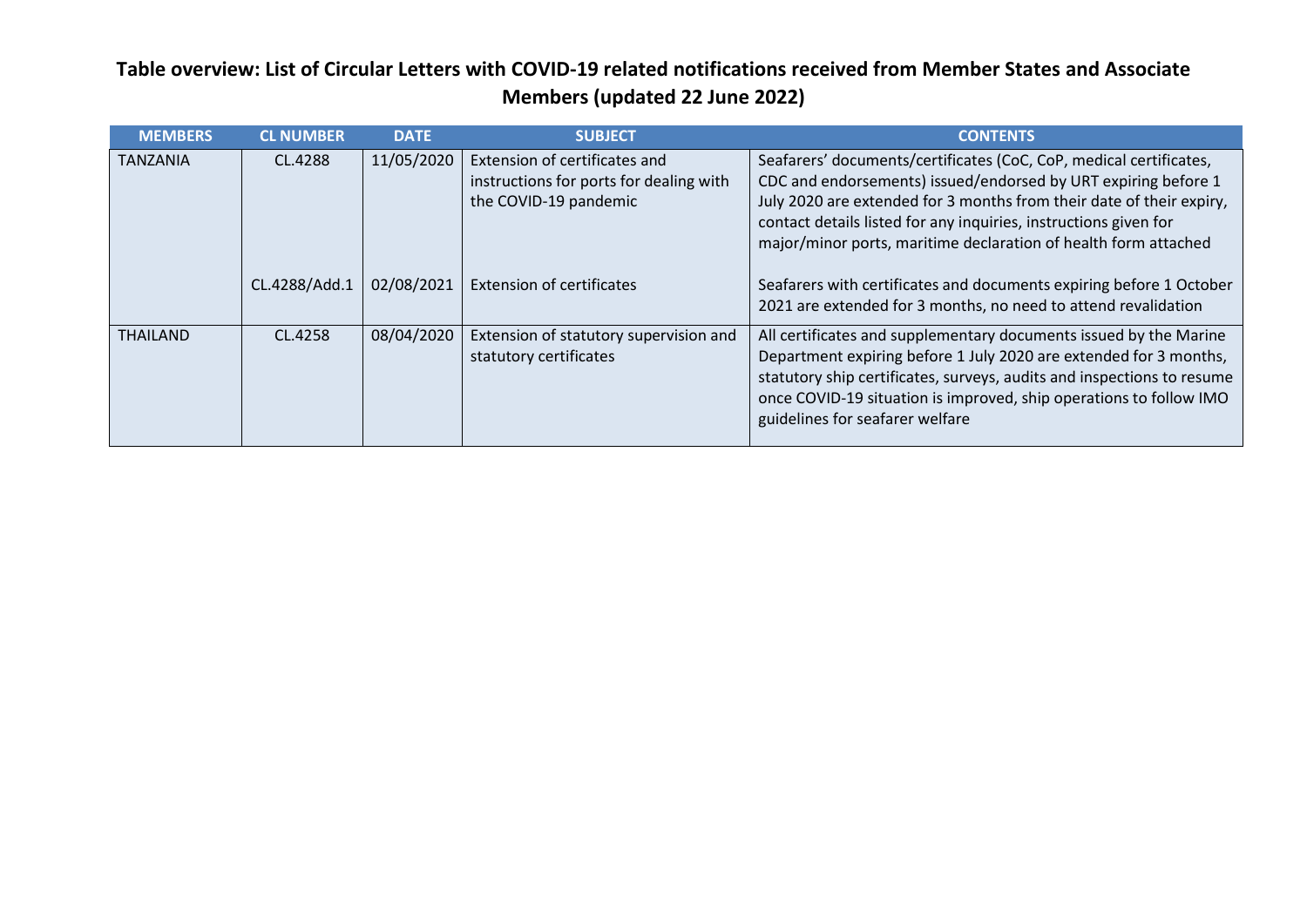| <b>MEMBERS</b> | <b>CL NUMBER</b>   | <b>DATE</b> | <b>SUBJECT</b>                                      | <b>CONTENTS</b>                                                                                                                                                                                                                                      |
|----------------|--------------------|-------------|-----------------------------------------------------|------------------------------------------------------------------------------------------------------------------------------------------------------------------------------------------------------------------------------------------------------|
| <b>TURKEY</b>  | CL.4245            | 01/04/2020  | <b>Extension of Certificates</b>                    | 3-month extension from date of expiry of certificates, survey and<br>audit period, Seaman's Books, CoC, ROC/GOC/REO, STCW<br><b>Certificates and Medical Fitness Certificates</b>                                                                    |
|                | CL.4245/Add.1      | 24/06/2020  | <b>Extension of certificates</b>                    | Turkish seafarers' seaman's books, CoC, GMDSS radio operator<br>certificates (ROC/GOC/REO), STCW and medical certificates that<br>have expired or due to expire are extended up to 23 September<br>2020, no application or approval process required |
|                | CL.4245/Add.4      | 16/09/2020  | <b>Extension of Seafarer certificates</b>           | Turkish seafarer seaman's books, CoC, GMDSS Radio Operator<br>Certificates (ROC/GOC/REO), STCW certificates and medical<br>certificates are extended until 31/12/2020 with no application or<br>approval processes required                          |
|                | CL.4245/Add.5      | 21/12/2020  | Extension of seafarer certificates and<br>documents | Turkish seafarer's seaman's books, CoC, GMDSS Radio Operator<br>Certificates (ROC/GOC/REO), STCW certificates and medical fitness<br>certificates have all been extended up to 31 March 2021                                                         |
|                | CL.4245/Add 7      | 04/01/2021  | Seafarers classed as key workers                    | Seafarers have been declared as 'key workers', no restriction on<br>crew change repatriation or joining vessels in Turkish ports, further<br>information provided on crew change                                                                     |
|                | CL.4245/<br>Add.10 | 18/03/2021  | Further extension of seafarer<br>certificates       | Turkish seafarer's seaman's books, CoC, ROC/GOC/REO, STCW<br>certificates and medical fitness certificates have been extended up<br>to 30 June 2021                                                                                                  |
|                | CL.4245/<br>Add.11 | 29/06/2021  | Extension of seafarer certificates                  | Turkish seafarer's seaman's books, CoC, ROC/GOC/REO, STCW<br>certificates and medical fitness certificates have been extended up<br>to 1 September 2021                                                                                              |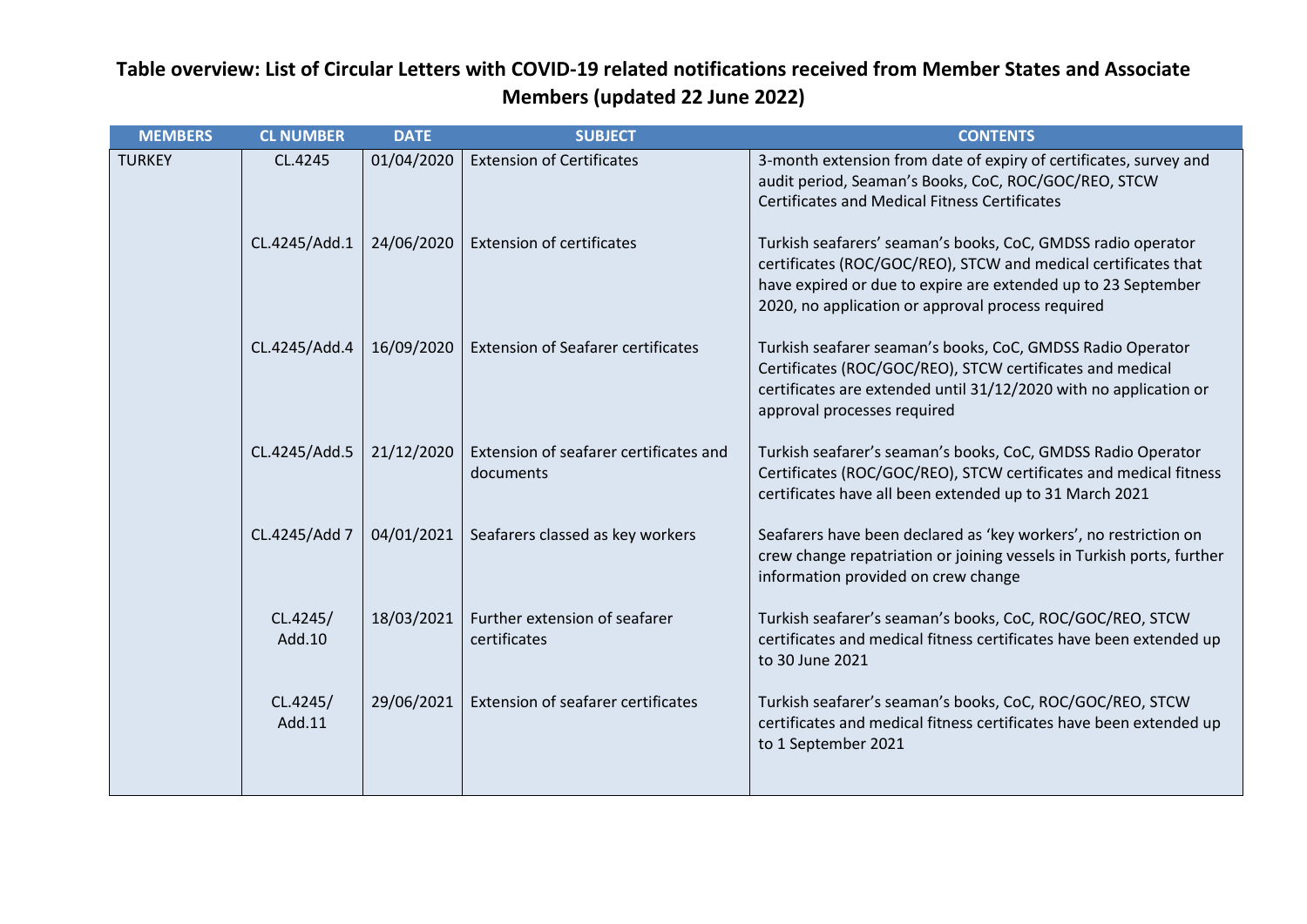| <b>MEMBERS</b>                        | <b>CL NUMBER</b> | <b>DATE</b> | <b>SUBJECT</b>                                                                                       | <b>CONTENTS</b>                                                                                                                                                                                                                                                                  |
|---------------------------------------|------------------|-------------|------------------------------------------------------------------------------------------------------|----------------------------------------------------------------------------------------------------------------------------------------------------------------------------------------------------------------------------------------------------------------------------------|
| <b>TUVALU</b>                         | CL.4268          | 16/04/2020  | Extension of CoE, SEA and information<br>on statutory surveys and certificates                       | SEA may be extended with agreement of the seafarer, details on<br>applying for extension of CoE, inspections, audits, surveys and<br>certificates can be postponed/extended by 3 months                                                                                          |
| <b>UNITED</b><br><b>KINGDOM</b>       | CL.4236          | 26/03/2020  | Seafarer welfare, transit and transfer<br>information                                                | UK ports kept open and no restrictions on access to shore leave or<br>the transit/transfer of seafarers, guidelines and recommendations<br>for seafarers onboard                                                                                                                 |
| <b>UNITED ARAB</b><br><b>EMIRATES</b> | CL.4242          | 31/03/2020  | Horns of hope                                                                                        | Ships/tugboats in UAE ports to sound horn for 15 seconds everyday<br>18.30 UAE time (GMT +4)                                                                                                                                                                                     |
|                                       | CL.4253          | 06/04/2020  | Extension of certificates and guidance<br>for seafarers onboard                                      | Expired CoC, CoP, medical certificates, endorsements for<br>recognition of certificates and other seafarer certificates extended<br>for 3 months starting on 26 March 2020, guidance on measures to<br>facilitate ship's crew change in UAE                                      |
|                                       | CL.4253/Add.1    | 03/08/2020  | Protocol for resuming UAE Maritime<br>activities with safety measures                                | Information provided on crew change procedures, signing off, dry<br>docks and ship repairs facilities procedures, ships and offshore<br>supply vessels procedures, details on procedures for passenger ships<br>ferries, wooden ships, yachts and leisure boats and shore passes |
|                                       | CL.4330          | 20/10/2020  | COVID-19 matters emanating from the<br>124th session of the Council                                  | Document submitted by Chile, Ecuador, Egypt, Germany, Nigeria,<br>Republic of Korea, and UAE which provides comments and a<br>proposal on the draft Council resolution in strengthening ICTs, which<br>was presented during the 32nd extraordinary session                       |
| <b>UNITED STATES</b><br>OF AMERICA    | CL.4281          | 27/04/2020  | Guidance and recommendations to<br>assist ship owners and operators,<br>mariners and port facilities | Information related to COVID-19 can be found on various posts on<br>Coast Guard Marine Safety Information Bulletins (MSIBs):<br>https://www.dco.uscg.mil/Featured-Content/Mariners/Marine-<br>Safety-Information-Bulletins-MSIB/                                                 |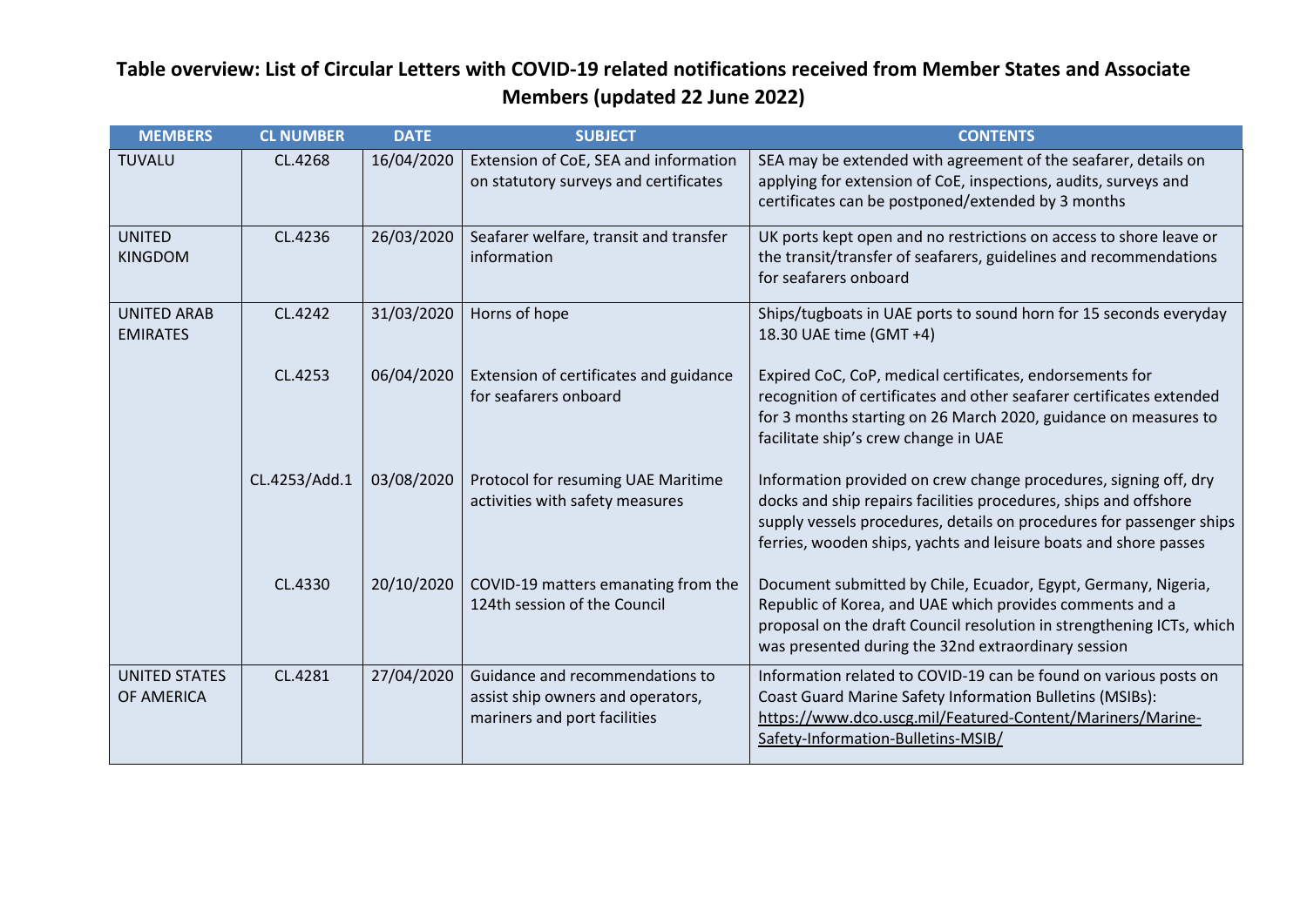| <b>MEMBERS</b> | <b>CL NUMBER</b> | <b>DATE</b> | <b>SUBJECT</b>                                                                 | <b>CONTENTS</b>                                                                                                                                                                                                                                                                                                                                                                       |
|----------------|------------------|-------------|--------------------------------------------------------------------------------|---------------------------------------------------------------------------------------------------------------------------------------------------------------------------------------------------------------------------------------------------------------------------------------------------------------------------------------------------------------------------------------|
| <b>UGANDA</b>  | CL.4278          | 27/04/2020  | COVID-19 measures taken                                                        | Measures taken can be found on the website:<br>https://www.works.go.ug/wp-content/uploads/2020/03/Security-<br>level-3-ISPS-code-Instructions-for-Ports-and-Landing-Sites.pdf                                                                                                                                                                                                         |
| <b>UKRAINE</b> | CL.4232          | 24/03/2020  | Extension of STCW certificates and<br>employment contracts for seafarers       | STCW certificates expiring in March-May can be extended for 3<br>months from expiry date, details on procedures to renew<br>employment contracts                                                                                                                                                                                                                                      |
|                | CL.4232/Add.2    | 21/04/2020  | Information on seafarer certificates,<br>flag state and extension of documents | CoC and CoP expiring between 1 March 2020 and 30 June 2020<br>extended for 3 months, medical certificates can be extended for up<br>to 3 months from date of expiry, pilot and pilot operator certificates<br>that expired on or after 1 March 2020 valid until 30 June 2020, no<br>restrictions on port state control, extension/postponement of<br>surveys, audits, and inspections |
|                | CL.4232/Add.3    | 01/06/2020  | Extension of certificates and<br>documents                                     | Statutory surveys, audits and inspections may be extended, no port<br>state control restrictions, CoC, CoP, seafarer's identity documents,<br>maritime pilots' and pilot operators' documents expiring after 1<br>March 2020 may be extended from the date of expiry to 30<br>September 2020, seafarers may work without a valid medical<br>certificate until 30 September 2020       |
|                | CL.4232/Add.6    | 23/09/2020  | Current measures being taken                                                   | Ukrainian medical certificates, seafarers' identity documents, CoC<br>and CoP that expired on 1 March 2020 or later have been extended<br>to 31 December 2020, information provided on extension<br>procedures, no port state control restrictions, surveys, audits and<br>inspections may be extended or postponed on a case-by-case basis                                           |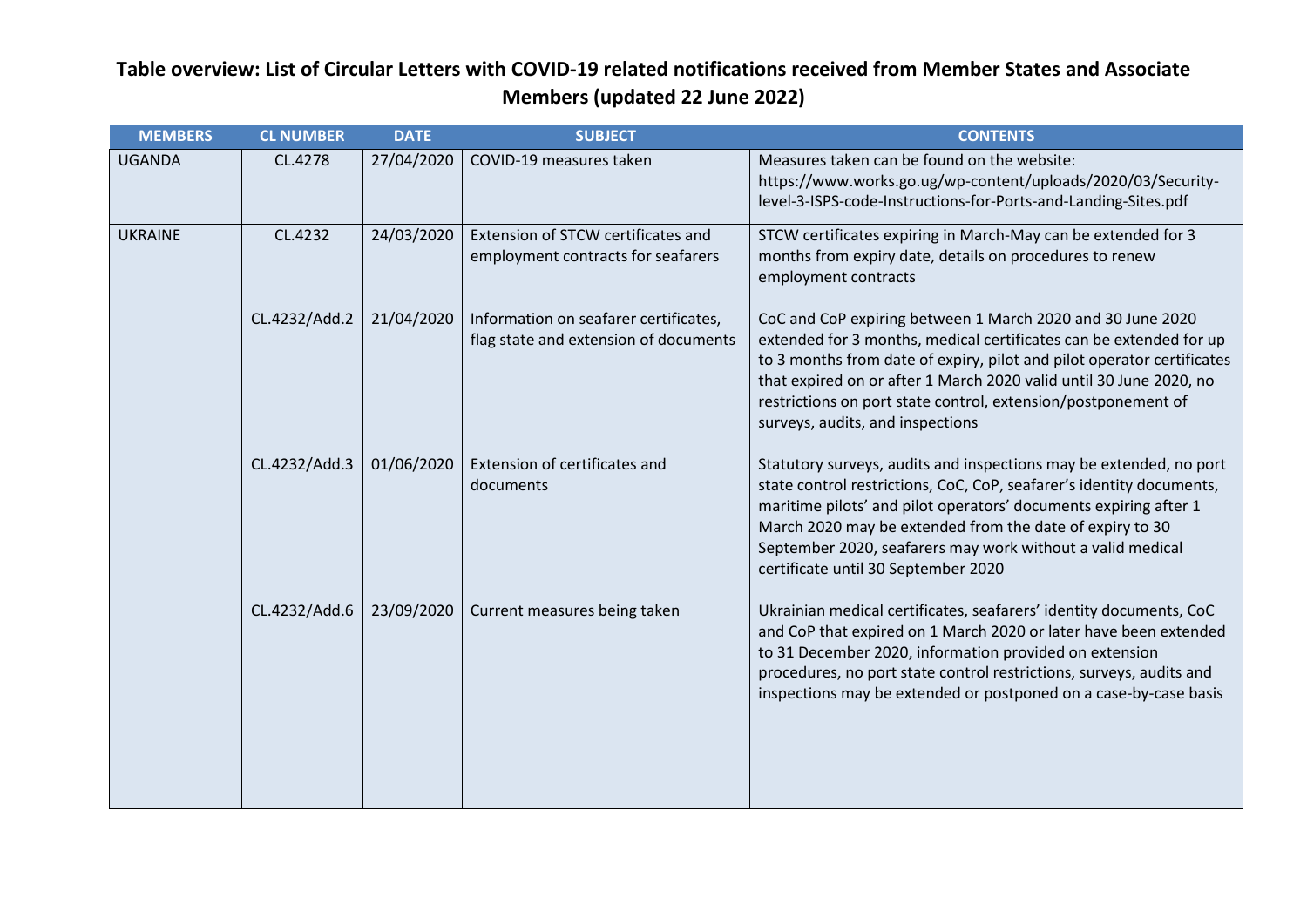| <b>MEMBERS</b> | <b>CL NUMBER</b>   | <b>DATE</b> | <b>SUBJECT</b>                             | <b>CONTENTS</b>                                                                                                                                                                                                                                                                                                                                                                                                                                                                                                                                                 |
|----------------|--------------------|-------------|--------------------------------------------|-----------------------------------------------------------------------------------------------------------------------------------------------------------------------------------------------------------------------------------------------------------------------------------------------------------------------------------------------------------------------------------------------------------------------------------------------------------------------------------------------------------------------------------------------------------------|
|                | 4232/Add.12        | 18/08/2021  | Validity of seafarer documents             | CoCs, CoPs and seaman books of seafarers that are currently<br>onboard and ashore that expired on 1 January 2021 or later are<br>extended until 31 December 2021 providing certain requirements<br>are met, Ukrainian seafarers' identity documents that expired on 1<br>March 2020 or later have been extended to 31 December 2021,<br>seafarers with expired medical certificates may work until the next<br>port of call providing this does not exceed 3 months, surveys, audits<br>and inspections may be extended or postponed on a case-by-case<br>basis |
|                | CL.4232/Add.8      | 10/12/2020  | Extension of certificates and<br>documents | Routine audits, surveys and inspections may be extended on a case-<br>by-case basis, CoC, CoP, seafarer's identity documents and SEA<br>certificates that expired on or after 1 March 2020, may be extended<br>until 30 June 2021 from the date of expiry, information on<br>procedures for extensions provided, seafarers with an expired<br>medical certificate may work until the next port of call up to 3<br>months after the expiry of the certificate, no extension of<br>documents for maritime pilots and pilot operators                              |
|                | CL.4232/<br>Add.10 | 23/06/2021  | Measures taken in response to COVID-<br>19 | Routine surveys, audits and inspections may be extended or<br>postponed, no port state control restrictions, CoCs, CoPs, SEA's and<br>identity documents of seafarers that are currently onboard that<br>expired on or after 1 March 2020 are now extended to 31 December<br>2021 from the date of expiry, seafarers without a valid medical<br>certificate may work until the next port of call up to 3 months after<br>the expiry of the certificate                                                                                                          |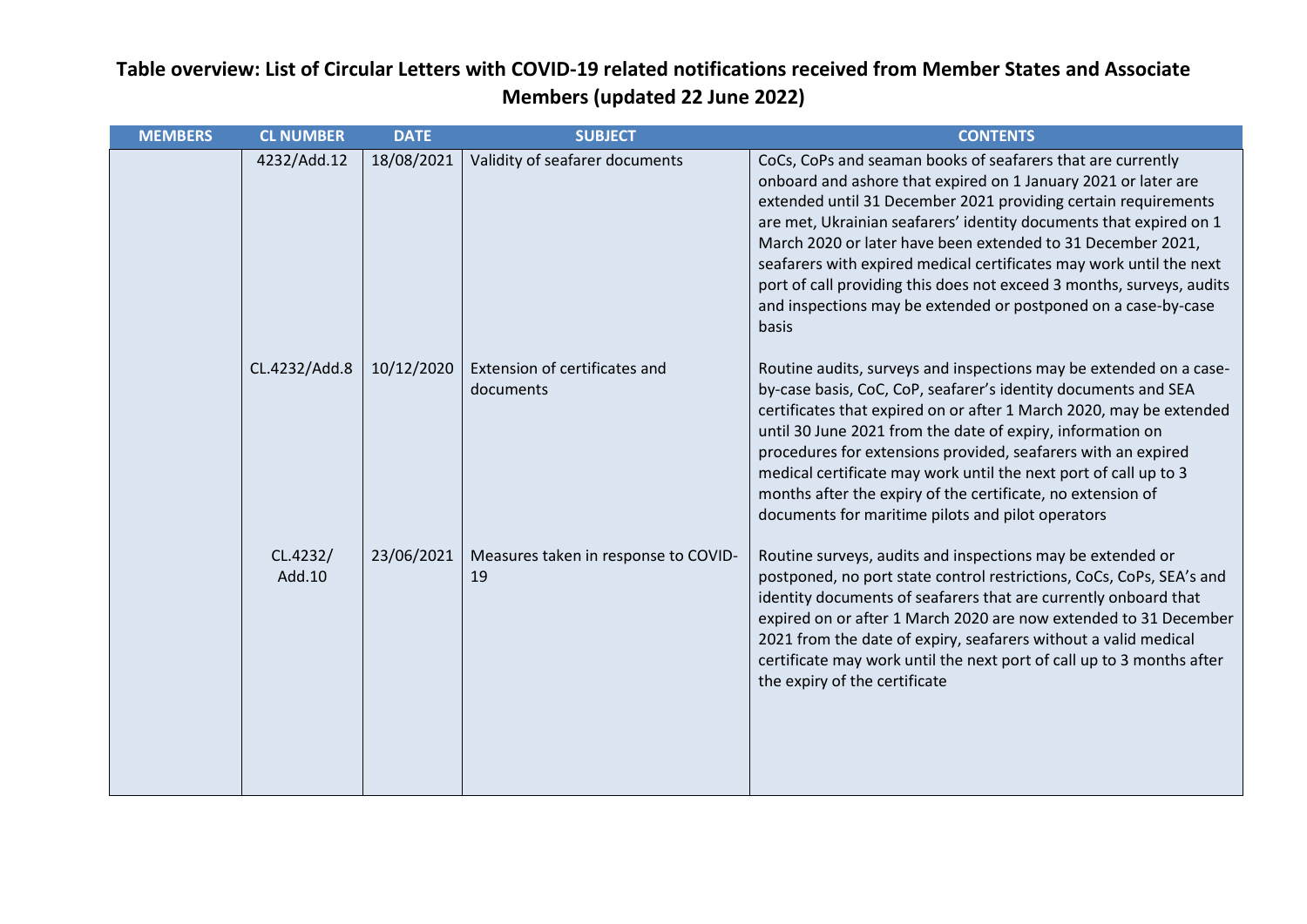| <b>MEMBERS</b> | <b>CL NUMBER</b>   | <b>DATE</b> | <b>SUBJECT</b>                                    | <b>CONTENTS</b>                                                                                                                                                                                                                                                                                                                                                                                                                                                                                                                                                                                                                                                                                                                                                                                       |
|----------------|--------------------|-------------|---------------------------------------------------|-------------------------------------------------------------------------------------------------------------------------------------------------------------------------------------------------------------------------------------------------------------------------------------------------------------------------------------------------------------------------------------------------------------------------------------------------------------------------------------------------------------------------------------------------------------------------------------------------------------------------------------------------------------------------------------------------------------------------------------------------------------------------------------------------------|
|                | CL.4232/<br>Add.13 | 31/08/2021  | Updated measures taken in response<br>to COVID-19 | Routine surveys, audits or inspections may be extended/postponed<br>on a case-by-case basis. No port state control restrictions, CoCs,<br>SEA's and CoPs of seafarers currently onboard that expired on or<br>after 1 March 2021 and cannot be renewed is extended to 30 June<br>2022 from the date of expiry providing certain conditions are met,<br>seafarers without a valid medical certificate may work until the next<br>port of call up to 3 months after the expiry of the certificate,<br>Ukrainian Seafarers Identity documents which expire on or after 31<br>March 2020 is extended to 31 December 2021 from the date of<br>expiry                                                                                                                                                       |
|                | CL.4232/<br>Add.15 | 31/01/2022  | Measures adopted in response to<br>COVID-19       | Routine surveys, audits or inspections may be extended/postponed<br>on a case-by-case basis. No port state control restrictions, CoCs,<br>SEA's and CoPs of seafarers currently onboard that expired on or<br>after 1 March 2020 and cannot be renewed is extended to 30 June<br>2022 from the date of expiry providing certain conditions are met,<br>seafarers without a valid medical certificate may work until the next<br>port of call up to 3 months after the expiry of the certificate, CoCs<br>and CoPs of seafarers currently ashore that expired on 1 January<br>2021 or later is extended to 30 June 2022, Ukrainian Seafarers<br>Identity documents of seafarers currently onboard that expired on<br>or after 1 March 2020 and cannot be renewed is extended to 30<br><b>June 2022</b> |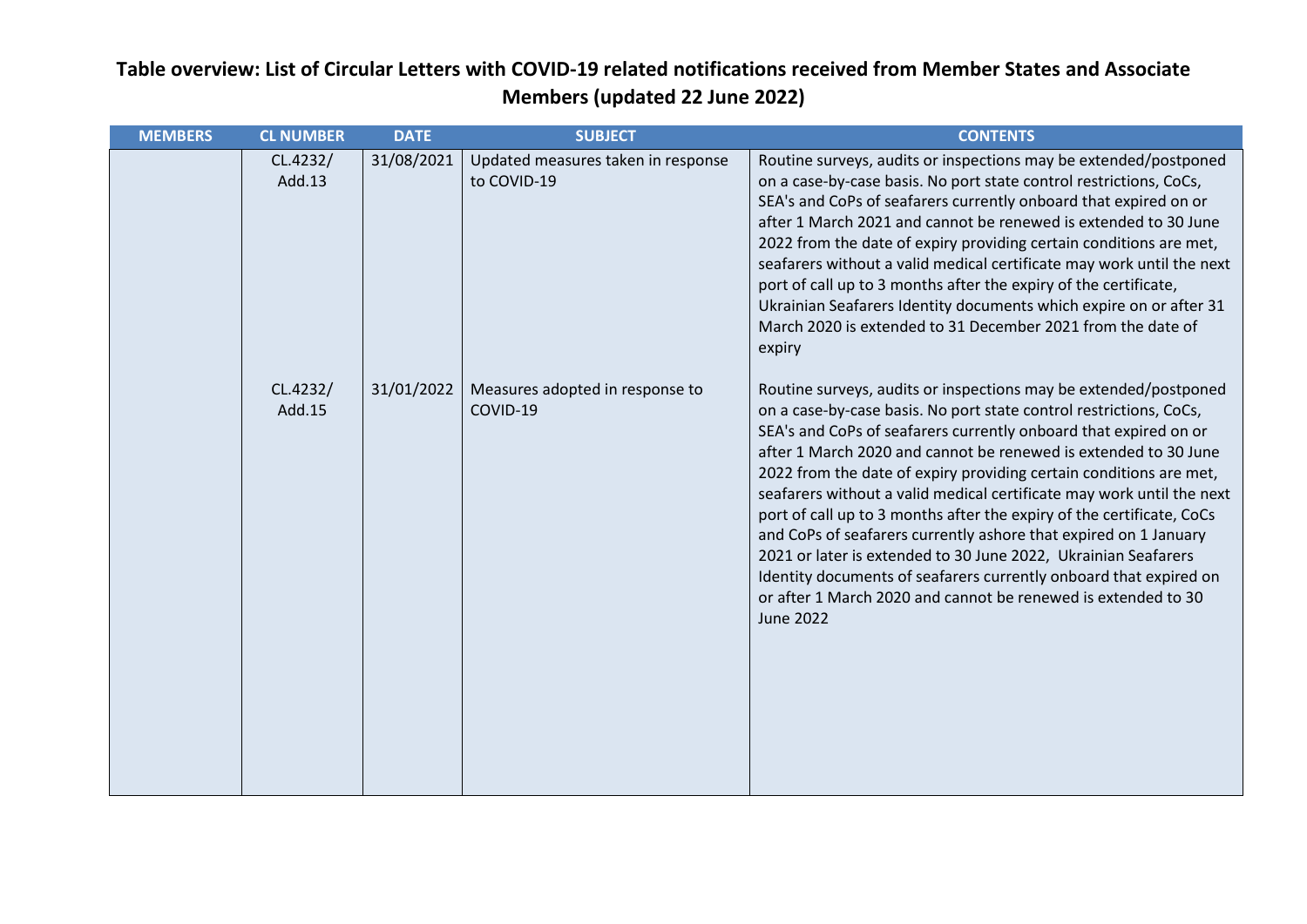| <b>MEMBERS</b> | <b>CL NUMBER</b>   | <b>DATE</b> | <b>SUBJECT</b>                                         | <b>CONTENTS</b>                                                                                                                                                                                                                                                                                                                                                                                                                                                                                                                                                                                                                                                                                                                                                                                                                                      |
|----------------|--------------------|-------------|--------------------------------------------------------|------------------------------------------------------------------------------------------------------------------------------------------------------------------------------------------------------------------------------------------------------------------------------------------------------------------------------------------------------------------------------------------------------------------------------------------------------------------------------------------------------------------------------------------------------------------------------------------------------------------------------------------------------------------------------------------------------------------------------------------------------------------------------------------------------------------------------------------------------|
|                | CL.4232/<br>Add.16 | 21/02/2022  | Measures adopted and enforced by<br>Ukraine            | Routine surveys, audits and inspections may be<br>postponed/extended on a case by case basis, no port state control<br>restrictions, CoCs, CoPs and SEA on seafarers currently onboard<br>that expired on or after 1 March 2020 is now extended to 31<br>December 2022, CoCs and CoPs of seafarers currently ashore that<br>expired on or after 1 January 2021 is now extended to 31 December<br>2022 providing certain requirements are met, seafarers may work<br>without a valid medical certificate until the next port of call<br>providing certain conditions are met, seafarer's identity documents<br>which expire on or after 1 March 2020 is extended to 31 December<br>2022 from the date of expiry for those onboard vessels, maritime<br>pilots and pilot operator documents may be extended in accordance<br>with national legislation |
| <b>VANUATU</b> | CL.4283            | 29/04/2020  | Measures taken in relation to<br>COVID-19              | SEA can be extended, details on repatriation and entitlement to<br>leave, STCW endorsements, I. D. books and Vanuatu National CoCs<br>issued in the Oil and Gas industry expiring between 1 March 2020<br>and 31 July 2020 are extended until 31 October 2020 or until the<br>National CoC expires, STCW Medical Certificates and Drug testing<br>are valid for 3 months from date of expiry, ISM/ISPS/MLC audits<br>expiring by 31 May 2020 are postponed for up to 3 months, copies<br>of certificates and documents in electronic format are acceptable,<br>updated guidance can be found on:<br>https://www.vanuatumaritimeships.com/                                                                                                                                                                                                            |
|                | CL.4283/Add.1      | 30/06/2020  | Information on Seafarers Employment<br>Agreement (SEA) | SEA may be extended with all benefits regarding entitlement to<br>leave and repatriation, automatic 45-day extension granted from 14<br>March 2020 up to 30 April 2020, any seafarer that had been granted<br>a 60-day extension beyond the 45 days given whose SEA is due to<br>expire on or before 30 June 2020 and cannot be<br>relieved/repatriated due to travel restrictions, will be automatically<br>granted an extension up to 30 September 2020                                                                                                                                                                                                                                                                                                                                                                                            |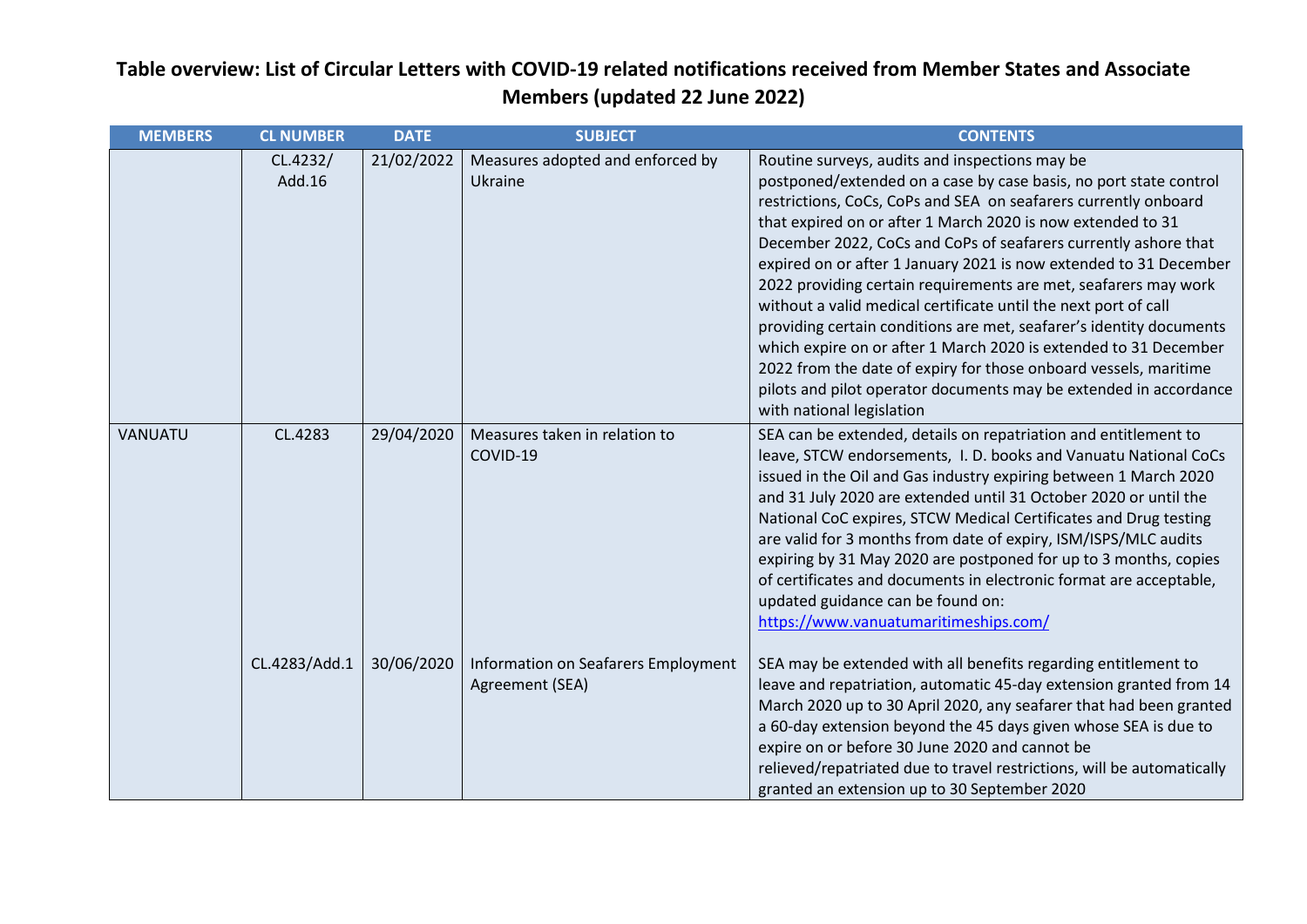| <b>MEMBERS</b> | <b>CL NUMBER</b> | <b>DATE</b> | <b>SUBJECT</b>                              | <b>CONTENTS</b>                                                                                                                                                                                                                                                                                                                                                                                                                                                                                                                                                                                                                                                                                    |
|----------------|------------------|-------------|---------------------------------------------|----------------------------------------------------------------------------------------------------------------------------------------------------------------------------------------------------------------------------------------------------------------------------------------------------------------------------------------------------------------------------------------------------------------------------------------------------------------------------------------------------------------------------------------------------------------------------------------------------------------------------------------------------------------------------------------------------|
|                | CL.4283/Add.2    | 05/10/2020  | Information on certificates and SEA         | Vanuatu National CoCs issued in the Oil and Gas industry that<br>have/will expire on/before 31 December 2020 are extended until 31<br>March 2021, Vanuatu Endorsements, I.D. books and STCW<br>certificates requiring refresher courses issued based on a National<br>CoC that has or will expire on or before 31 December 2020 will be<br>extended pursuant to the extension granted by the National CoC<br>letter of extension, STCW medical certificates and drug testing are<br>valid for 3 months from the expiration date, seafarers actively<br>working on expired medical certificates have their certificates<br>extended to 31 March 2021, SEA may be extended up to 31<br>December 2020 |
|                | CL.4283/Add.3    | 05/01/2021  | Updated measures in relation to<br>COVID-19 | SEA's for seafarers on Vanuatu flagged vessels have been<br>automatically extended to 30 June 2021, Vanuatu endorsements,<br>STCW endorsements and I.D books that expire on or before 30 June<br>2021 may be extended provided conditions are met, STCW medical<br>certificates and drug testing that have expired are extended until 31<br>March 2021, Vanuatu national CoCs issued in the oil and gas<br>industry that expire on or before 31 March 2021 are extended to 30<br>June 2021, further information can be found on<br>www.vanuatumaritimeships.com                                                                                                                                    |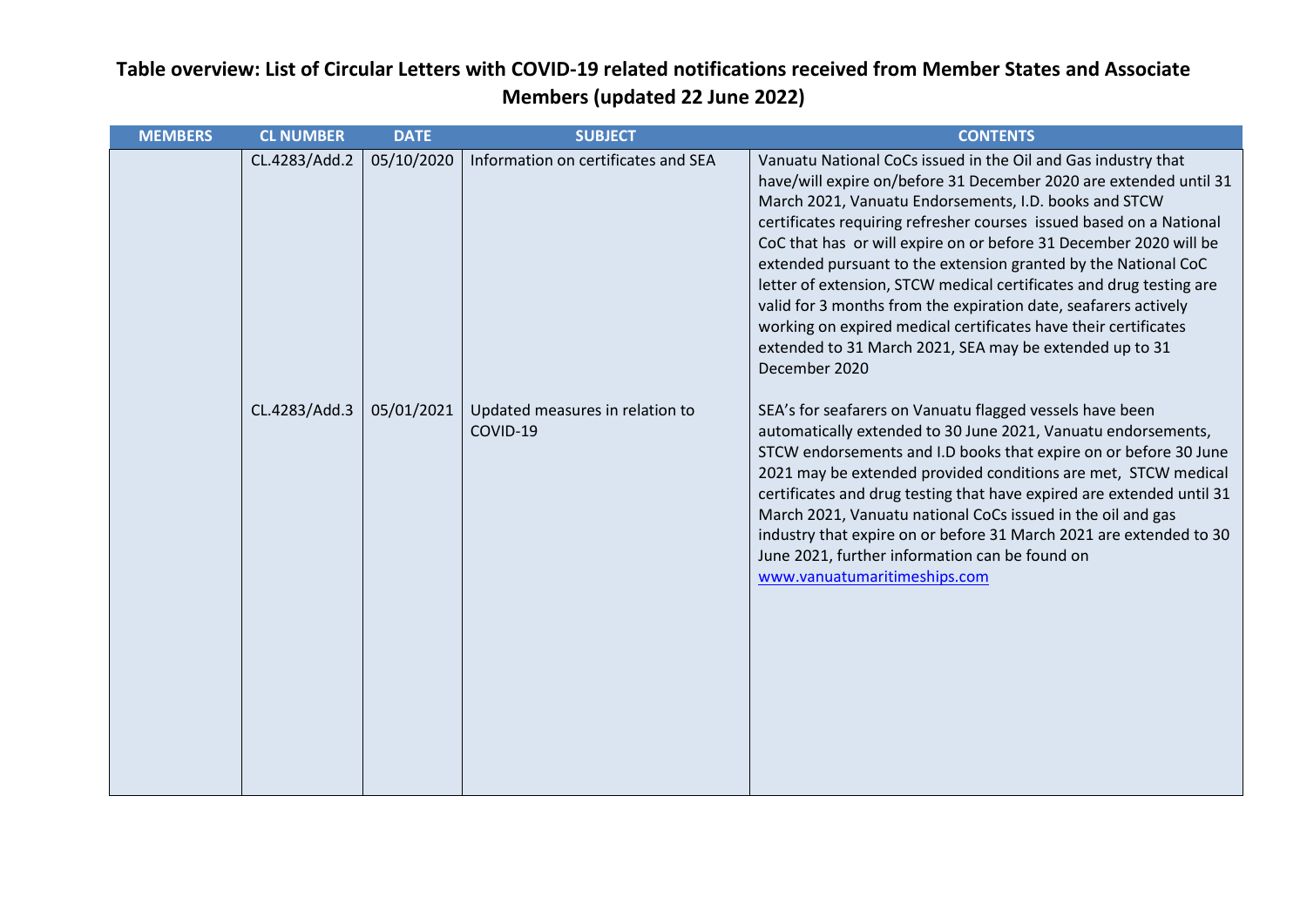| <b>MEMBERS</b> | <b>CL NUMBER</b> | <b>DATE</b> | <b>SUBJECT</b>                                                                            | <b>CONTENTS</b>                                                                                                                                                                                                                                                                                                                                                                                                                                                                                                                                                                                                                                                                                                                                                                                                             |
|----------------|------------------|-------------|-------------------------------------------------------------------------------------------|-----------------------------------------------------------------------------------------------------------------------------------------------------------------------------------------------------------------------------------------------------------------------------------------------------------------------------------------------------------------------------------------------------------------------------------------------------------------------------------------------------------------------------------------------------------------------------------------------------------------------------------------------------------------------------------------------------------------------------------------------------------------------------------------------------------------------------|
|                | CL.4283/Add.4    | 13/07/2021  | Measures in relation to COVID-19                                                          | SEA's for seafarers on Vanuatu flagged vessels that had been<br>granted an extension before and who cannot be relieved or<br>repatriated are automatically extended up to 31 December 2021,<br>Vanuatu endorsements, I.D books and STCW endorsements that<br>expire on or before 30 June 2021 may be extended provided<br>conditions are met, STCW medical certificates and drug testing are<br>valid for 3 months from their date of expiry, seafarers working on<br>extended medical certificates have been granted an extension up to<br>31 December 2021, Vanuatu National CoCs issued in the Oil and Gas<br>Industry that have or will expire on or before 30 June have been<br>extended to 31 December 2021, information provided on the<br>extension of ISM internal audits and ISM/ISPS/MLC verifications           |
|                | CL.4283/Add.5    | 27/02/2022  | Information on updated measures                                                           | Any seafarer on a Vanuatu flagged vessel that has been granted a<br>SEA extension and cannot be repatriated due to travel restrictions<br>will automatically have their SEA extended up to and including 30<br>June 2022, Vanuatu Endorsements, I.D books and STCW Certificates<br>that have or will expire on or before 31 December 2021 or up to 31<br>December 2022 will be extended pursuant to the extension granted<br>by the National CoC letter of extension, STCW Medical Certificates<br>are valid for 3 months from the expiration date, Vanuatu CoCs<br>issued in the Oil and Gas industry that that expired before 31<br>December 2021 are extended until 30 June 2022, information<br>provided on revalidation of certificates and ISM internal/RO audits,<br>ISM/ISPS/MLC/ and other required Audits/Surveys |
| VENEZUELA      | CL.4301/Add.1    | 08/04/2021  | Measures taken in relation to COVID-<br>19 and designation of seafarers as key<br>workers | Information provided on crew changes and repatriation; seafarers<br>declared as key workers                                                                                                                                                                                                                                                                                                                                                                                                                                                                                                                                                                                                                                                                                                                                 |